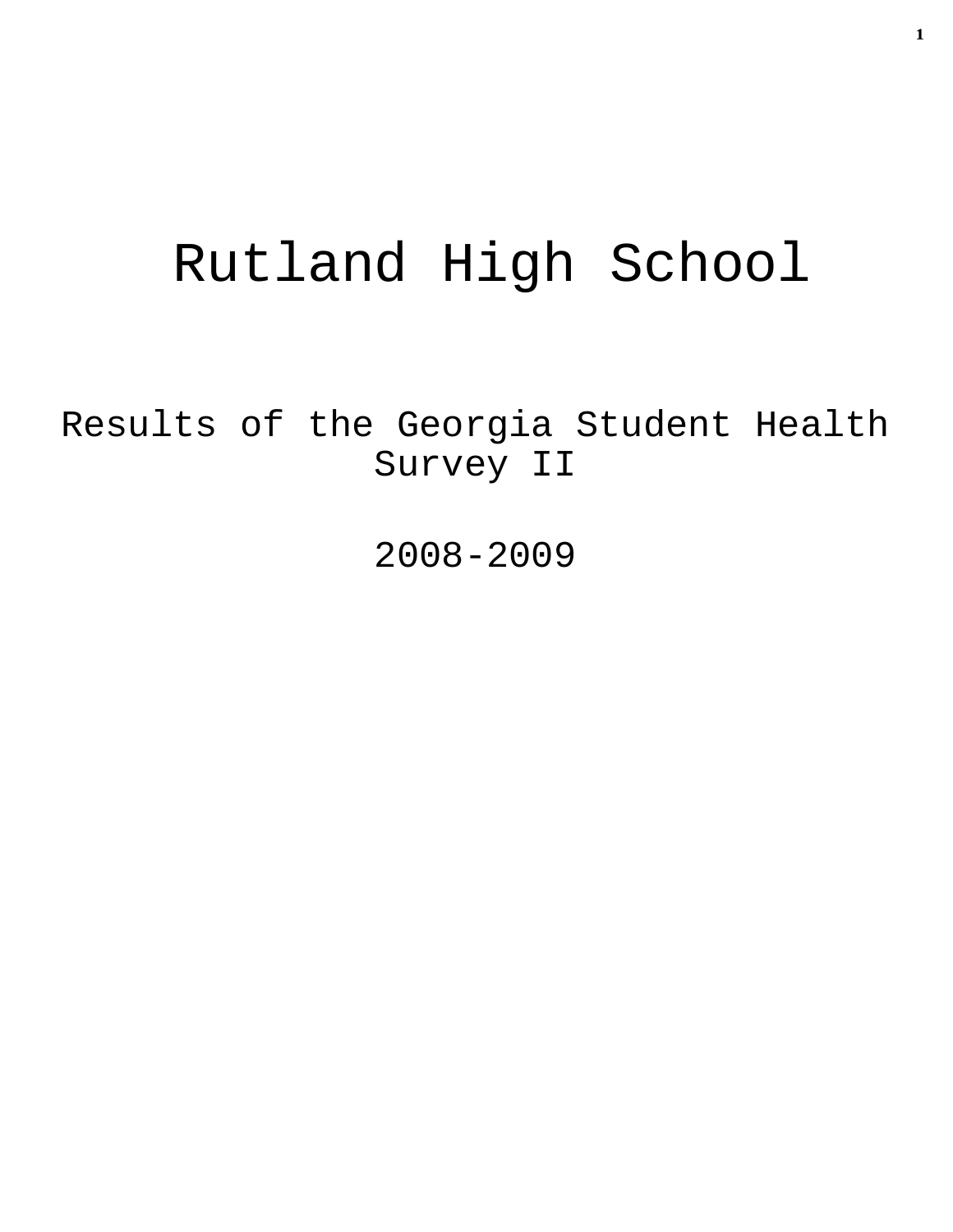# *Demographics* **2**

| Grade                    |     |  |  |  |
|--------------------------|-----|--|--|--|
| <b>Grade   Frequency</b> |     |  |  |  |
| 10                       | 152 |  |  |  |
| 12                       | 157 |  |  |  |

| <b>Frequency</b> | <b>Table of Gender by Grade</b> |              |             |              |
|------------------|---------------------------------|--------------|-------------|--------------|
| <b>Col Pct</b>   |                                 | Grade(Grade) |             |              |
|                  | Gender(Gender)                  | <b>10</b>    | 12          | <b>Total</b> |
|                  | <b>Female</b>                   | 71<br>46.71  | 91<br>57.96 | 162          |
|                  | <b>Male</b>                     | 81<br>53.29  | 66<br>42.04 | 147          |
|                  | <b>Total</b>                    | 152          | 157         | 309          |

| <b>Frequency</b> |
|------------------|
| <b>Col Pct</b>   |

| <b>Table of Ethnicity by Grade</b> |              |             |              |  |  |  |
|------------------------------------|--------------|-------------|--------------|--|--|--|
|                                    | Grade(Grade) |             |              |  |  |  |
| <b>Ethnicity</b> (Ethnicity)       | 10           | 12          | <b>Total</b> |  |  |  |
| <b>Black</b>                       | 85<br>55.92  | 83<br>52.87 | 168          |  |  |  |
| <b>Hispanic</b>                    | 7<br>4.61    | 3<br>1.91   | 10           |  |  |  |
| White                              | 53<br>34.87  | 59<br>37.58 | 112          |  |  |  |
| <b>Asian</b>                       | 1<br>0.66    | 7<br>4.46   | 8            |  |  |  |
| <b>Other</b>                       | 6<br>3.95    | 5<br>3.18   | 11           |  |  |  |
| <b>Total</b>                       | 152          | 157         | 309          |  |  |  |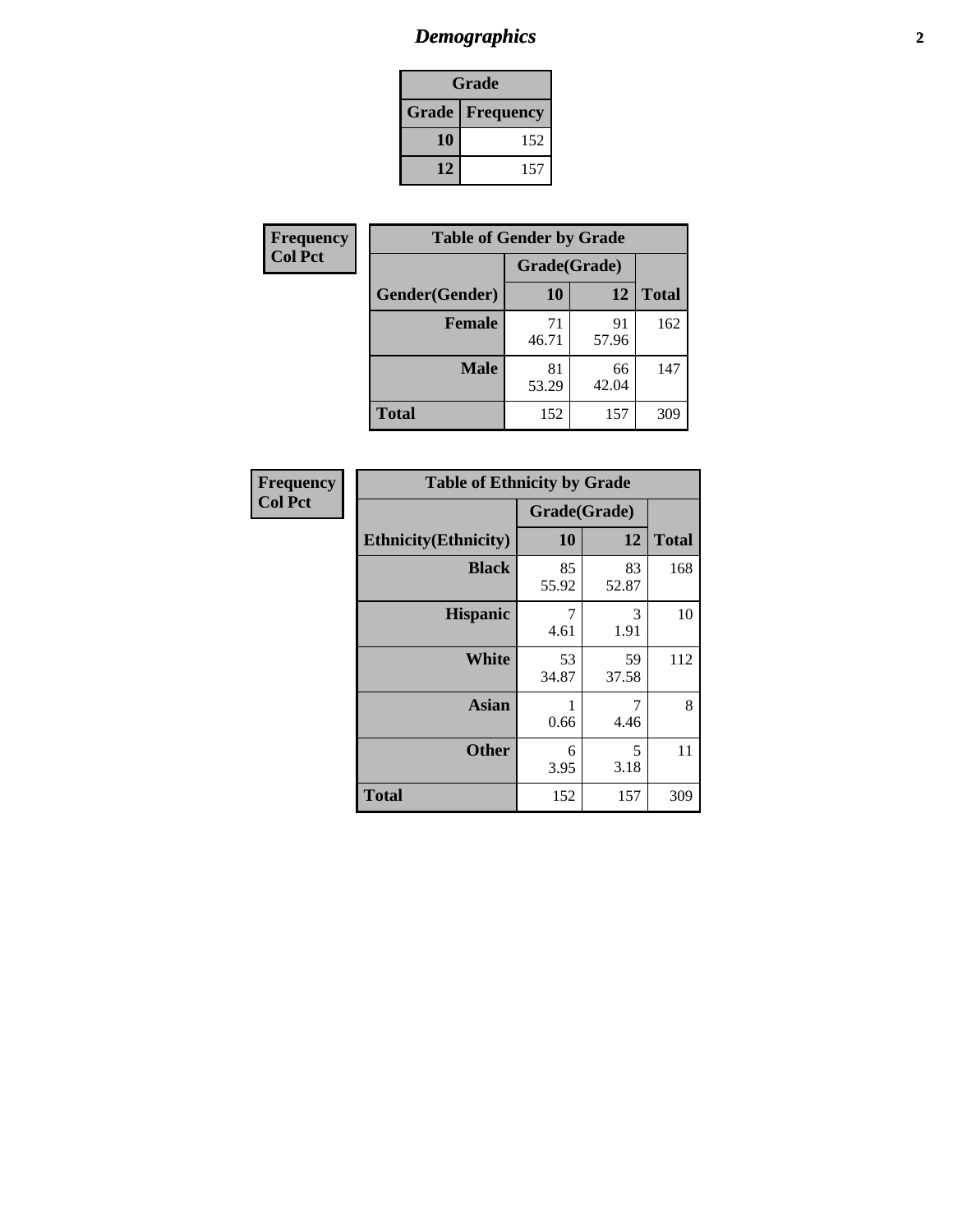#### *Title IV, Part A, Schedule A* **3** *Goal 1: Ensure that all schools are drug-free Baseline Data: Year 2008-2009 Prevalence of Drug Use*

| Frequency<br><b>Col Pct</b> | <b>Table of AlcoholAlt by Grade</b> |              |              |              |  |  |
|-----------------------------|-------------------------------------|--------------|--------------|--------------|--|--|
|                             | AlcoholAlt(Alcohol                  | Grade(Grade) |              |              |  |  |
|                             | use, past 30 days)                  | <b>10</b>    | 12           | <b>Total</b> |  |  |
|                             | <b>Yes</b>                          | 33<br>21.71  | 48<br>30.57  | 81           |  |  |
|                             | N <sub>0</sub>                      | 119<br>78.29 | 109<br>69.43 | 228          |  |  |
|                             | Total                               | 152          | 157          | 309          |  |  |

| Frequency      | <b>Table of TobaccoAny by Grade</b> |              |              |              |  |  |
|----------------|-------------------------------------|--------------|--------------|--------------|--|--|
| <b>Col Pct</b> | <b>TobaccoAny(Tobacco</b>           | Grade(Grade) |              |              |  |  |
|                | use, past 30 days)                  | 10           | 12           | <b>Total</b> |  |  |
|                | Yes                                 | 16<br>10.53  | 25<br>15.92  | 41           |  |  |
|                | N <sub>0</sub>                      | 136<br>89.47 | 132<br>84.08 | 268          |  |  |
|                | Total                               | 152          | 157          | 309          |  |  |

| Frequency<br><b>Col Pct</b> | <b>Table of MarijuanaAlt by Grade</b> |              |              |              |  |
|-----------------------------|---------------------------------------|--------------|--------------|--------------|--|
|                             | MarijuanaAlt(Marijuana                | Grade(Grade) |              |              |  |
|                             | use, past 30 days)                    | 10           | 12           | <b>Total</b> |  |
|                             | <b>Yes</b>                            | 16<br>10.53  | 26<br>16.56  | 42           |  |
|                             | N <sub>0</sub>                        | 136<br>89.47 | 131<br>83.44 | 267          |  |
|                             | <b>Total</b>                          | 152          | 157          | 309          |  |

| <b>Frequency</b> | <b>Table of OtherDrugAny by Grade</b>  |              |              |              |  |  |
|------------------|----------------------------------------|--------------|--------------|--------------|--|--|
| <b>Col Pct</b>   | <b>OtherDrugAny(Other</b><br>drug use, | Grade(Grade) |              |              |  |  |
|                  | past 30 days)                          | 10           | 12           | <b>Total</b> |  |  |
|                  | Yes                                    | 4.61         | 6<br>3.82    | 13           |  |  |
|                  | N <sub>0</sub>                         | 145<br>95.39 | 151<br>96.18 | 296          |  |  |
|                  | <b>Total</b>                           | 152          | 157          | 309          |  |  |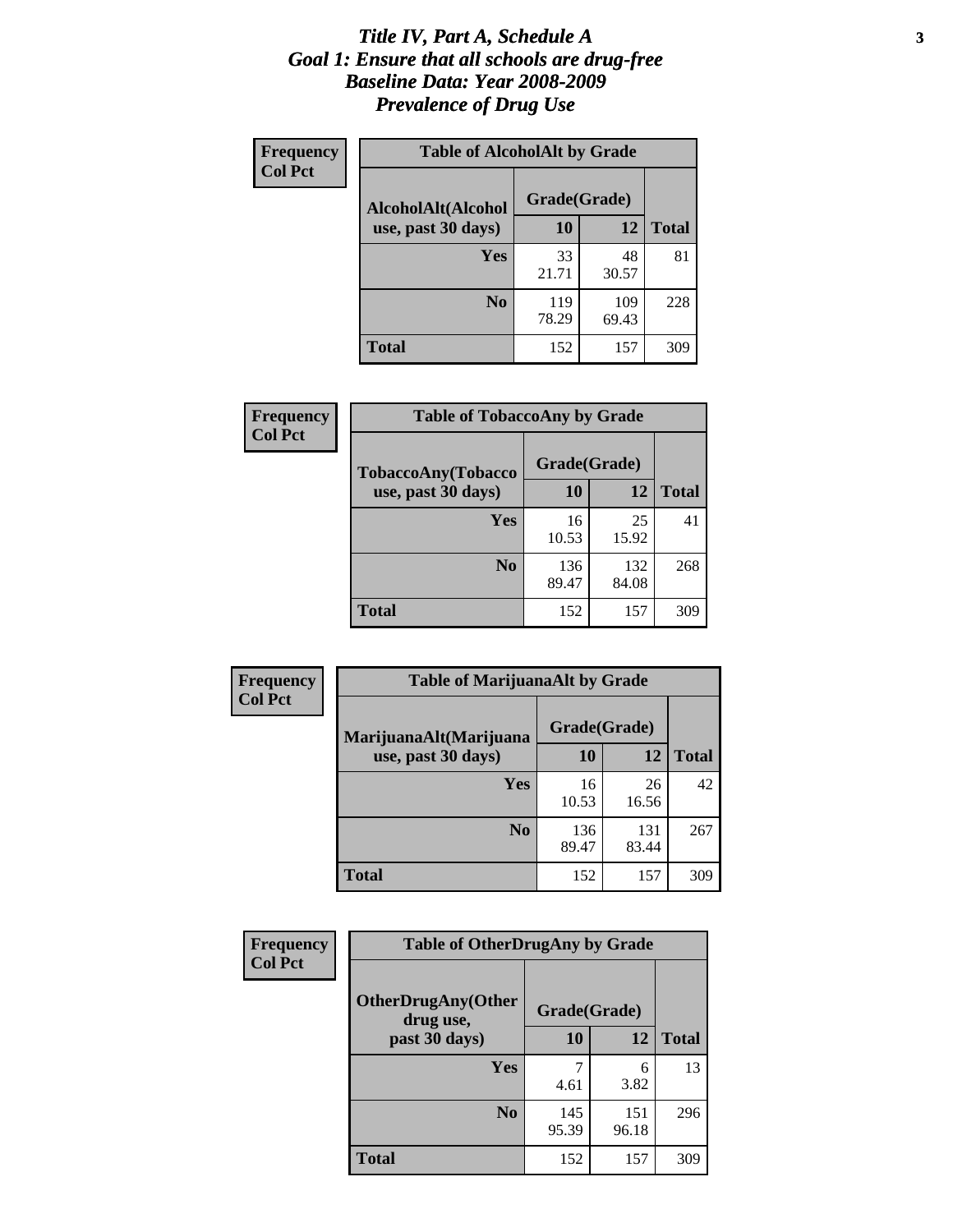#### *Average Age of Onset of Use* **4** *Results for "Average Age of Onset of Use" questions exclude students who said they did not use that substance*

| <b>Variable</b>    | Label                                                              | <b>Mean</b> |
|--------------------|--------------------------------------------------------------------|-------------|
| Alcoholinit2       | I started using alcohol when I was                                 | 14.18       |
| Cigarettesinit2    | I started smoking tobacco when I was                               | 14.34       |
| Smokelessinit2     | I started chewing tobacco when I was                               | 14.27       |
| Marijuanainit2     | I started using marijuana when I was                               | 14.82       |
| Cocaineinit2       | I started using cocaine when I was                                 | 13.80       |
| Inhalantsinit2     | I started using inhalants when I was                               | 11.67       |
| Steroidsinit2      | I started using steroids when I was                                | 10.33       |
| Ecstasyinit2       | I started using ecstasy when I was                                 | 13.63       |
| Methinit2          | I started using methamphetamines when I was                        | 16.00       |
| Hallucinogensinit2 | I started using hallucinogens when I was                           | 15.25       |
| Prescriptioninit2  | I started using prescription drugs not prescribed to me when I was | 13.14       |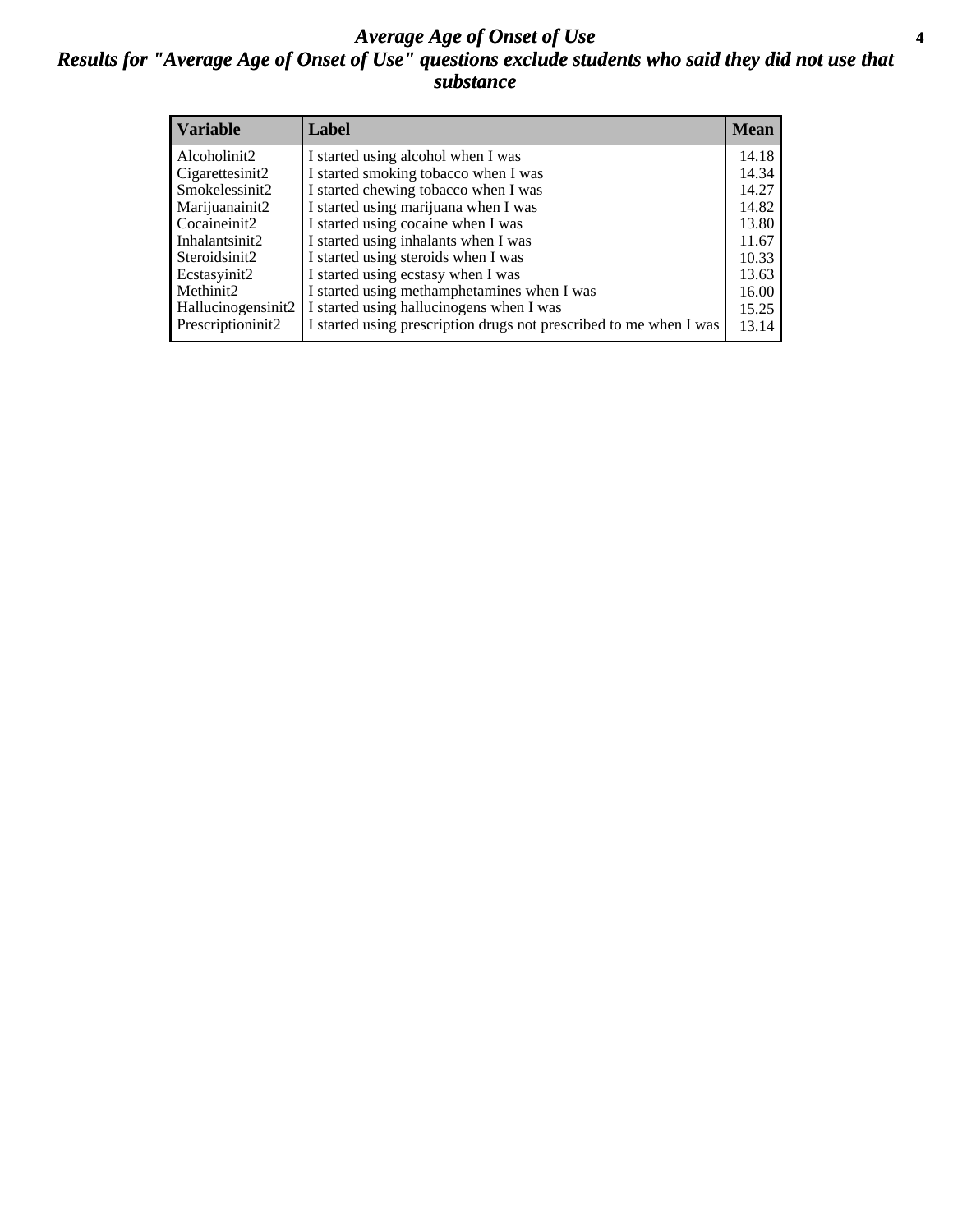# *Perception of Health Risk* **5**

| Frequency      | <b>Table of Alcoholharmdich by Grade</b> |              |              |              |  |
|----------------|------------------------------------------|--------------|--------------|--------------|--|
| <b>Col Pct</b> | Alcoholharmdich(I<br>think alcohol is    | Grade(Grade) |              |              |  |
|                | harmful)                                 | 10           | 12           | <b>Total</b> |  |
|                | Yes                                      | 125<br>82.24 | 128<br>81.53 | 253          |  |
|                | N <sub>0</sub>                           | 27<br>17.76  | 29<br>18.47  | 56           |  |
|                | <b>Total</b>                             | 152          | 157          | 309          |  |

| <b>Frequency</b> | <b>Table of Tobaccoharmdich by Grade</b>          |              |              |              |
|------------------|---------------------------------------------------|--------------|--------------|--------------|
| <b>Col Pct</b>   | Tobaccoharmdich(I<br>think tobacco is<br>harmful) | Grade(Grade) |              |              |
|                  |                                                   | 10           | 12           | <b>Total</b> |
|                  | Yes                                               | 142<br>93.42 | 151<br>96.18 | 293          |
|                  | N <sub>0</sub>                                    | 10<br>6.58   | 6<br>3.82    | 16           |
|                  | Total                                             | 152          | 157          | 309          |

| Frequency<br><b>Col Pct</b> | <b>Table of Marijuanaharmdich by Grade</b>                |              |              |              |  |  |
|-----------------------------|-----------------------------------------------------------|--------------|--------------|--------------|--|--|
|                             | Marijuanaharmdich(I<br>Grade(Grade)<br>think marijuana is |              |              |              |  |  |
|                             | harmful)                                                  | 10           | 12           | <b>Total</b> |  |  |
|                             | <b>Yes</b>                                                | 124<br>81.58 | 117<br>74.52 | 241          |  |  |
|                             | N <sub>0</sub>                                            | 28<br>18.42  | 40<br>25.48  | 68           |  |  |
|                             | <b>Total</b>                                              | 152          | 157          | 309          |  |  |

| Frequency      | <b>Table of Otherdrugharmdich by Grade</b>   |              |              |              |  |  |  |  |
|----------------|----------------------------------------------|--------------|--------------|--------------|--|--|--|--|
| <b>Col Pct</b> | Otherdrugharmdich(I<br>think other drugs are | Grade(Grade) |              |              |  |  |  |  |
|                | harmful)                                     | 10           | 12           | <b>Total</b> |  |  |  |  |
|                | Yes                                          | 144<br>94.74 | 150<br>95.54 | 294          |  |  |  |  |
|                | N <sub>0</sub>                               | 5.26         | ¬<br>4.46    | 15           |  |  |  |  |
|                | <b>Total</b>                                 | 152          | 157          | 309          |  |  |  |  |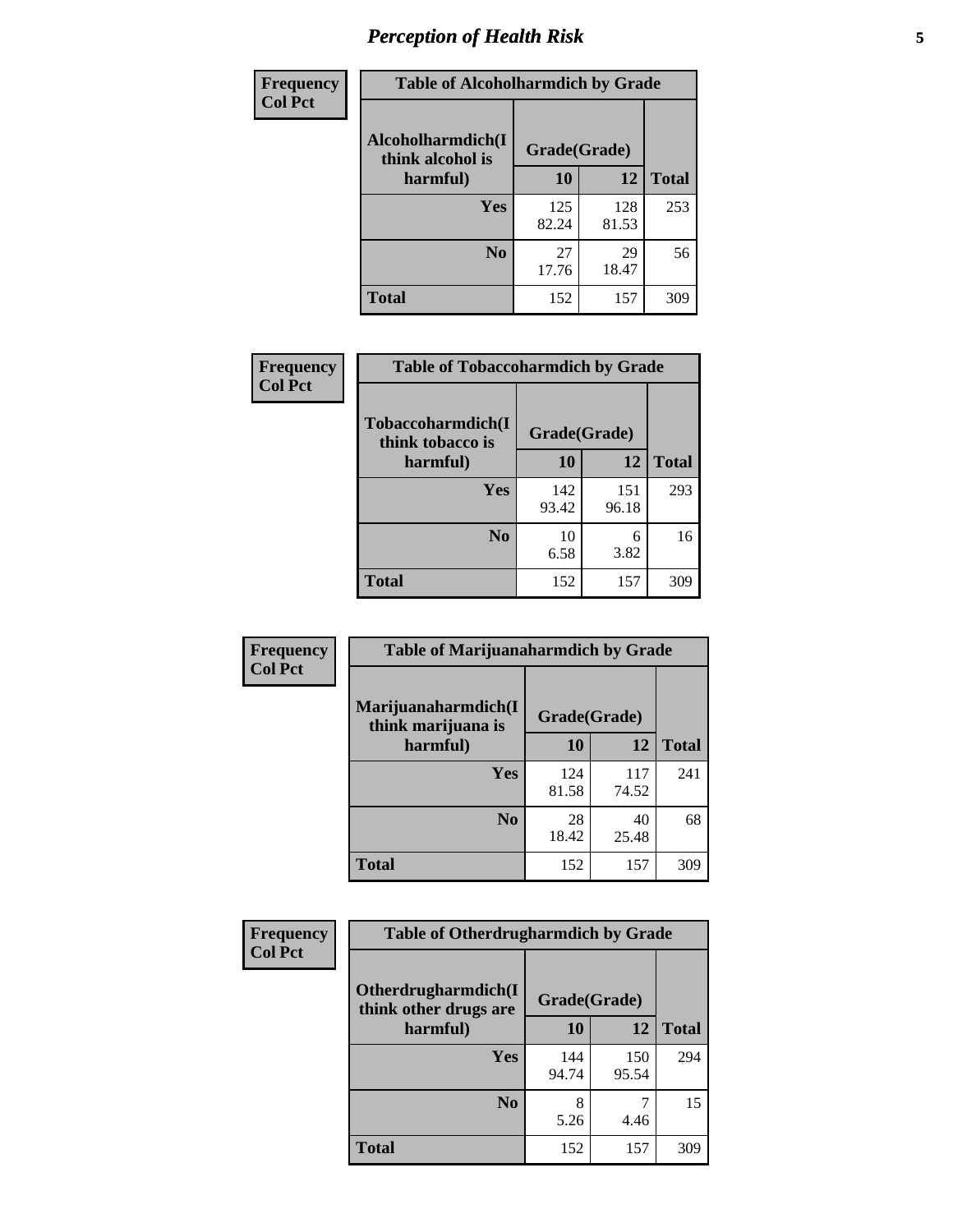# *Social Disapproval* **6**

| Frequency      | <b>Table of Alcoholpeerdich by Grade</b>                    |              |             |              |
|----------------|-------------------------------------------------------------|--------------|-------------|--------------|
| <b>Col Pct</b> | Alcoholpeerdich(My<br>friends would<br>disapprove if I used | Grade(Grade) |             |              |
|                | alcohol)                                                    | 10           | 12          | <b>Total</b> |
|                | <b>Yes</b>                                                  | 80<br>52.63  | 66<br>42.04 | 146          |
|                | N <sub>0</sub>                                              | 72<br>47.37  | 91<br>57.96 | 163          |
|                | <b>Total</b>                                                | 152          | 157         | 309          |

| <b>Frequency</b> |
|------------------|
| <b>Col Pct</b>   |

| <b>Table of Tobaccopeerdich by Grade</b>                            |              |             |              |  |  |  |  |
|---------------------------------------------------------------------|--------------|-------------|--------------|--|--|--|--|
| <b>Tobaccopeerdich</b> (My<br>friends would<br>disapprove if I used | Grade(Grade) |             |              |  |  |  |  |
| tobacco)                                                            | 10           | 12          | <b>Total</b> |  |  |  |  |
| Yes                                                                 | 106<br>69.74 | 95<br>60.51 | 201          |  |  |  |  |
| N <sub>0</sub>                                                      | 46<br>30.26  | 62<br>39.49 | 108          |  |  |  |  |
| <b>Total</b>                                                        | 152          | 157         | 309          |  |  |  |  |

| Frequency      | <b>Table of Marijuanapeerdich by Grade</b>                    |              |             |              |  |  |  |  |
|----------------|---------------------------------------------------------------|--------------|-------------|--------------|--|--|--|--|
| <b>Col Pct</b> | Marijuanapeerdich(My<br>friends would<br>disapprove if I used | Grade(Grade) |             |              |  |  |  |  |
|                | marijuana)                                                    | 10           | 12          | <b>Total</b> |  |  |  |  |
|                | <b>Yes</b>                                                    | 101<br>66.45 | 95<br>60.51 | 196          |  |  |  |  |
|                | N <sub>0</sub>                                                | 51<br>33.55  | 62<br>39.49 | 113          |  |  |  |  |
|                | <b>Total</b>                                                  | 152          | 157         | 309          |  |  |  |  |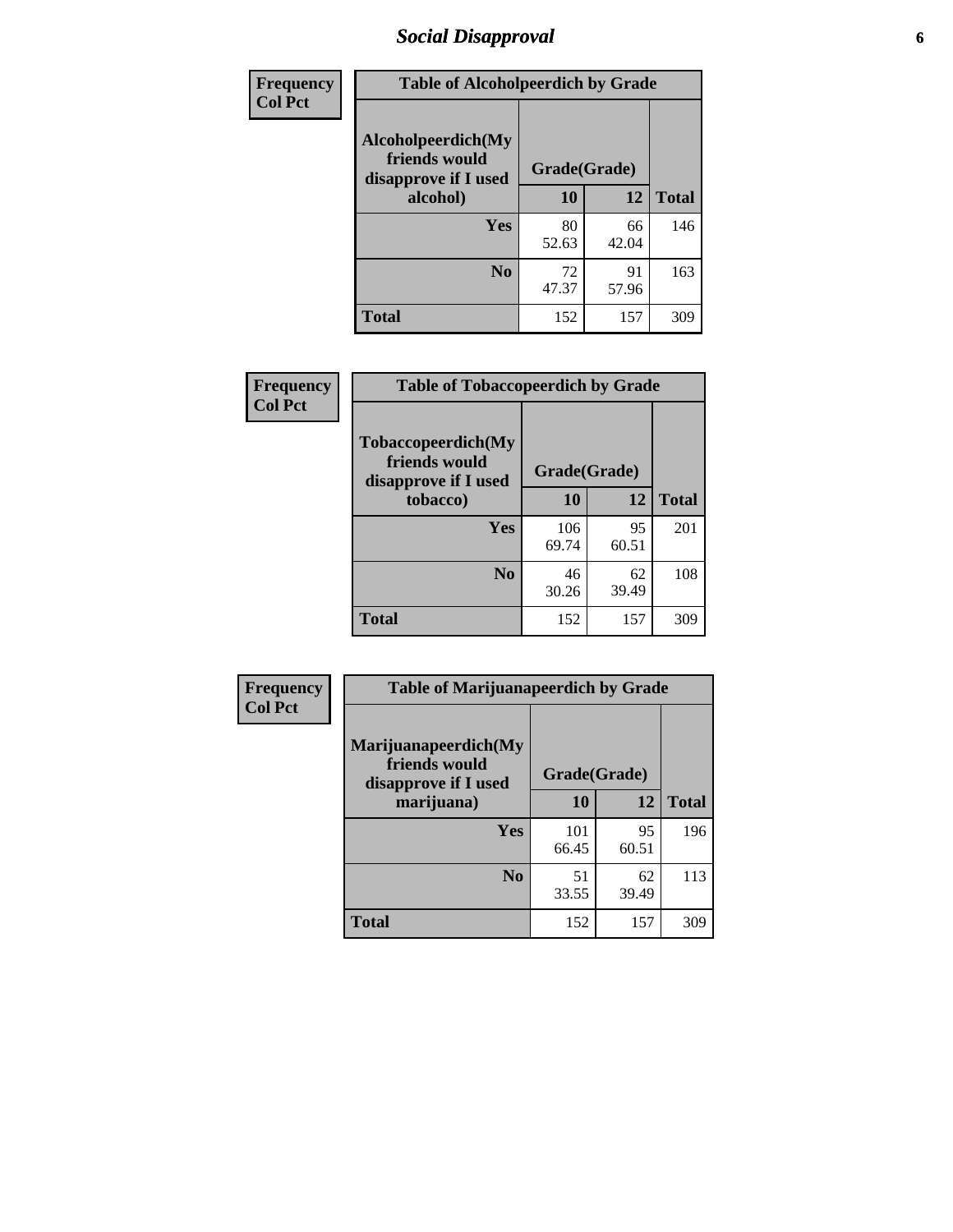# *Social Disapproval* **7**

| Frequency      | <b>Table of Otherdrugpeerdich by Grade</b>                    |              |              |              |  |  |  |  |
|----------------|---------------------------------------------------------------|--------------|--------------|--------------|--|--|--|--|
| <b>Col Pct</b> | Otherdrugpeerdich(My<br>friends would<br>disapprove if I used | Grade(Grade) |              |              |  |  |  |  |
|                | other drugs)                                                  | 10           | 12           | <b>Total</b> |  |  |  |  |
|                | Yes                                                           | 112<br>73.68 | 125<br>79.62 | 237          |  |  |  |  |
|                | N <sub>0</sub>                                                | 40<br>26.32  | 32<br>20.38  | 72           |  |  |  |  |
|                | <b>Total</b>                                                  | 152          | 157          | 309          |  |  |  |  |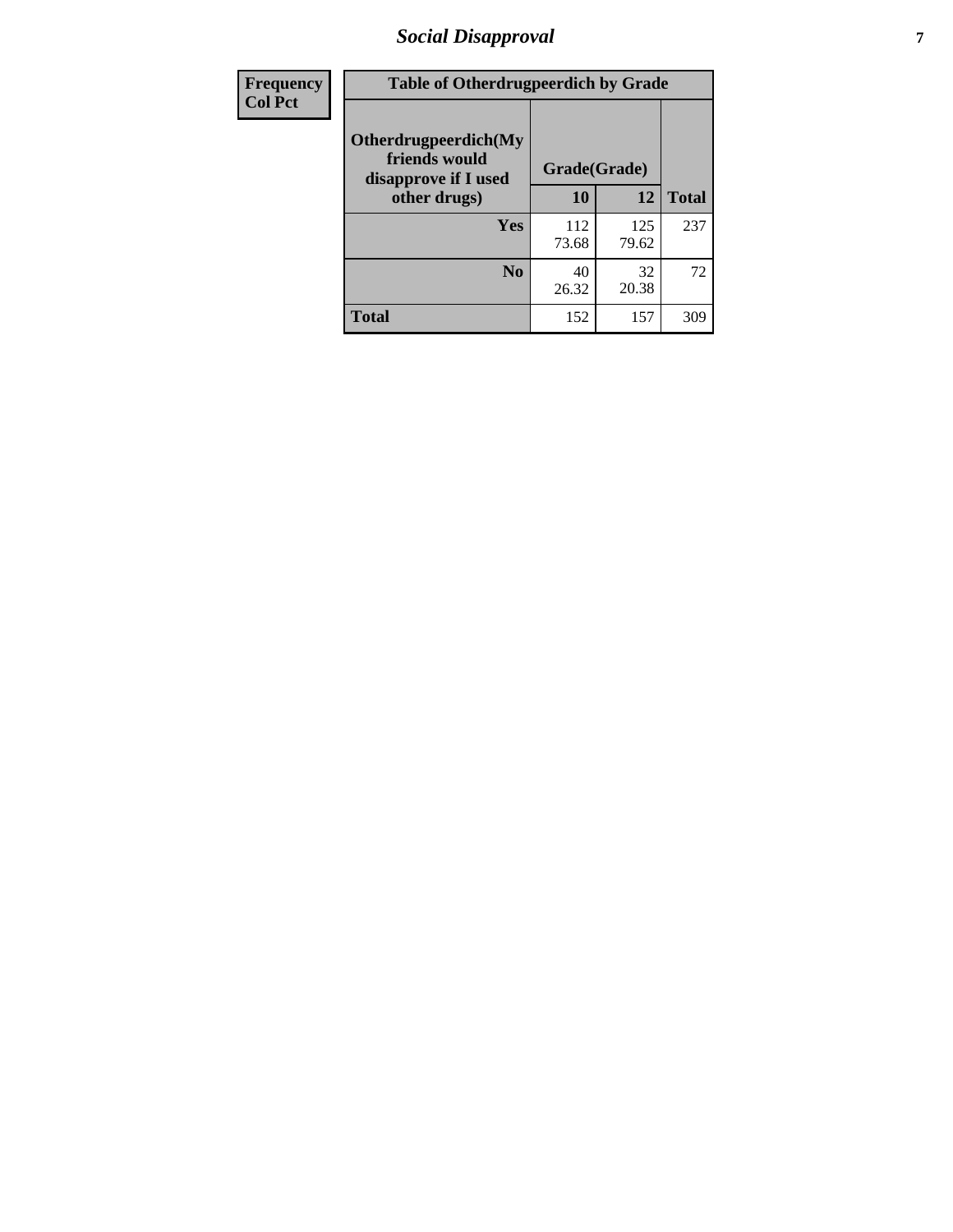#### Title IV, Part A, Schedule A **8** *Goal 2: To help ensure that all schools are safe and disciplined Baseline Data: Year 2008-2009 Student Involvement in Gang Activity*

| Frequency      | <b>Table of Gangself by Grade</b>                                                                 |                    |              |              |
|----------------|---------------------------------------------------------------------------------------------------|--------------------|--------------|--------------|
| <b>Col Pct</b> | Gangself(I<br>have<br>participated<br>in illegal<br>gang<br>activities in<br>the past 30<br>days) | Grade(Grade)<br>10 | 12           | <b>Total</b> |
|                | Yes                                                                                               | 10<br>6.58         | 11<br>7.01   | 21           |
|                | N <sub>0</sub>                                                                                    | 142<br>93.42       | 146<br>92.99 | 288          |
|                | <b>Total</b>                                                                                      | 152                | 157          | 309          |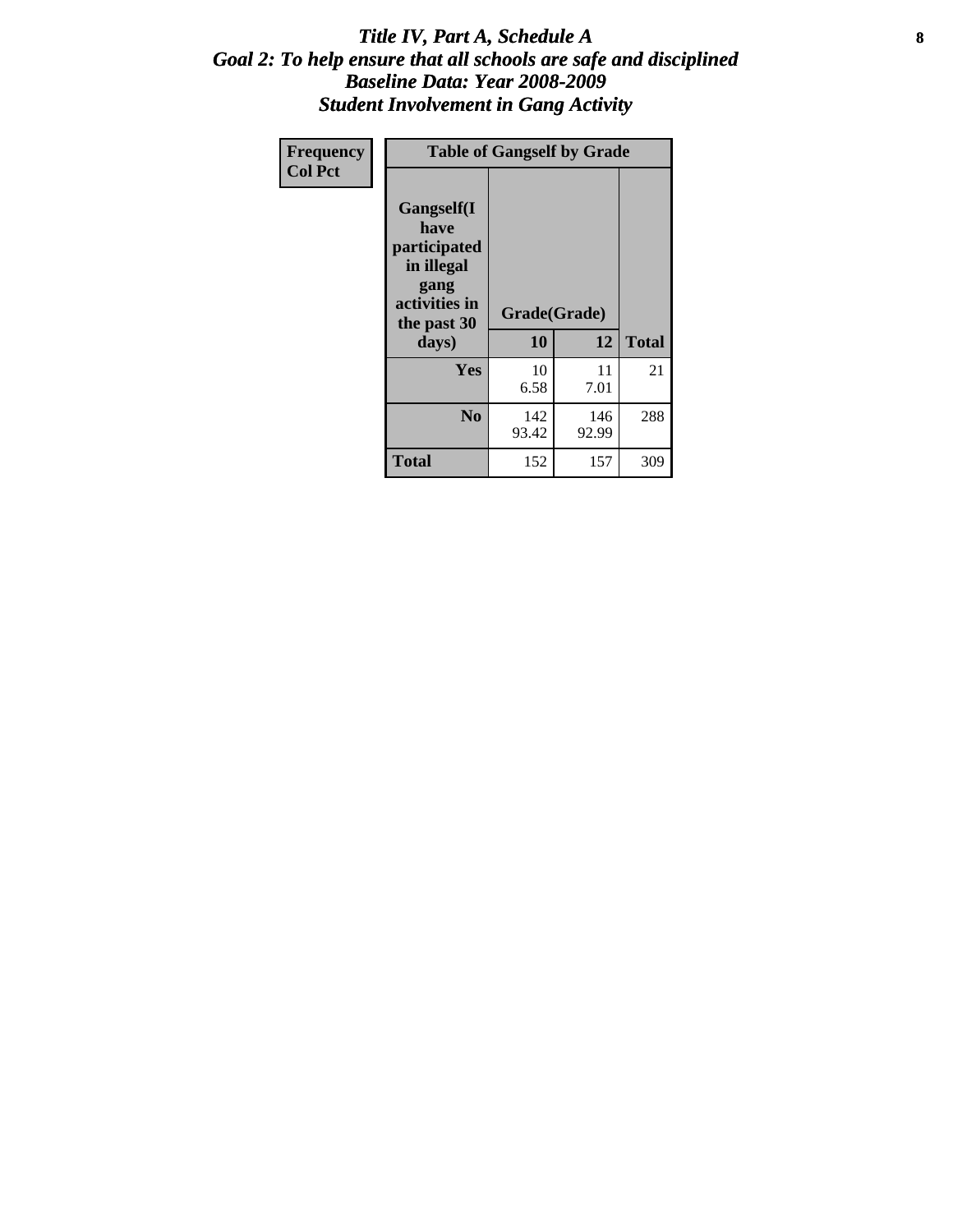# *Student Perception of School Safety* **9**

| <b>Frequency</b><br>Row Pct |
|-----------------------------|
|                             |

| <b>Table of Grade by Safeschool</b> |                                                                                                                                   |             |             |             |     |  |  |
|-------------------------------------|-----------------------------------------------------------------------------------------------------------------------------------|-------------|-------------|-------------|-----|--|--|
|                                     | Safeschool (School is a place at which I feel<br>safe)                                                                            |             |             |             |     |  |  |
| Grade(Grade)                        | <b>Somewhat   Somewhat</b><br><b>Strongly</b><br><b>Strongly</b><br><b>Disagree</b><br>Agree<br>Disagree<br><b>Total</b><br>Agree |             |             |             |     |  |  |
| 10                                  | 27<br>17.76                                                                                                                       | 70<br>46.05 | 39<br>25.66 | 16<br>10.53 | 152 |  |  |
| 12                                  | 16<br>10.19                                                                                                                       | 91<br>57.96 | 35<br>22.29 | 15<br>9.55  | 157 |  |  |
| <b>Total</b>                        | 43                                                                                                                                | 161         | 74          | 31          | 309 |  |  |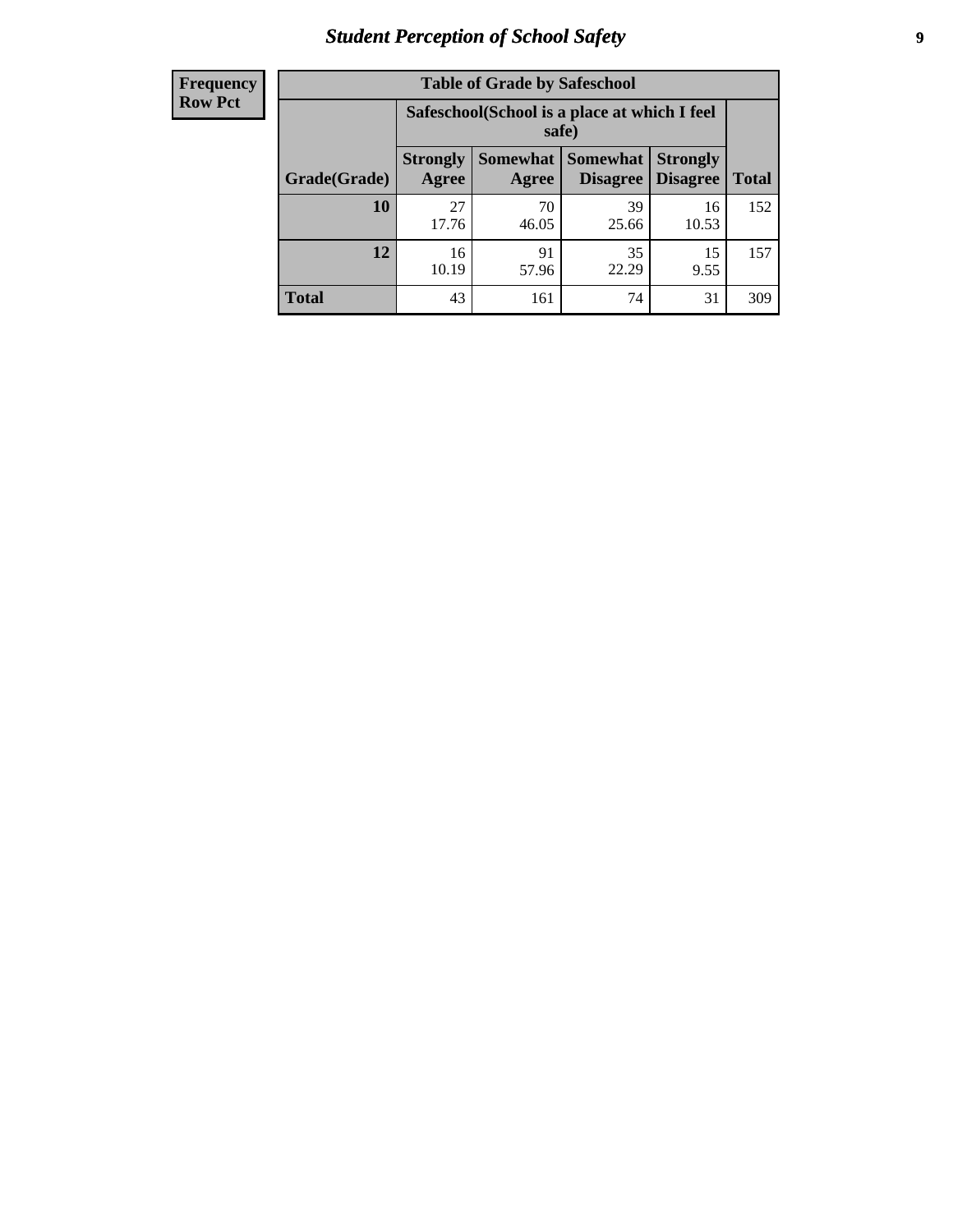#### *Students Who Have Been Bullied* **10**

| <b>Frequency</b> |
|------------------|
| Row Pct          |

| <b>Table of Grade by Bullied</b> |                             |                                                                               |                              |                          |                        |                               |                        |              |
|----------------------------------|-----------------------------|-------------------------------------------------------------------------------|------------------------------|--------------------------|------------------------|-------------------------------|------------------------|--------------|
|                                  |                             | <b>Bullied</b> (I have been bullied by other<br>students in the past 30 days) |                              |                          |                        |                               |                        |              |
| Grade(Grade)                     | $\mathbf{0}$<br><b>Days</b> | 1 or<br>2<br>days                                                             | 3 <sub>to</sub><br>5<br>days | <b>6 to</b><br>9<br>days | 10<br>to<br>19<br>days | <b>20</b><br>to<br>29<br>days | All<br>30<br>days      | <b>Total</b> |
| 10                               | 139<br>91.45                | $\overline{2}$<br>1.32                                                        | 5<br>3.29                    | 0.66                     | 2<br>1.32              | 0.66                          | $\mathfrak{D}$<br>1.32 | 152          |
| 12                               | 149<br>94.90                | 6<br>3.82                                                                     | 0.64                         | 0.64                     | $\Omega$<br>0.00       | $\theta$<br>0.00              | 0<br>0.00              | 157          |
| <b>Total</b>                     | 288                         | 8                                                                             | 6                            | $\overline{2}$           | 2                      | 1                             | 2                      | 309          |

 $\blacksquare$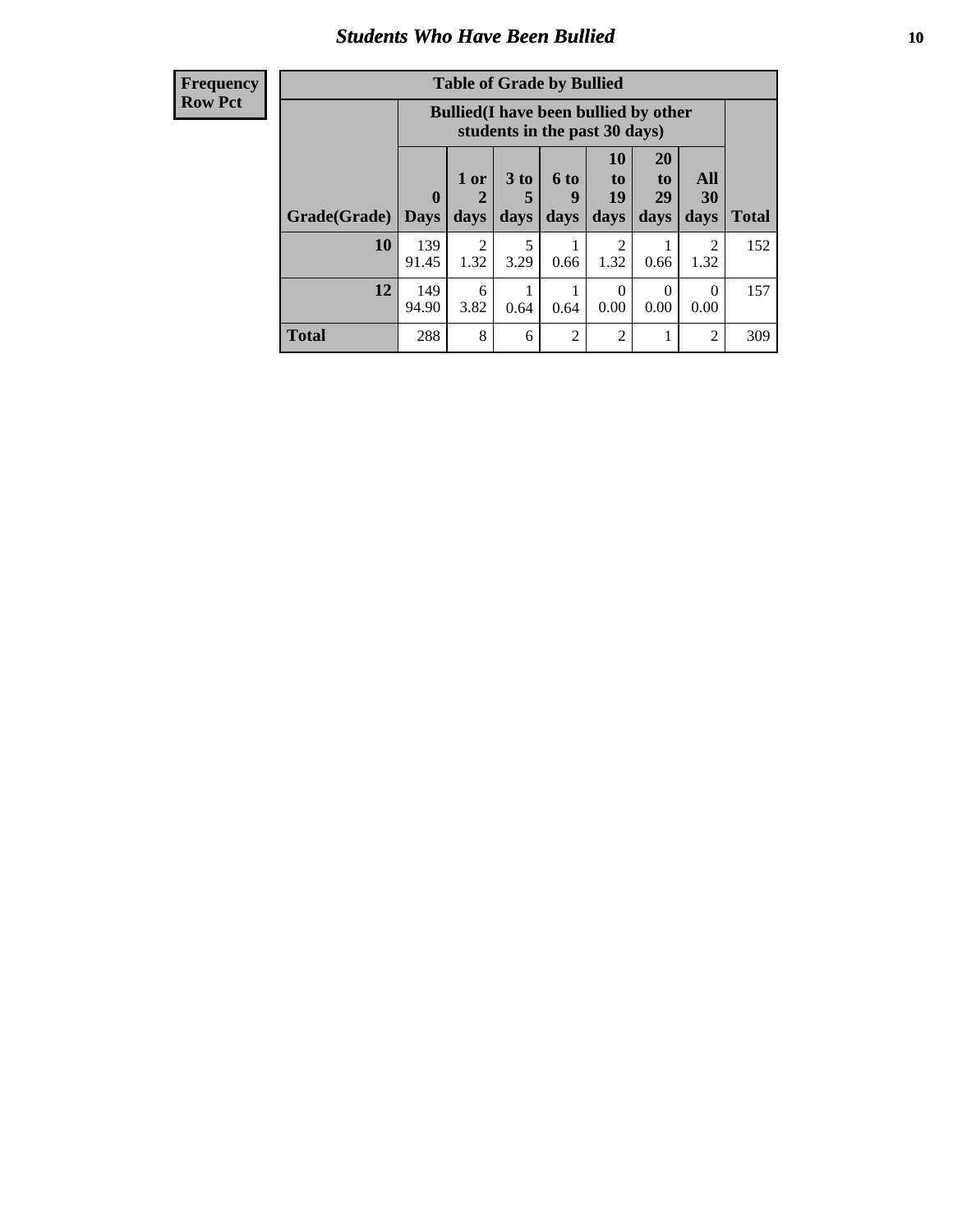### *School Climate* **11**

| Frequency      | <b>Table of SchoolClimate1 by Grade</b> |                        |             |              |  |  |  |
|----------------|-----------------------------------------|------------------------|-------------|--------------|--|--|--|
| <b>Col Pct</b> | SchoolClimate1(I<br>like school)        | Grade(Grade)<br>10     | 12          | <b>Total</b> |  |  |  |
|                | <b>Strongly Agree</b>                   | 36<br>23.68            | 35<br>22.29 | 71           |  |  |  |
|                | <b>Somewhat Agree</b>                   | 101<br>66.45           | 90<br>57.32 | 191          |  |  |  |
|                | <b>Somewhat Disagree</b>                | 13<br>8.55             | 19<br>12.10 | 32           |  |  |  |
|                | <b>Strongly Disagree</b>                | $\mathfrak{D}$<br>1.32 | 13<br>8.28  | 15           |  |  |  |
|                | <b>Total</b>                            | 152                    | 157         | 309          |  |  |  |

| <b>Frequency</b> |
|------------------|
| <b>Col Pct</b>   |

| <b>Table of SchoolClimate2 by Grade</b>           |                    |             |              |  |  |
|---------------------------------------------------|--------------------|-------------|--------------|--|--|
| SchoolClimate2(I<br>feel successful at<br>school) | Grade(Grade)<br>10 | 12          | <b>Total</b> |  |  |
| <b>Strongly Agree</b>                             | 59<br>38.82        | 60<br>38.22 | 119          |  |  |
| <b>Somewhat Agree</b>                             | 86<br>56.58        | 76<br>48.41 | 162          |  |  |
| <b>Somewhat Disagree</b>                          | 6<br>3.95          | 18<br>11.46 | 24           |  |  |
| <b>Strongly Disagree</b>                          | 0.66               | 3<br>1.91   | 4            |  |  |
| Total                                             | 152                | 157         | 309          |  |  |

| Frequency      | <b>Table of SchoolClimate3 by Grade</b>                                      |                    |             |              |  |
|----------------|------------------------------------------------------------------------------|--------------------|-------------|--------------|--|
| <b>Col Pct</b> | <b>SchoolClimate3(My</b><br>school has high<br>standards for<br>achievement) | Grade(Grade)<br>10 | 12          | <b>Total</b> |  |
|                | <b>Strongly Agree</b>                                                        | 57                 | 54          | 111          |  |
|                |                                                                              | 37.50              | 34.39       |              |  |
|                | <b>Somewhat Agree</b>                                                        | 75<br>49.34        | 64<br>40.76 | 139          |  |
|                | <b>Somewhat Disagree</b>                                                     | 15<br>9.87         | 30<br>19.11 | 45           |  |
|                | <b>Strongly Disagree</b>                                                     | 5<br>3.29          | 9<br>5.73   | 14           |  |
|                | Total                                                                        | 152                | 157         | 309          |  |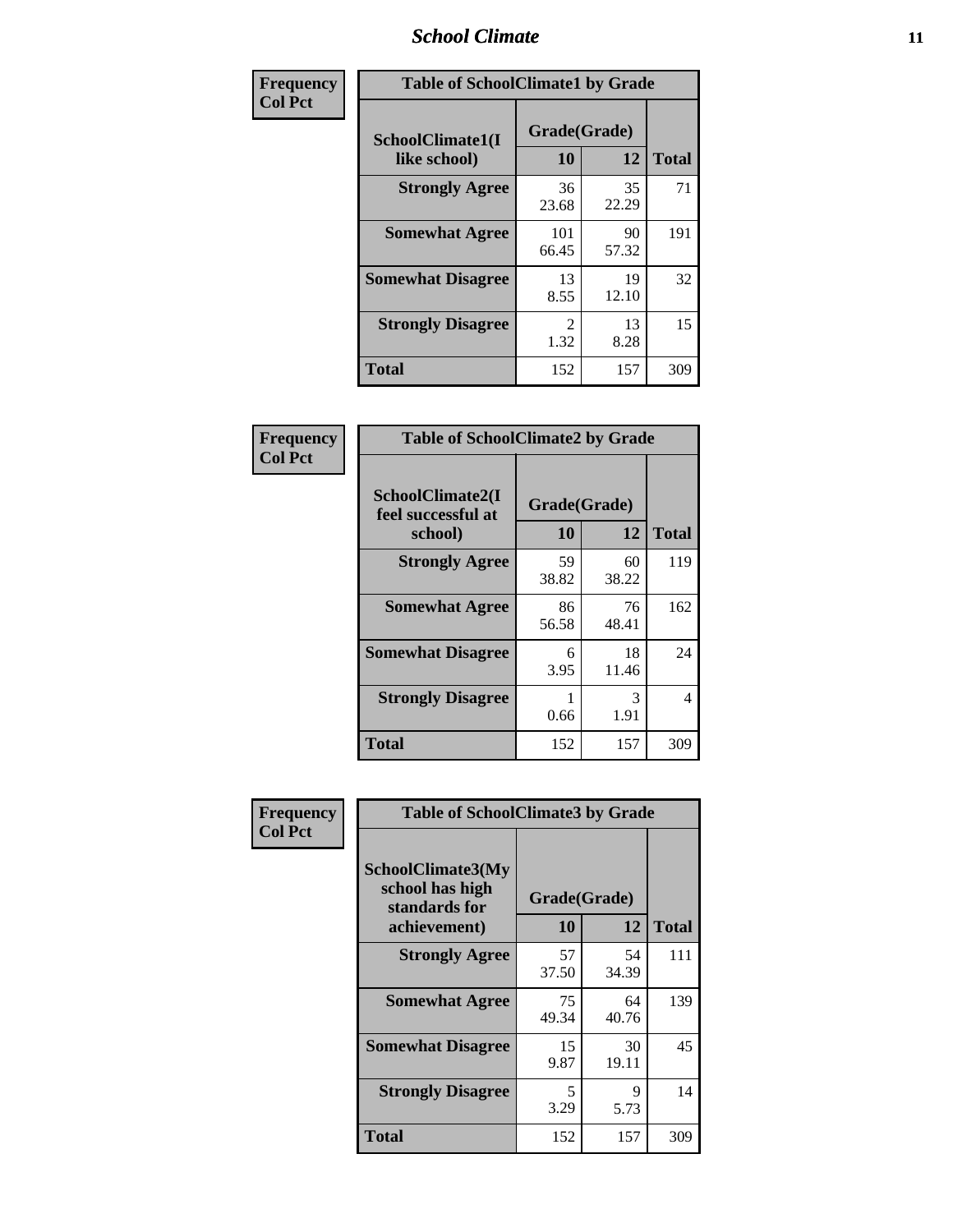### *School Climate* **12**

| Frequency      | <b>Table of SchoolClimate4 by Grade</b>                              |                    |             |              |
|----------------|----------------------------------------------------------------------|--------------------|-------------|--------------|
| <b>Col Pct</b> | <b>SchoolClimate4(My</b><br>school sets clear<br>rules for behavior) | Grade(Grade)<br>10 | 12          | <b>Total</b> |
|                | <b>Strongly Agree</b>                                                | 80<br>52.63        | 81<br>51.59 | 161          |
|                | <b>Somewhat Agree</b>                                                | 48<br>31.58        | 55<br>35.03 | 103          |
|                | <b>Somewhat Disagree</b>                                             | 18<br>11.84        | 15<br>9.55  | 33           |
|                | <b>Strongly Disagree</b>                                             | 6<br>3.95          | 6<br>3.82   | 12           |
|                | <b>Total</b>                                                         | 152                | 157         | 309          |

| <b>Table of SchoolClimate5 by Grade</b>                   |              |             |              |  |  |
|-----------------------------------------------------------|--------------|-------------|--------------|--|--|
| SchoolClimate5(I<br>know what to do in<br>an emergency at | Grade(Grade) |             |              |  |  |
| school)                                                   | 10           | 12          | <b>Total</b> |  |  |
| <b>Strongly Agree</b>                                     | 99<br>65.13  | 84<br>53.50 | 183          |  |  |
| <b>Somewhat Agree</b>                                     | 44<br>28.95  | 57<br>36.31 | 101          |  |  |
| <b>Somewhat Disagree</b>                                  | 7<br>4.61    | 12<br>7.64  | 19           |  |  |
| <b>Strongly Disagree</b>                                  | 2<br>1.32    | 4<br>2.55   | 6            |  |  |
| Total                                                     | 152          | 157         | 309          |  |  |

| Frequency      | <b>Table of SchoolClimate6 by Grade</b>                  |                    |             |              |  |
|----------------|----------------------------------------------------------|--------------------|-------------|--------------|--|
| <b>Col Pct</b> | <b>SchoolClimate6(Teachers</b><br>treat me with respect) | Grade(Grade)<br>10 | 12          | <b>Total</b> |  |
|                | <b>Strongly Agree</b>                                    | 52<br>34.21        | 46<br>29.30 | 98           |  |
|                | <b>Somewhat Agree</b>                                    | 58<br>38.16        | 65<br>41.40 | 123          |  |
|                | <b>Somewhat Disagree</b>                                 | 32<br>21.05        | 37<br>23.57 | 69           |  |
|                | <b>Strongly Disagree</b>                                 | 10<br>6.58         | 9<br>5.73   | 19           |  |
|                | <b>Total</b>                                             | 152                | 157         | 309          |  |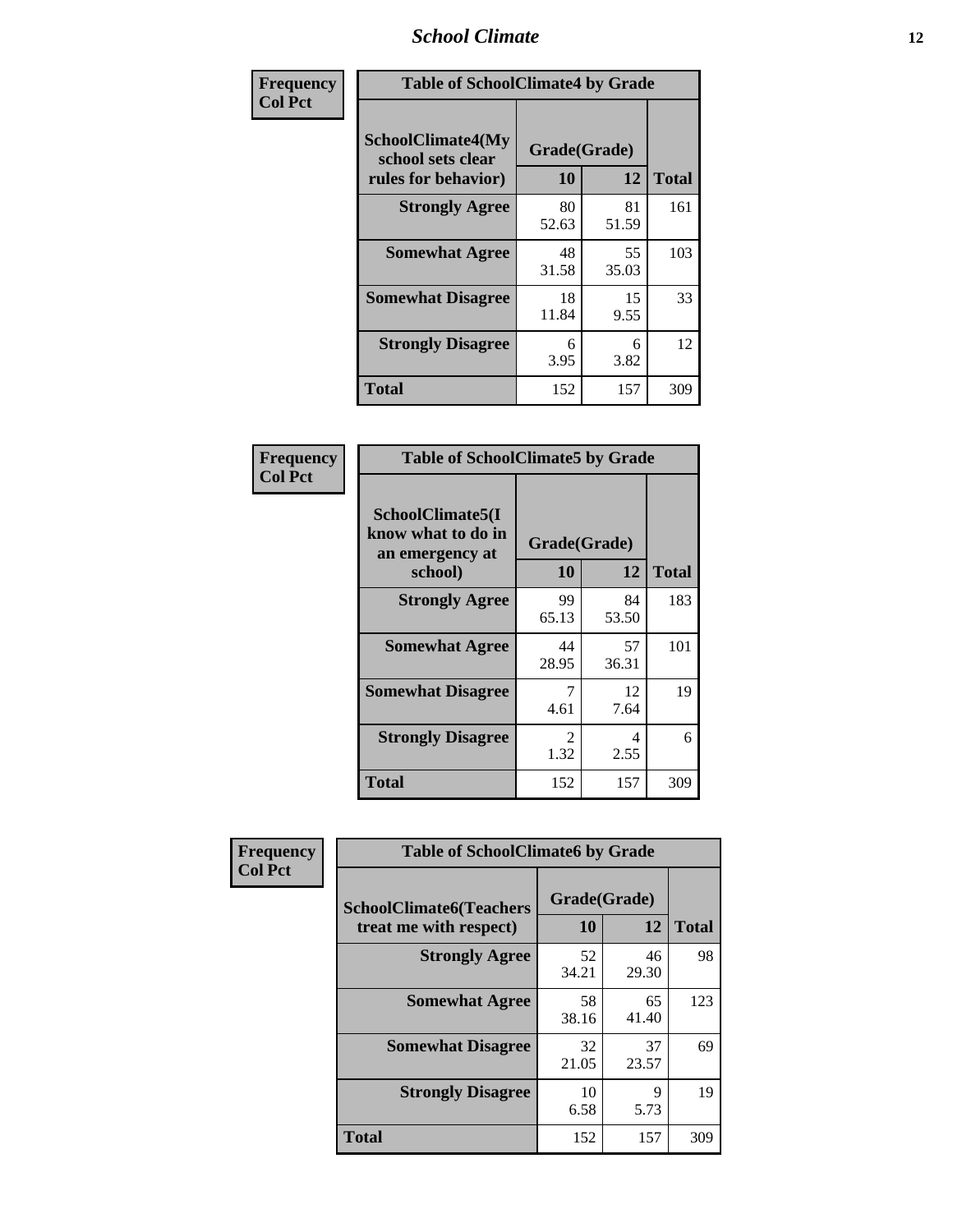### *School Climate* **13**

| Frequency      | <b>Table of SchoolClimate7 by Grade</b>                                       |                           |             |              |  |
|----------------|-------------------------------------------------------------------------------|---------------------------|-------------|--------------|--|
| <b>Col Pct</b> | <b>SchoolClimate7(Behaviors</b><br>in my class allow the<br>teacher to teach) | Grade(Grade)<br><b>10</b> | 12          | <b>Total</b> |  |
|                | <b>Strongly Agree</b>                                                         | 22<br>14.47               | 33<br>21.02 | 55           |  |
|                | <b>Somewhat Agree</b>                                                         | 78<br>51.32               | 73<br>46.50 | 151          |  |
|                | <b>Somewhat Disagree</b>                                                      | 39<br>25.66               | 33<br>21.02 | 72           |  |
|                | <b>Strongly Disagree</b>                                                      | 13<br>8.55                | 18<br>11.46 | 31           |  |
|                | <b>Total</b>                                                                  | 152                       | 157         | 309          |  |

| Frequency      | <b>Table of SchoolClimate8 by Grade</b>                                              |                    |             |              |  |  |
|----------------|--------------------------------------------------------------------------------------|--------------------|-------------|--------------|--|--|
| <b>Col Pct</b> | <b>SchoolClimate8(Students</b><br>are frequently<br>recognized for good<br>behavior) | Grade(Grade)<br>10 | 12          | <b>Total</b> |  |  |
|                | <b>Strongly Agree</b>                                                                | 31<br>20.39        | 19<br>12.10 | 50           |  |  |
|                | <b>Somewhat Agree</b>                                                                | 67<br>44.08        | 64<br>40.76 | 131          |  |  |
|                | <b>Somewhat Disagree</b>                                                             | 32<br>21.05        | 51<br>32.48 | 83           |  |  |
|                | <b>Strongly Disagree</b>                                                             | 22<br>14.47        | 23<br>14.65 | 45           |  |  |
|                | <b>Total</b>                                                                         | 152                | 157         | 309          |  |  |

| Frequency      | <b>Table of SchoolClimate9 by Grade</b>                                           |                    |             |              |
|----------------|-----------------------------------------------------------------------------------|--------------------|-------------|--------------|
| <b>Col Pct</b> | SchoolClimate9(School<br>counselor would be<br>helpful if I needed<br>assistance) | Grade(Grade)<br>10 | 12          | <b>Total</b> |
|                | <b>Strongly Agree</b>                                                             | 68<br>44.74        | 75<br>47.77 | 143          |
|                | <b>Somewhat Agree</b>                                                             | 50<br>32.89        | 52<br>33.12 | 102          |
|                | <b>Somewhat Disagree</b>                                                          | 26<br>17.11        | 18<br>11.46 | 44           |
|                | <b>Strongly Disagree</b>                                                          | 8<br>5.26          | 12<br>7.64  | 20           |
|                | Total                                                                             | 152                | 157         | 309          |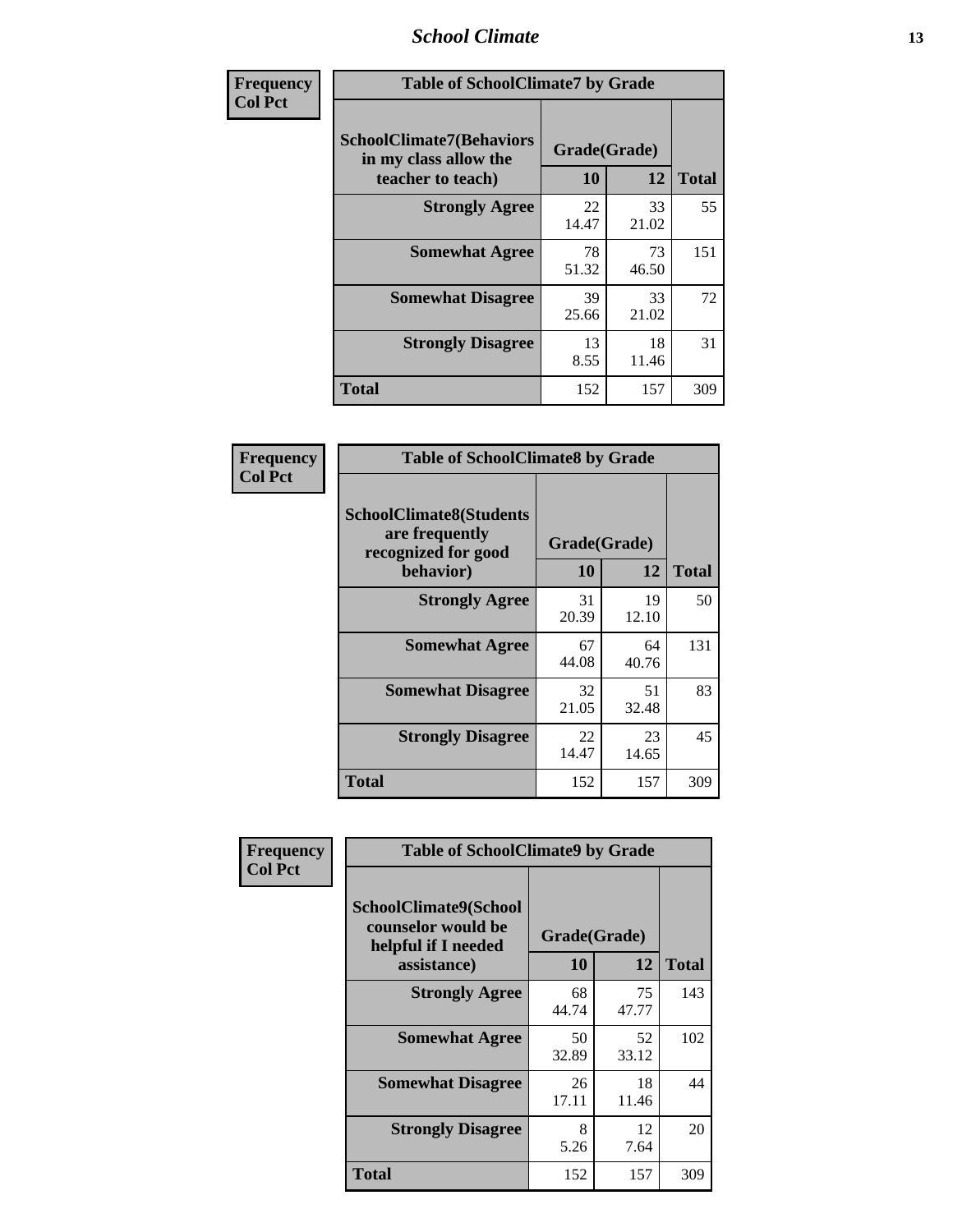### *Reasons for Dropping Out* **14**

| Frequency      | <b>Table of Dropoutreason by Grade</b>                                   |             |                    |              |  |
|----------------|--------------------------------------------------------------------------|-------------|--------------------|--------------|--|
| <b>Col Pct</b> | Dropoutreason(If<br>I dropped out the<br>reason would<br>most likely be) | 10          | Grade(Grade)<br>12 | <b>Total</b> |  |
|                | <b>Won't Drop out</b>                                                    | 94<br>61.84 | 93<br>59.24        | 187          |  |
|                | <b>Bored</b>                                                             | 12<br>7.89  | 22<br>14.01        | 34           |  |
|                | <b>Family Reasons</b>                                                    | 14<br>9.21  | 13<br>8.28         | 27           |  |
|                | <b>Being Bullied</b>                                                     | 5<br>3.29   | 0.64               | 6            |  |
|                | <b>Other</b>                                                             | 27<br>17.76 | 28<br>17.83        | 55           |  |
|                | <b>Total</b>                                                             | 152         | 157                | 309          |  |

| Frequency<br><b>Col Pct</b> | <b>Table of Dropout by Grade</b>                                       |                    |              |              |  |
|-----------------------------|------------------------------------------------------------------------|--------------------|--------------|--------------|--|
|                             | Dropout(I<br>have<br>thought<br>about<br>dropping<br>out of<br>school) | Grade(Grade)<br>10 | 12           | <b>Total</b> |  |
|                             |                                                                        |                    |              |              |  |
|                             | Yes                                                                    | 50<br>32.89        | 45<br>28.66  | 95           |  |
|                             | N <sub>0</sub>                                                         | 102<br>67.11       | 112<br>71.34 | 214          |  |
|                             |                                                                        |                    |              |              |  |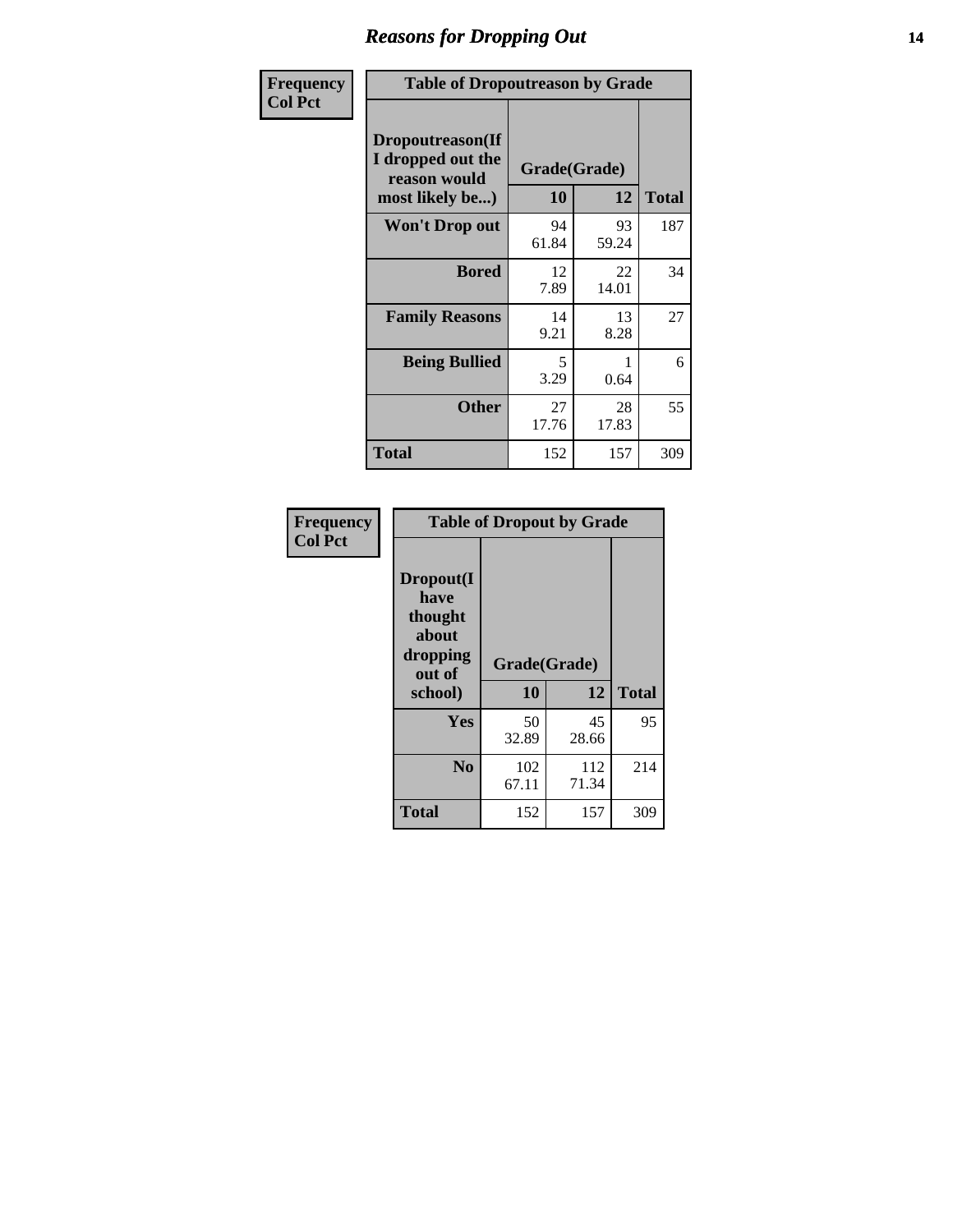*School Safety* **15**

| Frequency      | <b>Table of Gangself by Grade</b>                                                                 |                    |              |              |  |
|----------------|---------------------------------------------------------------------------------------------------|--------------------|--------------|--------------|--|
| <b>Col Pct</b> | Gangself(I<br>have<br>participated<br>in illegal<br>gang<br>activities in<br>the past 30<br>days) | Grade(Grade)<br>10 | 12           | <b>Total</b> |  |
|                | Yes                                                                                               | 10<br>6.58         | 11<br>7.01   | 21           |  |
|                | N <sub>0</sub>                                                                                    | 142<br>93.42       | 146<br>92.99 | 288          |  |
|                | <b>Total</b>                                                                                      | 152                | 157          | 309          |  |

| Frequency<br><b>Col Pct</b> | <b>Table of Gangpeers by Grade</b>                                                                                             |                    |              |              |
|-----------------------------|--------------------------------------------------------------------------------------------------------------------------------|--------------------|--------------|--------------|
|                             | <b>Gangpeers</b> (I<br>have friends<br>who have<br>participated<br>in illegal<br>gang<br>activities in<br>the past 30<br>days) | Grade(Grade)<br>10 | 12           | <b>Total</b> |
|                             | Yes                                                                                                                            | 53<br>34.87        | 47<br>29.94  | 100          |
|                             | N <sub>0</sub>                                                                                                                 | 99<br>65.13        | 110<br>70.06 | 209          |
|                             | <b>Total</b>                                                                                                                   | 152                | 157          | 309          |

| Frequency      | <b>Table of Pickedon by Grade</b>                                   |              |             |              |  |  |  |  |  |  |
|----------------|---------------------------------------------------------------------|--------------|-------------|--------------|--|--|--|--|--|--|
| <b>Col Pct</b> | <b>Pickedon</b> (I have<br>been picked on or<br>teased at school in | Grade(Grade) |             |              |  |  |  |  |  |  |
|                | the past 30 days)                                                   | 10           | 12          | <b>Total</b> |  |  |  |  |  |  |
|                | <b>Strongly Agree</b>                                               | 17<br>11.18  | 13<br>8.28  | 30           |  |  |  |  |  |  |
|                | <b>Somewhat Agree</b>                                               | 22<br>14.47  | 18<br>11.46 | 40           |  |  |  |  |  |  |
|                | <b>Somewhat Disagree</b>                                            | 27<br>17.76  | 21<br>13.38 | 48           |  |  |  |  |  |  |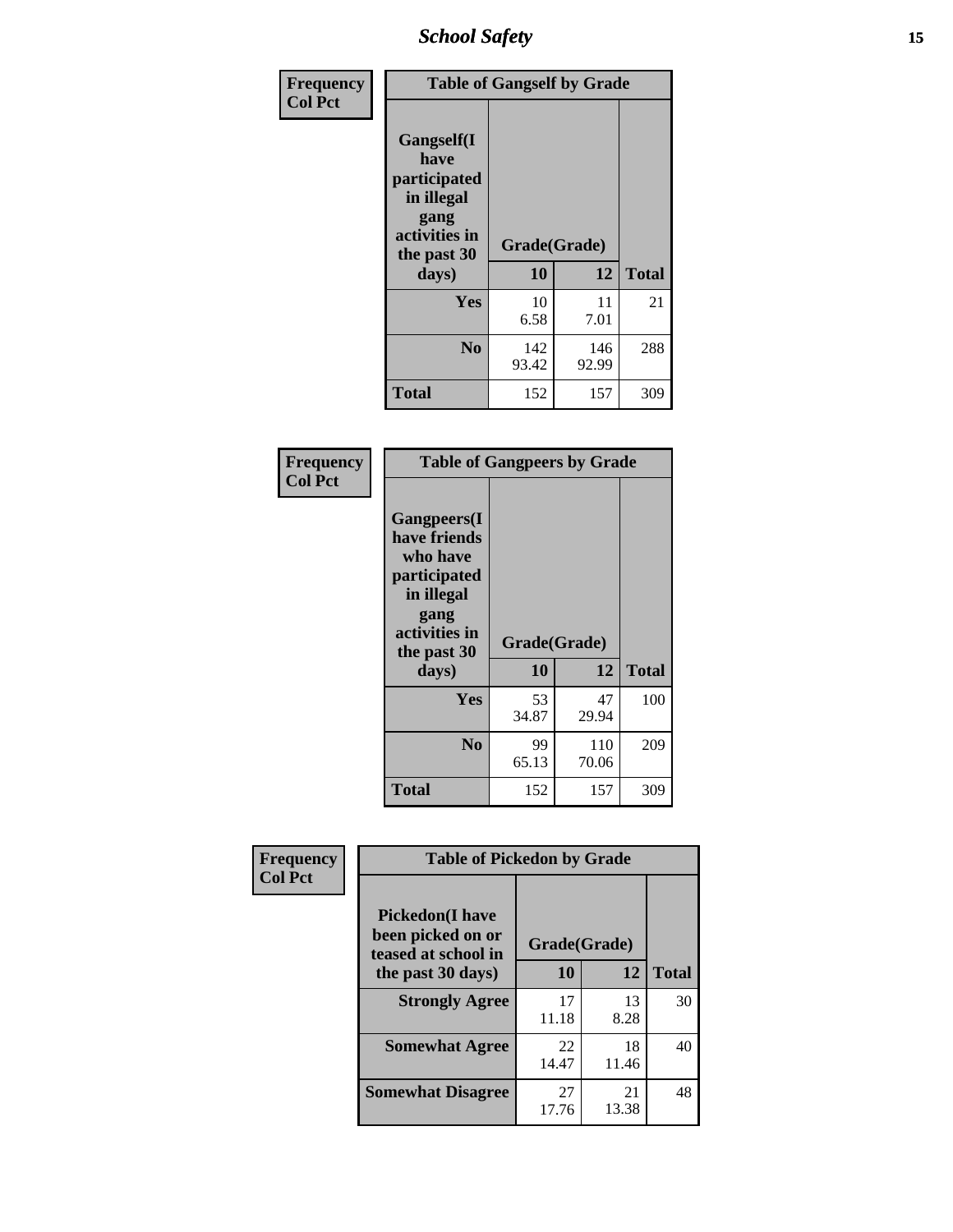# *School Safety* **16**

| <b>Frequency</b> | <b>Table of Pickedon by Grade</b>                                                        |                    |              |              |
|------------------|------------------------------------------------------------------------------------------|--------------------|--------------|--------------|
| <b>Col Pct</b>   | <b>Pickedon</b> (I have<br>been picked on or<br>teased at school in<br>the past 30 days) | Grade(Grade)<br>10 | 12           | <b>Total</b> |
|                  | <b>Strongly Disagree</b>                                                                 | 86<br>56.58        | 105<br>66.88 | 191          |
|                  | <b>Total</b>                                                                             | 152                | 157          | 309          |

| Frequency      | <b>Table of Safeschool by Grade</b>                      |                    |             |              |
|----------------|----------------------------------------------------------|--------------------|-------------|--------------|
| <b>Col Pct</b> | Safeschool(School<br>is a place at which I<br>feel safe) | Grade(Grade)<br>10 | 12          | <b>Total</b> |
|                | <b>Strongly Agree</b>                                    | 27<br>17.76        | 16<br>10.19 | 43           |
|                | <b>Somewhat Agree</b>                                    | 70<br>46.05        | 91<br>57.96 | 161          |
|                | <b>Somewhat Disagree</b>                                 | 39<br>25.66        | 35<br>22.29 | 74           |
|                | <b>Strongly Disagree</b>                                 | 16<br>10.53        | 15<br>9.55  | 31           |
|                | <b>Total</b>                                             | 152                | 157         | 309          |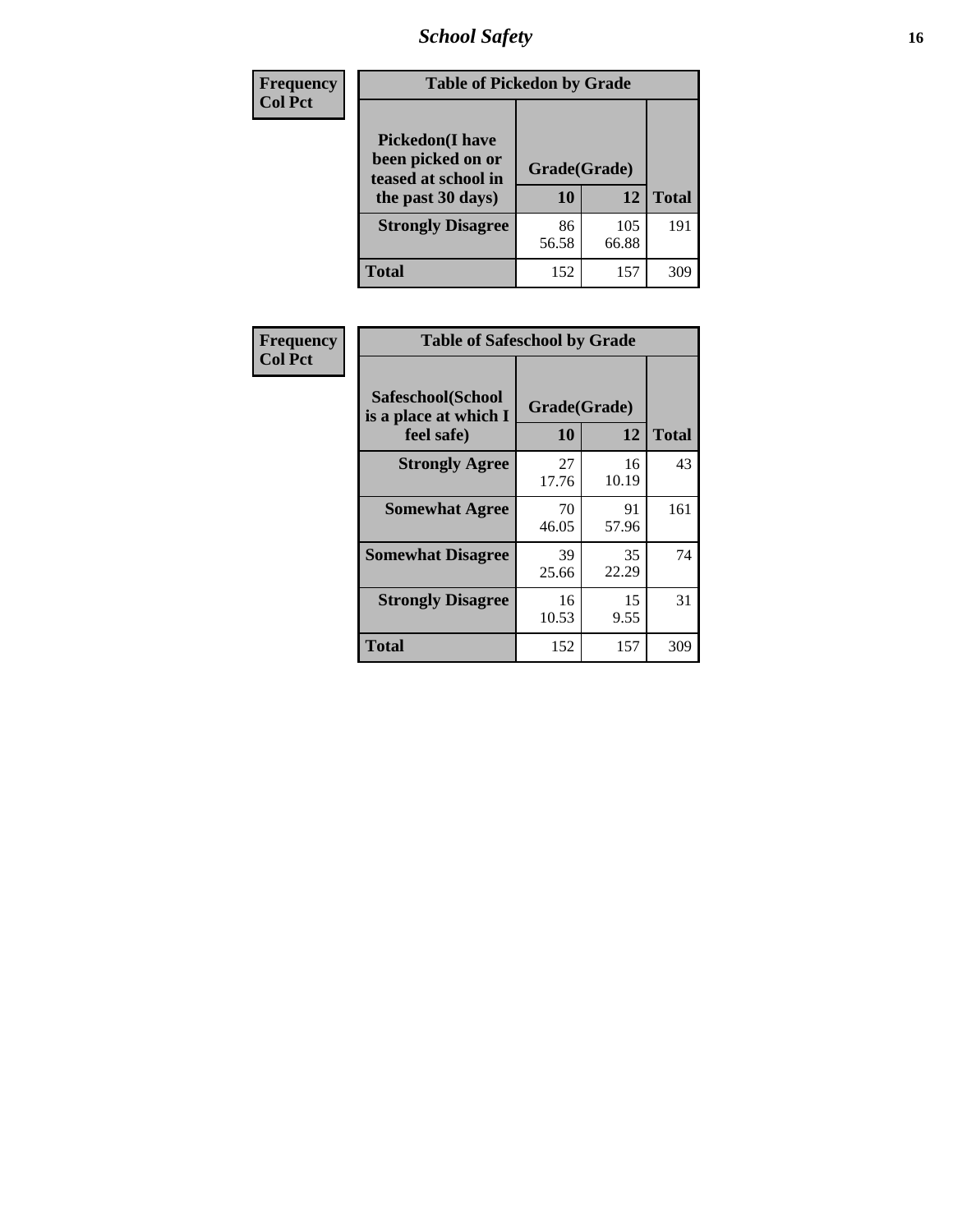*School Safety* **17**

| <b>Frequend</b><br>Row Pct |
|----------------------------|

| $\overline{\textbf{c}\textbf{y}}$ |              | <b>Table of Grade by Bullied</b> |                                                                               |              |                          |                        |                               |                   |              |  |  |
|-----------------------------------|--------------|----------------------------------|-------------------------------------------------------------------------------|--------------|--------------------------|------------------------|-------------------------------|-------------------|--------------|--|--|
|                                   |              |                                  | <b>Bullied</b> (I have been bullied by other<br>students in the past 30 days) |              |                          |                        |                               |                   |              |  |  |
|                                   | Grade(Grade) | $\mathbf 0$<br><b>Days</b>       | 1 or<br>2<br>days                                                             | 3 to<br>days | <b>6 to</b><br>9<br>days | 10<br>to<br>19<br>days | <b>20</b><br>to<br>29<br>days | All<br>30<br>days | <b>Total</b> |  |  |
|                                   | 10           | 139<br>91.45                     | 2<br>1.32                                                                     | 5<br>3.29    | 0.66                     | 2<br>1.32              | 0.66                          | 2<br>1.32         | 152          |  |  |
|                                   | 12           | 149<br>94.90                     | 6<br>3.82                                                                     | 0.64         | 0.64                     | $\Omega$<br>0.00       | 0<br>0.00                     | $\Omega$<br>0.00  | 157          |  |  |
|                                   | <b>Total</b> | 288                              | 8                                                                             | 6            | $\overline{2}$           | $\mathfrak{D}$         |                               | 2                 | 309          |  |  |

| Frequency      |                     | <b>Table of Grade by Bulliedothers</b> |                                                                |              |                          |                        |                   |              |  |  |  |
|----------------|---------------------|----------------------------------------|----------------------------------------------------------------|--------------|--------------------------|------------------------|-------------------|--------------|--|--|--|
| <b>Row Pct</b> |                     |                                        | <b>Bulliedothers</b> (I bullied others in the<br>past 30 days) |              |                          |                        |                   |              |  |  |  |
|                | Grade(Grade)   Days | $\mathbf 0$                            | 1 or<br>days                                                   | 3 to<br>days | <b>6 to</b><br>9<br>days | 10<br>to<br>19<br>days | All<br>30<br>days | <b>Total</b> |  |  |  |
|                | 10                  | 141<br>92.76                           | 6<br>3.95                                                      | 2<br>1.32    | $\mathfrak{D}$<br>1.32   | 0.66                   | 0<br>0.00         | 152          |  |  |  |
|                | 12                  | 150<br>95.54                           | $\overline{2}$<br>1.27                                         | 3<br>1.91    | 0<br>0.00                | 0.64                   | 0.64              | 157          |  |  |  |
|                | <b>Total</b>        | 291                                    | 8                                                              | 5            | $\overline{c}$           | 2                      | 1                 | 309          |  |  |  |

| <b>Frequency</b> | <b>Table of Grade by Weaponschool</b> |                                 |                                                                                 |                        |                          |              |  |  |  |  |
|------------------|---------------------------------------|---------------------------------|---------------------------------------------------------------------------------|------------------------|--------------------------|--------------|--|--|--|--|
| <b>Row Pct</b>   |                                       |                                 | <b>Weaponschool</b> (I<br>brought a weapon to<br>school in the past 30<br>days) |                        |                          |              |  |  |  |  |
|                  | Grade(Grade)                          | $\boldsymbol{0}$<br><b>Days</b> | 1 or<br>2<br>days                                                               | 20<br>to<br>29<br>days | <b>All</b><br>30<br>days | <b>Total</b> |  |  |  |  |
|                  | 10                                    | 150<br>98.68                    | 0.66                                                                            | 0.66                   | 0<br>0.00                | 152          |  |  |  |  |
|                  | 12                                    | 153<br>97.45                    | 0.64                                                                            | 0.64                   | 2<br>1.27                | 157          |  |  |  |  |
|                  | <b>Total</b>                          | 303                             | $\mathfrak{D}$                                                                  | 2                      | $\overline{c}$           | 309          |  |  |  |  |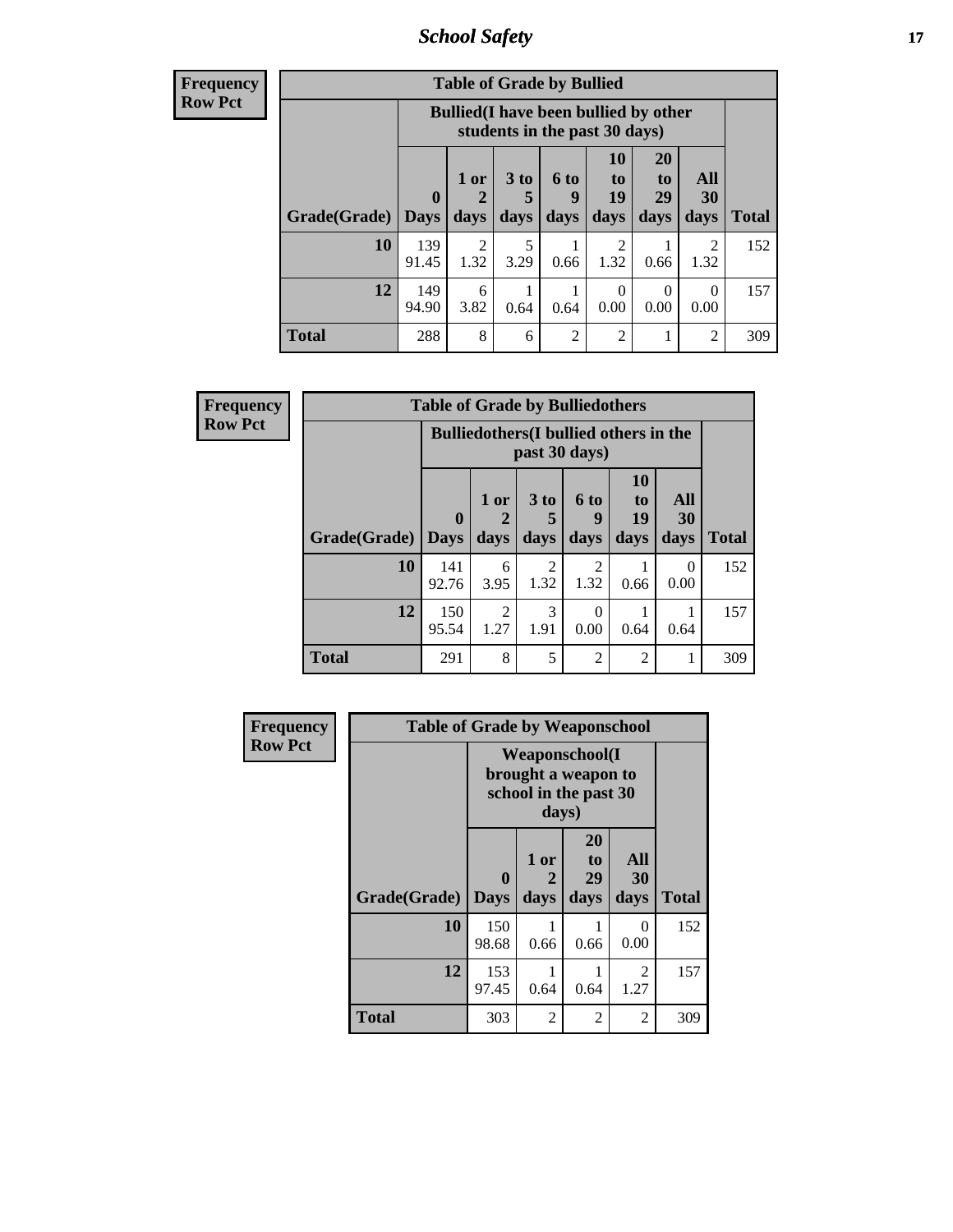*School Safety* **18**

| <b>Frequency</b> | <b>Table of Grade by Absentunsafe</b> |                  |                                                                                              |                   |                   |              |  |  |  |  |
|------------------|---------------------------------------|------------------|----------------------------------------------------------------------------------------------|-------------------|-------------------|--------------|--|--|--|--|
| <b>Row Pct</b>   |                                       |                  | <b>Absentunsafe(I have</b><br>missed school because I<br>felt unsafe in the past<br>30 days) |                   |                   |              |  |  |  |  |
|                  | Grade(Grade)                          | 0<br><b>Days</b> | 1 or<br>2<br>days                                                                            | 3 to<br>5<br>days | All<br>30<br>days | <b>Total</b> |  |  |  |  |
|                  | 10                                    | 145<br>95.39     | 6<br>3.95                                                                                    | 0.66              | 0<br>0.00         | 152          |  |  |  |  |
|                  | 12                                    | 154<br>98.09     | 0.64                                                                                         | 0.64              | 0.64              | 157          |  |  |  |  |
|                  | Total                                 | 299              | 7                                                                                            | $\overline{c}$    | 1                 | 309          |  |  |  |  |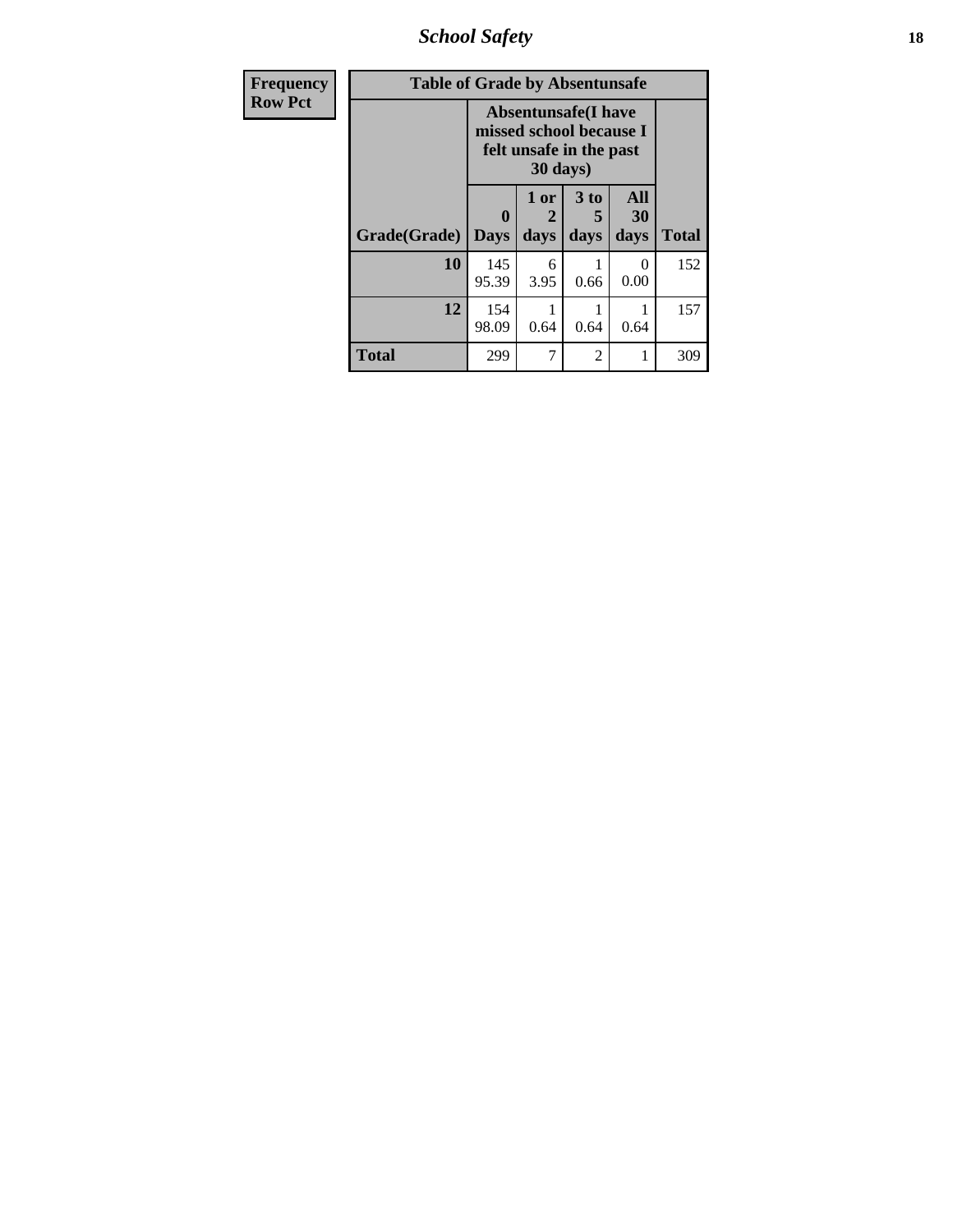# *Drug Use During Last 30 Days* **19**

#### **Frequency Row Pct**

| <b>Table of Grade by Alcohol</b> |                          |                                    |                 |                        |                        |                   |              |              |  |
|----------------------------------|--------------------------|------------------------------------|-----------------|------------------------|------------------------|-------------------|--------------|--------------|--|
|                                  |                          | Alcohol(Alcohol use, past 30 days) |                 |                        |                        |                   |              |              |  |
| Grade(Grade)                     | <b>Did</b><br>not<br>use | $1 - 2$<br>days                    | $3 - 5$<br>days | $6 - 9$<br>days        | $10-19$<br>days        | $20 - 29$<br>days | Every<br>day | <b>Total</b> |  |
| 10                               | 119<br>78.29             | 6<br>3.95                          | 6<br>3.95       | 6<br>3.95              | $\overline{2}$<br>1.32 | 4<br>2.63         | 9<br>5.92    | 152          |  |
| 12                               | 109<br>69.43             | 19<br>12.10                        | 15<br>9.55      | $\overline{2}$<br>1.27 | 5<br>3.18              | 3<br>1.91         | 4<br>2.55    | 157          |  |
| <b>Total</b>                     | 228                      | 25                                 | 21              | 8                      | $\overline{7}$         | 7                 | 13           | 309          |  |

#### **Frequency Row Pct**

| <b>Table of Grade by Cigarettes</b> |                                 |                                                   |                        |                        |                 |                        |                     |       |  |
|-------------------------------------|---------------------------------|---------------------------------------------------|------------------------|------------------------|-----------------|------------------------|---------------------|-------|--|
|                                     |                                 | Cigarettes (Smoking tobacco use,<br>past 30 days) |                        |                        |                 |                        |                     |       |  |
| Grade(Grade)                        | <b>Did</b><br>not<br><b>use</b> | $1-2$<br>days                                     | $3 - 5$<br>days        | $6 - 9$<br>days        | $10-19$<br>days | $20 - 29$<br>days      | <b>Every</b><br>day | Total |  |
| 10                                  | 137<br>90.13                    | 7<br>4.61                                         | 4<br>2.63              | $\Omega$<br>0.00       | 0.66            | $\overline{2}$<br>1.32 | 0.66                | 152   |  |
| 12                                  | 135<br>85.99                    | $\mathbf Q$<br>5.73                               | $\mathfrak{D}$<br>1.27 | $\overline{2}$<br>1.27 | 0.64            | 2<br>1.27              | 6<br>3.82           | 157   |  |
| <b>Total</b>                        | 272                             | 16                                                | 6                      | $\overline{2}$         | $\overline{2}$  | 4                      | 7                   | 309   |  |

| Frequency      |              | <b>Table of Grade by Smokeless</b>                     |                 |                        |                        |                     |              |  |  |  |
|----------------|--------------|--------------------------------------------------------|-----------------|------------------------|------------------------|---------------------|--------------|--|--|--|
| <b>Row Pct</b> |              | <b>Smokeless</b> (Chewing tobaccouse,<br>past 30 days) |                 |                        |                        |                     |              |  |  |  |
|                | Grade(Grade) | <b>Did</b><br>not<br><b>use</b>                        | $1 - 2$<br>days | $10-19$<br>days        | 20-29<br>days          | <b>Every</b><br>day | <b>Total</b> |  |  |  |
|                | 10           | 148<br>97.37                                           | 2<br>1.32       | $\Omega$<br>0.00       | $\mathfrak{D}$<br>1.32 | $\theta$<br>0.00    | 152          |  |  |  |
|                | 12           | 149<br>94.90                                           | 4<br>2.55       | $\mathfrak{D}$<br>1.27 | 0.64                   | 0.64                | 157          |  |  |  |
|                | <b>Total</b> | 297                                                    | 6               | $\overline{2}$         | 3                      |                     | 309          |  |  |  |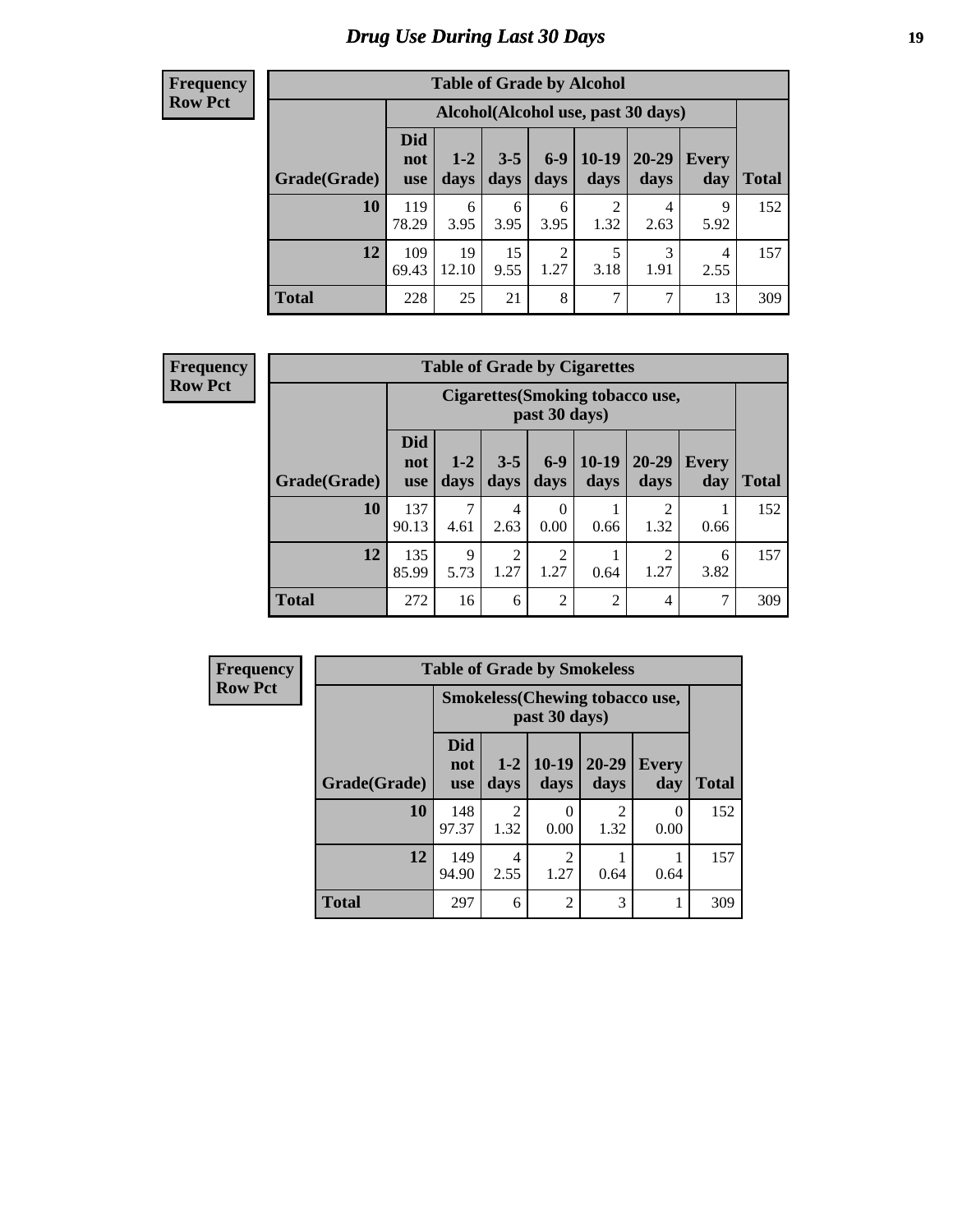#### **Frequency Row Pct**

| <b>Table of Grade by Marijuana</b> |                          |                                         |                        |                        |                 |                |              |       |  |
|------------------------------------|--------------------------|-----------------------------------------|------------------------|------------------------|-----------------|----------------|--------------|-------|--|
|                                    |                          | Marijuana (Marijuana use, past 30 days) |                        |                        |                 |                |              |       |  |
| Grade(Grade)                       | Did<br>not<br><b>use</b> | $1 - 2$<br>days                         | $3 - 5$<br>days        | $6 - 9$<br>days        | $10-19$<br>days | 20-29<br>days  | Every<br>day | Total |  |
| 10                                 | 136<br>89.47             | $\overline{4}$<br>2.63                  | 5<br>3.29              | $\overline{2}$<br>1.32 | 3<br>1.97       | 0.66           | 0.66         | 152   |  |
| 12                                 | 131<br>83.44             | 10<br>6.37                              | $\overline{2}$<br>1.27 | $\overline{c}$<br>1.27 | 0.64            | 0.64           | 10<br>6.37   | 157   |  |
| <b>Total</b>                       | 267                      | 14                                      | 7                      | 4                      | 4               | $\overline{2}$ | 11           | 309   |  |

| Frequency      | <b>Table of Grade by Cocaine</b> |                                 |                                               |                     |              |  |  |  |
|----------------|----------------------------------|---------------------------------|-----------------------------------------------|---------------------|--------------|--|--|--|
| <b>Row Pct</b> |                                  |                                 | <b>Cocaine</b> (Cocaine<br>use, past 30 days) |                     |              |  |  |  |
|                | Grade(Grade)                     | <b>Did</b><br>not<br><b>use</b> | $1 - 2$<br>days                               | <b>Every</b><br>day | <b>Total</b> |  |  |  |
|                | 10                               | 151<br>99.34                    | 0.66                                          | 0<br>0.00           | 152          |  |  |  |
|                | 12                               | 154<br>98.09                    | $\overline{c}$<br>1.27                        | 0.64                | 157          |  |  |  |
|                | <b>Total</b>                     | 305                             | 3                                             | 1                   | 309          |  |  |  |

| Frequency      |              | <b>Table of Grade by Inhalants</b>               |                 |                     |              |  |  |
|----------------|--------------|--------------------------------------------------|-----------------|---------------------|--------------|--|--|
| <b>Row Pct</b> |              | <b>Inhalants</b> (Inhalant<br>use, past 30 days) |                 |                     |              |  |  |
|                | Grade(Grade) | Did<br>not<br><b>use</b>                         | $1 - 2$<br>days | <b>Every</b><br>day | <b>Total</b> |  |  |
|                | 10           | 152<br>100.00                                    | 0<br>0.00       | 0<br>0.00           | 152          |  |  |
|                | 12           | 155<br>98.73                                     | 0.64            | 0.64                | 157          |  |  |
|                | <b>Total</b> | 307                                              |                 |                     | 309          |  |  |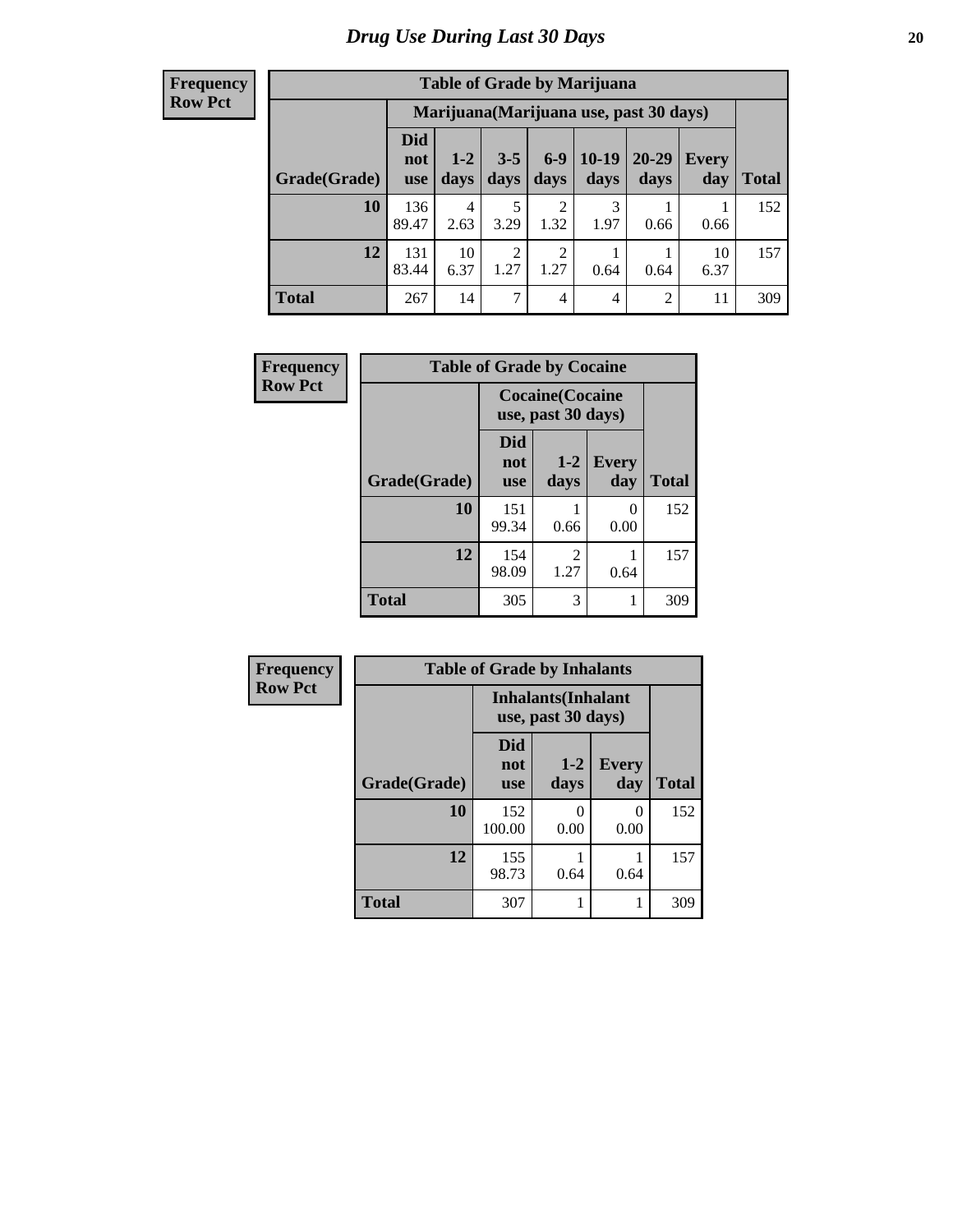# *Drug Use During Last 30 Days* **21**

| <b>Frequency</b> |              | <b>Table of Grade by Steroids</b>              |               |                     |              |
|------------------|--------------|------------------------------------------------|---------------|---------------------|--------------|
| <b>Row Pct</b>   |              | <b>Steroids</b> (Steroid<br>use, past 30 days) |               |                     |              |
|                  | Grade(Grade) | Did<br>not<br><b>use</b>                       | $6-9$<br>days | <b>Every</b><br>day | <b>Total</b> |
|                  | 10           | 151<br>99.34                                   | 0.66          | $\theta$<br>0.00    | 152          |
|                  | 12           | 156<br>99.36                                   | 0<br>0.00     | 0.64                | 157          |
|                  | <b>Total</b> | 307                                            |               |                     | 309          |

| Frequency      |              | <b>Table of Grade by Ecstasy</b> |                                               |              |              |
|----------------|--------------|----------------------------------|-----------------------------------------------|--------------|--------------|
| <b>Row Pct</b> |              |                                  | <b>Ecstasy</b> (Ecstasy<br>use, past 30 days) |              |              |
|                | Grade(Grade) | Did<br>not<br><b>use</b>         | $1 - 2$<br>days                               | Every<br>day | <b>Total</b> |
|                | 10           | 150<br>98.68                     | 0.66                                          | 0.66         | 152          |
|                | 12           | 155<br>98.73                     | 0.64                                          | 0.64         | 157          |
|                | <b>Total</b> | 305                              | 2                                             | 2            | 309          |

| Frequency      |              | <b>Table of Grade by Meth</b>                      |            |                           |              |
|----------------|--------------|----------------------------------------------------|------------|---------------------------|--------------|
| <b>Row Pct</b> |              | <b>Meth</b> (Methamphetamine<br>use, past 30 days) |            |                           |              |
|                | Grade(Grade) | Did not<br>use                                     | $1-2$ days | <b>Every</b><br>day       | <b>Total</b> |
|                | 10           | 151<br>99.34                                       | 0.66       | $\mathbf{\Omega}$<br>0.00 | 152          |
|                | 12           | 156<br>99.36                                       | 0.00       | 0.64                      | 157          |
|                | <b>Total</b> | 307                                                |            |                           | 309          |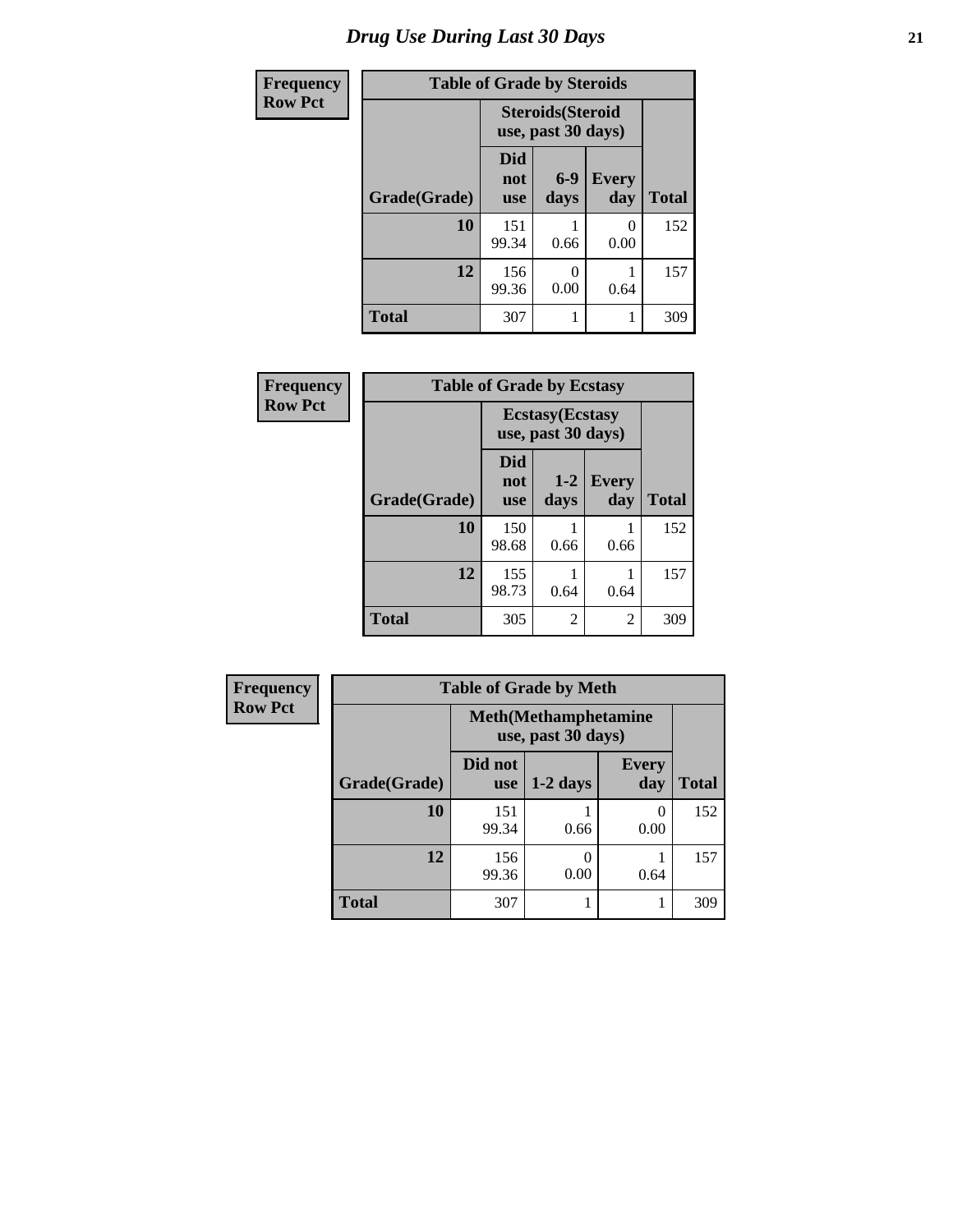# *Drug Use During Last 30 Days* **22**

| <b>Frequency</b> |              | <b>Table of Grade by Hallucinogens</b> |                                                   |                       |                     |              |  |  |
|------------------|--------------|----------------------------------------|---------------------------------------------------|-----------------------|---------------------|--------------|--|--|
| <b>Row Pct</b>   |              |                                        | Hallucinogens (Hallucinogen use,<br>past 30 days) |                       |                     |              |  |  |
|                  | Grade(Grade) | Did<br>not use                         | $1 - 2$<br>days                                   | $6-9$<br>days         | <b>Every</b><br>day | <b>Total</b> |  |  |
|                  | 10           | 151<br>99.34                           | 0.00                                              | 0.66                  | $\left($<br>0.00    | 152          |  |  |
|                  | 12           | 155<br>98.73                           | 0.64                                              | $\mathcal{O}$<br>0.00 | 0.64                | 157          |  |  |
|                  | <b>Total</b> | 306                                    |                                                   |                       |                     | 309          |  |  |

| <b>Frequency</b> |              | <b>Table of Grade by Prescription</b> |                                                                                |                        |               |                   |                     |              |  |
|------------------|--------------|---------------------------------------|--------------------------------------------------------------------------------|------------------------|---------------|-------------------|---------------------|--------------|--|
| <b>Row Pct</b>   |              |                                       | <b>Prescription</b> (Prescription drugs not<br>prescribed to me, past 30 days) |                        |               |                   |                     |              |  |
|                  | Grade(Grade) | <b>Did</b><br>not<br><b>use</b>       | $1-2$<br>days                                                                  | $3 - 5$<br>days        | $6-9$<br>days | $20 - 29$<br>days | <b>Every</b><br>day | <b>Total</b> |  |
|                  | 10           | 147<br>96.71                          | 0.66                                                                           | 0<br>0.00              | 0<br>0.00     | 0.66              | 3<br>1.97           | 152          |  |
|                  | 12           | 153<br>97.45                          | 0<br>0.00                                                                      | $\overline{2}$<br>1.27 | 0.64          | $\theta$<br>0.00  | 0.64                | 157          |  |
|                  | <b>Total</b> | 300                                   |                                                                                | $\overline{2}$         |               |                   | 4                   | 309          |  |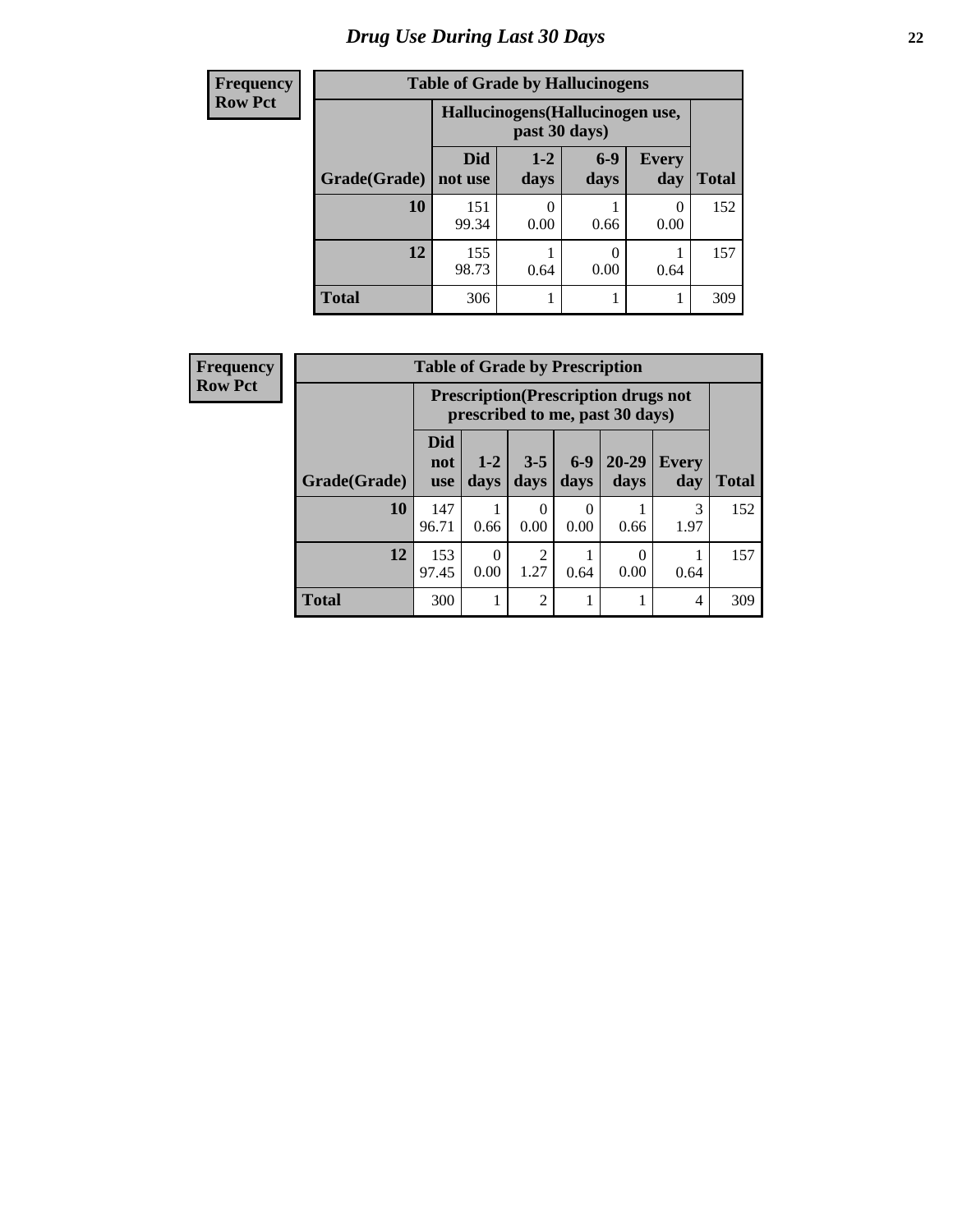| Frequency      | <b>Table of Alcoholease by Grade</b>              |                          |             |              |  |
|----------------|---------------------------------------------------|--------------------------|-------------|--------------|--|
| <b>Col Pct</b> | <b>Alcoholease</b> (It is<br>easy to get alcohol) | Grade(Grade)<br>10<br>12 |             | <b>Total</b> |  |
|                | <b>Strongly Agree</b>                             | 35<br>23.03              | 59<br>37.58 | 94           |  |
|                | <b>Somewhat Agree</b>                             | 47<br>30.92              | 48<br>30.57 | 95           |  |
|                | <b>Somewhat Disagree</b>                          | 24<br>15.79              | 18<br>11.46 | 42           |  |
|                | <b>Strongly Disagree</b>                          | 46<br>30.26              | 32<br>20.38 | 78           |  |
|                | <b>Total</b>                                      | 152                      | 157         | 309          |  |

| Frequency      | <b>Table of Cigarettesease by Grade</b>                  |                           |             |              |
|----------------|----------------------------------------------------------|---------------------------|-------------|--------------|
| <b>Col Pct</b> | Cigarettesease (It is<br>easy to get smoking<br>tobacco) | Grade(Grade)<br><b>10</b> | 12          | <b>Total</b> |
|                | <b>Strongly Agree</b>                                    | 46<br>30.26               | 78<br>49.68 | 124          |
|                | <b>Somewhat Agree</b>                                    | 39<br>25.66               | 35<br>22.29 | 74           |
|                | <b>Somewhat Disagree</b>                                 | 15<br>9.87                | 12<br>7.64  | 27           |
|                | <b>Strongly Disagree</b>                                 | 52<br>34.21               | 32<br>20.38 | 84           |
|                | <b>Total</b>                                             | 152                       | 157         | 309          |

| Frequency      | <b>Table of Smokelessease by Grade</b>                         |                    |             |              |
|----------------|----------------------------------------------------------------|--------------------|-------------|--------------|
| <b>Col Pct</b> | <b>Smokelessease</b> (It is<br>easy to get chewing<br>tobacco) | Grade(Grade)<br>10 | 12          | <b>Total</b> |
|                | <b>Strongly Agree</b>                                          | 32<br>21.05        | 61<br>38.85 | 93           |
|                | <b>Somewhat Agree</b>                                          | 31<br>20.39        | 41<br>26.11 | 72           |
|                | <b>Somewhat Disagree</b>                                       | 13<br>8.55         | 16<br>10.19 | 29           |
|                | <b>Strongly Disagree</b>                                       | 76<br>50.00        | 39<br>24.84 | 115          |
|                | <b>Total</b>                                                   | 152                | 157         | 309          |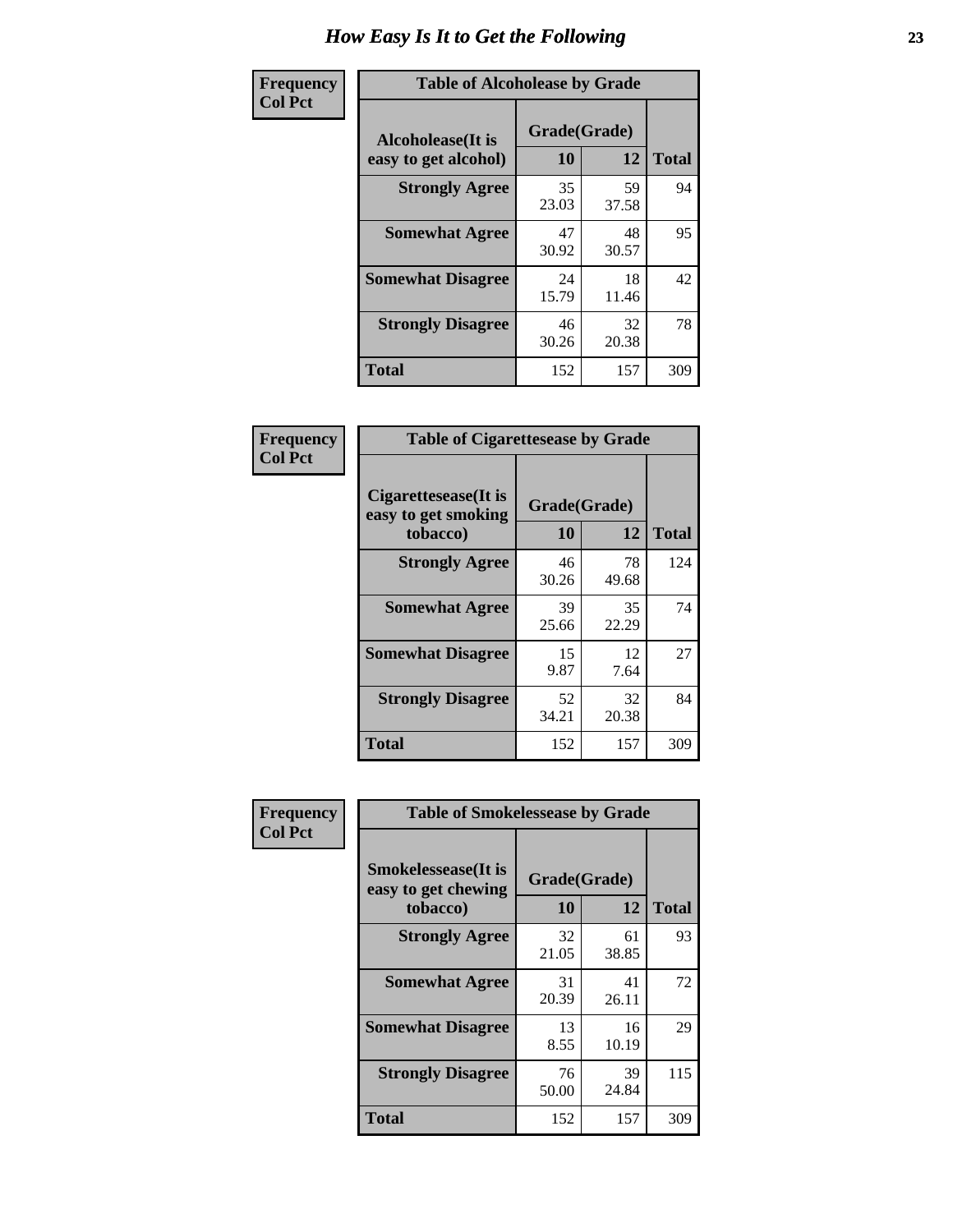| Frequency      | <b>Table of Marijuanaease by Grade</b>           |                    |             |              |  |
|----------------|--------------------------------------------------|--------------------|-------------|--------------|--|
| <b>Col Pct</b> | Marijuanaease(It is<br>easy to get<br>marijuana) | Grade(Grade)<br>10 | 12          | <b>Total</b> |  |
|                | <b>Strongly Agree</b>                            | 52<br>34.21        | 65<br>41.40 | 117          |  |
|                | <b>Somewhat Agree</b>                            | 28<br>18.42        | 40<br>25.48 | 68           |  |
|                | <b>Somewhat Disagree</b>                         | 14<br>9.21         | 16<br>10.19 | 30           |  |
|                | <b>Strongly Disagree</b>                         | 58<br>38.16        | 36<br>22.93 | 94           |  |
|                | <b>Total</b>                                     | 152                | 157         | 309          |  |

| <b>Table of Cocaineease by Grade</b>              |             |              |              |  |  |  |  |  |  |  |
|---------------------------------------------------|-------------|--------------|--------------|--|--|--|--|--|--|--|
| <b>Cocaineease</b> (It is<br>easy to get cocaine) | 10          | Grade(Grade) |              |  |  |  |  |  |  |  |
|                                                   |             | 12           | <b>Total</b> |  |  |  |  |  |  |  |
| <b>Strongly Agree</b>                             | 26<br>17.11 | 24<br>15.29  | 50           |  |  |  |  |  |  |  |
| <b>Somewhat Agree</b>                             | 26<br>17.11 | 35<br>22.29  | 61           |  |  |  |  |  |  |  |
| <b>Somewhat Disagree</b>                          | 16<br>10.53 | 28<br>17.83  | 44           |  |  |  |  |  |  |  |
| <b>Strongly Disagree</b>                          | 84<br>55.26 | 70<br>44.59  | 154          |  |  |  |  |  |  |  |
| <b>Total</b>                                      | 152         | 157          | 309          |  |  |  |  |  |  |  |

| Frequency      | <b>Table of Inhalantsease by Grade</b>     |              |             |              |  |  |  |  |  |  |  |
|----------------|--------------------------------------------|--------------|-------------|--------------|--|--|--|--|--|--|--|
| <b>Col Pct</b> | <b>Inhalantsease</b> (It is<br>easy to get | Grade(Grade) |             |              |  |  |  |  |  |  |  |
|                | inhalants)                                 | 10           | 12          | <b>Total</b> |  |  |  |  |  |  |  |
|                | <b>Strongly Agree</b>                      | 33<br>21.71  | 56<br>35.67 | 89           |  |  |  |  |  |  |  |
|                | <b>Somewhat Agree</b>                      | 32<br>21.05  | 25<br>15.92 | 57           |  |  |  |  |  |  |  |
|                | <b>Somewhat Disagree</b>                   | 18<br>11.84  | 19<br>12.10 | 37           |  |  |  |  |  |  |  |
|                | <b>Strongly Disagree</b>                   | 69<br>45.39  | 57<br>36.31 | 126          |  |  |  |  |  |  |  |
|                | <b>Total</b>                               | 152          | 157         | 309          |  |  |  |  |  |  |  |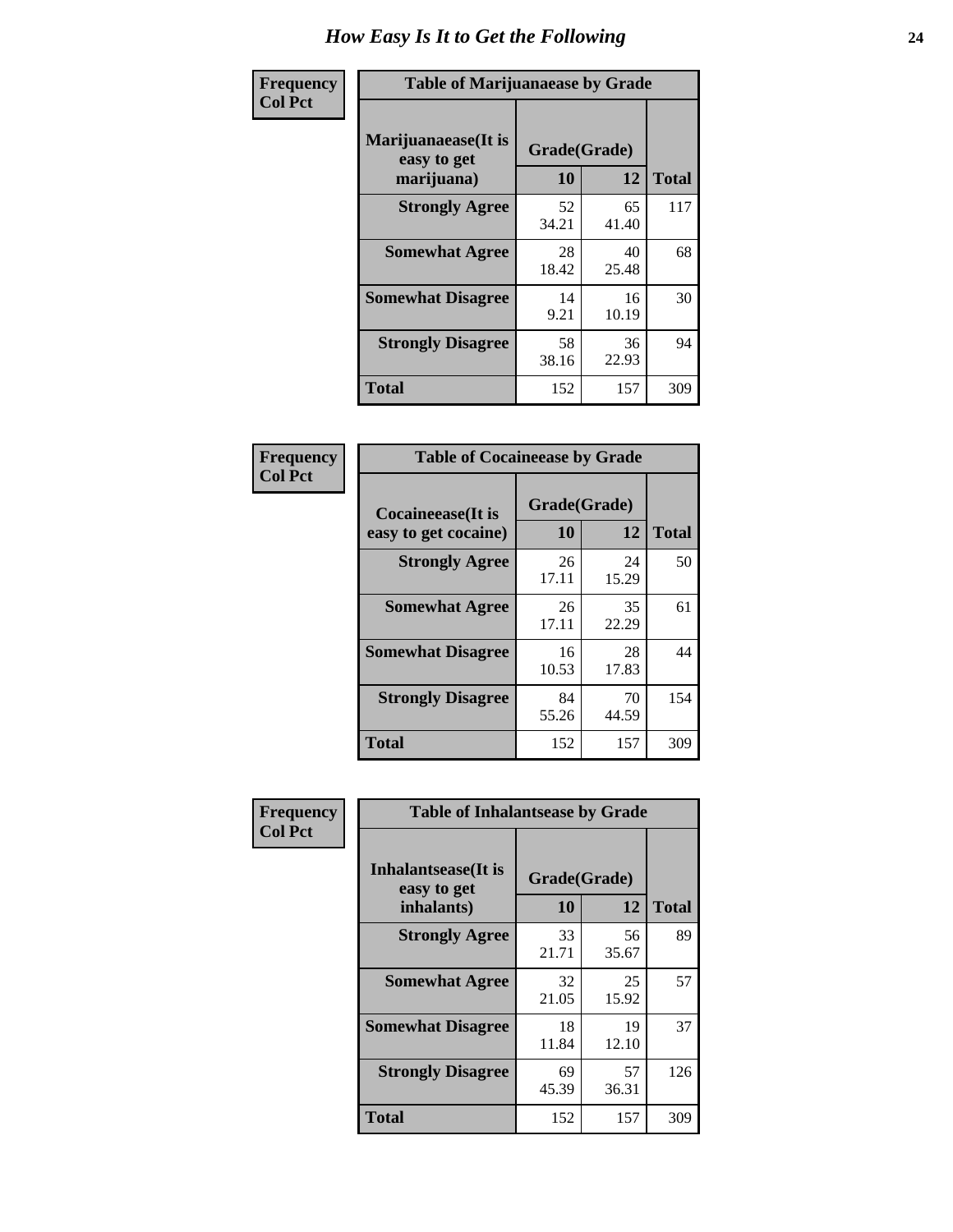| Frequency      | <b>Table of Steroidsease by Grade</b>               |                    |              |     |  |  |  |  |  |  |
|----------------|-----------------------------------------------------|--------------------|--------------|-----|--|--|--|--|--|--|
| <b>Col Pct</b> | <b>Steroidsease</b> (It is<br>easy to get steroids) | Grade(Grade)<br>10 | <b>Total</b> |     |  |  |  |  |  |  |
|                | <b>Strongly Agree</b>                               | 21<br>13.82        | 24<br>15.29  | 45  |  |  |  |  |  |  |
|                | <b>Somewhat Agree</b>                               | 22<br>14.47        | 27<br>17.20  | 49  |  |  |  |  |  |  |
|                | <b>Somewhat Disagree</b>                            | 17<br>11.18        | 29<br>18.47  | 46  |  |  |  |  |  |  |
|                | <b>Strongly Disagree</b>                            | 92<br>60.53        | 77<br>49.04  | 169 |  |  |  |  |  |  |
|                | <b>Total</b>                                        | 152                | 157          | 309 |  |  |  |  |  |  |

| Frequency      | <b>Table of Ecstasyease by Grade</b>              |                    |              |     |  |  |  |  |  |  |  |
|----------------|---------------------------------------------------|--------------------|--------------|-----|--|--|--|--|--|--|--|
| <b>Col Pct</b> | <b>Ecstasyease</b> (It is<br>easy to get ecstasy) | Grade(Grade)<br>10 | <b>Total</b> |     |  |  |  |  |  |  |  |
|                | <b>Strongly Agree</b>                             | 18<br>11.84        | 25<br>15.92  | 43  |  |  |  |  |  |  |  |
|                | <b>Somewhat Agree</b>                             | 18<br>11.84        | 34<br>21.66  | 52  |  |  |  |  |  |  |  |
|                | <b>Somewhat Disagree</b>                          | 20<br>13.16        | 32<br>20.38  | 52  |  |  |  |  |  |  |  |
|                | <b>Strongly Disagree</b>                          | 96<br>63.16        | 66<br>42.04  | 162 |  |  |  |  |  |  |  |
|                | <b>Total</b>                                      | 152                | 157          | 309 |  |  |  |  |  |  |  |

| Frequency      | <b>Table of Methease by Grade</b>     |              |             |              |
|----------------|---------------------------------------|--------------|-------------|--------------|
| <b>Col Pct</b> | <b>Methease</b> (It is easy<br>to get | Grade(Grade) |             |              |
|                | methamphetamines)                     | 10           | 12          | <b>Total</b> |
|                | <b>Strongly Agree</b>                 | 14<br>9.21   | 17<br>10.83 | 31           |
|                | <b>Somewhat Agree</b>                 | 26<br>17.11  | 28<br>17.83 | 54           |
|                | <b>Somewhat Disagree</b>              | 15<br>9.87   | 28<br>17.83 | 43           |
|                | <b>Strongly Disagree</b>              | 97<br>63.82  | 84<br>53.50 | 181          |
|                | Total                                 | 152          | 157         | 309          |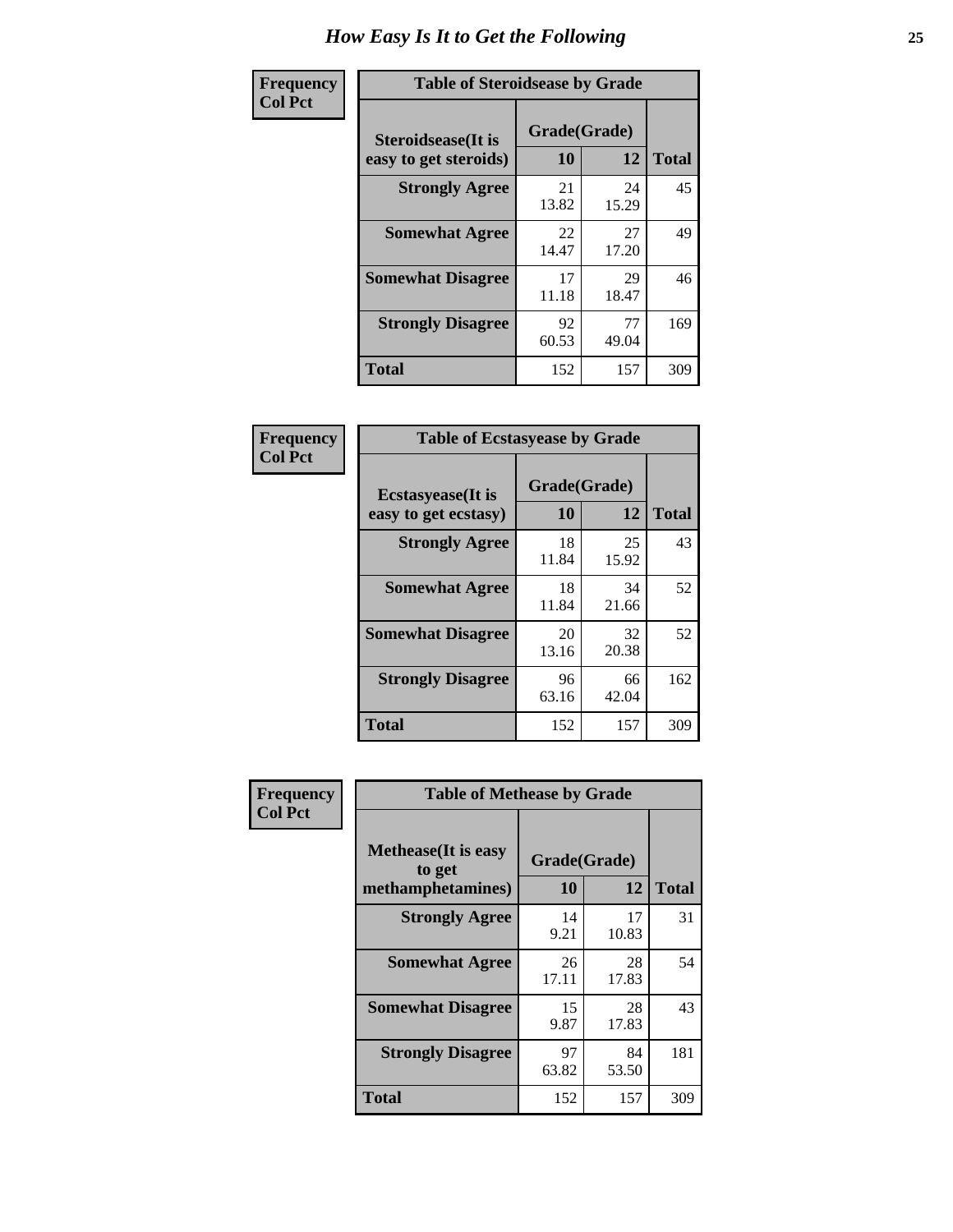| <b>Frequency</b> | <b>Table of Hallucinogensease by Grade</b>               |                    |              |     |  |  |  |  |  |  |
|------------------|----------------------------------------------------------|--------------------|--------------|-----|--|--|--|--|--|--|
| <b>Col Pct</b>   | Hallucinogensease(It<br>is easy to get<br>hallucinogens) | Grade(Grade)<br>10 | <b>Total</b> |     |  |  |  |  |  |  |
|                  | <b>Strongly Agree</b>                                    | 15<br>9.87         | 17<br>10.83  | 32  |  |  |  |  |  |  |
|                  | <b>Somewhat Agree</b>                                    | 21<br>13.82        | 30<br>19.11  | 51  |  |  |  |  |  |  |
|                  | <b>Somewhat Disagree</b>                                 | 16<br>10.53        | 30<br>19.11  | 46  |  |  |  |  |  |  |
|                  | <b>Strongly Disagree</b>                                 | 100<br>65.79       | 80<br>50.96  | 180 |  |  |  |  |  |  |
|                  | <b>Total</b>                                             | 152                | 157          | 309 |  |  |  |  |  |  |

| Frequency<br>  Col Pct |
|------------------------|

| <b>Table of Prescriptionease by Grade</b>                                                |              |             |              |  |  |  |  |  |  |  |
|------------------------------------------------------------------------------------------|--------------|-------------|--------------|--|--|--|--|--|--|--|
| <b>Prescriptionease</b> (It<br>is easy to get<br>prescription drugs<br>not prescribed to | Grade(Grade) |             |              |  |  |  |  |  |  |  |
| me)                                                                                      | 10           | 12          | <b>Total</b> |  |  |  |  |  |  |  |
| <b>Strongly Agree</b>                                                                    | 41<br>26.97  | 54<br>34.39 | 95           |  |  |  |  |  |  |  |
| <b>Somewhat Agree</b>                                                                    | 26<br>17.11  | 33<br>21.02 | 59           |  |  |  |  |  |  |  |
| <b>Somewhat Disagree</b>                                                                 | 15<br>9.87   | 21<br>13.38 | 36           |  |  |  |  |  |  |  |
| <b>Strongly Disagree</b>                                                                 | 70<br>46.05  | 49<br>31.21 | 119          |  |  |  |  |  |  |  |
| Total                                                                                    | 152          | 157         | 309          |  |  |  |  |  |  |  |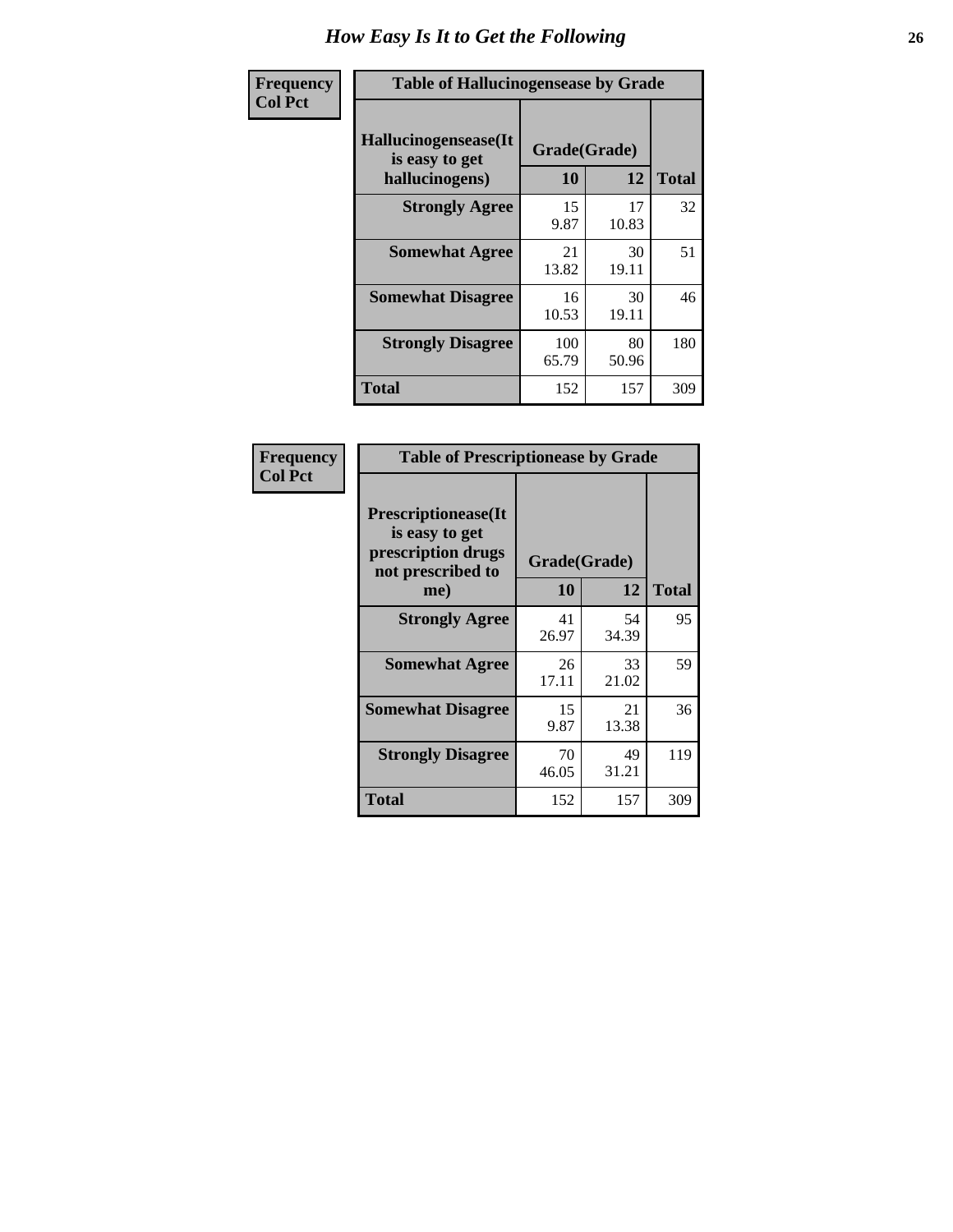*Age at Onset of Use* **27** *Results for "Age at Onset of Use" questions exclude students who said they did not use that substance*

| <b>Frequency</b> | <b>Table of Grade by Alcoholinit</b>             |             |                |           |                |            |                           |            |             |             |                  |                       |              |  |
|------------------|--------------------------------------------------|-------------|----------------|-----------|----------------|------------|---------------------------|------------|-------------|-------------|------------------|-----------------------|--------------|--|
| <b>Row Pct</b>   | Alcoholinit (I started using alcohol when I was) |             |                |           |                |            |                           |            |             |             |                  |                       |              |  |
|                  | $Grade(Grade)$ younger                           | <b>8 or</b> | 9              | <b>10</b> | 11             | 12         | 13                        | 14         | 15          | <b>16</b>   | 17               | <b>18 or</b><br>older | <b>Total</b> |  |
|                  | 10                                               | 7.32        | 2.44           | 2.44      | 4.88           | 6<br>14.63 | 14<br>34.15               | 6<br>14.63 | 3<br>7.32   | 4<br>9.76   | $\theta$<br>0.00 | 2.44                  | 41           |  |
|                  | 12                                               | 3<br>3.95   | 1.32           | 2<br>2.63 | 0<br>0.00      | 3<br>3.95  | 5<br>6.58                 | 9<br>11.84 | 20<br>26.32 | 17<br>22.37 | 11<br>14.47      | 6.58                  | 76           |  |
|                  | <b>Total</b>                                     | 6           | $\overline{2}$ | 3         | $\overline{2}$ | 9          | 19                        | 15         | 23          | 21          | 11               | 6                     | 117          |  |
|                  |                                                  |             |                |           |                |            | Frequency Missing $= 192$ |            |             |             |                  |                       |              |  |

| <b>Frequency</b> |  |
|------------------|--|
| <b>Row Pct</b>   |  |

| <b>Table of Grade by Cigarettesinit</b> |                                                       |                  |           |                  |                           |            |            |            |            |                       |              |  |
|-----------------------------------------|-------------------------------------------------------|------------------|-----------|------------------|---------------------------|------------|------------|------------|------------|-----------------------|--------------|--|
|                                         | Cigarettesinit (I started smoking tobacco when I was) |                  |           |                  |                           |            |            |            |            |                       |              |  |
| Grade(Grade)   younger                  | <b>8 or</b>                                           | 9                | <b>10</b> | 12               | 13                        | 14         | <b>15</b>  | <b>16</b>  | 17         | <b>18 or</b><br>older | <b>Total</b> |  |
| 10                                      | 0<br>0.00                                             | $\Omega$<br>0.00 | റ<br>8.70 | 3<br>13.04       | 5<br>21.74                | 21.74      | 3<br>13.04 | 4.35       | 4<br>17.39 | $\theta$<br>0.00      | 23           |  |
| 12                                      | $\overline{2}$<br>6.06                                | 3.03             | 3.03      | $\Omega$<br>0.00 | 2<br>6.06                 | 6<br>18.18 | 6<br>18.18 | 8<br>24.24 | 6<br>18.18 | 3.03                  | 33           |  |
| <b>Total</b>                            | $\overline{2}$                                        |                  | 3         | 3                | 7                         | 11         | 9          | 9          | 10         |                       | 56           |  |
|                                         |                                                       |                  |           |                  | Frequency Missing $= 253$ |            |            |            |            |                       |              |  |

| <b>Frequency</b> | <b>Table of Grade by Smokelessinit</b> |                                               |           |                  |                           |                                      |                  |                         |                |  |  |  |  |  |
|------------------|----------------------------------------|-----------------------------------------------|-----------|------------------|---------------------------|--------------------------------------|------------------|-------------------------|----------------|--|--|--|--|--|
| <b>Row Pct</b>   |                                        | Smokelessinit (I started chewing tobacco when |           |                  | I was)                    |                                      |                  |                         |                |  |  |  |  |  |
|                  | Grade(Grade)                           | 8 or<br>younger                               | <b>12</b> | <b>13</b>        | 14                        | 15                                   | <b>17</b>        | <b>18 or</b><br>older   | <b>Total</b>   |  |  |  |  |  |
|                  | 10                                     | 25.00                                         | 25.00     | $\Omega$<br>0.00 | $\Omega$<br>0.00          | $\mathcal{D}_{\mathcal{A}}$<br>50.00 | $\Omega$<br>0.00 | 0<br>0.00               | $\overline{4}$ |  |  |  |  |  |
|                  | 12                                     | 9.09                                          | 0.00      | 9.09             | 4<br>36.36                | 0.00                                 | 3<br>27.27       | $\mathfrak{D}$<br>18.18 | 11             |  |  |  |  |  |
|                  | <b>Total</b>                           | 2                                             | 1         | 1                | $\overline{4}$            | $\mathfrak{D}$                       | 3                | 2                       | 15             |  |  |  |  |  |
|                  |                                        |                                               |           |                  | Frequency Missing $= 294$ |                                      |                  |                         |                |  |  |  |  |  |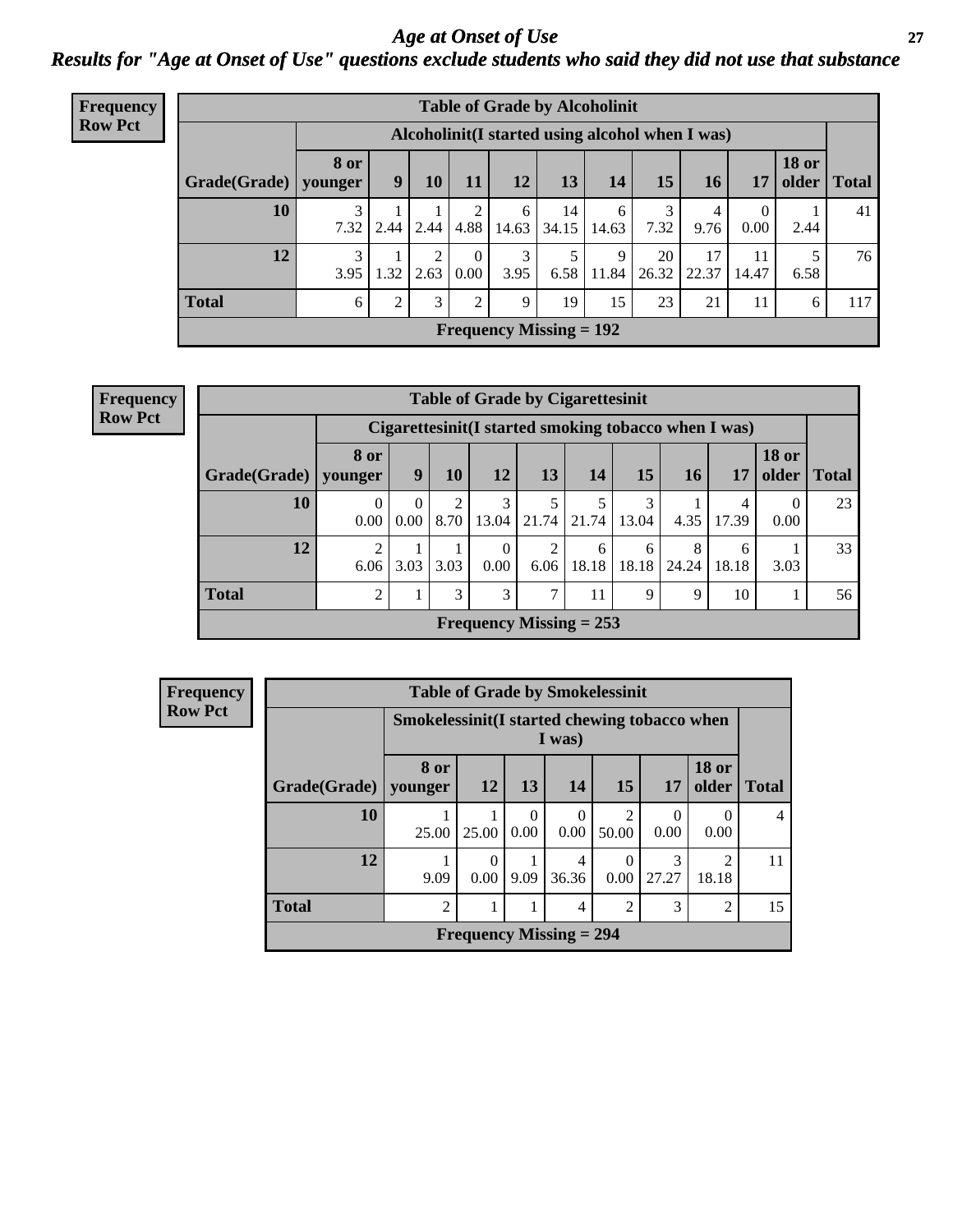#### *Age at Onset of Use* **28**

*Results for "Age at Onset of Use" questions exclude students who said they did not use that substance*

| Frequency      | <b>Table of Grade by Marijuanainit</b> |                  |           |      |                         |                           |                                                      |                 |                  |                  |               |
|----------------|----------------------------------------|------------------|-----------|------|-------------------------|---------------------------|------------------------------------------------------|-----------------|------------------|------------------|---------------|
| <b>Row Pct</b> |                                        |                  |           |      |                         |                           | Marijuanainit (I started using marijuana when I was) |                 |                  |                  |               |
|                | Grade(Grade)                           | 8 or<br>younger  | -11       | 12   | 13                      | 14                        | 15                                                   | 16 <sup>1</sup> | 17               | <b>18 or</b>     | older   Total |
|                | <b>10</b>                              | $\theta$<br>0.00 | 4.17      | 4.17 | 29.17                   | 4<br>16.67                | 9<br>37.50                                           | 2<br>8.33       | $\Omega$<br>0.00 | $\Omega$<br>0.00 | 24            |
|                | 12                                     | 2.70             | 0<br>0.00 | 0.00 | $\overline{4}$<br>10.81 | 7<br>18.92                | 18.92                                                | 7<br>18.92      | 6<br>16.22       | 5<br>13.51       | 37            |
|                | <b>Total</b>                           |                  |           |      | 11                      | 11                        | 16                                                   | 9               | 6                | 5                | 61            |
|                |                                        |                  |           |      |                         | Frequency Missing $= 248$ |                                                      |                 |                  |                  |               |

| Frequency      | <b>Table of Grade by Cocaineinit</b> |                                                            |                  |                                       |       |                             |  |
|----------------|--------------------------------------|------------------------------------------------------------|------------------|---------------------------------------|-------|-----------------------------|--|
| <b>Row Pct</b> |                                      | <b>Cocaineinit</b> (I started using<br>cocaine when I was) |                  |                                       |       |                             |  |
|                | Grade(Grade)                         | 8 or<br>younger                                            | 14               | 15                                    | 17    | <b>Total</b>                |  |
|                | 10                                   | 0.00                                                       | $\Omega$<br>0.00 | $\mathcal{D}_{\mathcal{L}}$<br>100.00 | 0.00  | $\mathcal{D}_{\mathcal{A}}$ |  |
|                | 12                                   | 33.33                                                      | 33.33            | $\mathbf{\Omega}$<br>0.00             | 33.33 | 3                           |  |
|                | <b>Total</b>                         |                                                            |                  | $\overline{c}$                        |       |                             |  |
|                |                                      | Frequency Missing $=$ 304                                  |                  |                                       |       |                             |  |

| Frequency      | <b>Table of Grade by Inhalantsinit</b> |                       |                                  |       |              |  |  |  |
|----------------|----------------------------------------|-----------------------|----------------------------------|-------|--------------|--|--|--|
| <b>Row Pct</b> |                                        | inhalants when I was) | Inhalantsinit(I<br>started using |       |              |  |  |  |
|                | Grade(Grade)   younger                 | 8 or                  | <b>12</b>                        | 15    | <b>Total</b> |  |  |  |
|                | 10                                     |                       | 0                                | 0     | ∩            |  |  |  |
|                | 12                                     | 33.33                 | 33.33                            | 33.33 | 3            |  |  |  |
|                | <b>Total</b>                           |                       |                                  |       | 3            |  |  |  |
|                | <b>Frequency Missing = 306</b>         |                       |                                  |       |              |  |  |  |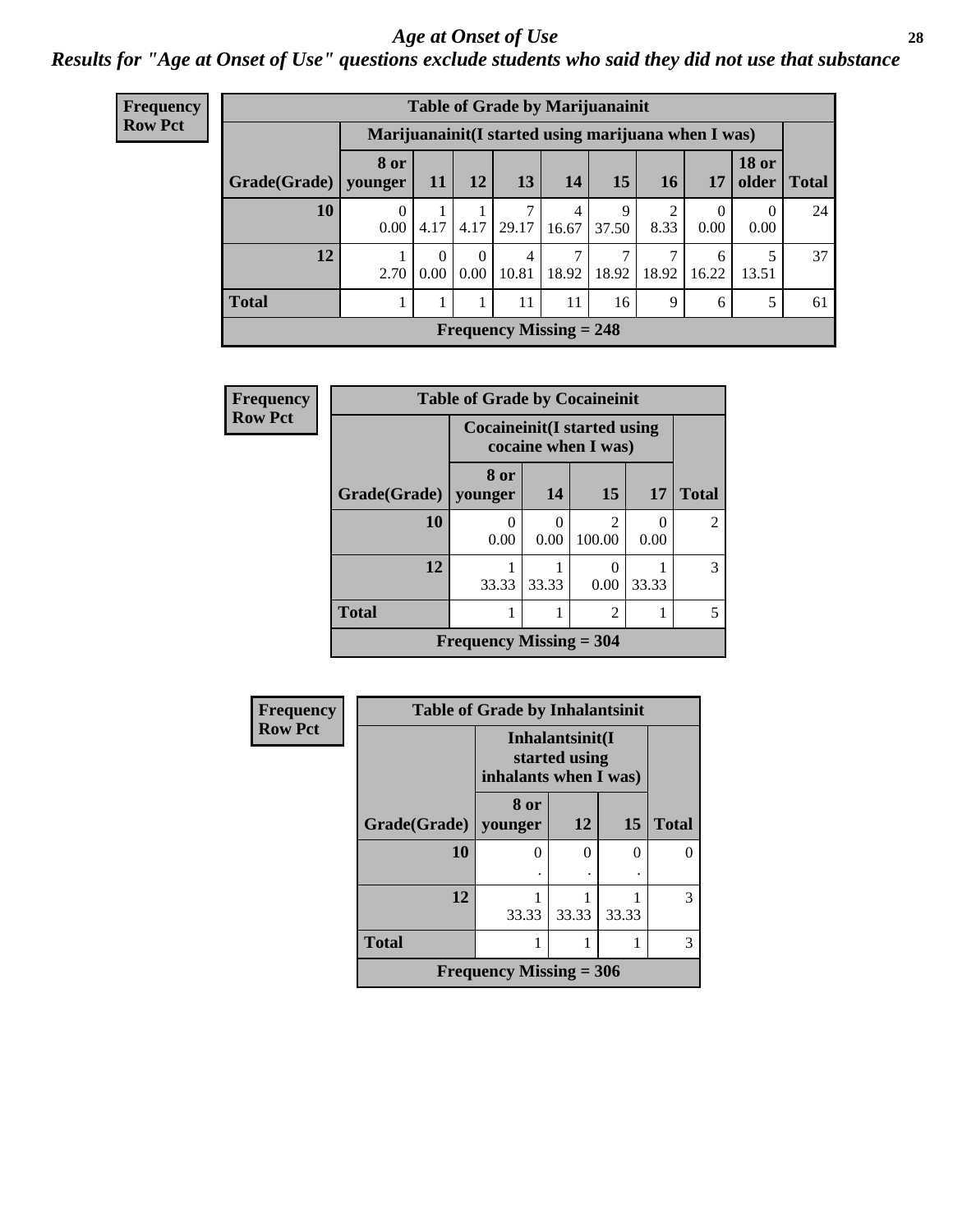#### *Age at Onset of Use* **29**

*Results for "Age at Onset of Use" questions exclude students who said they did not use that substance*

| Frequency      | <b>Table of Grade by Steroidsinit</b> |                 |                                                            |                |  |  |
|----------------|---------------------------------------|-----------------|------------------------------------------------------------|----------------|--|--|
| <b>Row Pct</b> |                                       |                 | Steroidsinit(I<br>started using<br>steroids when I<br>was) |                |  |  |
|                | Grade(Grade)                          | 8 or<br>younger | <b>15</b>                                                  | <b>Total</b>   |  |  |
|                | 10                                    | 100.00          | 0.00                                                       |                |  |  |
|                | 12                                    | 50.00           | 50.00                                                      | $\overline{c}$ |  |  |
|                | <b>Total</b>                          | 2               |                                                            | 3              |  |  |
|                | Frequency Missing $=$ 306             |                 |                                                            |                |  |  |

| <b>Frequency</b> |              | <b>Table of Grade by Ecstasyinit</b>        |                  |               |                          |           |                |  |  |
|------------------|--------------|---------------------------------------------|------------------|---------------|--------------------------|-----------|----------------|--|--|
| <b>Row Pct</b>   |              | <b>Ecstasyinit</b> (I started using ecstasy |                  | when $I$ was) |                          |           |                |  |  |
|                  | Grade(Grade) | 8 or<br>younger                             | <b>11</b>        | 14            | 15                       | <b>16</b> | <b>Total</b>   |  |  |
|                  | 10           | 0<br>0.00                                   | $\Omega$<br>0.00 | 0<br>0.00     | $\mathfrak{D}$<br>100.00 | 0<br>0.00 | $\overline{2}$ |  |  |
|                  | 12           | 16.67                                       | 16.67            | 16.67         | $\mathfrak{D}$<br>33.33  | 16.67     | 6              |  |  |
|                  | <b>Total</b> |                                             |                  |               | 4                        |           | 8              |  |  |
|                  |              | Frequency Missing $= 301$                   |                  |               |                          |           |                |  |  |

| <b>Frequency</b> | <b>Table of Grade by Methinit</b> |                                                                        |              |  |  |  |  |  |
|------------------|-----------------------------------|------------------------------------------------------------------------|--------------|--|--|--|--|--|
| <b>Row Pct</b>   |                                   | <b>Methinit</b> (I started<br>using<br>methamphetamines<br>when I was) |              |  |  |  |  |  |
|                  | Grade(Grade)                      | 16                                                                     | <b>Total</b> |  |  |  |  |  |
|                  | 10                                | $\Omega$                                                               | $\Omega$     |  |  |  |  |  |
|                  | 12                                | 100.00                                                                 |              |  |  |  |  |  |
|                  | <b>Total</b>                      |                                                                        |              |  |  |  |  |  |
|                  |                                   | Frequency Missing $=$ 308                                              |              |  |  |  |  |  |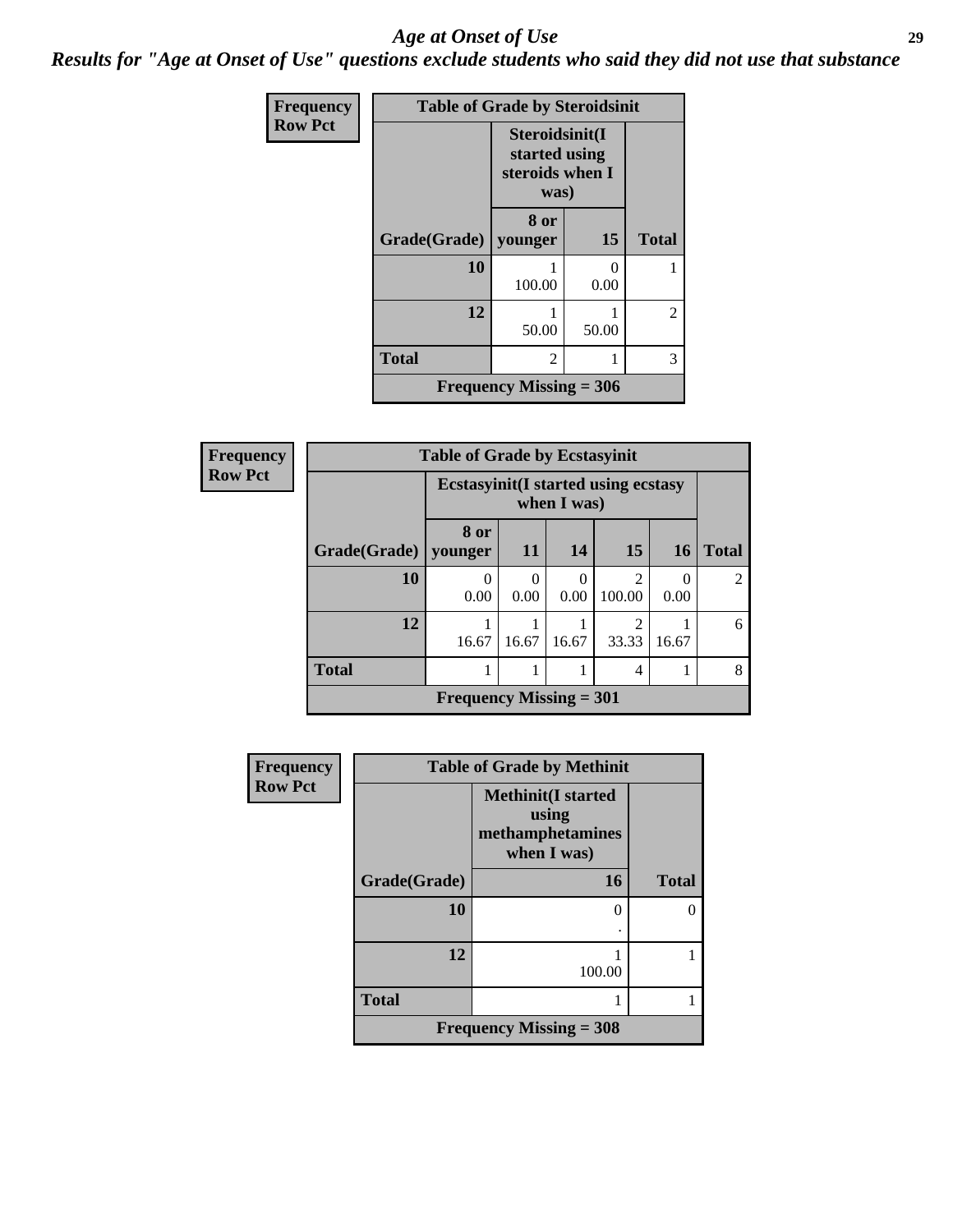#### Age at Onset of Use **30**

*Results for "Age at Onset of Use" questions exclude students who said they did not use that substance*

| Frequency      | <b>Table of Grade by Hallucinogensinit</b> |                                                              |                         |       |              |  |  |  |
|----------------|--------------------------------------------|--------------------------------------------------------------|-------------------------|-------|--------------|--|--|--|
| <b>Row Pct</b> |                                            | Hallucinogensinit(I<br>started using<br>hallucinogens when I |                         |       |              |  |  |  |
|                | Grade(Grade)                               | 12                                                           | 16                      | 17    | <b>Total</b> |  |  |  |
|                | 10                                         | $\theta$<br>٠                                                | 0<br>٠                  | 0     | 0            |  |  |  |
|                | 12                                         | 25.00                                                        | $\mathfrak{D}$<br>50.00 | 25.00 | 4            |  |  |  |
|                | <b>Total</b>                               |                                                              | 2                       |       | 4            |  |  |  |
|                | Frequency Missing $=$ 305                  |                                                              |                         |       |              |  |  |  |

| <b>Frequency</b> |              |                  |                                                                                            |                | <b>Table of Grade by Prescriptioninit</b> |            |            |                         |                  |                  |              |
|------------------|--------------|------------------|--------------------------------------------------------------------------------------------|----------------|-------------------------------------------|------------|------------|-------------------------|------------------|------------------|--------------|
| <b>Row Pct</b>   |              |                  | Prescription in it (I started using prescription drugs not<br>prescribed to me when I was) |                |                                           |            |            |                         |                  |                  |              |
|                  | Grade(Grade) | 8 or<br>vounger  | <b>10</b>                                                                                  | 11             | 12                                        | 13         | 14         | 15                      | 16               | 17               | <b>Total</b> |
|                  | 10           | $\theta$<br>0.00 | 8.33                                                                                       | 8.33           | $\Omega$<br>0.00                          | 4<br>33.33 | 4<br>33.33 | $\overline{2}$<br>16.67 | $\Omega$<br>0.00 | $\Omega$<br>0.00 | 12           |
|                  | 12           | 10.00            | 10.00                                                                                      | 10.00          | 20.00                                     | 10.00      | 0.00       | 10.00                   | ∍<br>20.00       | 10.00            | 10           |
|                  | <b>Total</b> |                  | 2                                                                                          | $\overline{2}$ | 2                                         | 5          | 4          | 3                       | 2                |                  | 22           |
|                  |              |                  |                                                                                            |                | Frequency Missing $= 287$                 |            |            |                         |                  |                  |              |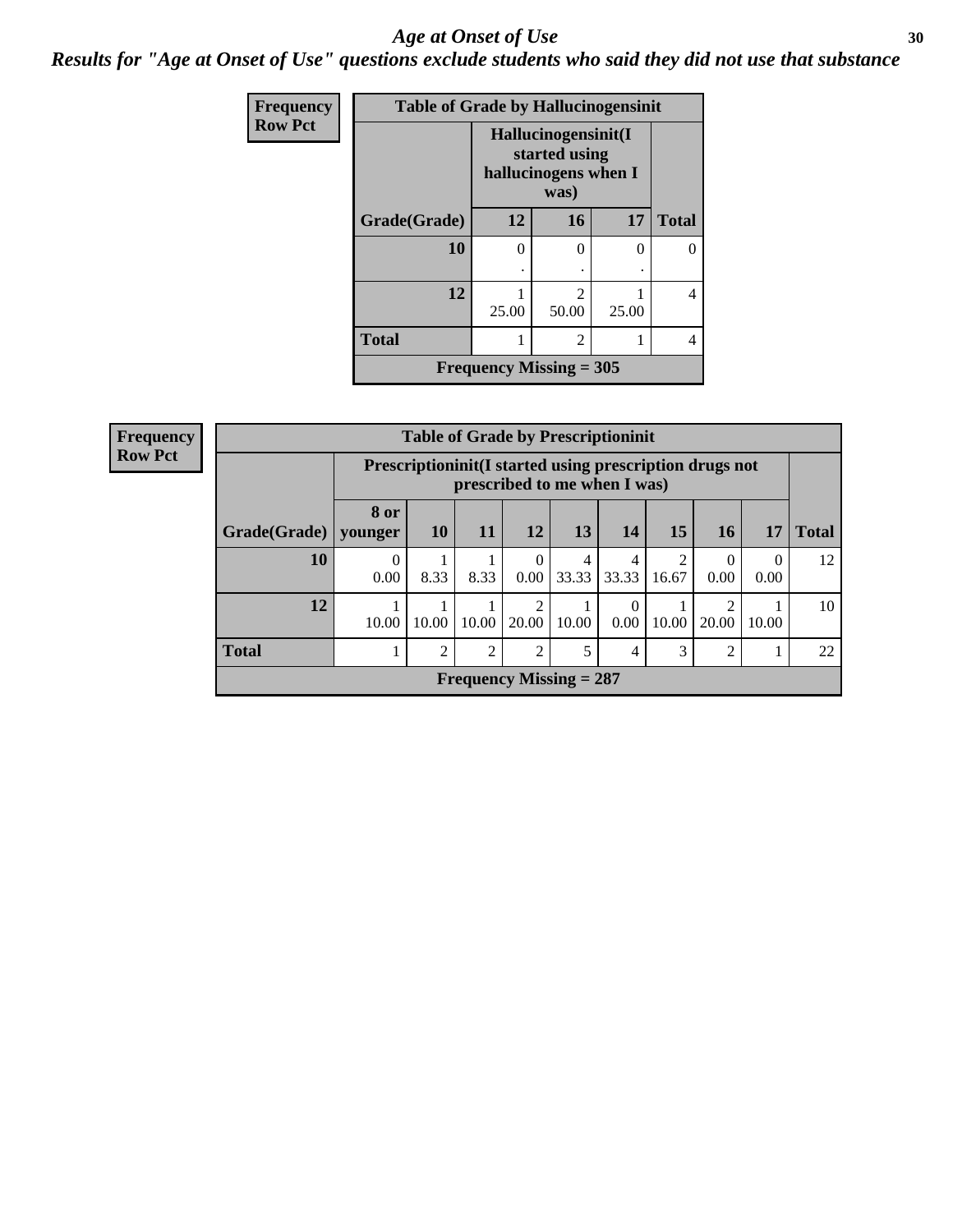| Frequency      | <b>Table of Alcoholharm by Grade</b>          |                    |             |              |  |  |  |
|----------------|-----------------------------------------------|--------------------|-------------|--------------|--|--|--|
| <b>Col Pct</b> | Alcoholharm(I<br>think alcohol is<br>harmful) | Grade(Grade)<br>10 | 12          | <b>Total</b> |  |  |  |
|                | <b>Strongly Agree</b>                         | 96<br>63.16        | 80<br>50.96 | 176          |  |  |  |
|                | <b>Somewhat Agree</b>                         | 29<br>19.08        | 48<br>30.57 | 77           |  |  |  |
|                | <b>Somewhat Disagree</b>                      | 17<br>11.18        | 20<br>12.74 | 37           |  |  |  |
|                | <b>Strongly Disagree</b>                      | 10<br>6.58         | 9<br>5.73   | 19           |  |  |  |
|                | <b>Total</b>                                  | 152                | 157         | 309          |  |  |  |

|                                                          | <b>Table of Cigarettesharm by Grade</b> |                        |              |  |  |  |  |
|----------------------------------------------------------|-----------------------------------------|------------------------|--------------|--|--|--|--|
| Cigarettesharm(I<br>think smoking<br>tobacco is harmful) | Grade(Grade)<br>10                      | 12                     | <b>Total</b> |  |  |  |  |
| <b>Strongly Agree</b>                                    | 129<br>84.87                            | 134<br>85.35           | 263          |  |  |  |  |
| <b>Somewhat Agree</b>                                    | 11<br>7.24                              | 16<br>10.19            | 27           |  |  |  |  |
| <b>Somewhat Disagree</b>                                 | 4<br>2.63                               | $\mathfrak{D}$<br>1.27 | 6            |  |  |  |  |
| <b>Strongly Disagree</b>                                 | 8<br>5.26                               | 5<br>3.18              | 13           |  |  |  |  |
| <b>Total</b>                                             | 152                                     | 157                    | 309          |  |  |  |  |

| Frequency      |                                                         | <b>Table of Smokelessharm by Grade</b> |                        |              |  |  |  |  |
|----------------|---------------------------------------------------------|----------------------------------------|------------------------|--------------|--|--|--|--|
| <b>Col Pct</b> | Smokelessharm(I<br>think chewing<br>tobacco is harmful) | Grade(Grade)<br>10                     | 12                     | <b>Total</b> |  |  |  |  |
|                | <b>Strongly Agree</b>                                   | 125<br>82.24                           | 128<br>81.53           | 253          |  |  |  |  |
|                | <b>Somewhat Agree</b>                                   | 14<br>9.21                             | 18<br>11.46            | 32           |  |  |  |  |
|                | <b>Somewhat Disagree</b>                                | 3<br>1.97                              | $\mathfrak{D}$<br>1.27 | 5            |  |  |  |  |
|                | <b>Strongly Disagree</b>                                | 10<br>6.58                             | 9<br>5.73              | 19           |  |  |  |  |
|                | <b>Total</b>                                            | 152                                    | 157                    | 309          |  |  |  |  |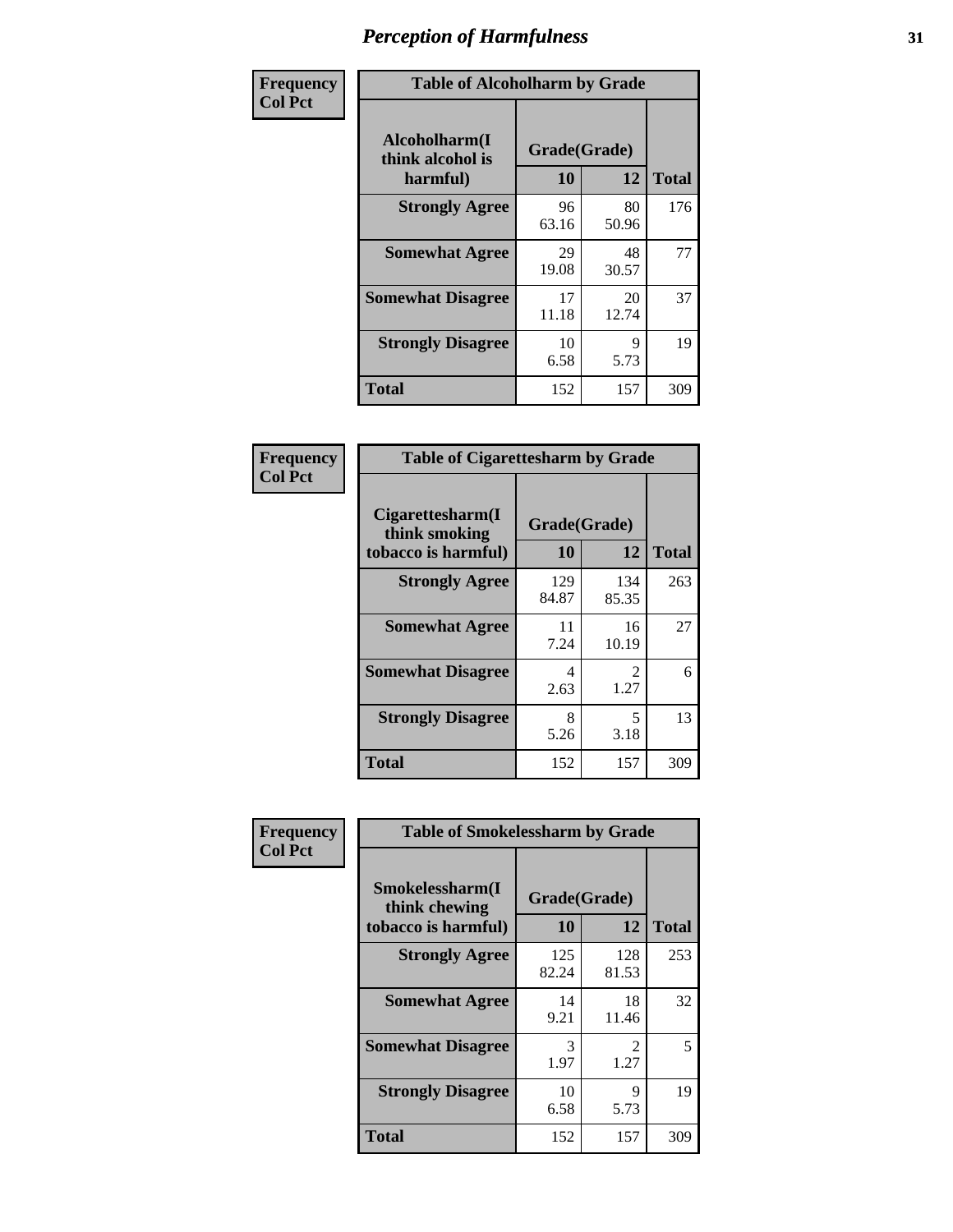| Frequency      | <b>Table of Marijuanaharm by Grade</b>            |                    |             |              |  |  |  |
|----------------|---------------------------------------------------|--------------------|-------------|--------------|--|--|--|
| <b>Col Pct</b> | Marijuanaharm(I<br>think marijuana is<br>harmful) | Grade(Grade)<br>10 | 12          | <b>Total</b> |  |  |  |
|                | <b>Strongly Agree</b>                             | 107<br>70.39       | 98<br>62.42 | 205          |  |  |  |
|                | <b>Somewhat Agree</b>                             | 17<br>11.18        | 19<br>12.10 | 36           |  |  |  |
|                | <b>Somewhat Disagree</b>                          | 9<br>5.92          | 17<br>10.83 | 26           |  |  |  |
|                | <b>Strongly Disagree</b>                          | 19<br>12.50        | 23<br>14.65 | 42           |  |  |  |
|                | <b>Total</b>                                      | 152                | 157         | 309          |  |  |  |

| <b>Table of Cocaineharm by Grade</b>          |                    |              |              |  |  |
|-----------------------------------------------|--------------------|--------------|--------------|--|--|
| Cocaineharm(I<br>think cocaine is<br>harmful) | Grade(Grade)<br>10 | 12           | <b>Total</b> |  |  |
| <b>Strongly Agree</b>                         | 138<br>90.79       | 142<br>90.45 | 280          |  |  |
| <b>Somewhat Agree</b>                         | 4<br>2.63          | 5<br>3.18    | 9            |  |  |
| <b>Somewhat Disagree</b>                      | 1<br>0.66          | 0<br>0.00    |              |  |  |
| <b>Strongly Disagree</b>                      | 9<br>5.92          | 10<br>6.37   | 19           |  |  |
| <b>Total</b>                                  | 152                | 157          | 309          |  |  |

| Frequency      | <b>Table of Inhalantsharm by Grade</b>             |                           |              |              |
|----------------|----------------------------------------------------|---------------------------|--------------|--------------|
| <b>Col Pct</b> | Inhalantsharm(I<br>think inhalants are<br>harmful) | Grade(Grade)<br><b>10</b> | 12           | <b>Total</b> |
|                | <b>Strongly Agree</b>                              | 131<br>86.18              | 141<br>89.81 | 272          |
|                | <b>Somewhat Agree</b>                              | 12<br>7.89                | 4.46         | 19           |
|                | <b>Somewhat Disagree</b>                           | 0.66                      | 0.64         | 2            |
|                | <b>Strongly Disagree</b>                           | 8<br>5.26                 | 8<br>5.10    | 16           |
|                | Total                                              | 152                       | 157          | 309          |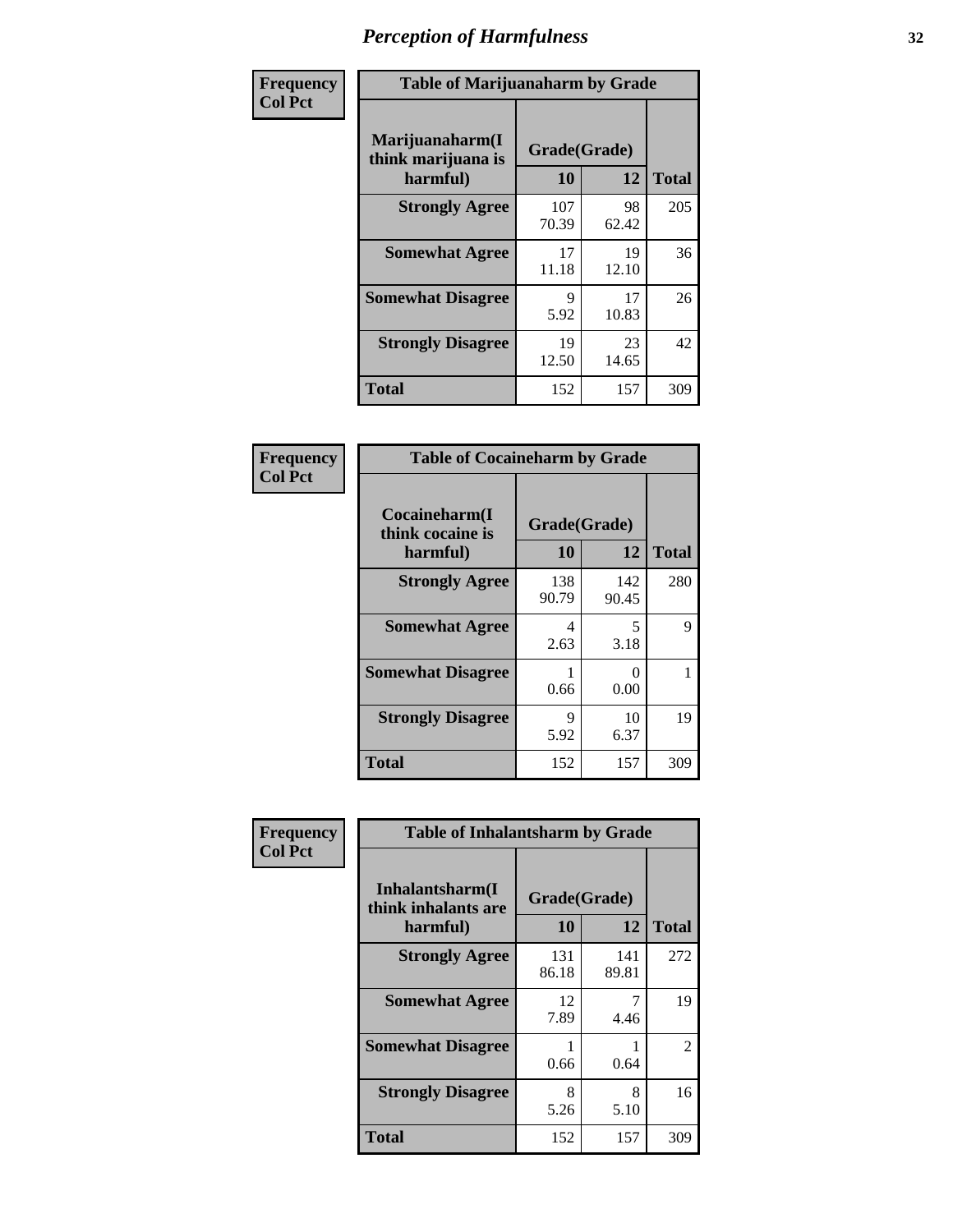| Frequency      | <b>Table of Steroidsharm by Grade</b>            |                    |                        |              |
|----------------|--------------------------------------------------|--------------------|------------------------|--------------|
| <b>Col Pct</b> | Steroidsharm(I<br>think steroids are<br>harmful) | Grade(Grade)<br>10 | 12                     | <b>Total</b> |
|                | <b>Strongly Agree</b>                            | 130<br>85.53       | 137<br>87.26           | 267          |
|                | <b>Somewhat Agree</b>                            | 12<br>7.89         | 11<br>7.01             | 23           |
|                | <b>Somewhat Disagree</b>                         | 0.66               | $\mathfrak{D}$<br>1.27 | 3            |
|                | <b>Strongly Disagree</b>                         | 9<br>5.92          | 4.46                   | 16           |
|                | <b>Total</b>                                     | 152                | 157                    | 309          |

| <b>Table of Ecstasyharm by Grade</b>          |                    |                        |     |  |  |
|-----------------------------------------------|--------------------|------------------------|-----|--|--|
| Ecstasyharm(I<br>think ecstasy is<br>harmful) | Grade(Grade)<br>10 | <b>Total</b>           |     |  |  |
| <b>Strongly Agree</b>                         | 135<br>88.82       | 135<br>85.99           | 270 |  |  |
| <b>Somewhat Agree</b>                         | 6<br>3.95          | 11<br>7.01             | 17  |  |  |
| <b>Somewhat Disagree</b>                      | 2<br>1.32          | $\mathfrak{D}$<br>1.27 | 4   |  |  |
| <b>Strongly Disagree</b>                      | 9<br>5.92          | 9<br>5.73              | 18  |  |  |
| Total                                         | 152                | 157                    | 309 |  |  |

| Frequency      | <b>Table of Methharm by Grade</b>                            |                           |              |              |
|----------------|--------------------------------------------------------------|---------------------------|--------------|--------------|
| <b>Col Pct</b> | <b>Methharm</b> (I think<br>methamphetamines<br>are harmful) | Grade(Grade)<br><b>10</b> | 12           | <b>Total</b> |
|                | <b>Strongly Agree</b>                                        | 137<br>90.13              | 143<br>91.08 | 280          |
|                | <b>Somewhat Agree</b>                                        | 5<br>3.29                 | 5<br>3.18    | 10           |
|                | <b>Somewhat Disagree</b>                                     | 2<br>1.32                 | 0.64         | 3            |
|                | <b>Strongly Disagree</b>                                     | 8<br>5.26                 | 8<br>5.10    | 16           |
|                | <b>Total</b>                                                 | 152                       | 157          | 309          |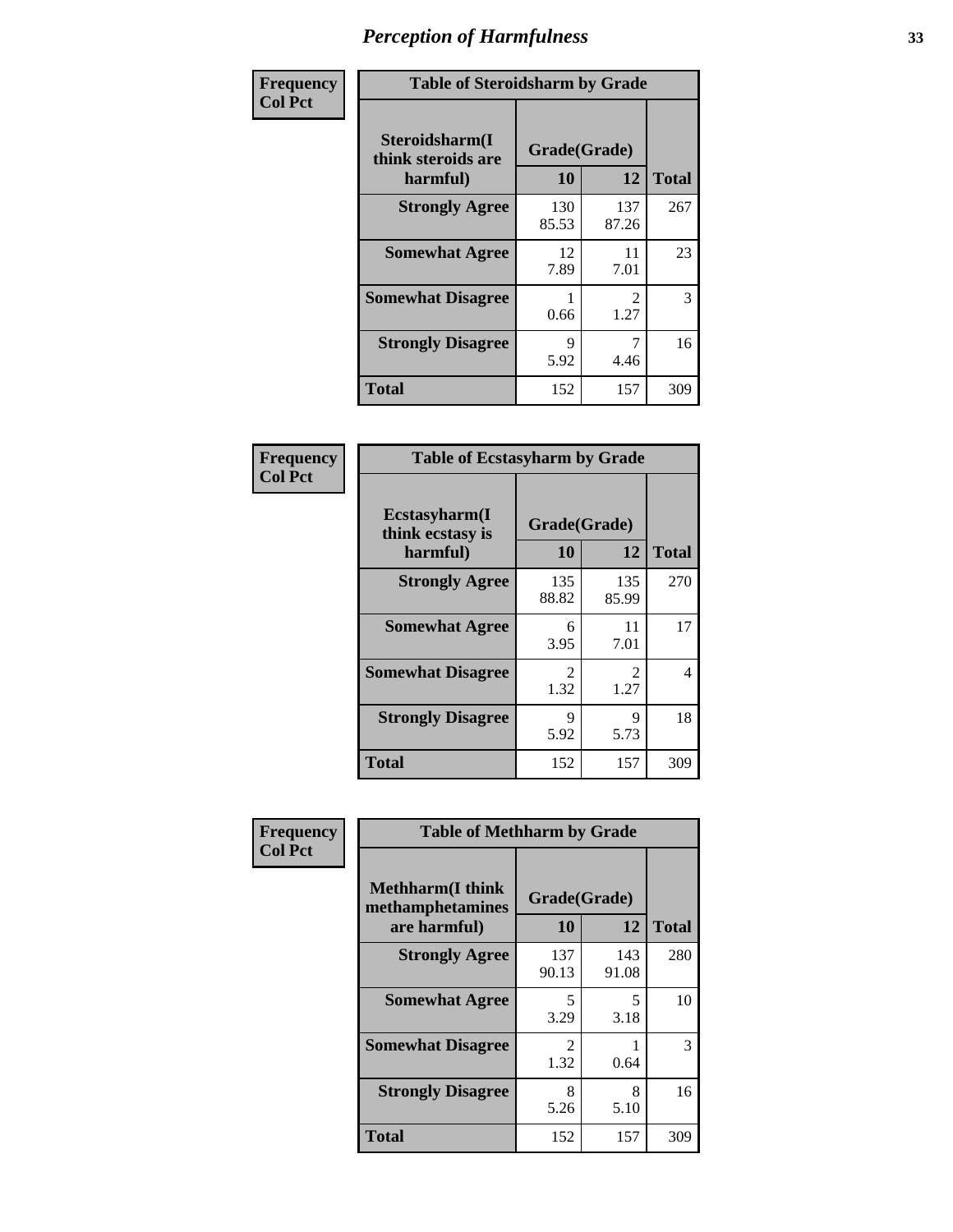| Frequency | <b>Table of Hallucinogensharm by Grade</b>                 |                    |              |              |
|-----------|------------------------------------------------------------|--------------------|--------------|--------------|
| Col Pct   | Hallucinogensharm(I<br>think hallucinogens<br>are harmful) | Grade(Grade)<br>10 | 12           | <b>Total</b> |
|           | <b>Strongly Agree</b>                                      | 134<br>88.16       | 140<br>89.17 | 274          |
|           | <b>Somewhat Agree</b>                                      | 8<br>5.26          | 5<br>3.18    | 13           |
|           | <b>Somewhat Disagree</b>                                   | 2<br>1.32          | 0.64         | 3            |
|           | <b>Strongly Disagree</b>                                   | 8<br>5.26          | 11<br>7.01   | 19           |
|           | <b>Total</b>                                               | 152                | 157          | 309          |

| <b>Table of Prescriptionharm by Grade</b>                                         |              |              |              |  |  |
|-----------------------------------------------------------------------------------|--------------|--------------|--------------|--|--|
| <b>Prescriptionharm</b> (I<br>think prescription<br>drugs not<br>prescribed to me | Grade(Grade) |              |              |  |  |
| are harmful)                                                                      | 10           | 12           | <b>Total</b> |  |  |
| <b>Strongly Agree</b>                                                             | 116<br>76.32 | 117<br>74.52 | 233          |  |  |
| <b>Somewhat Agree</b>                                                             | 18<br>11.84  | 27<br>17.20  | 45           |  |  |
| <b>Somewhat Disagree</b>                                                          | 5<br>3.29    | 5<br>3.18    | 10           |  |  |
| <b>Strongly Disagree</b>                                                          | 13<br>8.55   | 8<br>5.10    | 21           |  |  |
| Total                                                                             | 152          | 157          | 309          |  |  |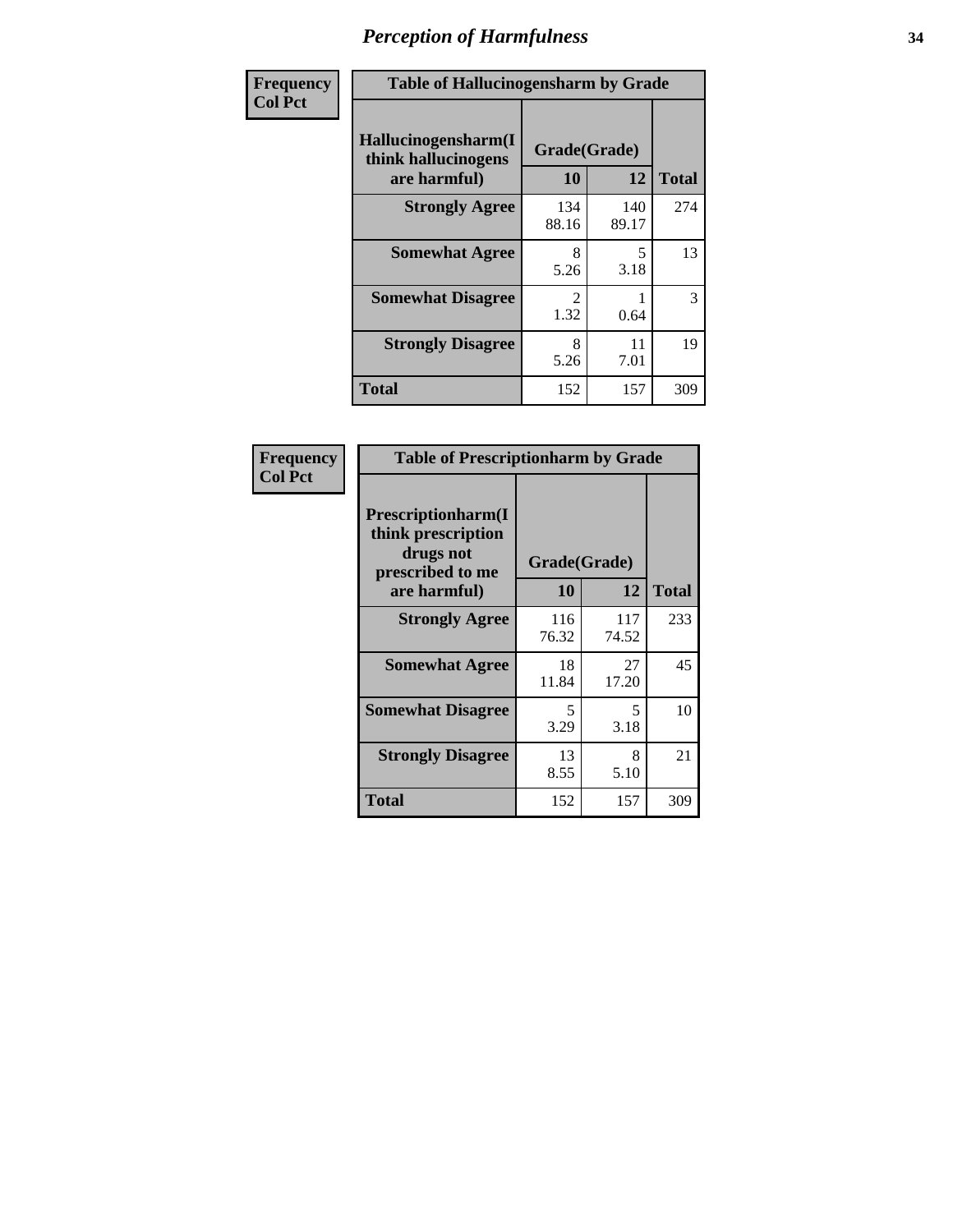# *Disapproval by Adults* **35**

| Frequency      | <b>Table of Alcoholadult by Grade</b>                                 |                    |             |              |  |
|----------------|-----------------------------------------------------------------------|--------------------|-------------|--------------|--|
| <b>Col Pct</b> | <b>Alcoholadult</b> (Adults<br>would disapprove if<br>I used alcohol) | Grade(Grade)<br>10 | 12          | <b>Total</b> |  |
|                | <b>Strongly Agree</b>                                                 | 96<br>63.16        | 86<br>54.78 | 182          |  |
|                | <b>Somewhat Agree</b>                                                 | 29<br>19.08        | 44<br>28.03 | 73           |  |
|                | <b>Somewhat Disagree</b>                                              | 15<br>9.87         | 16<br>10.19 | 31           |  |
|                | <b>Strongly Disagree</b>                                              | 12<br>7.89         | 11<br>7.01  | 23           |  |
|                | <b>Total</b>                                                          | 152                | 157         | 309          |  |

| <b>Table of Tobaccoadult by Grade</b>                                 |                    |              |              |  |  |
|-----------------------------------------------------------------------|--------------------|--------------|--------------|--|--|
| <b>Tobaccoadult</b> (Adults<br>would disapprove if<br>I used tobacco) | Grade(Grade)<br>10 | 12           | <b>Total</b> |  |  |
| <b>Strongly Agree</b>                                                 | 125<br>82.24       | 114<br>72.61 | 239          |  |  |
| <b>Somewhat Agree</b>                                                 | 12<br>7.89         | 22<br>14.01  | 34           |  |  |
| <b>Somewhat Disagree</b>                                              | 6<br>3.95          | 9<br>5.73    | 15           |  |  |
| <b>Strongly Disagree</b>                                              | 9<br>5.92          | 12<br>7.64   | 21           |  |  |
| <b>Total</b>                                                          | 152                | 157          | 309          |  |  |

| Frequency<br><b>Col Pct</b> | <b>Table of Marijuanaadult by Grade</b>                           |                    |              |              |  |
|-----------------------------|-------------------------------------------------------------------|--------------------|--------------|--------------|--|
|                             | Marijuanaadult(Adults<br>would disapprove if I<br>used marijuana) | Grade(Grade)<br>10 | 12           | <b>Total</b> |  |
|                             | <b>Strongly Agree</b>                                             | 122<br>80.26       | 130<br>82.80 | 252          |  |
|                             | <b>Somewhat Agree</b>                                             | 9<br>5.92          | 9<br>5.73    | 18           |  |
|                             | <b>Somewhat Disagree</b>                                          | 4.61               | 8<br>5.10    | 15           |  |
|                             | <b>Strongly Disagree</b>                                          | 14<br>9.21         | 10<br>6.37   | 24           |  |
|                             | <b>Total</b>                                                      | 152                | 157          | 309          |  |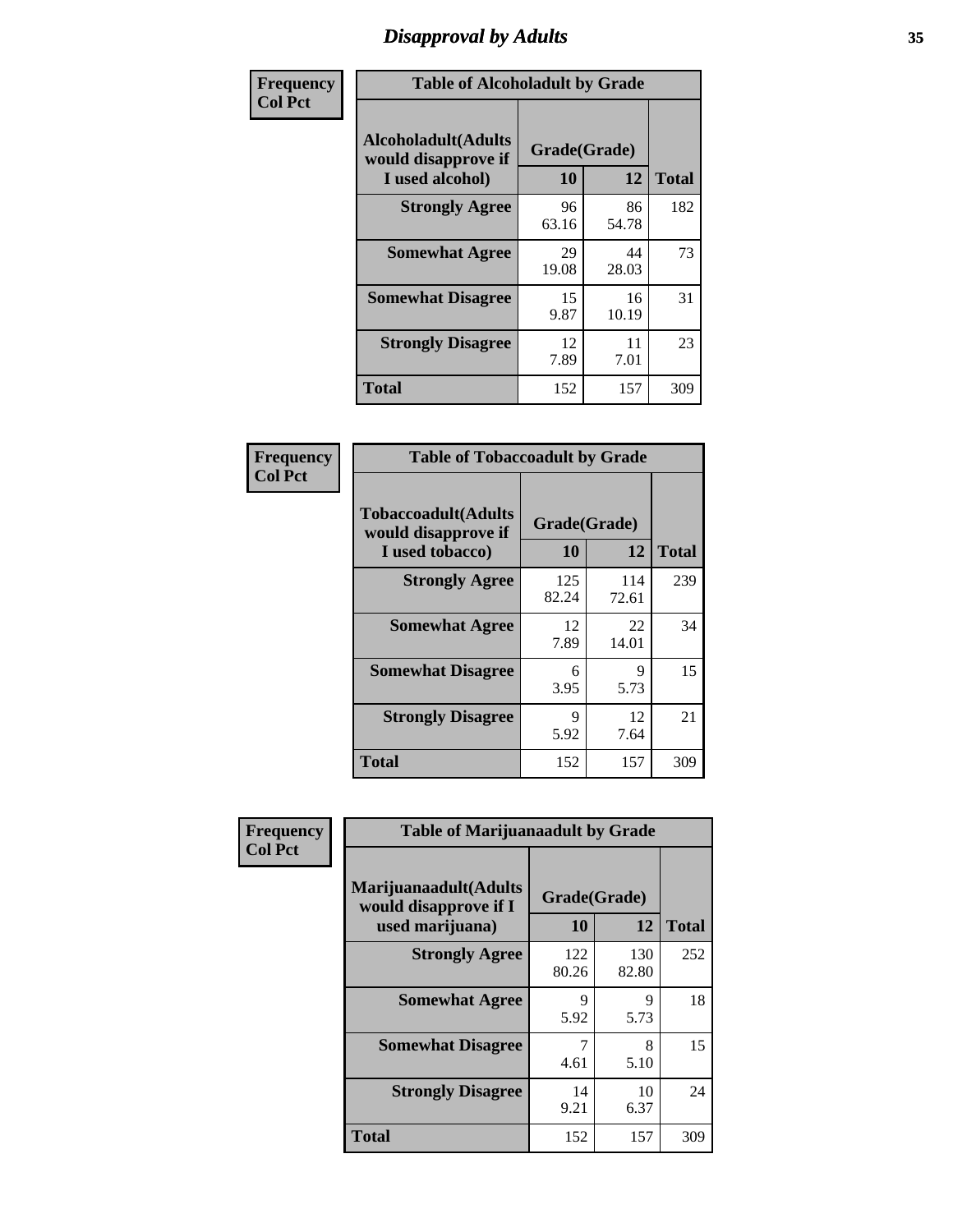### *Disapproval by Adults* **36**

| <b>Frequency</b> | <b>Table of Otherdrugadult by Grade</b>                |              |              |              |  |
|------------------|--------------------------------------------------------|--------------|--------------|--------------|--|
| <b>Col Pct</b>   | <b>Otherdrugadult</b> (Adults<br>would disapprove if I | Grade(Grade) |              |              |  |
|                  | used other drugs)                                      | 10           | 12           | <b>Total</b> |  |
|                  | <b>Strongly Agree</b>                                  | 135<br>88.82 | 143<br>91.08 | 278          |  |
|                  | <b>Somewhat Agree</b>                                  | 3<br>1.97    | 4<br>2.55    | 7            |  |
|                  | <b>Somewhat Disagree</b>                               | 4<br>2.63    | 0.64         | 5            |  |
|                  | <b>Strongly Disagree</b>                               | 10<br>6.58   | 9<br>5.73    | 19           |  |
|                  | <b>Total</b>                                           | 152          | 157          | 309          |  |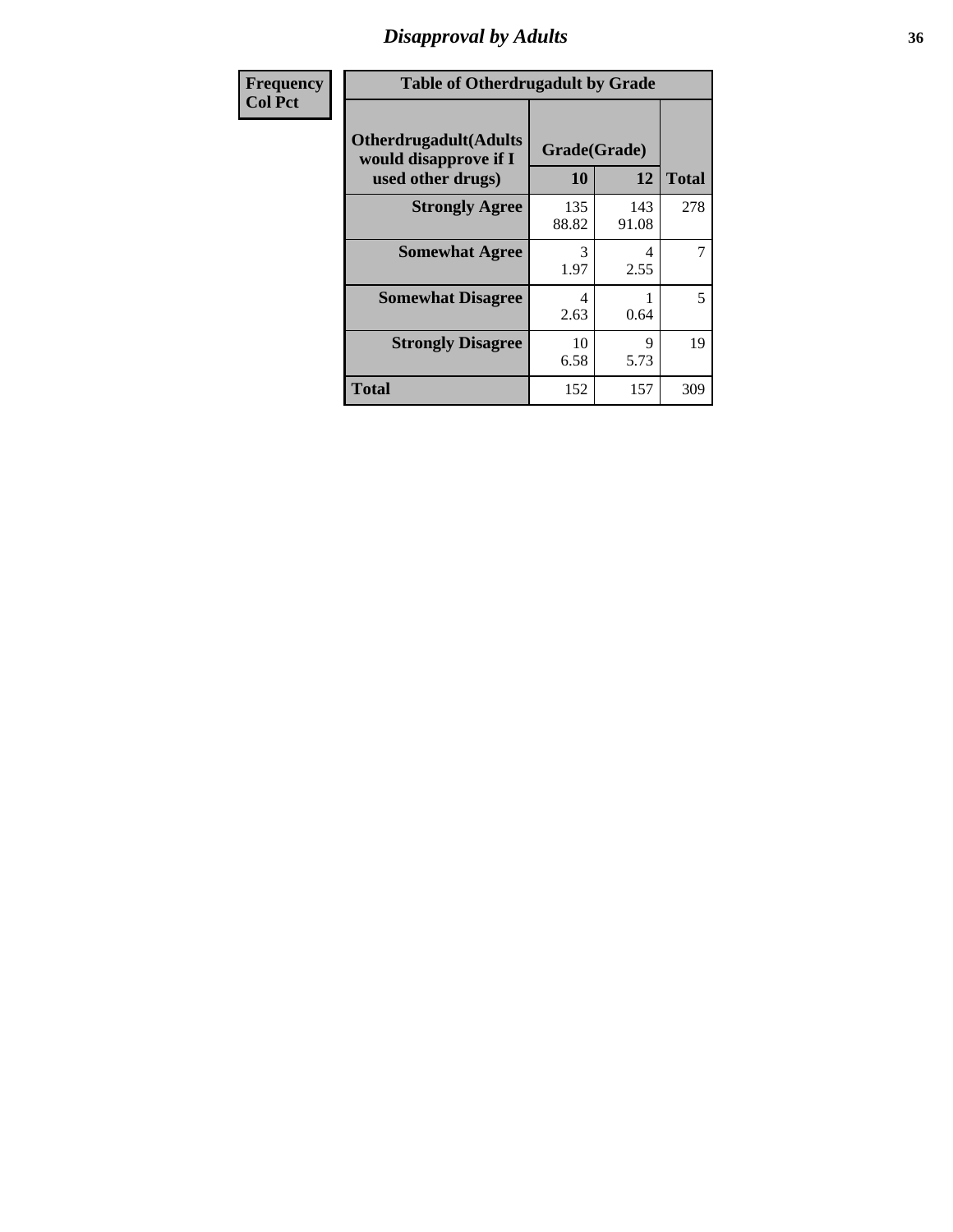# *Disapproval by Peers* **37**

| Frequency      | <b>Table of Alcoholpeer by Grade</b>                    |              |             |              |  |
|----------------|---------------------------------------------------------|--------------|-------------|--------------|--|
| <b>Col Pct</b> | Alcoholpeer(My<br>friends would<br>disapprove if I used | Grade(Grade) |             |              |  |
|                | alcohol)                                                | 10           | 12          | <b>Total</b> |  |
|                | <b>Strongly Agree</b>                                   | 54<br>35.53  | 37<br>23.57 | 91           |  |
|                | <b>Somewhat Agree</b>                                   | 26<br>17.11  | 29<br>18.47 | 55           |  |
|                | <b>Somewhat Disagree</b>                                | 31<br>20.39  | 38<br>24.20 | 69           |  |
|                | <b>Strongly Disagree</b>                                | 41<br>26.97  | 53<br>33.76 | 94           |  |
|                | Total                                                   | 152          | 157         | 309          |  |

| Frequency      | <b>Table of Tobaccopeer by Grade</b>                                |                    |             |              |  |
|----------------|---------------------------------------------------------------------|--------------------|-------------|--------------|--|
| <b>Col Pct</b> | Tobaccopeer(My<br>friends would<br>disapprove if I used<br>tobacco) | Grade(Grade)<br>10 | 12          | <b>Total</b> |  |
|                | <b>Strongly Agree</b>                                               | 78<br>51.32        | 64<br>40.76 | 142          |  |
|                | <b>Somewhat Agree</b>                                               | 28<br>18.42        | 31<br>19.75 | 59           |  |
|                | <b>Somewhat Disagree</b>                                            | 23<br>15.13        | 23<br>14.65 | 46           |  |
|                | <b>Strongly Disagree</b>                                            | 23<br>15.13        | 39<br>24.84 | 62           |  |
|                | <b>Total</b>                                                        | 152                | 157         | 309          |  |

| Frequency<br><b>Col Pct</b> | <b>Table of Marijuanapeer by Grade</b> |              |             |              |
|-----------------------------|----------------------------------------|--------------|-------------|--------------|
|                             | Marijuanapeer(My<br>friends would      | Grade(Grade) |             |              |
|                             | disapprove if I used<br>marijuana)     | 10           | 12          | <b>Total</b> |
|                             | <b>Strongly Agree</b>                  | 73<br>48.03  | 66<br>42.04 | 139          |
|                             | <b>Somewhat Agree</b>                  | 28<br>18.42  | 29<br>18.47 | 57           |
|                             | <b>Somewhat Disagree</b>               | 22<br>14.47  | 27<br>17.20 | 49           |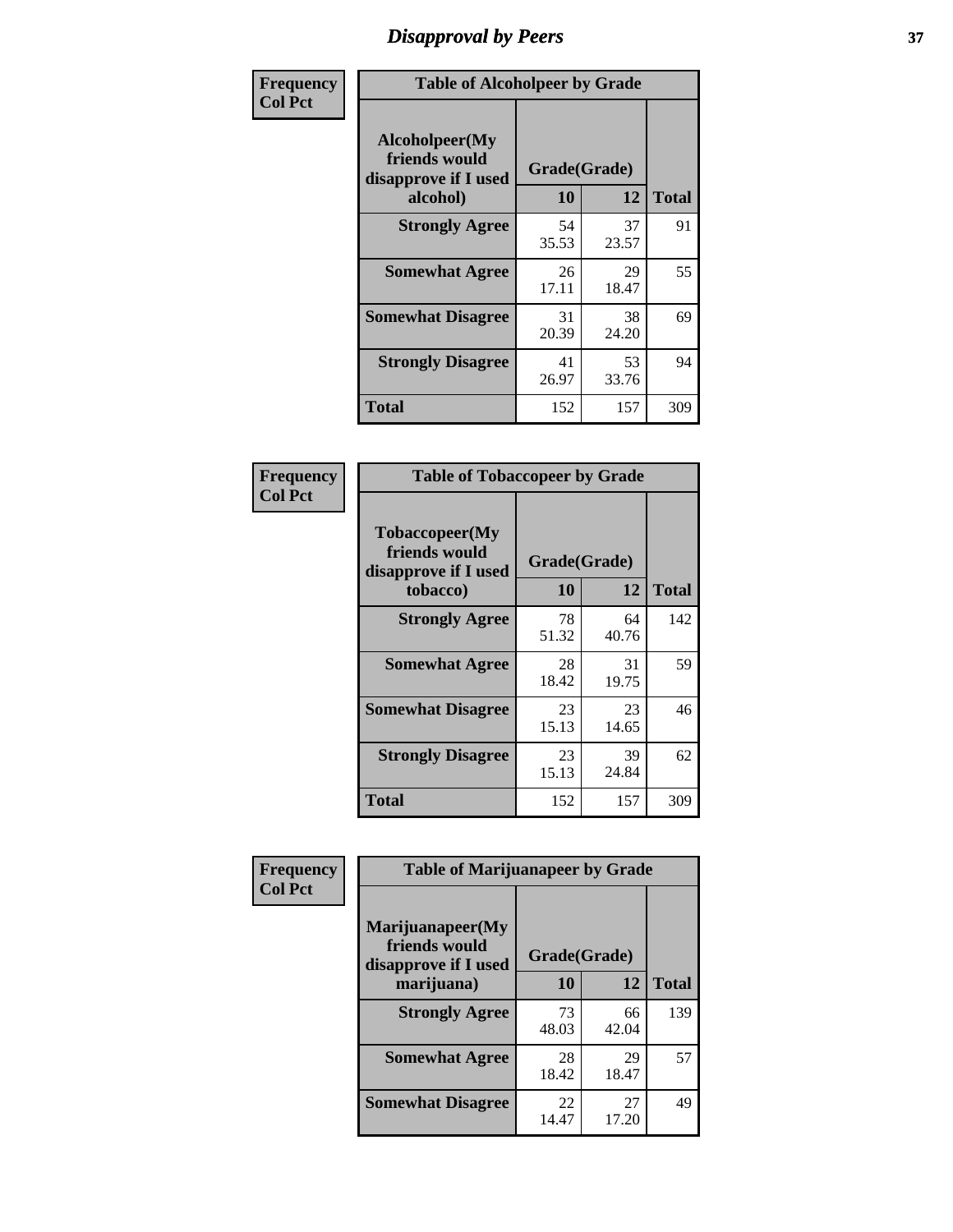# *Disapproval by Peers* **38**

| Frequency<br><b>Col Pct</b> | <b>Table of Marijuanapeer by Grade</b>                                  |                          |             |              |
|-----------------------------|-------------------------------------------------------------------------|--------------------------|-------------|--------------|
|                             | Marijuanapeer(My<br>friends would<br>disapprove if I used<br>marijuana) | Grade(Grade)<br>10<br>12 |             | <b>Total</b> |
|                             | <b>Strongly Disagree</b>                                                | 29<br>19.08              | 35<br>22.29 | 64           |
|                             | Total                                                                   | 152                      | 157         | 309          |

| Frequency      | <b>Table of Otherdrugpeer by Grade</b>                                    |                    |              |              |
|----------------|---------------------------------------------------------------------------|--------------------|--------------|--------------|
| <b>Col Pct</b> | Otherdrugpeer(My<br>friends would<br>disapprove if I used<br>other drugs) | Grade(Grade)<br>10 | 12           | <b>Total</b> |
|                | <b>Strongly Agree</b>                                                     | 92<br>60.53        | 106<br>67.52 | 198          |
|                | <b>Somewhat Agree</b>                                                     | 20<br>13.16        | 19<br>12.10  | 39           |
|                | <b>Somewhat Disagree</b>                                                  | 14<br>9.21         | 10<br>6.37   | 24           |
|                | <b>Strongly Disagree</b>                                                  | 26<br>17.11        | 22<br>14.01  | 48           |
|                | <b>Total</b>                                                              | 152                | 157          | 309          |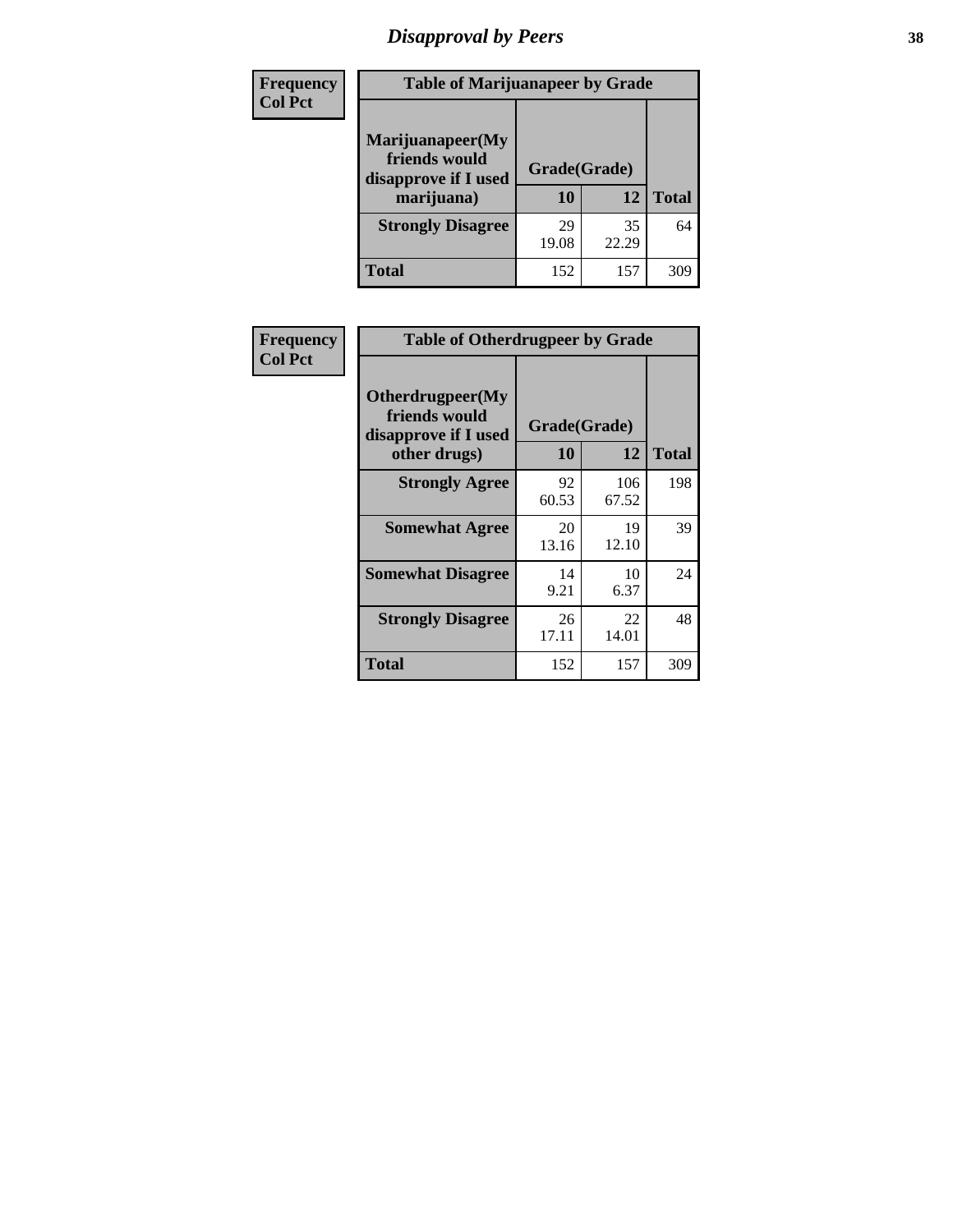| Frequency      | <b>Table of Alcohollocation1 by Grade</b> |              |              |              |
|----------------|-------------------------------------------|--------------|--------------|--------------|
| <b>Col Pct</b> | <b>Alcohollocation1(Places</b>            | Grade(Grade) |              |              |
|                | <b>Friends Use Alcohol)</b>               | 10           | 12           | <b>Total</b> |
|                |                                           | 80<br>52.63  | 108<br>68.79 | 188          |
|                | Do Not Use                                | 72<br>47.37  | 49<br>31.21  | 121          |
|                | <b>Total</b>                              | 152          | 157          | 309          |

| Frequency      | <b>Table of Alcohollocation2 by Grade</b>                     |                    |             |              |
|----------------|---------------------------------------------------------------|--------------------|-------------|--------------|
| <b>Col Pct</b> | <b>Alcohollocation2(Places</b><br><b>Friends Use Alcohol)</b> | Grade(Grade)<br>10 | <b>12</b>   | <b>Total</b> |
|                |                                                               | 94<br>61.84        | 94<br>59.87 | 188          |
|                | Home                                                          | 58<br>38.16        | 63<br>40.13 | 121          |
|                | <b>Total</b>                                                  | 152                | 157         | 309          |

| Frequency<br><b>Col Pct</b> | <b>Table of Alcohollocation 3 by Grade</b>                    |                    |              |              |
|-----------------------------|---------------------------------------------------------------|--------------------|--------------|--------------|
|                             | <b>Alcohollocation3(Places</b><br><b>Friends Use Alcohol)</b> | Grade(Grade)<br>10 | 12           | <b>Total</b> |
|                             |                                                               | 142<br>93.42       | 151<br>96.18 | 293          |
|                             | <b>School</b>                                                 | 10<br>6.58         | 6<br>3.82    | 16           |
|                             | <b>Total</b>                                                  | 152                | 157          | 309          |

| Frequency      | <b>Table of Alcohollocation4 by Grade</b> |              |              |              |  |
|----------------|-------------------------------------------|--------------|--------------|--------------|--|
| <b>Col Pct</b> | <b>Alcohollocation4(Places</b>            | Grade(Grade) |              |              |  |
|                | <b>Friends Use Alcohol)</b>               | 10           | 12           | <b>Total</b> |  |
|                |                                           | 140<br>92.11 | 138<br>87.90 | 278          |  |
|                | Car                                       | 12<br>7.89   | 19<br>12.10  | 31           |  |
|                | <b>Total</b>                              | 152          | 157          | 309          |  |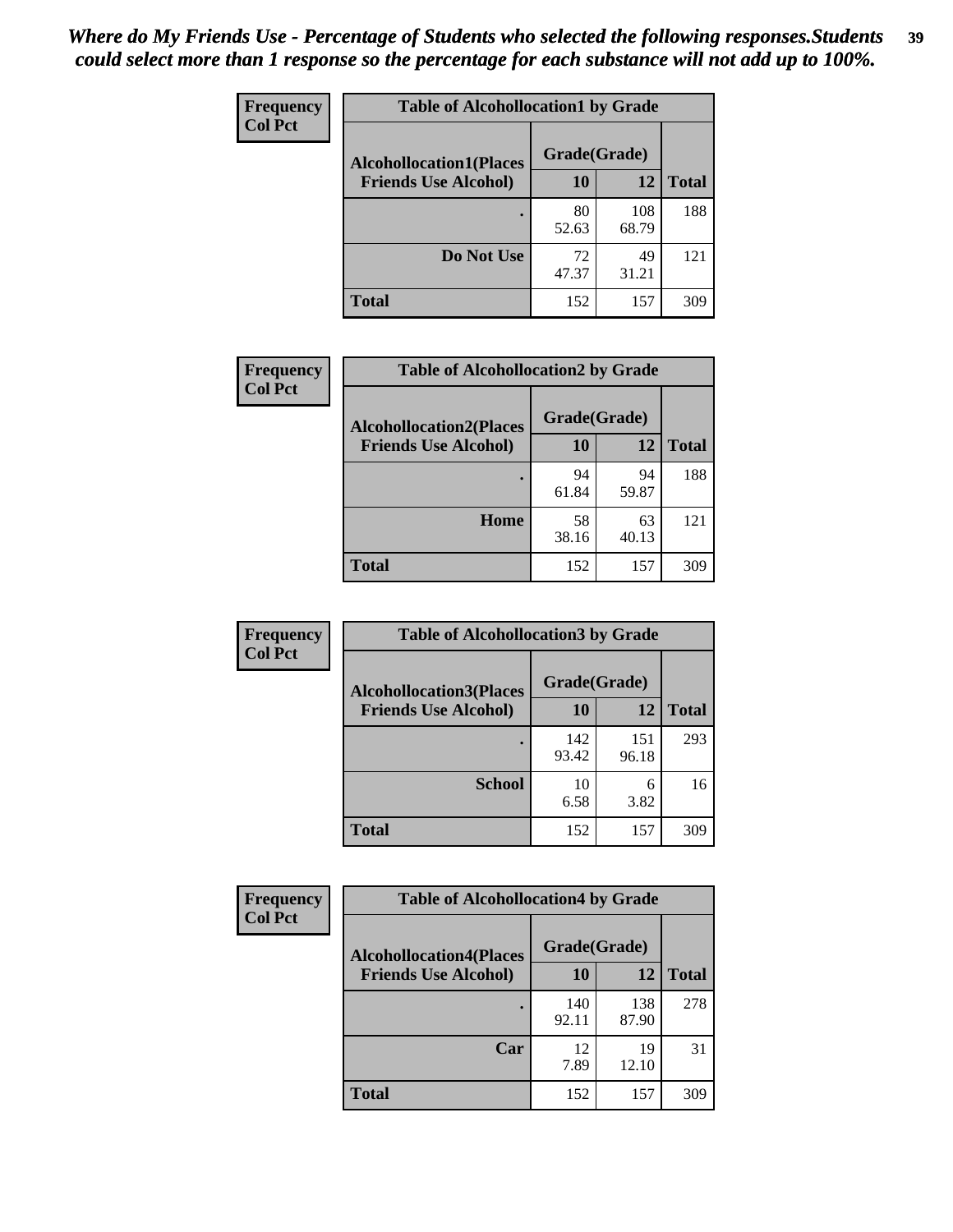| Frequency<br><b>Col Pct</b> | <b>Table of Alcohollocation5 by Grade</b><br>Grade(Grade)<br><b>Alcohollocation5(Places</b> |             |             |              |
|-----------------------------|---------------------------------------------------------------------------------------------|-------------|-------------|--------------|
|                             |                                                                                             |             |             |              |
|                             | <b>Friends Use Alcohol)</b>                                                                 | 10          | 12          | <b>Total</b> |
|                             |                                                                                             | 98<br>64.47 | 78<br>49.68 | 176          |
|                             | <b>Friend's House</b>                                                                       | 54<br>35.53 | 79<br>50.32 | 133          |
|                             | <b>Total</b>                                                                                | 152         | 157         | 309          |

| <b>Frequency</b> | <b>Table of Alcohollocation6 by Grade</b>                     |                    |             |              |
|------------------|---------------------------------------------------------------|--------------------|-------------|--------------|
| <b>Col Pct</b>   | <b>Alcohollocation6(Places</b><br><b>Friends Use Alcohol)</b> | Grade(Grade)<br>10 | 12          | <b>Total</b> |
|                  |                                                               | 124<br>81.58       | 99<br>63.06 | 223          |
|                  | <b>Other</b>                                                  | 28<br>18.42        | 58<br>36.94 | 86           |
|                  | <b>Total</b>                                                  | 152                | 157         | 309          |

| Frequency      | <b>Table of Tobaccolocation1 by Grade</b> |              |             |              |
|----------------|-------------------------------------------|--------------|-------------|--------------|
| <b>Col Pct</b> | <b>Tobaccolocation1(Places</b>            | Grade(Grade) |             |              |
|                | <b>Friends Use Tobacco)</b>               | 10           | 12          | <b>Total</b> |
|                |                                           | 51<br>33.55  | 82<br>52.23 | 133          |
|                | Do Not Use                                | 101<br>66.45 | 75<br>47.77 | 176          |
|                | <b>Total</b>                              | 152          | 157         | 309          |

| Frequency      | <b>Table of Tobaccolocation2 by Grade</b> |              |              |              |  |  |
|----------------|-------------------------------------------|--------------|--------------|--------------|--|--|
| <b>Col Pct</b> | <b>Tobaccolocation2(Places</b>            | Grade(Grade) |              |              |  |  |
|                | <b>Friends Use Tobacco)</b>               | 10           | 12           | <b>Total</b> |  |  |
|                |                                           | 109<br>71.71 | 100<br>63.69 | 209          |  |  |
|                | Home                                      | 43<br>28.29  | 57<br>36.31  | 100          |  |  |
|                | <b>Total</b>                              | 152          | 157          | 309          |  |  |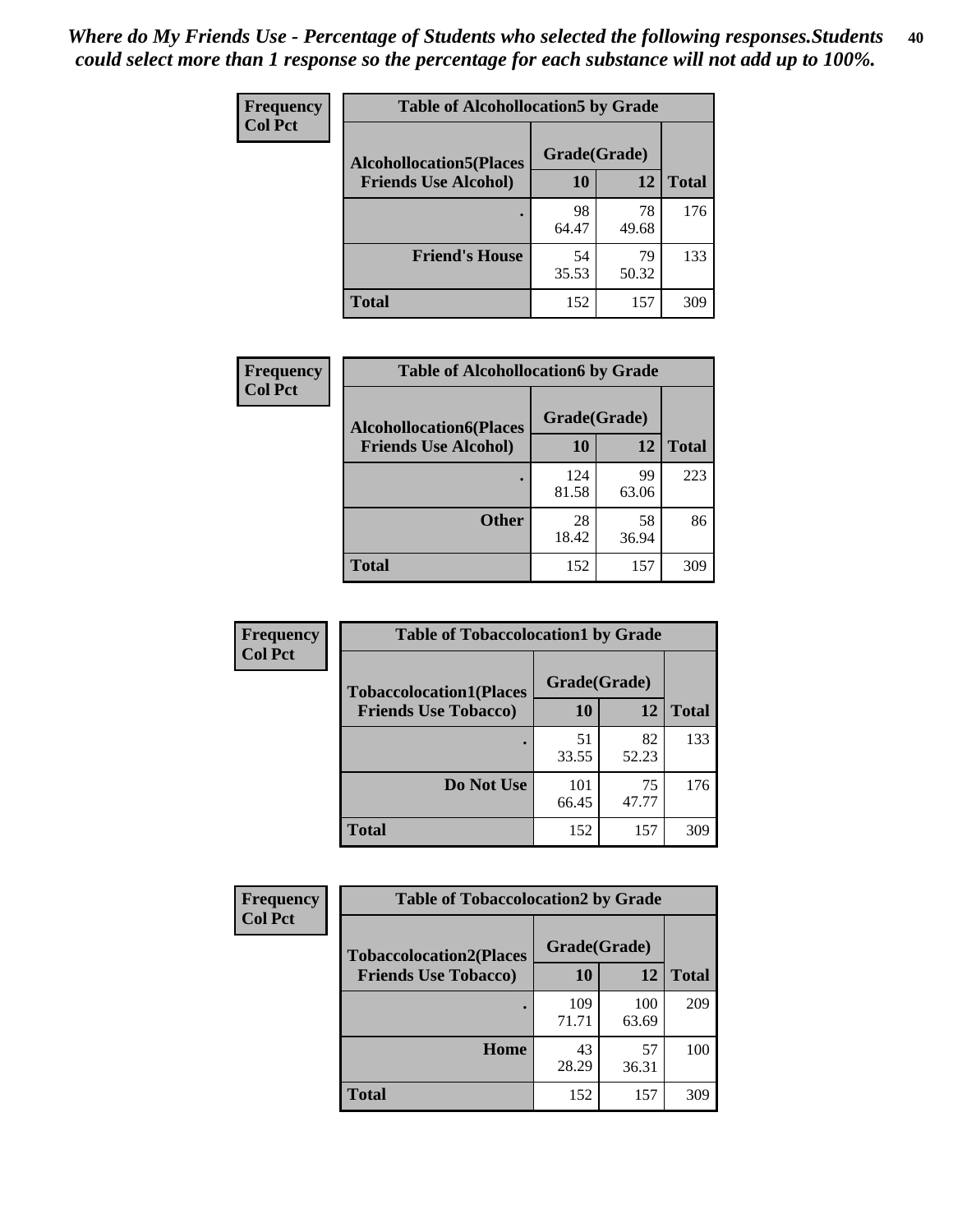| Frequency      | <b>Table of Tobaccolocation 3 by Grade</b> |              |              |              |
|----------------|--------------------------------------------|--------------|--------------|--------------|
| <b>Col Pct</b> | <b>Tobaccolocation3(Places</b>             | Grade(Grade) |              |              |
|                | <b>Friends Use Tobacco)</b>                | 10           | <b>12</b>    | <b>Total</b> |
|                |                                            | 139<br>91.45 | 132<br>84.08 | 271          |
|                | <b>School</b>                              | 13<br>8.55   | 25<br>15.92  | 38           |
|                | <b>Total</b>                               | 152          | 157          | 309          |

| Frequency<br><b>Col Pct</b> | <b>Table of Tobaccolocation4 by Grade</b> |              |              |              |
|-----------------------------|-------------------------------------------|--------------|--------------|--------------|
|                             | <b>Tobaccolocation4(Places</b>            | Grade(Grade) |              |              |
|                             | <b>Friends Use Tobacco)</b>               | 10           | 12           | <b>Total</b> |
|                             |                                           | 125<br>82.24 | 114<br>72.61 | 239          |
|                             | Car                                       | 27<br>17.76  | 43<br>27.39  | 70           |
|                             | <b>Total</b>                              | 152          | 157          | 309          |

| Frequency<br><b>Col Pct</b> | <b>Table of Tobaccolocation5 by Grade</b> |              |             |              |
|-----------------------------|-------------------------------------------|--------------|-------------|--------------|
|                             | <b>Tobaccolocation5(Places</b>            | Grade(Grade) |             |              |
|                             | <b>Friends Use Tobacco)</b>               | 10           | <b>12</b>   | <b>Total</b> |
|                             |                                           | 113<br>74.34 | 97<br>61.78 | 210          |
|                             | <b>Friend's House</b>                     | 39<br>25.66  | 60<br>38.22 | 99           |
|                             | <b>Total</b>                              | 152          | 157         | 309          |

| Frequency      | <b>Table of Tobaccolocation6 by Grade</b> |              |              |              |  |
|----------------|-------------------------------------------|--------------|--------------|--------------|--|
| <b>Col Pct</b> | <b>Tobaccolocation6(Places</b>            | Grade(Grade) |              |              |  |
|                | <b>Friends Use Tobacco)</b>               | 10           | 12           | <b>Total</b> |  |
|                |                                           | 129<br>84.87 | 108<br>68.79 | 237          |  |
|                | <b>Other</b>                              | 23<br>15.13  | 49<br>31.21  | 72           |  |
|                | <b>Total</b>                              | 152          | 157          | 309          |  |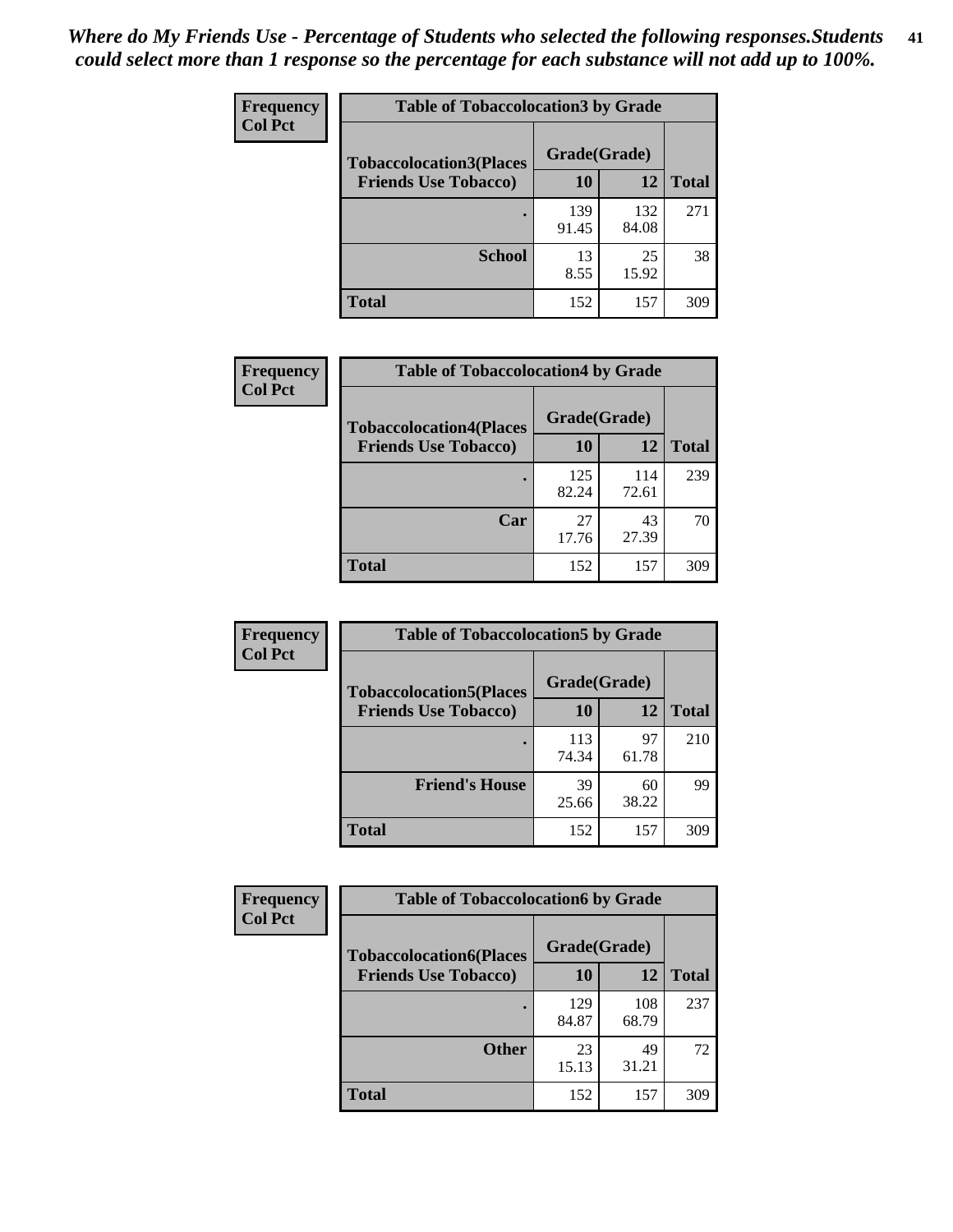| <b>Frequency</b> | <b>Table of Marijuanalocation1 by Grade</b> |              |             |              |
|------------------|---------------------------------------------|--------------|-------------|--------------|
| <b>Col Pct</b>   | <b>Marijuanalocation1(Places</b>            | Grade(Grade) |             |              |
|                  | <b>Friends Use Marijuana</b> )              | 10           | 12          | <b>Total</b> |
|                  | $\bullet$                                   | 62<br>40.79  | 77<br>49.04 | 139          |
|                  | Do Not Use                                  | 90<br>59.21  | 80<br>50.96 | 170          |
|                  | Total                                       | 152          | 157         | 309          |

| <b>Frequency</b> | <b>Table of Marijuanalocation2 by Grade</b>                        |                    |              |              |
|------------------|--------------------------------------------------------------------|--------------------|--------------|--------------|
| <b>Col Pct</b>   | <b>Marijuanalocation2(Places</b><br><b>Friends Use Marijuana</b> ) | Grade(Grade)<br>10 | 12           | <b>Total</b> |
|                  |                                                                    | 106<br>69.74       | 101<br>64.33 | 207          |
|                  | Home                                                               | 46<br>30.26        | 56<br>35.67  | 102          |
|                  | <b>Total</b>                                                       | 152                | 157          | 309          |

| Frequency      | <b>Table of Marijuanalocation3 by Grade</b> |                    |              |              |
|----------------|---------------------------------------------|--------------------|--------------|--------------|
| <b>Col Pct</b> | <b>Marijuanalocation3</b> (Places           | Grade(Grade)<br>10 | 12           |              |
|                | <b>Friends Use Marijuana</b> )              |                    |              | <b>Total</b> |
|                |                                             | 136<br>89.47       | 136<br>86.62 | 272          |
|                | <b>School</b>                               | 16<br>10.53        | 21<br>13.38  | 37           |
|                | <b>Total</b>                                | 152                | 157          | 309          |

| <b>Frequency</b> | <b>Table of Marijuanalocation4 by Grade</b> |              |              |              |  |
|------------------|---------------------------------------------|--------------|--------------|--------------|--|
| <b>Col Pct</b>   | <b>Marijuanalocation4(Places</b>            | Grade(Grade) |              |              |  |
|                  | <b>Friends Use Marijuana</b> )              | <b>10</b>    | 12           | <b>Total</b> |  |
|                  |                                             | 125<br>82.24 | 122<br>77.71 | 247          |  |
|                  | Car                                         | 27<br>17.76  | 35<br>22.29  | 62           |  |
|                  | <b>Total</b>                                | 152          | 157          | 309          |  |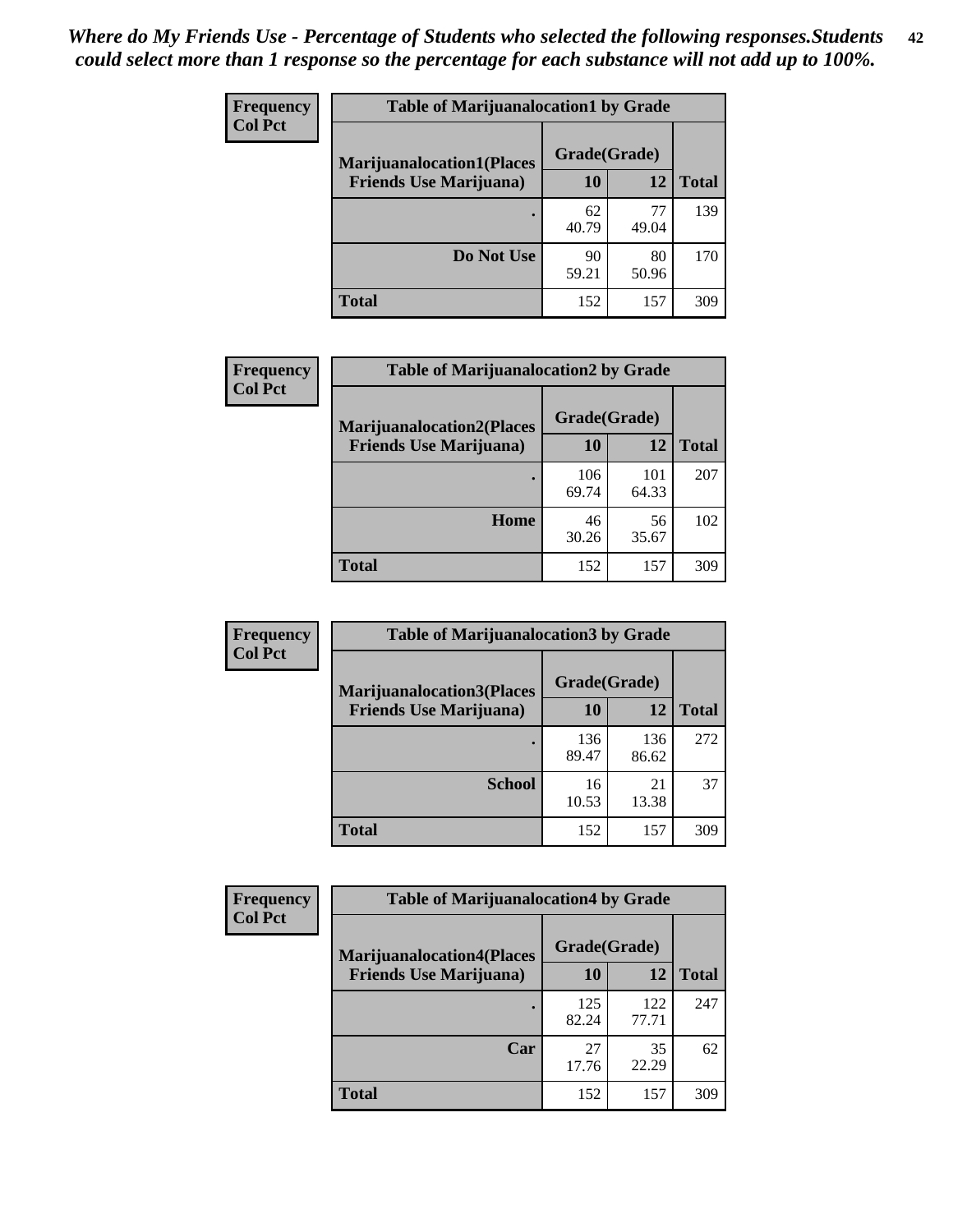| <b>Frequency</b> | <b>Table of Marijuanalocation5 by Grade</b> |              |             |              |
|------------------|---------------------------------------------|--------------|-------------|--------------|
| <b>Col Pct</b>   | <b>Marijuanalocation5</b> (Places           | Grade(Grade) |             |              |
|                  | <b>Friends Use Marijuana</b> )              | 10           | 12          | <b>Total</b> |
|                  |                                             | 110<br>72.37 | 97<br>61.78 | 207          |
|                  | <b>Friend's House</b>                       | 42<br>27.63  | 60<br>38.22 | 102          |
|                  | <b>Total</b>                                | 152          | 157         | 309          |

| <b>Frequency</b> | <b>Table of Marijuanalocation6 by Grade</b>                        |                    |              |              |
|------------------|--------------------------------------------------------------------|--------------------|--------------|--------------|
| <b>Col Pct</b>   | <b>Marijuanalocation6(Places</b><br><b>Friends Use Marijuana</b> ) | Grade(Grade)<br>10 | 12           | <b>Total</b> |
|                  |                                                                    | 122<br>80.26       | 115<br>73.25 | 237          |
|                  | <b>Other</b>                                                       | 30<br>19.74        | 42<br>26.75  | 72           |
|                  | <b>Total</b>                                                       | 152                | 157          | 309          |

| Frequency      | <b>Table of Otherdruglocation1 by Grade</b>                          |              |              |              |
|----------------|----------------------------------------------------------------------|--------------|--------------|--------------|
| <b>Col Pct</b> | <b>Otherdruglocation1(Places</b><br><b>Friends Use Other Illegal</b> | Grade(Grade) |              |              |
|                | Drugs)                                                               | 10           | 12           | <b>Total</b> |
|                |                                                                      | 21<br>13.82  | 37<br>23.57  | 58           |
|                | Do Not Use                                                           | 131<br>86.18 | 120<br>76.43 | 251          |
|                | <b>Total</b>                                                         | 152          | 157          | 309          |

| <b>Frequency</b> | <b>Table of Otherdruglocation2 by Grade</b>                          |              |              |              |
|------------------|----------------------------------------------------------------------|--------------|--------------|--------------|
| <b>Col Pct</b>   | <b>Otherdruglocation2(Places</b><br><b>Friends Use Other Illegal</b> | Grade(Grade) |              |              |
|                  | Drugs)                                                               | 10           | 12           | <b>Total</b> |
|                  |                                                                      | 138<br>90.79 | 133<br>84.71 | 271          |
|                  | Home                                                                 | 14<br>9.21   | 24<br>15.29  | 38           |
|                  | <b>Total</b>                                                         | 152          | 157          | 309          |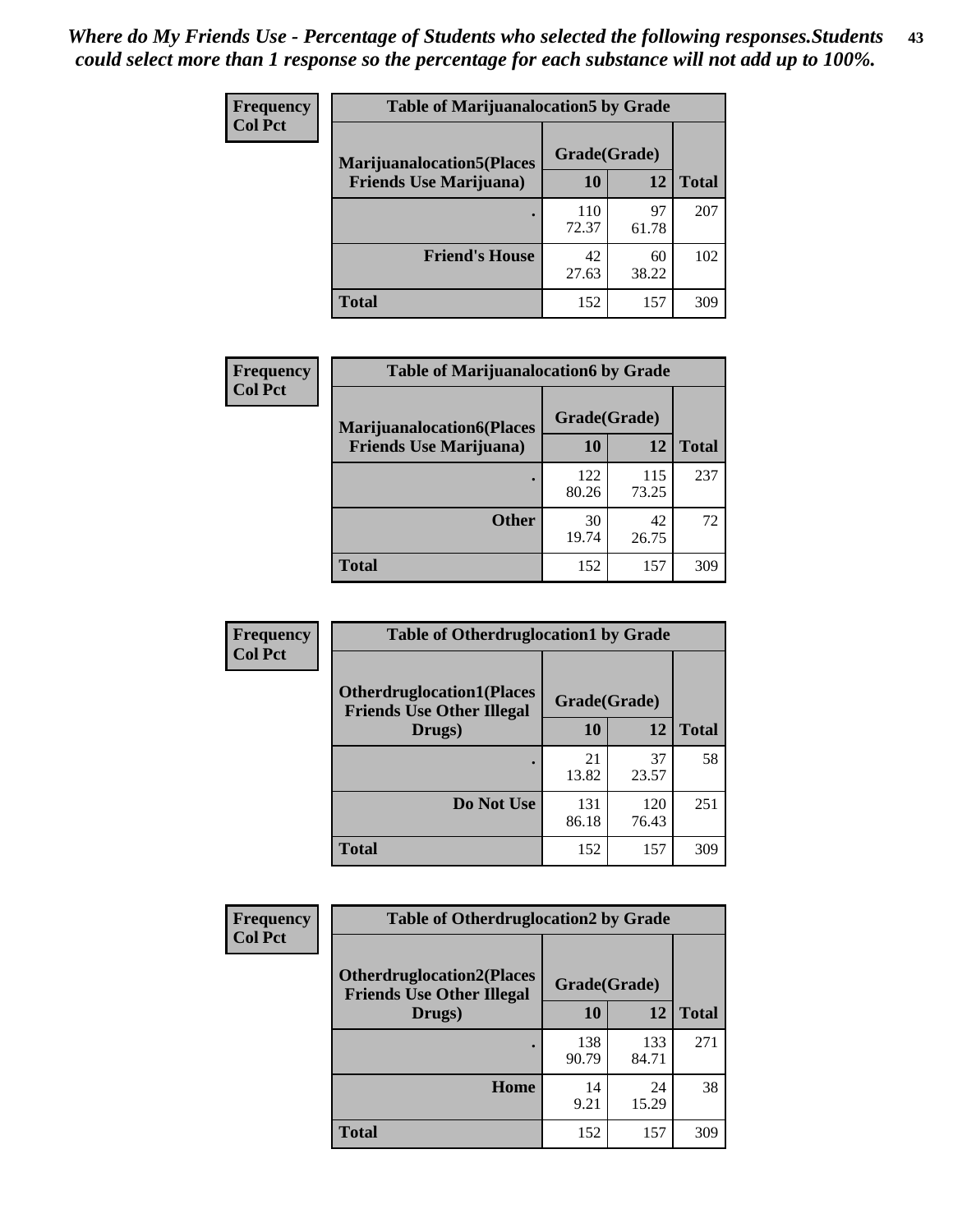| <b>Frequency</b> | <b>Table of Otherdruglocation 3 by Grade</b>                         |              |              |              |
|------------------|----------------------------------------------------------------------|--------------|--------------|--------------|
| <b>Col Pct</b>   | <b>Otherdruglocation3(Places</b><br><b>Friends Use Other Illegal</b> | Grade(Grade) |              |              |
|                  | Drugs)                                                               | <b>10</b>    | 12           | <b>Total</b> |
|                  |                                                                      | 149<br>98.03 | 146<br>92.99 | 295          |
|                  | <b>School</b>                                                        | 3<br>1.97    | 11<br>7.01   | 14           |
|                  | <b>Total</b>                                                         | 152          | 157          | 309          |

| <b>Frequency</b> | <b>Table of Otherdruglocation4 by Grade</b>                          |              |              |              |
|------------------|----------------------------------------------------------------------|--------------|--------------|--------------|
| <b>Col Pct</b>   | <b>Otherdruglocation4(Places</b><br><b>Friends Use Other Illegal</b> | Grade(Grade) |              |              |
|                  | Drugs)                                                               | 10           | 12           | <b>Total</b> |
|                  |                                                                      | 148<br>97.37 | 142<br>90.45 | 290          |
|                  | Car                                                                  | 2.63         | 15<br>9.55   | 19           |
|                  | <b>Total</b>                                                         | 152          | 157          | 309          |

| <b>Frequency</b> | <b>Table of Otherdruglocation5 by Grade</b>                          |              |              |              |
|------------------|----------------------------------------------------------------------|--------------|--------------|--------------|
| <b>Col Pct</b>   | <b>Otherdruglocation5(Places</b><br><b>Friends Use Other Illegal</b> | Grade(Grade) |              |              |
|                  | Drugs)                                                               | 10           | 12           | <b>Total</b> |
|                  |                                                                      | 141<br>92.76 | 135<br>85.99 | 276          |
|                  | <b>Friend's House</b>                                                | 11<br>7.24   | 22<br>14.01  | 33           |
|                  | <b>Total</b>                                                         | 152          | 157          | 309          |

| <b>Frequency</b> | <b>Table of Otherdruglocation6 by Grade</b> |              |              |              |  |
|------------------|---------------------------------------------|--------------|--------------|--------------|--|
| <b>Col Pct</b>   | Grade(Grade)                                |              |              |              |  |
|                  | <b>Friends Use Other Illegal</b><br>Drugs)  | 10           | 12           | <b>Total</b> |  |
|                  |                                             | 143<br>94.08 | 133<br>84.71 | 276          |  |
|                  | <b>Other</b>                                | 9<br>5.92    | 24<br>15.29  | 33           |  |
|                  | <b>Total</b>                                | 152          | 157          | 309          |  |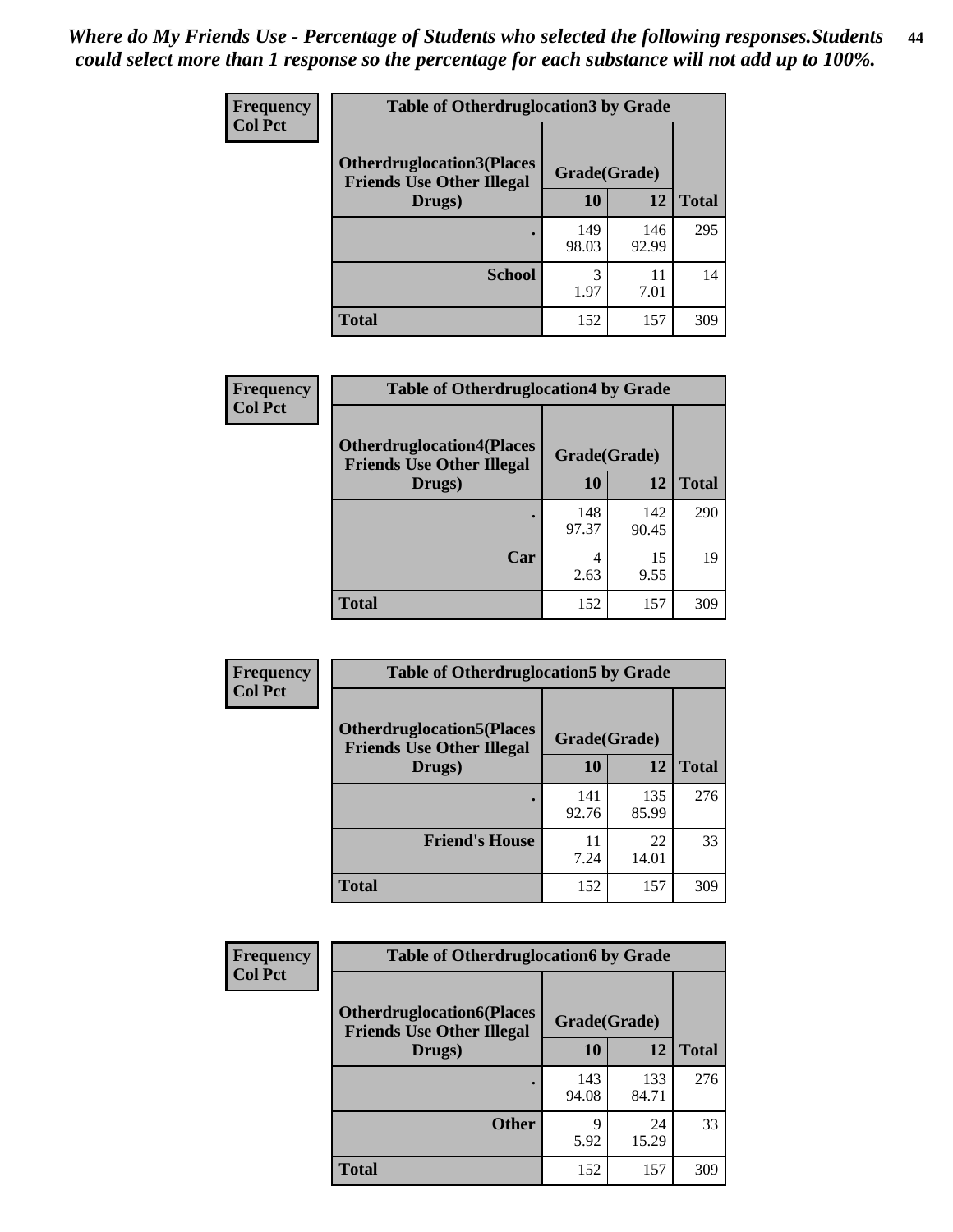| Frequency      | <b>Table of Alcoholtime1 by Grade</b>           |              |              |              |
|----------------|-------------------------------------------------|--------------|--------------|--------------|
| <b>Col Pct</b> | <b>Alcoholtime1(Times</b><br><b>Friends Use</b> | Grade(Grade) |              |              |
|                | Alcohol)                                        | 10           | 12           | <b>Total</b> |
|                |                                                 | 75<br>49.34  | 113<br>71.97 | 188          |
|                | Do Not Use                                      | 77<br>50.66  | 44<br>28.03  | 121          |
|                | <b>Total</b>                                    | 152          | 157          | 309          |

| Frequency<br><b>Col Pct</b> | <b>Table of Alcoholtime2 by Grade</b>           |              |              |              |
|-----------------------------|-------------------------------------------------|--------------|--------------|--------------|
|                             | <b>Alcoholtime2(Times</b><br><b>Friends Use</b> | Grade(Grade) |              |              |
|                             | Alcohol)                                        | 10           | 12           | <b>Total</b> |
|                             |                                                 | 146<br>96.05 | 149<br>94.90 | 295          |
|                             | <b>On Way to School</b>                         | 6<br>3.95    | 8<br>5.10    | 14           |
|                             | <b>Total</b>                                    | 152          | 157          | 309          |

| Frequency<br><b>Col Pct</b> | <b>Table of Alcoholtime3 by Grade</b>                           |              |              |              |
|-----------------------------|-----------------------------------------------------------------|--------------|--------------|--------------|
|                             | <b>Alcoholtime3(Times</b><br>Grade(Grade)<br><b>Friends Use</b> |              |              |              |
|                             | Alcohol)                                                        | 10           | 12           | <b>Total</b> |
|                             |                                                                 | 147<br>96.71 | 150<br>95.54 | 297          |
|                             | <b>During School</b>                                            | 5<br>3.29    | 4.46         | 12           |
|                             | Total                                                           | 152          | 157          | 309          |

| <b>Frequency</b> | <b>Table of Alcoholtime4 by Grade</b> |                                           |              |              |  |
|------------------|---------------------------------------|-------------------------------------------|--------------|--------------|--|
| <b>Col Pct</b>   |                                       | Grade(Grade)<br><b>Alcoholtime4(Times</b> |              |              |  |
|                  | <b>Friends Use Alcohol)</b>           | 10                                        | 12           | <b>Total</b> |  |
|                  |                                       | 145<br>95.39                              | 146<br>92.99 | 291          |  |
|                  | <b>On Way Home From School</b>        | 4.61                                      | 11<br>7.01   | 18           |  |
|                  | <b>Total</b>                          | 152                                       | 157          | 309          |  |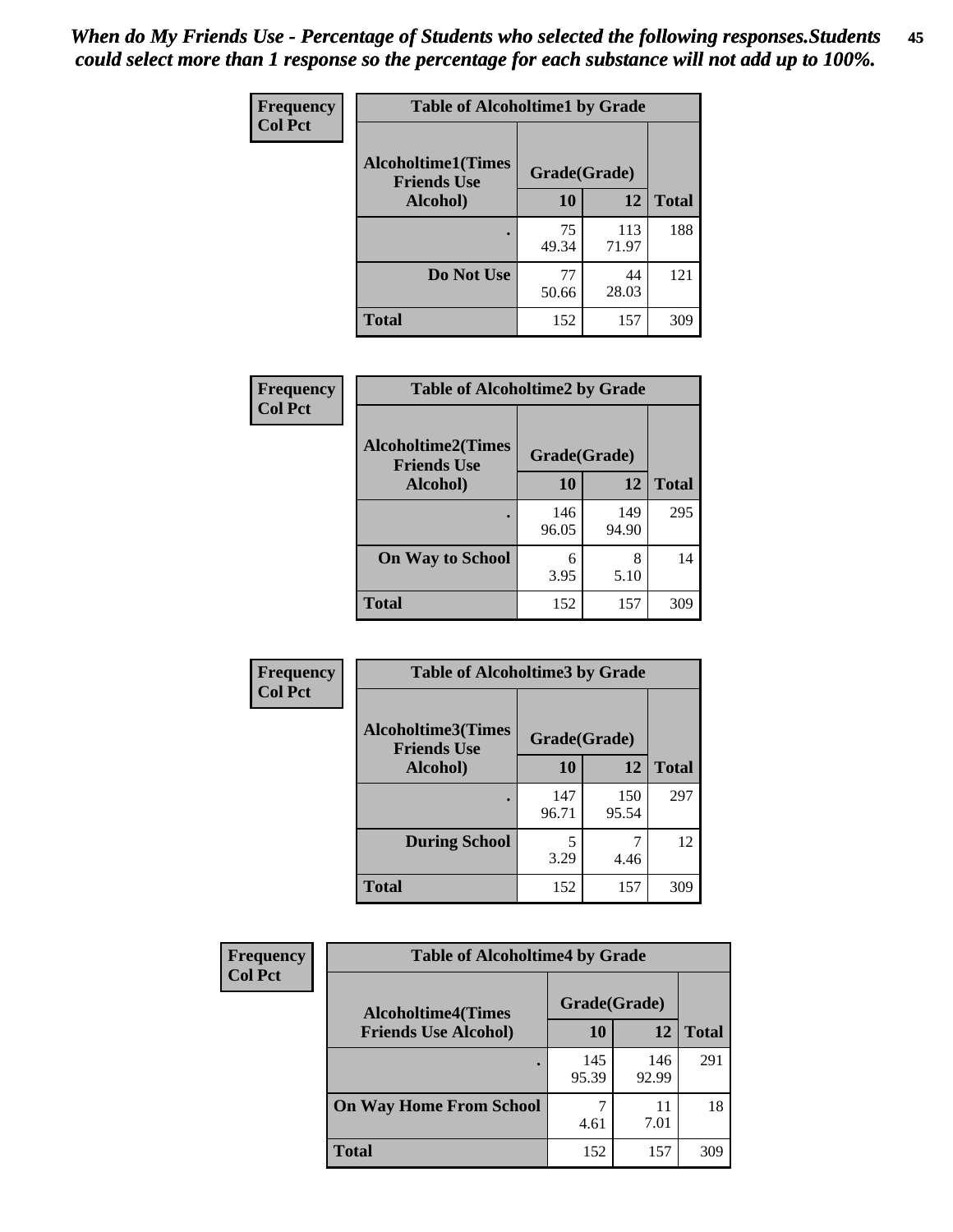*When do My Friends Use - Percentage of Students who selected the following responses.Students could select more than 1 response so the percentage for each substance will not add up to 100%.* **46**

| <b>Frequency</b> | <b>Table of Alcoholtime5 by Grade</b>           |              |              |              |
|------------------|-------------------------------------------------|--------------|--------------|--------------|
| <b>Col Pct</b>   | <b>Alcoholtime5(Times</b><br><b>Friends Use</b> | Grade(Grade) |              |              |
|                  | Alcohol)                                        | 10           | 12           | <b>Total</b> |
|                  |                                                 | 118<br>77.63 | 128<br>81.53 | 246          |
|                  | Weeknights                                      | 34<br>22.37  | 29<br>18.47  | 63           |
|                  | <b>Total</b>                                    | 152          | 157          | 309          |

| Frequency      | <b>Table of Alcoholtime6 by Grade</b>           |              |              |              |
|----------------|-------------------------------------------------|--------------|--------------|--------------|
| <b>Col Pct</b> | <b>Alcoholtime6(Times</b><br><b>Friends Use</b> | Grade(Grade) |              |              |
|                | Alcohol)                                        | 10           | 12           | <b>Total</b> |
|                |                                                 | 81<br>53.29  | 48<br>30.57  | 129          |
|                | Weekends                                        | 71<br>46.71  | 109<br>69.43 | 180          |
|                | <b>Total</b>                                    | 152          | 157          | 309          |

| Frequency<br><b>Col Pct</b> | <b>Table of Tobaccotime1 by Grade</b>           |              |             |              |
|-----------------------------|-------------------------------------------------|--------------|-------------|--------------|
|                             | <b>Tobaccotime1(Times</b><br><b>Friends Use</b> | Grade(Grade) |             |              |
|                             | <b>Tobacco</b> )                                | 10           | 12          | <b>Total</b> |
|                             |                                                 | 53<br>34.87  | 82<br>52.23 | 135          |
|                             | Do Not Use                                      | 99<br>65.13  | 75<br>47.77 | 174          |
|                             | <b>Total</b>                                    | 152          | 157         | 309          |

| <b>Frequency</b> | <b>Table of Tobaccotime2 by Grade</b>           |              |              |              |
|------------------|-------------------------------------------------|--------------|--------------|--------------|
| <b>Col Pct</b>   | <b>Tobaccotime2(Times</b><br><b>Friends Use</b> | Grade(Grade) |              |              |
|                  | <b>Tobacco</b> )                                | 10           | 12           | <b>Total</b> |
|                  |                                                 | 138<br>90.79 | 109<br>69.43 | 247          |
|                  | <b>On Way to School</b>                         | 14<br>9.21   | 48<br>30.57  | 62           |
|                  | <b>Total</b>                                    | 152          | 157          | 309          |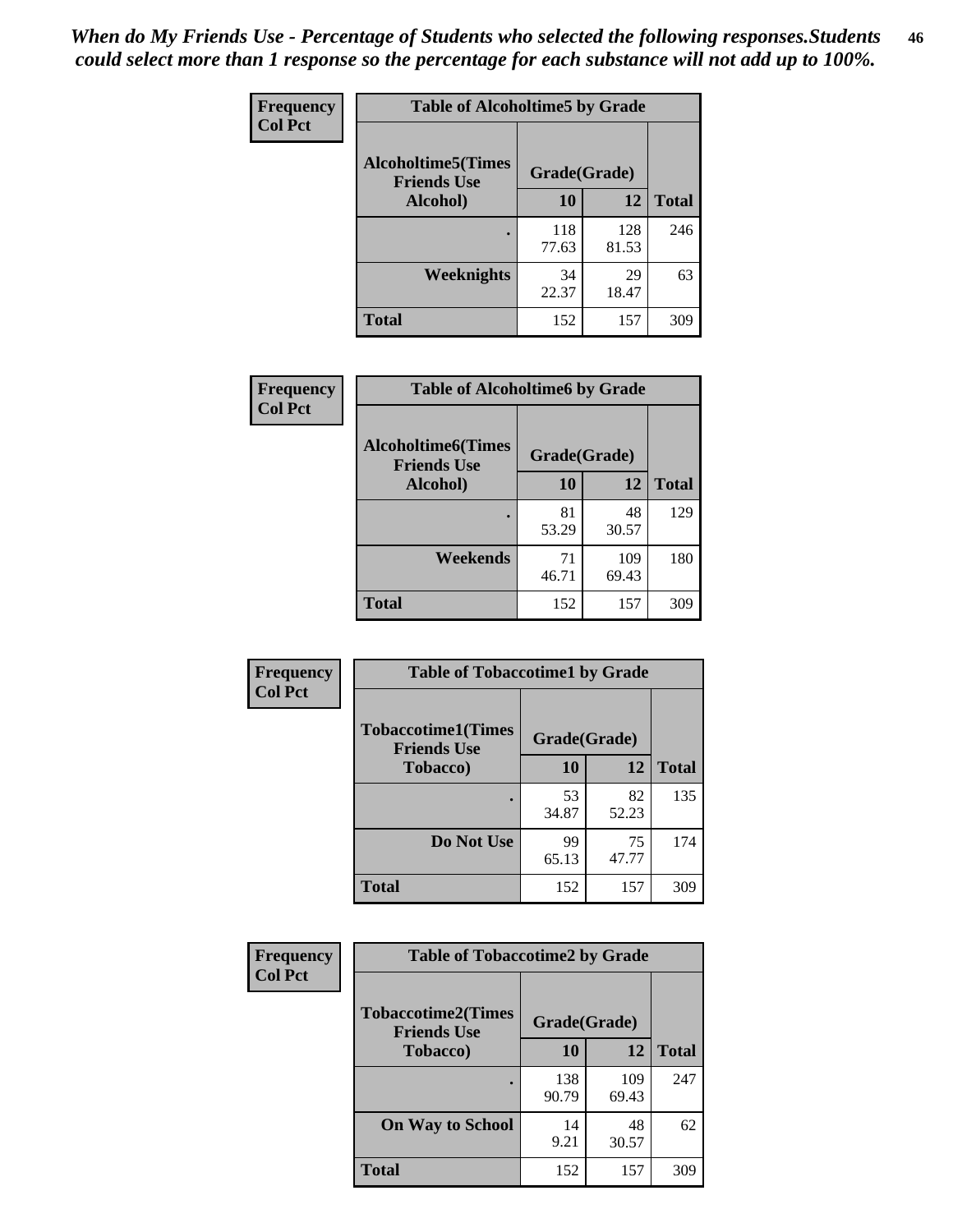*When do My Friends Use - Percentage of Students who selected the following responses.Students could select more than 1 response so the percentage for each substance will not add up to 100%.* **47**

| <b>Frequency</b> | <b>Table of Tobaccotime3 by Grade</b>           |              |              |              |  |
|------------------|-------------------------------------------------|--------------|--------------|--------------|--|
| <b>Col Pct</b>   | <b>Tobaccotime3(Times</b><br><b>Friends Use</b> | Grade(Grade) |              |              |  |
|                  | <b>Tobacco</b> )                                | 10           | 12           | <b>Total</b> |  |
|                  | ٠                                               | 141<br>92.76 | 137<br>87.26 | 278          |  |
|                  | <b>During School</b>                            | 11<br>7.24   | 20<br>12.74  | 31           |  |
|                  | <b>Total</b>                                    | 152          | 157          | 309          |  |

| Frequency<br><b>Col Pct</b> | <b>Table of Tobaccotime4 by Grade</b> |              |              |              |
|-----------------------------|---------------------------------------|--------------|--------------|--------------|
|                             | <b>Tobaccotime4(Times</b>             | Grade(Grade) |              |              |
|                             | <b>Friends Use Tobacco)</b>           | 10           | 12           | <b>Total</b> |
|                             |                                       | 145<br>95.39 | 146<br>92.99 | 291          |
|                             | <b>On Way Home From School</b>        | 4.61         | 11<br>7.01   | 18           |
|                             | Total                                 | 152          | 157          | 309          |

| Frequency      | <b>Table of Tobaccotime5 by Grade</b>           |              |             |              |
|----------------|-------------------------------------------------|--------------|-------------|--------------|
| <b>Col Pct</b> | <b>Tobaccotime5(Times</b><br><b>Friends Use</b> | Grade(Grade) |             |              |
|                | <b>Tobacco</b> )                                | 10           | 12          | <b>Total</b> |
|                |                                                 | 118<br>77.63 | 95<br>60.51 | 213          |
|                | Weeknights                                      | 34<br>22.37  | 62<br>39.49 | 96           |
|                | <b>Total</b>                                    | 152          | 157         | 309          |

| Frequency      | <b>Table of Tobaccotime6 by Grade</b><br><b>Tobaccotime6(Times</b><br>Grade(Grade)<br><b>Friends Use</b> |              |             |              |
|----------------|----------------------------------------------------------------------------------------------------------|--------------|-------------|--------------|
| <b>Col Pct</b> |                                                                                                          |              |             |              |
|                | <b>Tobacco</b> )                                                                                         | 10           | 12          | <b>Total</b> |
|                |                                                                                                          | 105<br>69.08 | 88<br>56.05 | 193          |
|                | Weekends                                                                                                 | 47<br>30.92  | 69<br>43.95 | 116          |
|                | <b>Total</b>                                                                                             | 152          | 157         | 309          |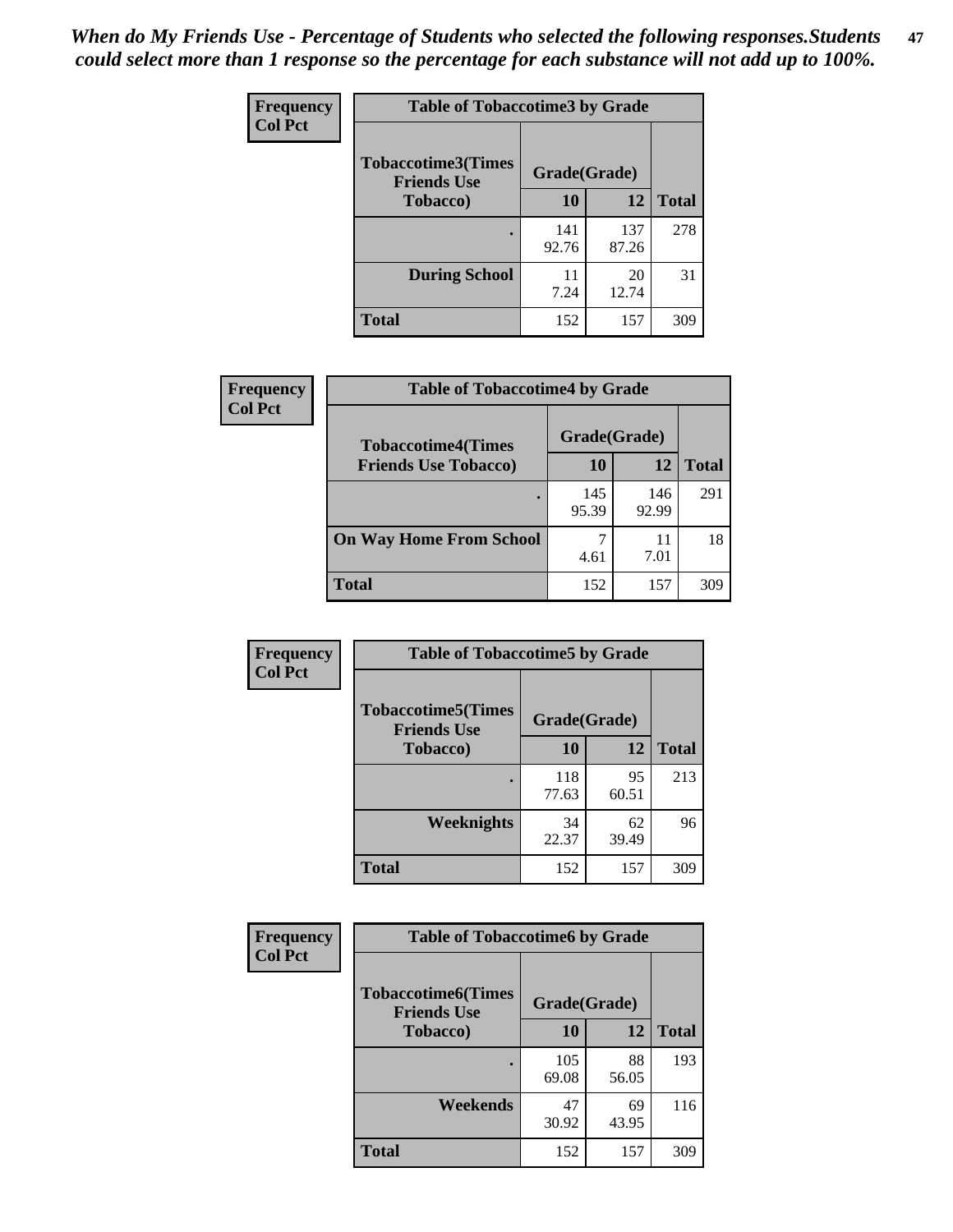| Frequency      | <b>Table of Marijuanatime1 by Grade</b>            |              |             |              |
|----------------|----------------------------------------------------|--------------|-------------|--------------|
| <b>Col Pct</b> | <b>Marijuanatime1</b> (Times<br><b>Friends Use</b> | Grade(Grade) |             |              |
|                | Marijuana)                                         | 10           | 12          | <b>Total</b> |
|                |                                                    | 60<br>39.47  | 73<br>46.50 | 133          |
|                | Do Not Use                                         | 92<br>60.53  | 84<br>53.50 | 176          |
|                | <b>Total</b>                                       | 152          | 157         | 309          |

| Frequency      | <b>Table of Marijuanatime2 by Grade</b>           |              |              |              |
|----------------|---------------------------------------------------|--------------|--------------|--------------|
| <b>Col Pct</b> | <b>Marijuanatime2(Times</b><br><b>Friends Use</b> | Grade(Grade) |              |              |
|                | Marijuana)                                        | 10           | 12           | <b>Total</b> |
|                |                                                   | 131<br>86.18 | 132<br>84.08 | 263          |
|                | <b>On Way to School</b>                           | 21<br>13.82  | 25<br>15.92  | 46           |
|                | <b>Total</b>                                      | 152          | 157          | 309          |

| Frequency      | <b>Table of Marijuanatime3 by Grade</b>    |              |              |              |
|----------------|--------------------------------------------|--------------|--------------|--------------|
| <b>Col Pct</b> | Marijuanatime3(Times<br><b>Friends Use</b> | Grade(Grade) |              |              |
|                | Marijuana)                                 | 10           | 12           | <b>Total</b> |
|                |                                            | 133<br>87.50 | 142<br>90.45 | 275          |
|                | <b>During School</b>                       | 19<br>12.50  | 15<br>9.55   | 34           |
|                | <b>Total</b>                               | 152          | 157          | 309          |

| <b>Frequency</b><br><b>Col Pct</b> | <b>Table of Marijuanatime4 by Grade</b> |              |              |              |
|------------------------------------|-----------------------------------------|--------------|--------------|--------------|
|                                    | <b>Marijuanatime4</b> (Times            | Grade(Grade) |              |              |
|                                    | <b>Friends Use Marijuana</b> )          | 10           | 12           | <b>Total</b> |
|                                    |                                         | 131<br>86.18 | 127<br>80.89 | 258          |
|                                    | <b>On Way Home From School</b>          | 21<br>13.82  | 30<br>19.11  | 51           |
|                                    | <b>Total</b>                            | 152          | 157          | 309          |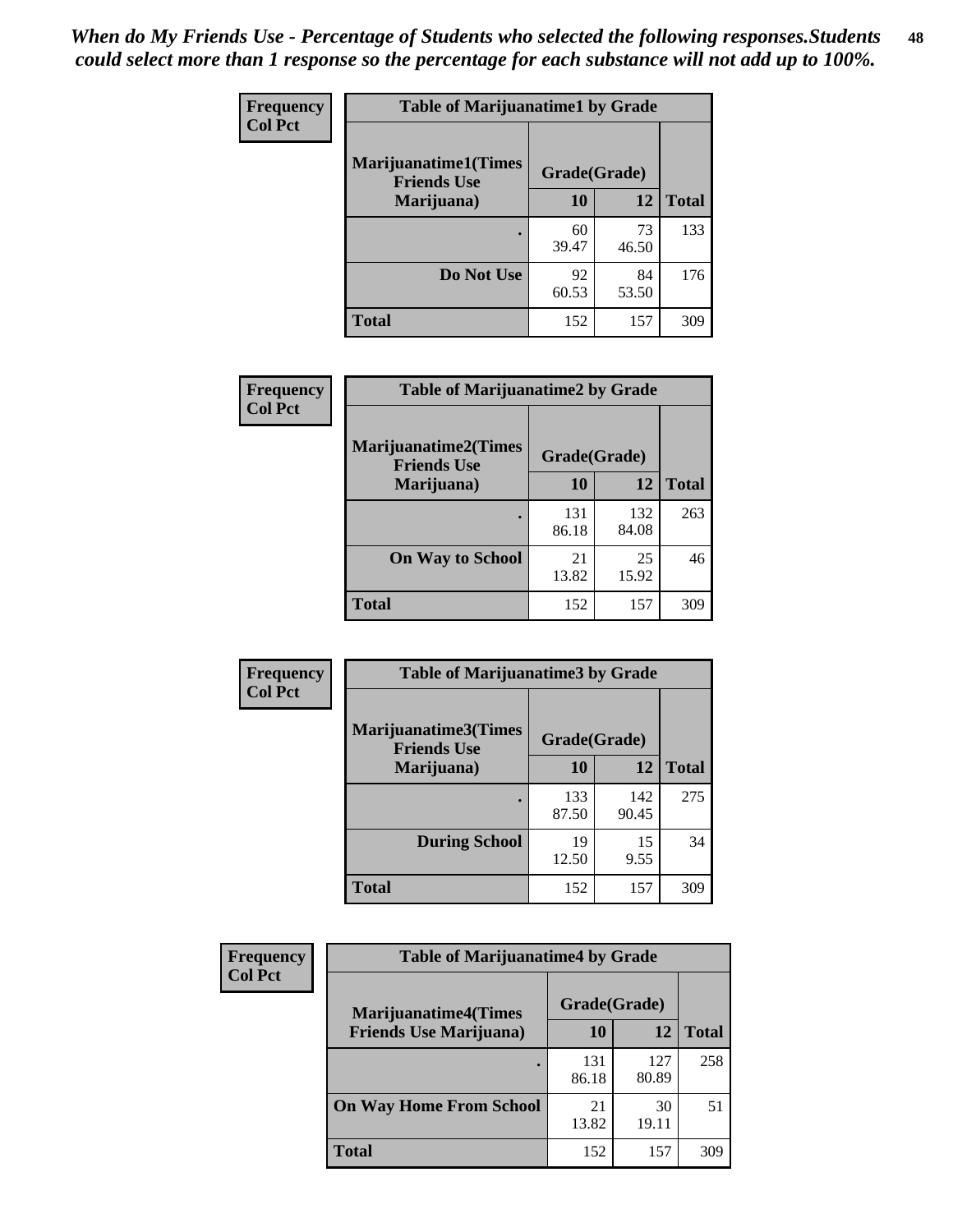| Frequency      | <b>Table of Marijuanatime5 by Grade</b>            |              |              |              |
|----------------|----------------------------------------------------|--------------|--------------|--------------|
| <b>Col Pct</b> | <b>Marijuanatime5</b> (Times<br><b>Friends Use</b> | Grade(Grade) |              |              |
|                | Marijuana)                                         | 10           | 12           | <b>Total</b> |
|                |                                                    | 116<br>76.32 | 112<br>71.34 | 228          |
|                | Weeknights                                         | 36<br>23.68  | 45<br>28.66  | 81           |
|                | <b>Total</b>                                       | 152          | 157          | 309          |

| <b>Frequency</b> | <b>Table of Marijuanatime6 by Grade</b>           |              |             |              |
|------------------|---------------------------------------------------|--------------|-------------|--------------|
| <b>Col Pct</b>   | <b>Marijuanatime6(Times</b><br><b>Friends Use</b> | Grade(Grade) |             |              |
|                  | Marijuana)                                        | 10           | 12          | <b>Total</b> |
|                  |                                                   | 94<br>61.84  | 85<br>54.14 | 179          |
|                  | Weekends                                          | 58<br>38.16  | 72<br>45.86 | 130          |
|                  | <b>Total</b>                                      | 152          | 157         | 309          |

| <b>Frequency</b> | <b>Table of Otherdrugtime1 by Grade</b>                 |              |              |              |  |
|------------------|---------------------------------------------------------|--------------|--------------|--------------|--|
| <b>Col Pct</b>   | <b>Otherdrugtime1(Times</b><br><b>Friends Use Other</b> | Grade(Grade) |              |              |  |
|                  | <b>Illegal Drugs</b> )                                  | 10           | 12           | <b>Total</b> |  |
|                  |                                                         | 27<br>17.76  | 32<br>20.38  | 59           |  |
|                  | Do Not Use                                              | 125<br>82.24 | 125<br>79.62 | 250          |  |
|                  | <b>Total</b>                                            | 152          | 157          | 309          |  |

| <b>Frequency</b> | <b>Table of Otherdrugtime2 by Grade</b>                 |              |              |              |  |  |
|------------------|---------------------------------------------------------|--------------|--------------|--------------|--|--|
| <b>Col Pct</b>   | <b>Otherdrugtime2(Times</b><br><b>Friends Use Other</b> | Grade(Grade) |              |              |  |  |
|                  | <b>Illegal Drugs</b> )                                  | 10           | 12           | <b>Total</b> |  |  |
|                  |                                                         | 146<br>96.05 | 147<br>93.63 | 293          |  |  |
|                  | <b>On Way to School</b>                                 | 6<br>3.95    | 10<br>6.37   | 16           |  |  |
|                  | Total                                                   | 152          | 157          | 309          |  |  |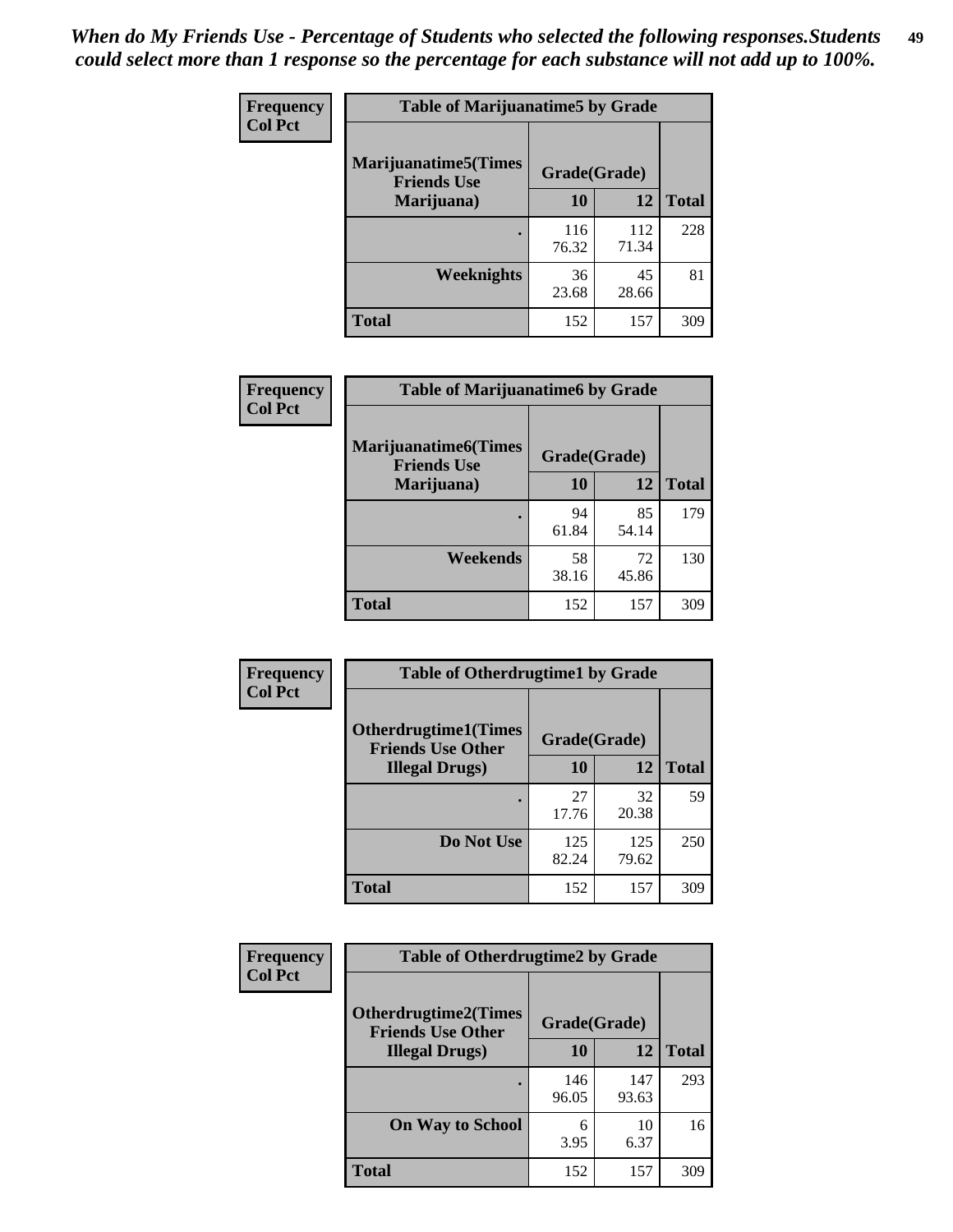| <b>Frequency</b> | <b>Table of Otherdrugtime3 by Grade</b>                 |              |              |              |  |  |
|------------------|---------------------------------------------------------|--------------|--------------|--------------|--|--|
| <b>Col Pct</b>   | <b>Otherdrugtime3(Times</b><br><b>Friends Use Other</b> | Grade(Grade) |              |              |  |  |
|                  | <b>Illegal Drugs</b> )                                  | 10           | 12           | <b>Total</b> |  |  |
|                  |                                                         | 146<br>96.05 | 149<br>94.90 | 295          |  |  |
|                  | <b>During School</b>                                    | 6<br>3.95    | 8<br>5.10    | 14           |  |  |
|                  | Total                                                   | 152          | 157          | 309          |  |  |

| <b>Frequency</b> | <b>Table of Otherdrugtime4 by Grade</b>                         |              |              |              |  |
|------------------|-----------------------------------------------------------------|--------------|--------------|--------------|--|
| <b>Col Pct</b>   | <b>Otherdrugtime4(Times</b><br><b>Friends Use Other Illegal</b> | Grade(Grade) |              |              |  |
|                  | Drugs)                                                          | 10           | 12           | <b>Total</b> |  |
|                  | $\bullet$                                                       | 149<br>98.03 | 147<br>93.63 | 296          |  |
|                  | <b>On Way Home From School</b>                                  | 3<br>1.97    | 10<br>6.37   | 13           |  |
|                  | <b>Total</b>                                                    | 152          | 157          | 309          |  |

| <b>Frequency</b> | <b>Table of Otherdrugtime5 by Grade</b>                  |              |              |              |  |  |
|------------------|----------------------------------------------------------|--------------|--------------|--------------|--|--|
| <b>Col Pct</b>   | <b>Otherdrugtime5</b> (Times<br><b>Friends Use Other</b> | Grade(Grade) |              |              |  |  |
|                  | <b>Illegal Drugs</b> )                                   | 10           | 12           | <b>Total</b> |  |  |
|                  |                                                          | 136<br>89.47 | 141<br>89.81 | 277          |  |  |
|                  | <b>Weeknights</b>                                        | 16<br>10.53  | 16<br>10.19  | 32           |  |  |
|                  | Total                                                    | 152          | 157          | 309          |  |  |

| Frequency<br><b>Col Pct</b> | <b>Table of Otherdrugtime6 by Grade</b>                 |              |              |              |  |  |
|-----------------------------|---------------------------------------------------------|--------------|--------------|--------------|--|--|
|                             | <b>Otherdrugtime6(Times</b><br><b>Friends Use Other</b> | Grade(Grade) |              |              |  |  |
|                             | <b>Illegal Drugs</b> )                                  | 10           | 12           | <b>Total</b> |  |  |
|                             |                                                         | 127<br>83.55 | 127<br>80.89 | 254          |  |  |
|                             | Weekends                                                | 25<br>16.45  | 30<br>19.11  | 55           |  |  |
|                             | <b>Total</b>                                            | 152          | 157          | 309          |  |  |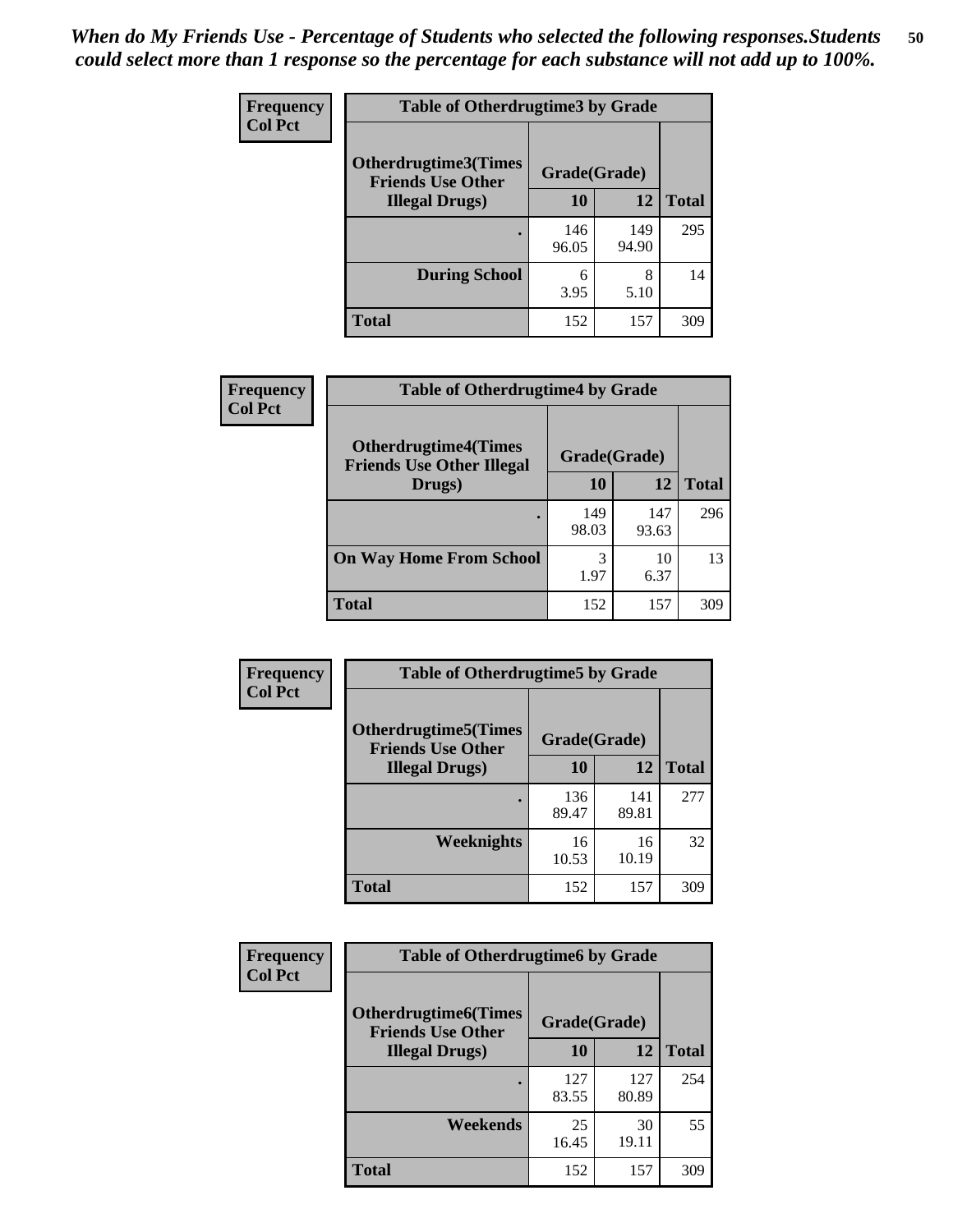| Frequency      | <b>Table of Educationalcohol by Grade</b>                                                                  |              |             |              |  |
|----------------|------------------------------------------------------------------------------------------------------------|--------------|-------------|--------------|--|
| <b>Col Pct</b> | Educationalcohol(I<br>have been taught<br>about alcohol,<br>tobacco,<br>and other drugs<br>within the last | Grade(Grade) |             |              |  |
|                | year at school)                                                                                            | 10           | 12          | <b>Total</b> |  |
|                | <b>Yes</b>                                                                                                 | 117<br>76.97 | 74<br>47.13 | 191          |  |
|                | N <sub>0</sub>                                                                                             | 35<br>23.03  | 83<br>52.87 | 118          |  |
|                | <b>Total</b>                                                                                               | 152          | 157         | 309          |  |

| Frequency      | <b>Table of Eversmoked by Grade</b> |              |             |              |  |  |
|----------------|-------------------------------------|--------------|-------------|--------------|--|--|
| <b>Col Pct</b> | Eversmoked(I<br>have smoked         | Grade(Grade) |             |              |  |  |
|                | a cigarette)                        | 10           | 12          | <b>Total</b> |  |  |
|                | Yes                                 | 50<br>32.89  | 58<br>36.94 | 108          |  |  |
|                | N <sub>0</sub>                      | 102<br>67.11 | 99<br>63.06 | 201          |  |  |
|                | <b>Total</b>                        | 152          | 157         | 309          |  |  |

| Frequency<br><b>Col Pct</b> | <b>Table of Drovedrinking by Grade</b>                                                                              |                    |              |              |  |  |
|-----------------------------|---------------------------------------------------------------------------------------------------------------------|--------------------|--------------|--------------|--|--|
|                             | Drovedrinking(In<br>the past 30 days I<br>have driven a car<br>or other vehicle<br>while I was<br>drinking alcohol) | Grade(Grade)<br>10 | 12           | <b>Total</b> |  |  |
|                             | <b>Yes</b>                                                                                                          | 6<br>3.95          | 5<br>3.18    | 11           |  |  |
|                             | N <sub>0</sub>                                                                                                      | 146<br>96.05       | 152<br>96.82 | 298          |  |  |
|                             | <b>Total</b>                                                                                                        | 152                | 157          | 309          |  |  |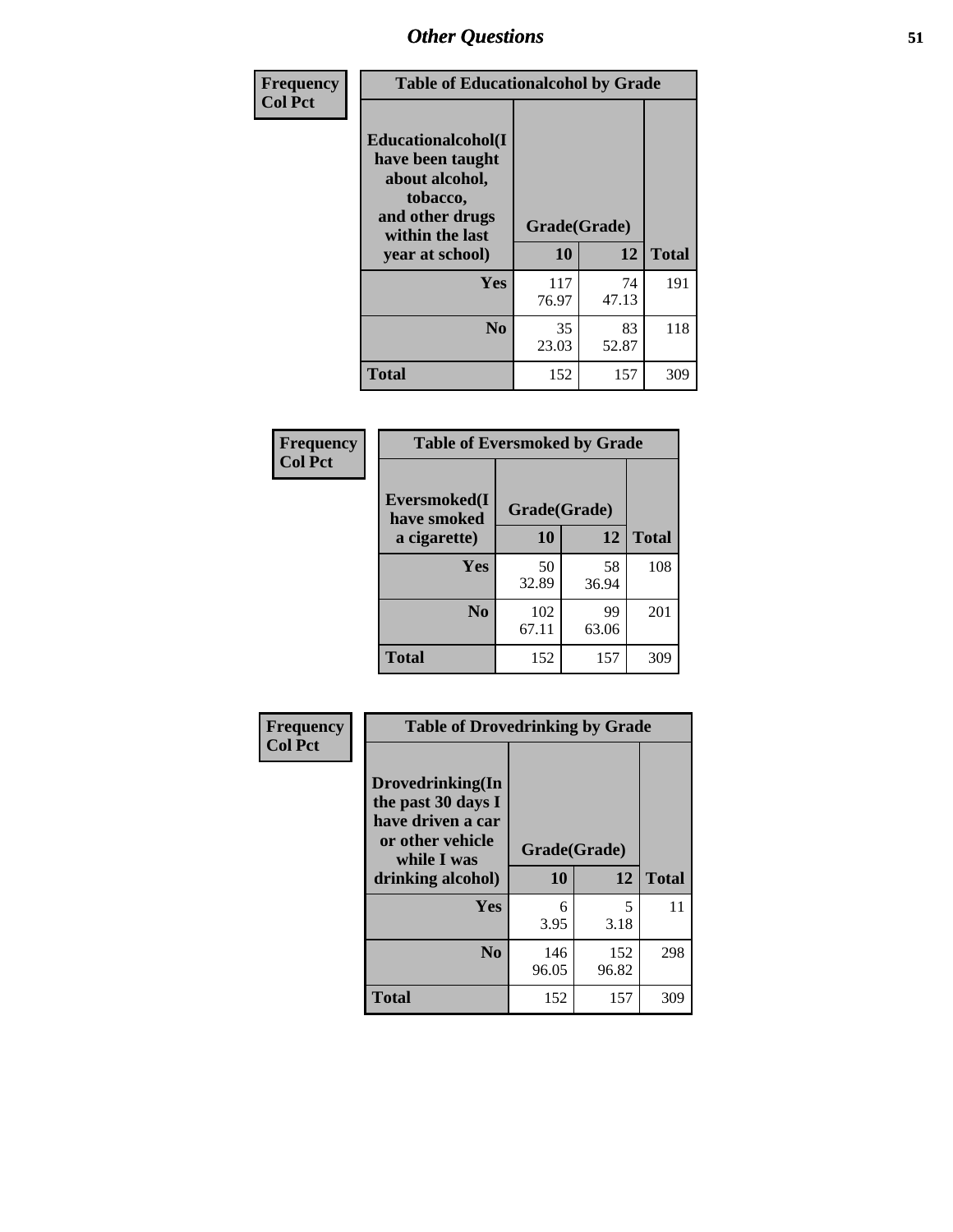| Frequency<br><b>Col Pct</b> | <b>Table of Rodedrinking by Grade</b>                                                                                      |              |              |              |  |
|-----------------------------|----------------------------------------------------------------------------------------------------------------------------|--------------|--------------|--------------|--|
|                             | Rodedrinking(In<br>the past 30 days<br>I have ridden in<br>a car with a<br>driver who had<br>Grade(Grade)<br>been drinking |              |              |              |  |
|                             | alcohol)                                                                                                                   | 10           | 12           | <b>Total</b> |  |
|                             | Yes                                                                                                                        | 15<br>9.87   | 21<br>13.38  | 36           |  |
|                             | N <sub>0</sub>                                                                                                             | 137<br>90.13 | 136<br>86.62 | 273          |  |
|                             | <b>Total</b>                                                                                                               | 152          | 157          | 309          |  |

#### **Frequency Col Pct**

| <b>Table of Drugsschool by Grade</b>                                                                                      |              |              |              |  |  |  |
|---------------------------------------------------------------------------------------------------------------------------|--------------|--------------|--------------|--|--|--|
| <b>Drugsschool</b> (During<br>the past 12 months,<br>I have been offered,<br>sold,<br>or given illegal<br>drugs on school | Grade(Grade) |              |              |  |  |  |
| property)                                                                                                                 | 10           | 12           | <b>Total</b> |  |  |  |
| <b>Yes</b>                                                                                                                | 23<br>15.13  | 26<br>16.56  | 49           |  |  |  |
| $\bf No$                                                                                                                  | 129<br>84.87 | 131<br>83.44 | 260          |  |  |  |
| <b>Total</b>                                                                                                              | 152          | 157          | 309          |  |  |  |

| Frequency      | <b>Table of Helpbullied by Grade</b>           |                    |             |              |  |
|----------------|------------------------------------------------|--------------------|-------------|--------------|--|
| <b>Col Pct</b> | Helpbullied(I<br>would help<br>someone who was | Grade(Grade)<br>10 | 12          | <b>Total</b> |  |
|                | being bullied)                                 |                    |             |              |  |
|                | <b>Strongly Agree</b>                          | 53<br>34.87        | 73<br>46.50 | 126          |  |
|                | <b>Somewhat Agree</b>                          | 62<br>40.79        | 56<br>35.67 | 118          |  |
|                | <b>Somewhat Disagree</b>                       | 25<br>16.45        | 16<br>10.19 | 41           |  |
|                | <b>Strongly Disagree</b>                       | 12<br>7.89         | 12<br>7.64  | 24           |  |
|                | Total                                          | 152                | 157         | 309          |  |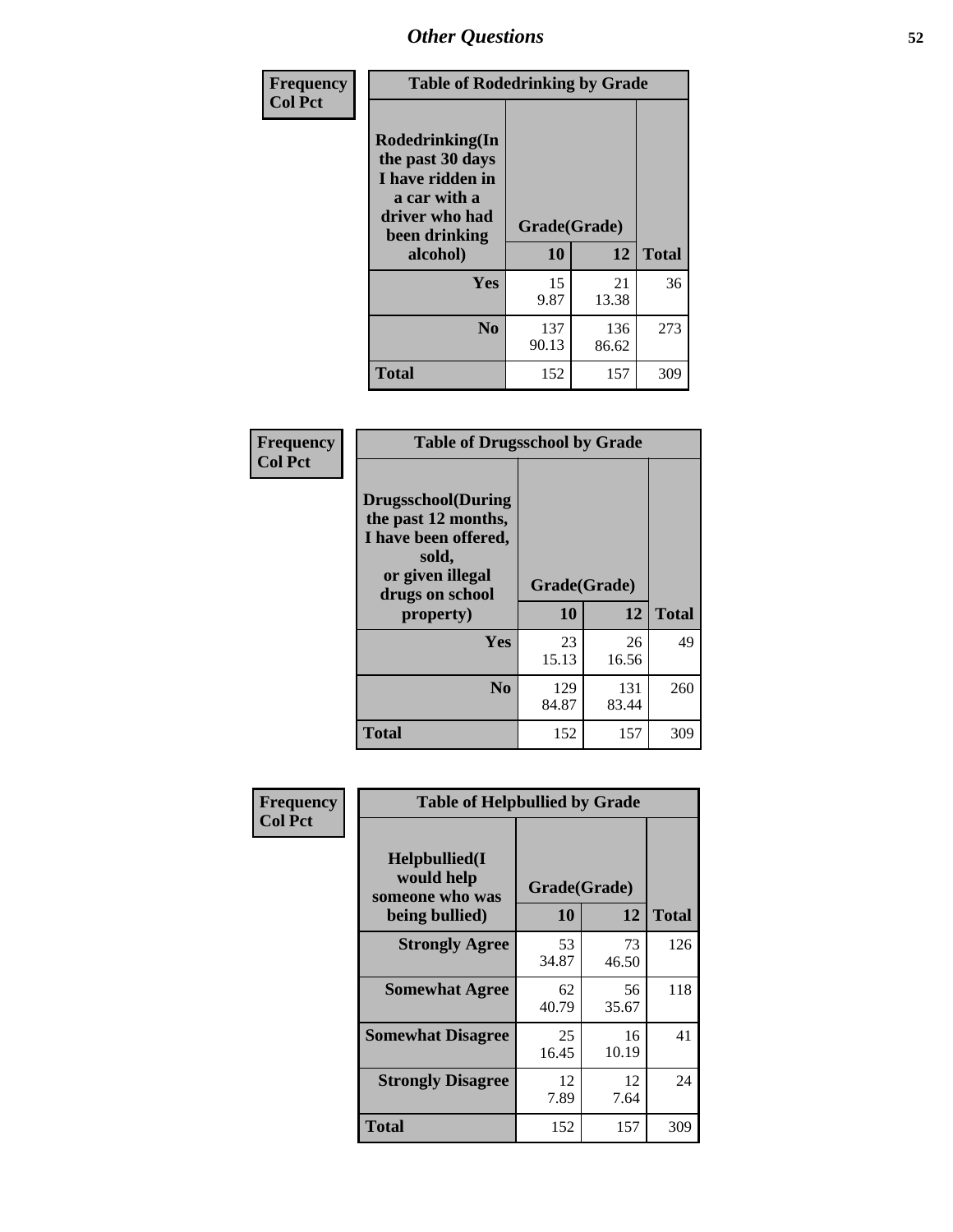*Other Questions* **53**

| <b>Frequency</b> | <b>Table of Grade by Bingedrinking</b> |                         |                        |                                                                                                         |                                   |                               |                        |              |
|------------------|----------------------------------------|-------------------------|------------------------|---------------------------------------------------------------------------------------------------------|-----------------------------------|-------------------------------|------------------------|--------------|
| <b>Row Pct</b>   |                                        |                         |                        | Bingedrinking(I have drunk five or<br>more drinks of alcohol at one sitting<br>during the last 30 days) |                                   |                               |                        |              |
|                  | Grade(Grade)                           | $\bf{0}$<br><b>Days</b> | 1 or<br>days           | $3$ to<br>5<br>days                                                                                     | 10<br>$\mathbf{to}$<br>19<br>days | <b>20</b><br>to<br>29<br>days | All<br>30<br>days      | <b>Total</b> |
|                  | 10                                     | 138<br>90.79            | $\mathfrak{D}$<br>1.32 | 4.61                                                                                                    | 4<br>2.63                         | 0.66                          | 0<br>0.00              | 152          |
|                  | 12                                     | 134<br>85.35            | 9<br>5.73              | 6<br>3.82                                                                                               | 4<br>2.55                         | $\mathcal{D}$<br>1.27         | $\overline{2}$<br>1.27 | 157          |
|                  | <b>Total</b>                           | 272                     | 11                     | 13                                                                                                      | 8                                 | 3                             | 2                      | 309          |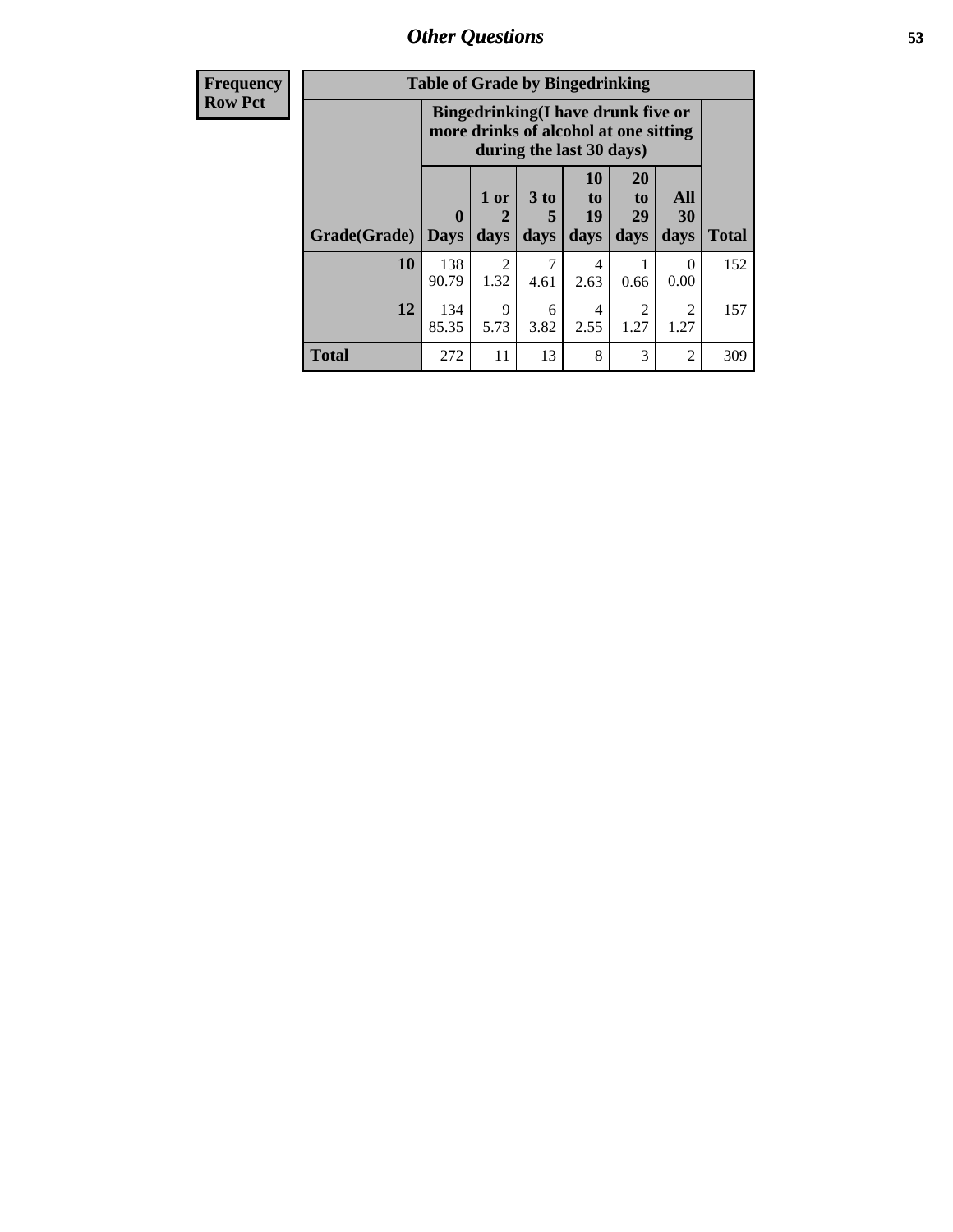## *Nutrition* **54**

| <b>Frequency</b> |
|------------------|
| Row Pct          |

| <b>Table of Grade by Dairy</b> |                          |                                                                 |                             |                                    |              |  |  |  |
|--------------------------------|--------------------------|-----------------------------------------------------------------|-----------------------------|------------------------------------|--------------|--|--|--|
|                                |                          | Dairy (I eat at least 3 servings of dairy<br>products each day) |                             |                                    |              |  |  |  |
| Grade(Grade)                   | <b>Strongly</b><br>Agree | Somewhat<br>Agree                                               | <b>Somewhat</b><br>Disagree | <b>Strongly</b><br><b>Disagree</b> | <b>Total</b> |  |  |  |
| 10                             | 43<br>28.29              | 68<br>44.74                                                     | 31<br>20.39                 | 10<br>6.58                         | 152          |  |  |  |
| 12                             | 45<br>28.66              | 55<br>35.03                                                     | 29<br>18.47                 | 28<br>17.83                        | 157          |  |  |  |
| <b>Total</b>                   | 88                       | 123                                                             | 60                          | 38                                 | 309          |  |  |  |

| <b>Frequency</b> |  |
|------------------|--|
| <b>Row Pct</b>   |  |

| <b>Table of Grade by Fruitveg</b>                                                                                        |             |             |             |             |     |  |  |
|--------------------------------------------------------------------------------------------------------------------------|-------------|-------------|-------------|-------------|-----|--|--|
| Fruitveg(I eat at least 5 servings of fruits<br>and vegetables each day)                                                 |             |             |             |             |     |  |  |
| Somewhat Somewhat<br><b>Strongly</b><br><b>Strongly</b><br><b>Disagree</b><br>Grade(Grade)<br>Agree<br>Disagree<br>Agree |             |             |             |             |     |  |  |
| 10                                                                                                                       | 19<br>12.50 | 56<br>36.84 | 61<br>40.13 | 16<br>10.53 | 152 |  |  |
| 12                                                                                                                       | 17<br>10.83 | 58<br>36.94 | 42<br>26.75 | 40<br>25.48 | 157 |  |  |
| <b>Total</b>                                                                                                             | 36          | 114         | 103         | 56          | 309 |  |  |

| <b>Frequency</b> | <b>Table of Grade by Cafeteriahealthy</b> |                                                                       |             |                                        |                                    |              |  |  |
|------------------|-------------------------------------------|-----------------------------------------------------------------------|-------------|----------------------------------------|------------------------------------|--------------|--|--|
| <b>Row Pct</b>   |                                           | Cafeteriahealthy (School meals in my<br>school cafeteria are healthy) |             |                                        |                                    |              |  |  |
|                  | Grade(Grade)                              | <b>Strongly</b><br>Agree                                              | Agree       | Somewhat   Somewhat<br><b>Disagree</b> | <b>Strongly</b><br><b>Disagree</b> | <b>Total</b> |  |  |
|                  | 10                                        | 21<br>13.82                                                           | 52<br>34.21 | 41<br>26.97                            | 38<br>25.00                        | 152          |  |  |
|                  | 12                                        | 10<br>6.37                                                            | 44<br>28.03 | 46<br>29.30                            | 57<br>36.31                        | 157          |  |  |
|                  | <b>Total</b>                              | 31                                                                    | 96          | 87                                     | 95                                 | 309          |  |  |

| <b>Frequency</b> |
|------------------|
| <b>Row Pct</b>   |

| <b>Table of Grade by Cafeterianutrition</b>                                               |                          |                     |                                    |                                    |              |  |
|-------------------------------------------------------------------------------------------|--------------------------|---------------------|------------------------------------|------------------------------------|--------------|--|
| <b>Cafeterianutrition</b> (Facts about nutrition<br>are available in my school cafeteria) |                          |                     |                                    |                                    |              |  |
| Grade(Grade)                                                                              | <b>Strongly</b><br>Agree | Somewhat  <br>Agree | <b>Somewhat</b><br><b>Disagree</b> | <b>Strongly</b><br><b>Disagree</b> | <b>Total</b> |  |
| <b>10</b>                                                                                 | 38<br>25.00              | 44<br>28.95         | 45<br>29.61                        | 25<br>16.45                        | 152          |  |
| 12                                                                                        | 25<br>15.92              | 57<br>36.31         | 34<br>21.66                        | 41<br>26.11                        | 157          |  |
| <b>Total</b>                                                                              | 63                       | 101                 | 79                                 | 66                                 | 309          |  |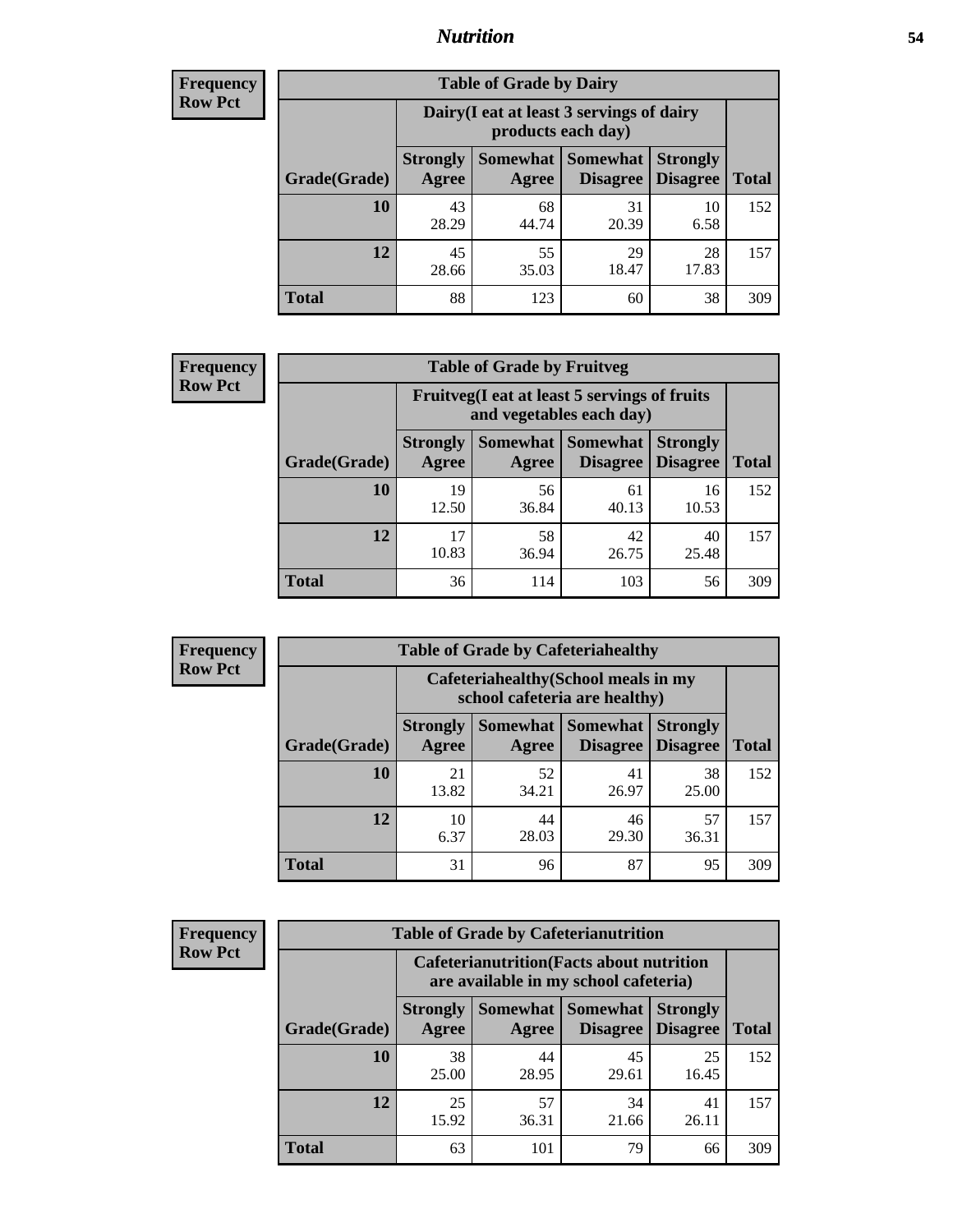## *Nutrition* **55**

| <b>Frequency</b> |
|------------------|
| Row Pct          |

| <b>Table of Grade by Schoollunch</b> |                                                                                                                          |                                                                 |             |             |     |  |  |  |
|--------------------------------------|--------------------------------------------------------------------------------------------------------------------------|-----------------------------------------------------------------|-------------|-------------|-----|--|--|--|
|                                      |                                                                                                                          | Schoollunch(I eat school lunch three or<br>more times per week) |             |             |     |  |  |  |
| Grade(Grade)                         | Somewhat Somewhat<br><b>Strongly</b><br><b>Strongly</b><br><b>Disagree</b><br>Disagree<br><b>Total</b><br>Agree<br>Agree |                                                                 |             |             |     |  |  |  |
| 10                                   | 96<br>63.16                                                                                                              | 25<br>16.45                                                     | 13<br>8.55  | 18<br>11.84 | 152 |  |  |  |
| 12                                   | 64<br>40.76                                                                                                              | 24<br>15.29                                                     | 17<br>10.83 | 52<br>33.12 | 157 |  |  |  |
| <b>Total</b>                         | 160                                                                                                                      | 49                                                              | 30          | 70          | 309 |  |  |  |

| <b>Frequency</b> |  |
|------------------|--|
| <b>Row Pct</b>   |  |

| <b>Table of Grade by Foodchoices</b>                                                                                              |             |             |             |             |              |  |  |
|-----------------------------------------------------------------------------------------------------------------------------------|-------------|-------------|-------------|-------------|--------------|--|--|
| Foodchoices (I make healthy food choices in<br>my school cafeteria)                                                               |             |             |             |             |              |  |  |
| <b>Somewhat   Somewhat</b><br><b>Strongly</b><br><b>Strongly</b><br><b>Disagree</b><br>Grade(Grade)<br>Agree<br>Disagree<br>Agree |             |             |             |             | <b>Total</b> |  |  |
| 10                                                                                                                                | 37<br>24.34 | 49<br>32.24 | 43<br>28.29 | 23<br>15.13 | 152          |  |  |
| 12                                                                                                                                | 25<br>15.92 | 49<br>31.21 | 40<br>25.48 | 43<br>27.39 | 157          |  |  |
| <b>Total</b>                                                                                                                      | 62          | 98          | 83          | 66          | 309          |  |  |

| Frequency      | <b>Table of Grade by Wholewheat</b> |                                                                                                             |                   |                                    |                                    |              |  |  |
|----------------|-------------------------------------|-------------------------------------------------------------------------------------------------------------|-------------------|------------------------------------|------------------------------------|--------------|--|--|
| <b>Row Pct</b> |                                     | Wholewheat (There are whole wheat and<br>multigrain breads and cereals available in<br>my school cafeteria) |                   |                                    |                                    |              |  |  |
|                | Grade(Grade)                        | <b>Strongly</b><br>Agree                                                                                    | Somewhat<br>Agree | <b>Somewhat</b><br><b>Disagree</b> | <b>Strongly</b><br><b>Disagree</b> | <b>Total</b> |  |  |
|                | 10                                  | 29<br>19.08                                                                                                 | 52<br>34.21       | 41<br>26.97                        | 30<br>19.74                        | 152          |  |  |
|                | 12                                  | 24<br>15.29                                                                                                 | 47<br>29.94       | 47<br>29.94                        | 39<br>24.84                        | 157          |  |  |
|                | <b>Total</b>                        | 53                                                                                                          | 99                | 88                                 | 69                                 | 309          |  |  |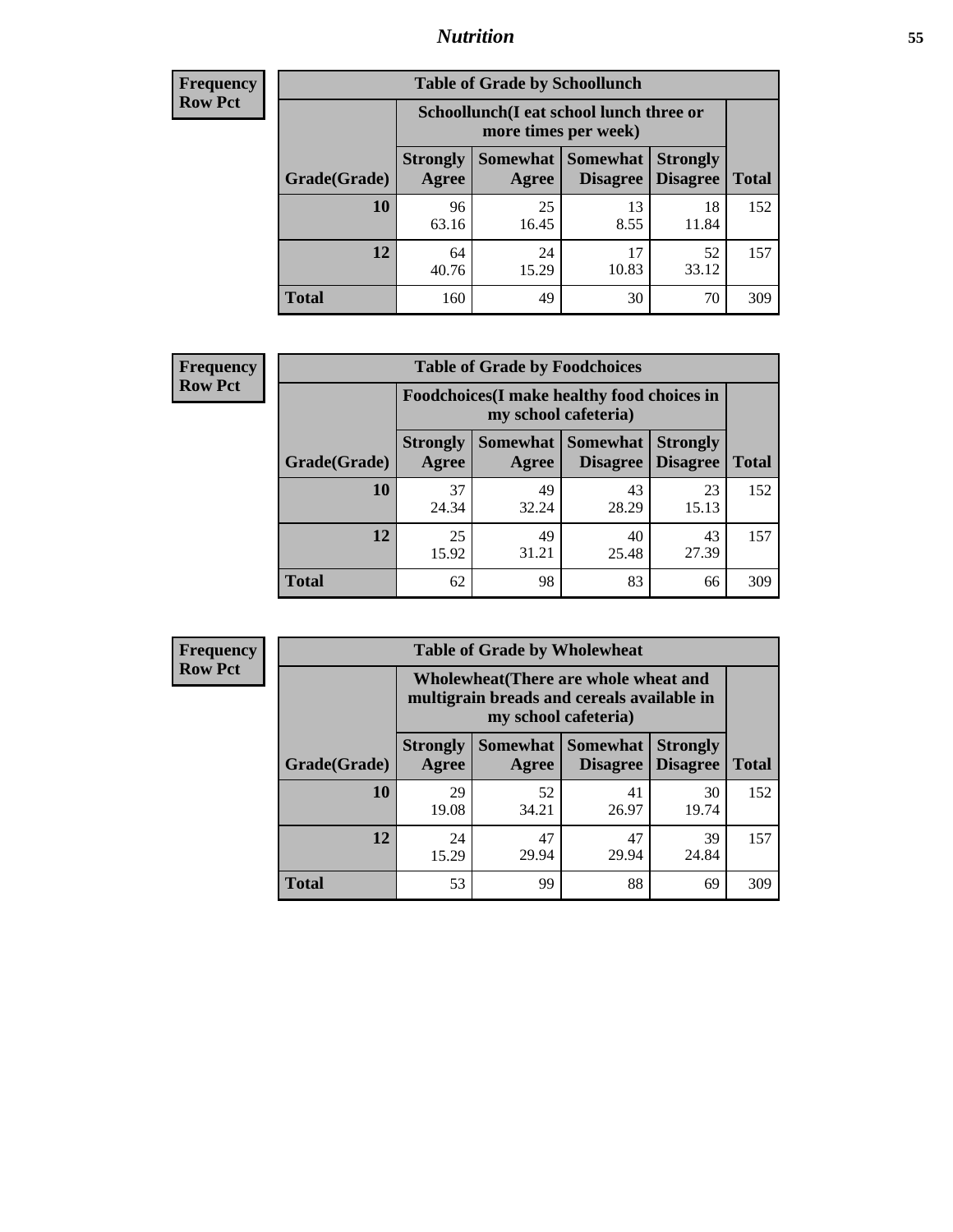## *Nutrition* **56**

**Frequency Row Pct**

| <b>Table of Grade by Healthyvending</b> |                                                                                                                                               |                     |                                    |                                    |              |  |
|-----------------------------------------|-----------------------------------------------------------------------------------------------------------------------------------------------|---------------------|------------------------------------|------------------------------------|--------------|--|
|                                         | Healthyvending (If only healthy snacks and<br>beverages were available in the vending<br>machines during the school day,<br>I would buy them) |                     |                                    |                                    |              |  |
| Grade(Grade)                            | <b>Strongly</b><br>Agree                                                                                                                      | Somewhat  <br>Agree | <b>Somewhat</b><br><b>Disagree</b> | <b>Strongly</b><br><b>Disagree</b> | <b>Total</b> |  |
| 10                                      | 44<br>28.95                                                                                                                                   | 46<br>30.26         | 29<br>19.08                        | 33<br>21.71                        | 152          |  |
| 12                                      | 34<br>21.66                                                                                                                                   | 53<br>33.76         | 25<br>15.92                        | 45<br>28.66                        | 157          |  |
| <b>Total</b>                            | 78                                                                                                                                            | 99                  | 54                                 | 78                                 | 309          |  |

**Frequency Row Pct**

| <b>Table of Grade by Schoolbreakfast</b> |                                                                                                                                         |             |                                 |                                    |              |  |  |
|------------------------------------------|-----------------------------------------------------------------------------------------------------------------------------------------|-------------|---------------------------------|------------------------------------|--------------|--|--|
|                                          | Schoolbreakfast (If breakfast were<br>available at school,<br>but outside the cafeteria,<br>I would eat breakfast at school more often) |             |                                 |                                    |              |  |  |
| Grade(Grade)                             | <b>Strongly</b><br>Agree                                                                                                                | Agree       | Somewhat   Somewhat<br>Disagree | <b>Strongly</b><br><b>Disagree</b> | <b>Total</b> |  |  |
| 10                                       | 58<br>38.16                                                                                                                             | 43<br>28.29 | 21<br>13.82                     | 30<br>19.74                        | 152          |  |  |
| 12                                       | 62<br>39.49                                                                                                                             | 57<br>36.31 | 19<br>12.10                     | 19<br>12.10                        | 157          |  |  |
| <b>Total</b>                             | 120                                                                                                                                     | 100         | 40                              | 49                                 | 309          |  |  |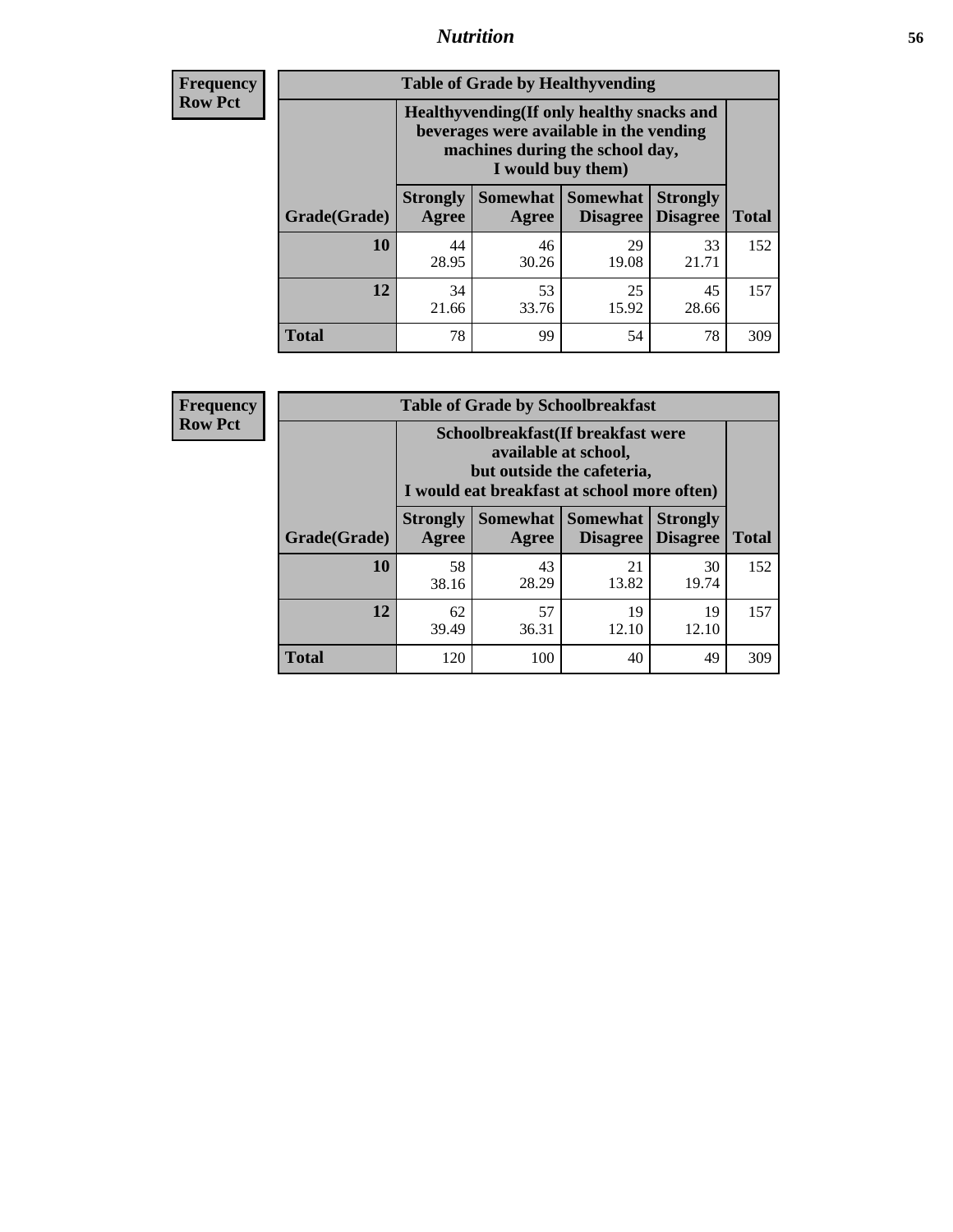| Frequency<br><b>Col Pct</b> | <b>Table of Educationaids by Grade</b>                                                                    |                    |             |              |
|-----------------------------|-----------------------------------------------------------------------------------------------------------|--------------------|-------------|--------------|
|                             | <b>Educationaids</b> (I<br>have been<br>taught about<br><b>HIV/AIDS</b> at<br>school in the<br>past year) | Grade(Grade)<br>10 | 12          | <b>Total</b> |
|                             | Yes                                                                                                       | 123<br>80.92       | 83<br>52.87 | 206          |
|                             | N <sub>0</sub>                                                                                            | 29<br>19.08        | 74<br>47.13 | 103          |
|                             | <b>Total</b>                                                                                              | 152                | 157         | 309          |

| Frequency      | <b>Table of Educationcharacter by Grade</b>                 |              |             |              |  |
|----------------|-------------------------------------------------------------|--------------|-------------|--------------|--|
| <b>Col Pct</b> | Educationcharacter(I<br>have been taught<br>about character |              |             |              |  |
|                | education in the past                                       | Grade(Grade) |             |              |  |
|                | year at school)                                             | 10           | 12          | <b>Total</b> |  |
|                | <b>Yes</b>                                                  | 131          | 103         | 234          |  |
|                |                                                             | 86.18        | 65.61       |              |  |
|                | N <sub>0</sub>                                              | 21<br>13.82  | 54<br>34.39 | 75           |  |
|                | <b>Total</b>                                                | 152          | 157         | 309          |  |
|                |                                                             |              |             |              |  |

| Frequency      | <b>Table of Gradcoach1 by Grade</b>              |              |              |              |
|----------------|--------------------------------------------------|--------------|--------------|--------------|
| <b>Col Pct</b> | Gradcoach1(I<br>know who my<br><b>Graduation</b> | Grade(Grade) |              |              |
|                | Coach is)                                        | 10           | 12           | <b>Total</b> |
|                | Yes                                              | 55<br>36.18  | 104<br>66.24 | 159          |
|                | N <sub>0</sub>                                   | 97<br>63.82  | 53<br>33.76  | 150          |
|                | <b>Total</b>                                     | 152          | 157          | 309          |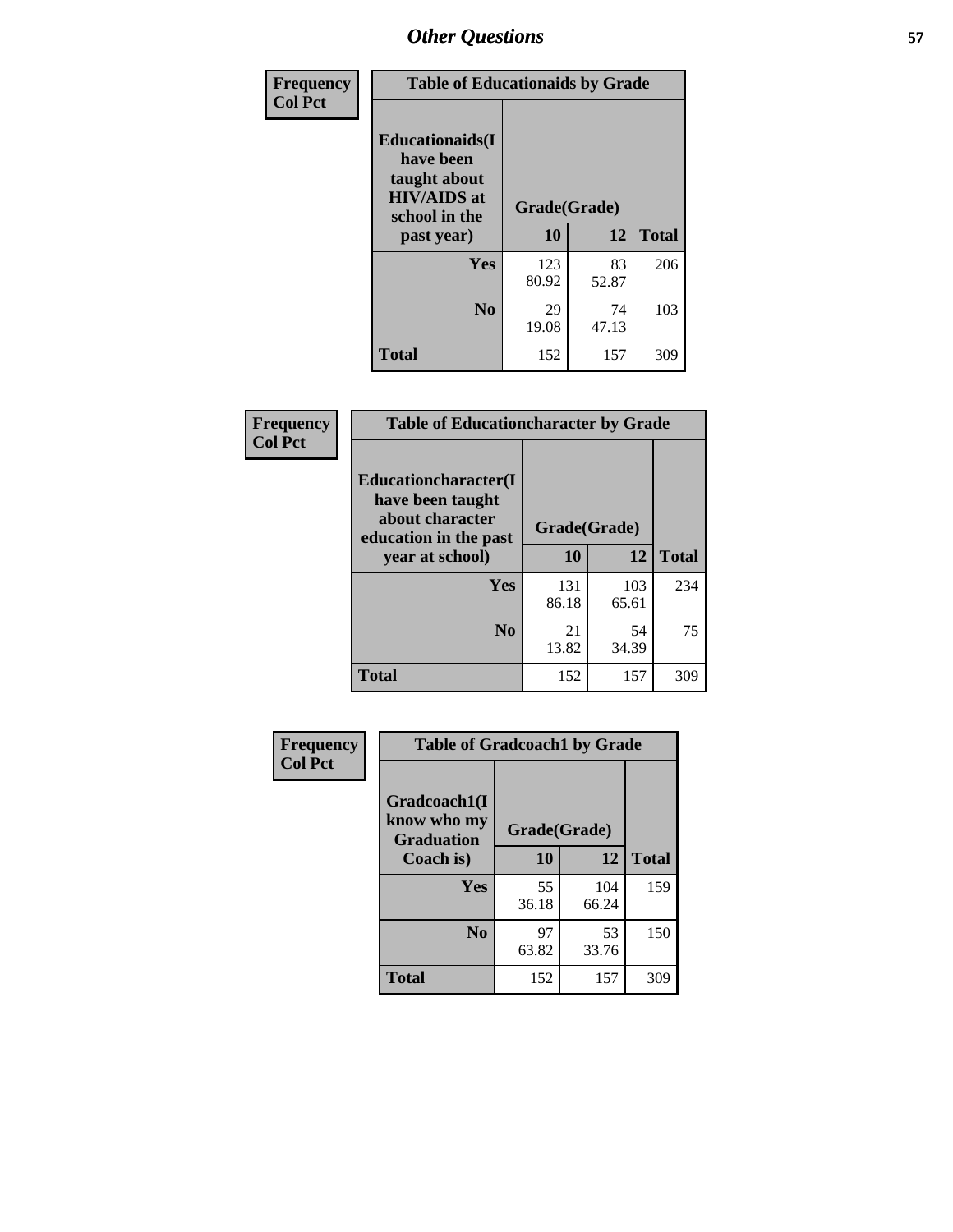| Frequency      | <b>Table of Gradcoach2 by Grade</b> |              |             |              |
|----------------|-------------------------------------|--------------|-------------|--------------|
| <b>Col Pct</b> | Gradcoach2(I<br>have                |              |             |              |
|                | contacted my<br><b>Graduation</b>   | Grade(Grade) |             |              |
|                | Coach)                              | 10           | 12          | <b>Total</b> |
|                | Yes                                 | 22<br>14.47  | 59<br>37.58 | 81           |
|                | N <sub>0</sub>                      | 130<br>85.53 | 98<br>62.42 | 228          |
|                | <b>Total</b>                        | 152          | 157         | 309          |

| <b>Frequency</b><br><b>Col Pct</b> | <b>Table of Gradcoach3 by Grade</b>                                         |              |             |              |
|------------------------------------|-----------------------------------------------------------------------------|--------------|-------------|--------------|
|                                    | Gradcoach3(I<br>have received<br>assistance<br>from my<br><b>Graduation</b> | Grade(Grade) |             |              |
|                                    | Coach)                                                                      | 10           | 12          | <b>Total</b> |
|                                    | Yes                                                                         | 17<br>11.18  | 56<br>35.67 | 73           |
|                                    | N <sub>0</sub>                                                              | 44<br>28.95  | 27<br>17.20 | 71           |
|                                    | Don't know                                                                  | 91<br>59.87  | 74<br>47.13 | 165          |
|                                    | <b>Total</b>                                                                | 152          | 157         | 309          |

|                | <b>Table of Selfharm by Grade</b>                                                                                                                            |              |              |              |
|----------------|--------------------------------------------------------------------------------------------------------------------------------------------------------------|--------------|--------------|--------------|
| Frequency      |                                                                                                                                                              |              |              |              |
| <b>Col Pct</b> | <b>Selfharm</b> (During<br>the past 12<br>months,<br>I harmed myself<br>on purpose<br><b>Suicideconsider</b><br>During the past<br>12 months,<br>I seriously |              |              |              |
|                | considered                                                                                                                                                   | Grade(Grade) |              |              |
|                | suicide)                                                                                                                                                     | 10           | 12           | <b>Total</b> |
|                | Yes                                                                                                                                                          | 11<br>7.24   | 8<br>5.10    | 19           |
|                | N <sub>0</sub>                                                                                                                                               | 141<br>92.76 | 149<br>94.90 | 290          |
|                | <b>Total</b>                                                                                                                                                 | 152          | 157          | 309          |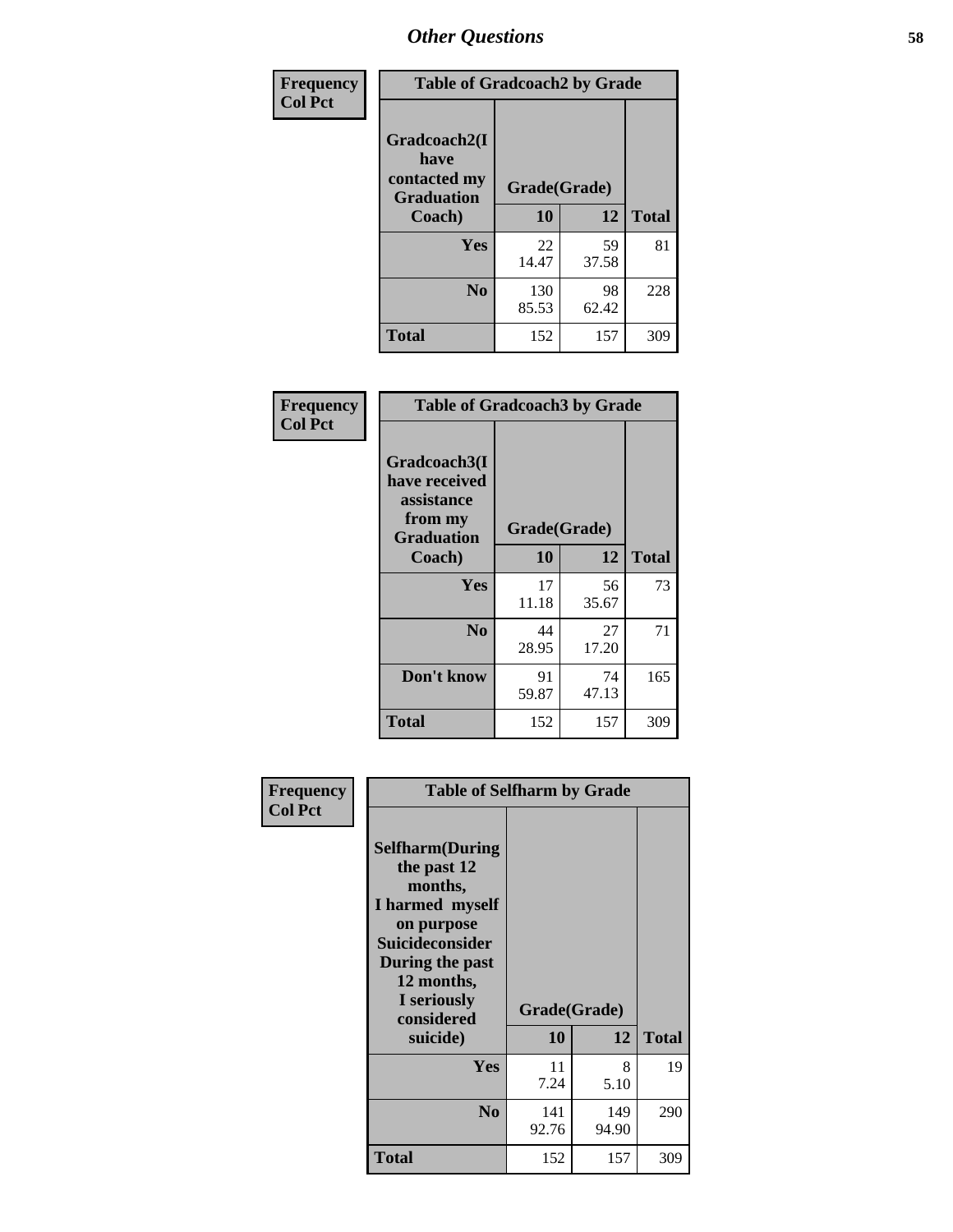| <b>Frequency</b> | <b>Table of Suicideconsider by Grade</b> |              |              |              |
|------------------|------------------------------------------|--------------|--------------|--------------|
| <b>Col Pct</b>   |                                          | Grade(Grade) |              |              |
|                  | Suicideconsider                          | <b>10</b>    | 12           | <b>Total</b> |
|                  | <b>Yes</b>                               | 11<br>7.24   | 13<br>8.28   | 24           |
|                  | N <sub>0</sub>                           | 141<br>92.76 | 144<br>91.72 | 285          |
|                  | <b>Total</b>                             | 152          | 157          | 309          |

| Frequency      | <b>Table of Suicideattempt by Grade</b>              |              |              |              |
|----------------|------------------------------------------------------|--------------|--------------|--------------|
| <b>Col Pct</b> | Suicideattempt(I<br>have attempted<br>suicide in the | Grade(Grade) |              |              |
|                | last year)                                           | 10           | 12           | <b>Total</b> |
|                | Yes                                                  | 9<br>5.92    | 6<br>3.82    | 15           |
|                | N <sub>0</sub>                                       | 143<br>94.08 | 151<br>96.18 | 294          |
|                | <b>Total</b>                                         | 152          | 157          | 309          |

| Frequency      | <b>Table of Instantmessaged by Grade</b>               |              |              |              |
|----------------|--------------------------------------------------------|--------------|--------------|--------------|
| <b>Col Pct</b> | Instantmessaged(I<br>have instant<br>messaged people I | Grade(Grade) |              |              |
|                | do not even know)                                      | 10           | 12           | <b>Total</b> |
|                | Yes                                                    | 50<br>32.89  | 52<br>33.12  | 102          |
|                | N <sub>0</sub>                                         | 102<br>67.11 | 105<br>66.88 | 207          |
|                | <b>Total</b>                                           | 152          | 157          | 309          |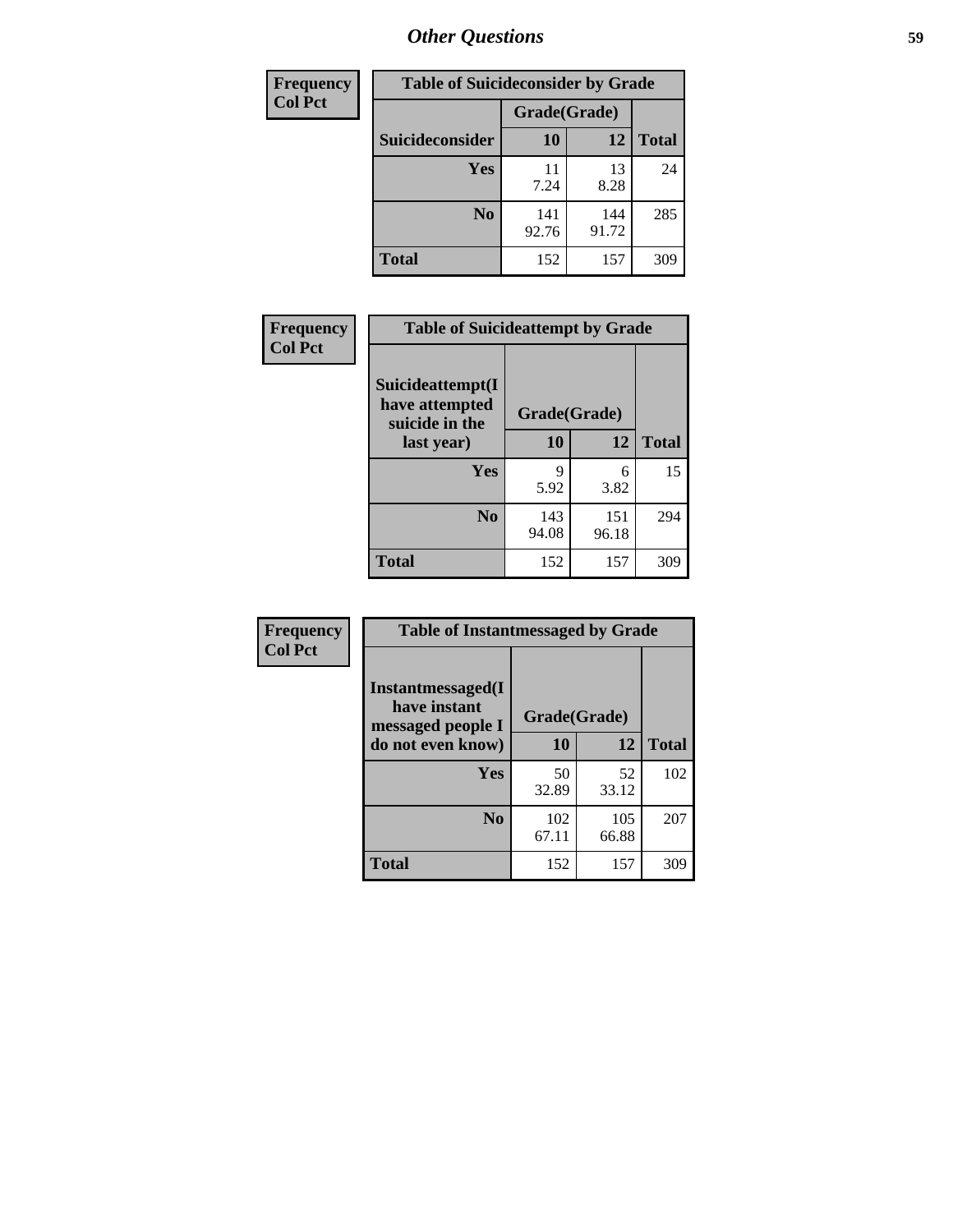| Frequency      | <b>Table of Getsalong by Grade</b>                          |              |              |              |
|----------------|-------------------------------------------------------------|--------------|--------------|--------------|
| <b>Col Pct</b> | <b>Getsalong</b> (I get<br>along with other<br>students and | Grade(Grade) |              |              |
|                | adults)                                                     | 10           | 12           | <b>Total</b> |
|                | <b>Strongly Agree</b>                                       | 82<br>53.95  | 100<br>63.69 | 182          |
|                | <b>Somewhat Agree</b>                                       | 56<br>36.84  | 49<br>31.21  | 105          |
|                | <b>Somewhat Disagree</b>                                    | 7<br>4.61    | 4<br>2.55    | 11           |
|                | <b>Strongly Disagree</b>                                    | 7<br>4.61    | 4<br>2.55    | 11           |
|                | <b>Total</b>                                                | 152          | 157          | 309          |

| Frequency      | <b>Table of Safehome by Grade</b> |                           |              |              |
|----------------|-----------------------------------|---------------------------|--------------|--------------|
| <b>Col Pct</b> | Safehome(I feel<br>safe at home)  | Grade(Grade)<br><b>10</b> | 12           | <b>Total</b> |
|                | <b>Strongly Agree</b>             | 97<br>63.82               | 111<br>70.70 | 208          |
|                | <b>Somewhat Agree</b>             | 46<br>30.26               | 32<br>20.38  | 78           |
|                | <b>Somewhat Disagree</b>          | 5<br>3.29                 | 10<br>6.37   | 15           |
|                | <b>Strongly Disagree</b>          | 4<br>2.63                 | 4<br>2.55    | 8            |
|                | <b>Total</b>                      | 152                       | 157          | 309          |

| Frequency      |                                                                                     | <b>Table of Adulttalk by Grade</b> |              |              |
|----------------|-------------------------------------------------------------------------------------|------------------------------------|--------------|--------------|
| <b>Col Pct</b> | <b>Adulttalk(I</b><br>know an<br>adult at<br>school that<br>I can talk<br>with if I | Grade(Grade)                       |              |              |
|                | need help)                                                                          | 10                                 | 12           | <b>Total</b> |
|                | <b>Yes</b>                                                                          | 111<br>73.03                       | 121<br>77.07 | 232          |
|                | N <sub>0</sub>                                                                      | 41<br>26.97                        | 36<br>22.93  | 77           |
|                | <b>Total</b>                                                                        | 152                                | 157          | 309          |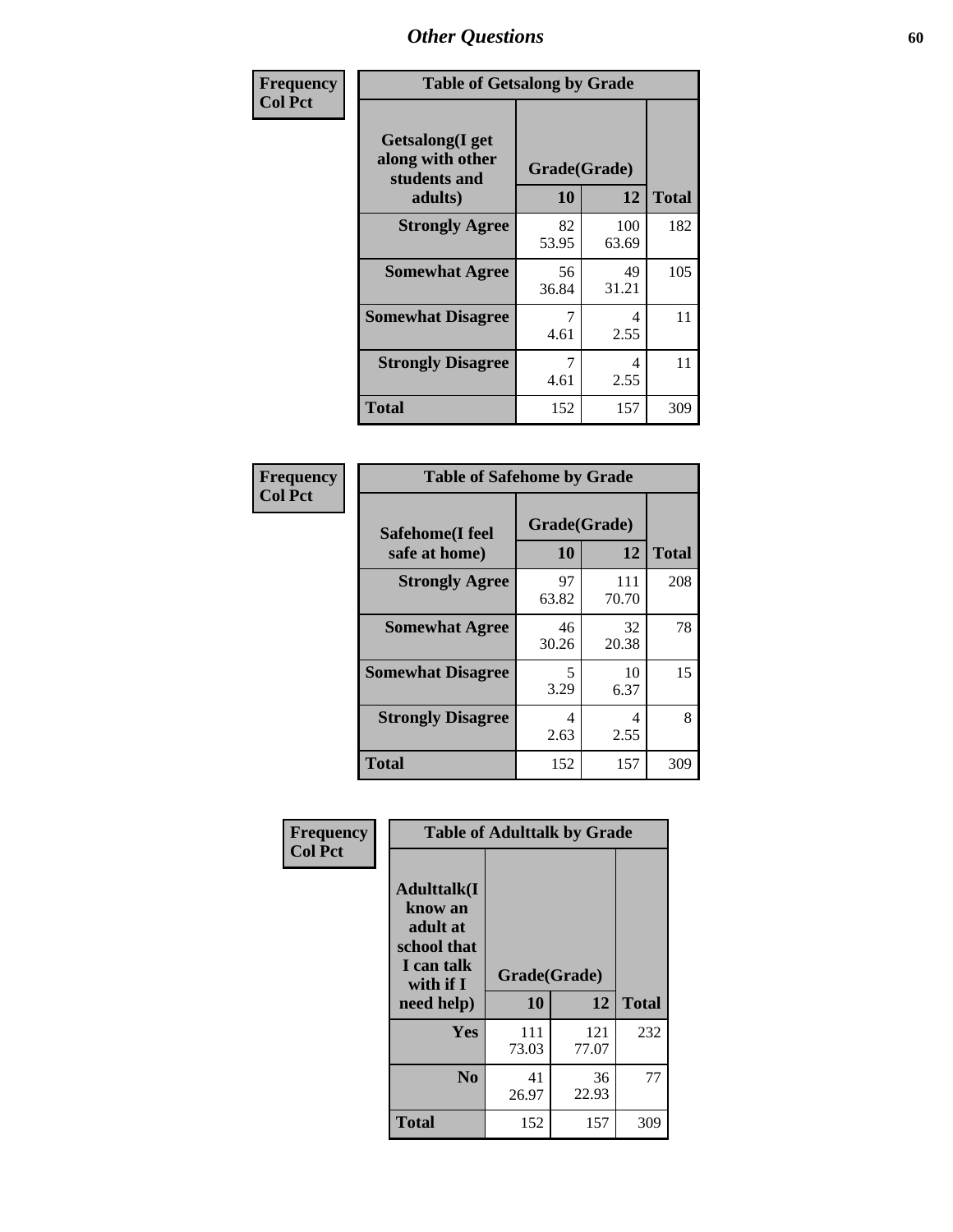**Frequency Row Pct**

| <b>Table of Grade by Tvtime</b> |             |                                                                                                                                                                                                                          |             |             |             |             |     |  |  |  |
|---------------------------------|-------------|--------------------------------------------------------------------------------------------------------------------------------------------------------------------------------------------------------------------------|-------------|-------------|-------------|-------------|-----|--|--|--|
|                                 |             | Tytime (On an average school day,<br>how much unsupervised time do I spend watching TV)<br><b>Less that</b><br>$2 - 3$<br>$4 - 5$<br>$6+$<br>hour/day   hour/day<br>hours/day<br>  hours/day   hours/day<br><b>Total</b> |             |             |             |             |     |  |  |  |
| Grade(Grade)   None             |             |                                                                                                                                                                                                                          |             |             |             |             |     |  |  |  |
| 10                              | 10<br>6.58  | 23<br>15.13                                                                                                                                                                                                              | 17<br>11.18 | 53<br>34.87 | 26<br>17.11 | 23<br>15.13 | 152 |  |  |  |
| 12                              | 35<br>22.29 | 22<br>14.01                                                                                                                                                                                                              | 19<br>12.10 | 41<br>26.11 | 22<br>14.01 | 18<br>11.46 | 157 |  |  |  |
| <b>Total</b>                    | 45          | 45                                                                                                                                                                                                                       | 36          | 94          | 48          | 41          | 309 |  |  |  |

**Frequency Row Pct**

| <b>Table of Grade by Computertime</b> |             |                                                                                                   |                     |                      |                      |                   |              |  |  |
|---------------------------------------|-------------|---------------------------------------------------------------------------------------------------|---------------------|----------------------|----------------------|-------------------|--------------|--|--|
|                                       |             | Computertime (On an average school day,<br>how much unsupervised time do I spend on the computer) |                     |                      |                      |                   |              |  |  |
| Grade(Grade)                          |             | <b>Less that</b>                                                                                  | hour/day   hour/day | $2 - 3$<br>hours/day | $4 - 5$<br>hours/day | $6+$<br>hours/day | <b>Total</b> |  |  |
|                                       | None        |                                                                                                   |                     |                      |                      |                   |              |  |  |
| 10                                    | 30<br>19.74 | 29<br>19.08                                                                                       | 20<br>13.16         | 42<br>27.63          | 19<br>12.50          | 12<br>7.89        | 152          |  |  |
| 12                                    | 25<br>15.92 | 35<br>22.29                                                                                       | 34<br>21.66         | 37<br>23.57          | 16<br>10.19          | 10<br>6.37        | 157          |  |  |
| <b>Total</b>                          | 55          | 64                                                                                                | 54                  | 79                   | 35                   | 22                | 309          |  |  |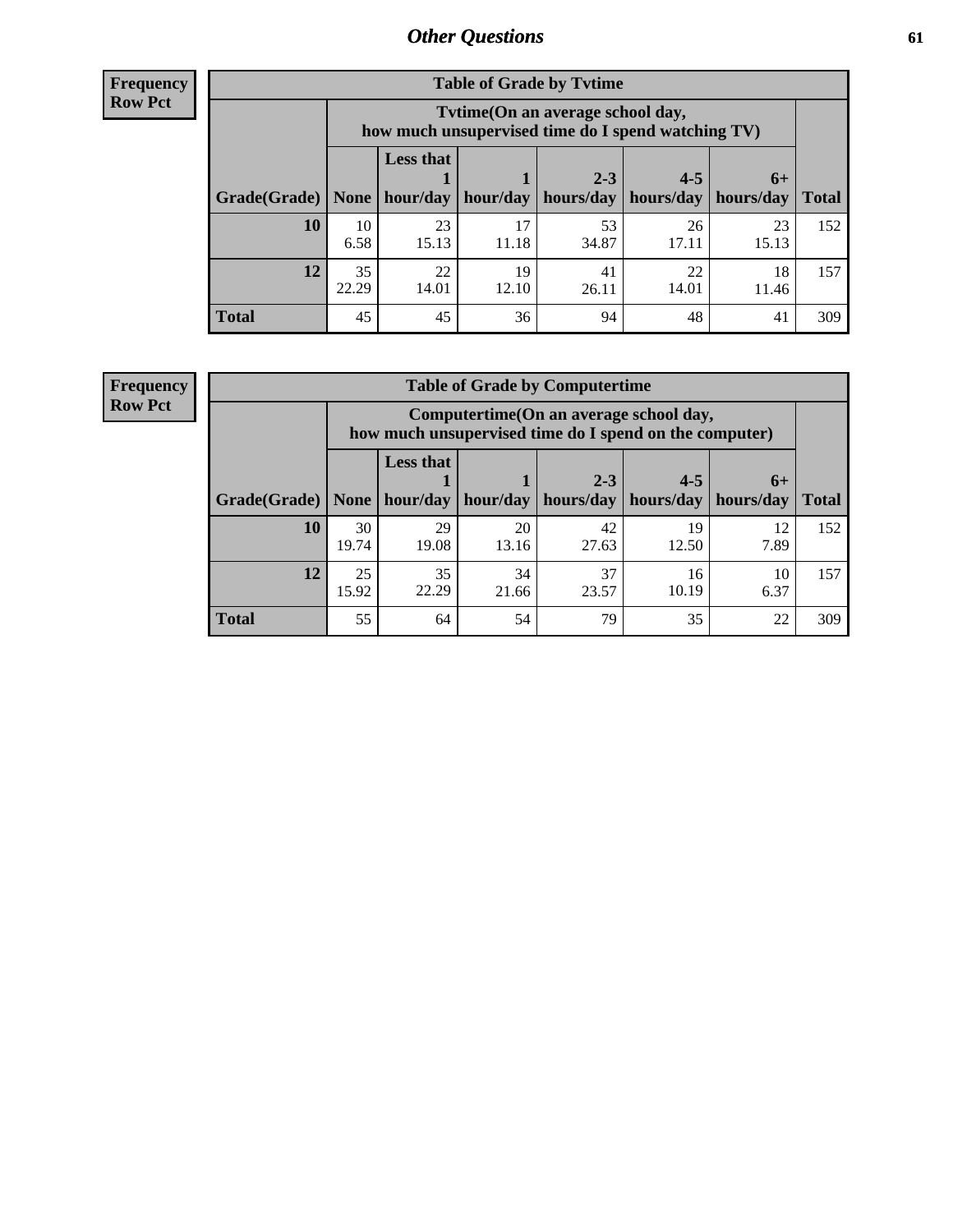#### *Questions about Driving Laws* **62** *Driving Questions were asked only of high school students.*

| <b>Frequency</b> |
|------------------|
| <b>Row Pct</b>   |

| <b>Table of Grade by License1</b> |                                                                      |                                                                                                                                           |                |            |                      |              |  |  |  |
|-----------------------------------|----------------------------------------------------------------------|-------------------------------------------------------------------------------------------------------------------------------------------|----------------|------------|----------------------|--------------|--|--|--|
|                                   |                                                                      | License1(During the first 6 months of driving<br>with a provisional license,<br>the only passengers who can ride with the<br>driver are:) |                |            |                      |              |  |  |  |
| Grade(Grade)                      | <b>Parent or</b><br><b>Guardian</b>                                  | Family<br><b>Members</b>                                                                                                                  | <b>Friends</b> | Anyone     | Don't<br><b>Know</b> | <b>Total</b> |  |  |  |
| 10                                | 53<br>34.87                                                          | 47<br>30.92                                                                                                                               | ℸ<br>4.61      | 14<br>9.21 | 31<br>20.39          | 152          |  |  |  |
| 12                                | 87<br>38<br>3<br>17<br>12<br>10.83<br>24.20<br>1.91<br>55.41<br>7.64 |                                                                                                                                           |                |            |                      |              |  |  |  |
| Total                             | 91                                                                   | 134                                                                                                                                       | 10             | 26         | 48                   | 309          |  |  |  |

| <b>Frequency</b> |              | <b>Table of Grade by License2</b>                                                                        |                  |                              |                                                      |                      |              |  |  |
|------------------|--------------|----------------------------------------------------------------------------------------------------------|------------------|------------------------------|------------------------------------------------------|----------------------|--------------|--|--|
| <b>Row Pct</b>   |              | License2(17 yr old drivers with a<br>provisional driver's license cannot<br>drive between the hours of:) |                  |                              |                                                      |                      |              |  |  |
|                  | Grade(Grade) | <b>Midnight</b><br>to 6am                                                                                | 1am<br>to<br>5am | 1am<br>t <sub>0</sub><br>6am | N <sub>0</sub><br>curfew<br>for $17$<br>year<br>olds | Don't<br><b>Know</b> | <b>Total</b> |  |  |
|                  | 10           | 67<br>44.08                                                                                              | 12<br>7.89       | 9<br>5.92                    | 7<br>4.61                                            | 57<br>37.50          | 152          |  |  |
|                  | 12           | 113<br>71.97                                                                                             | 8<br>5.10        | 15<br>9.55                   | $\overline{2}$<br>1.27                               | 19<br>12.10          | 157          |  |  |
|                  | <b>Total</b> | 180                                                                                                      | 20               | 24                           | 9                                                    | 76                   | 309          |  |  |

| Frequency      |              | <b>Table of Grade by License3</b> |                                                                                        |             |            |             |               |              |
|----------------|--------------|-----------------------------------|----------------------------------------------------------------------------------------|-------------|------------|-------------|---------------|--------------|
| <b>Row Pct</b> |              |                                   | License3(For drivers under the age of 21,<br>what level of alcohol is considered DUI?) |             |            |             |               |              |
|                | Grade(Grade) | Any<br><b>Amount</b>              | 0.02                                                                                   | 0.04        | 0.06       | 0.08        | Don't<br>know | <b>Total</b> |
|                | 10           | 28<br>18.42                       | 20<br>13.16                                                                            | 22<br>14.47 | 11<br>7.24 | 20<br>13.16 | 51<br>33.55   | 152          |
|                | 12           | 40<br>25.48                       | 31<br>19.75                                                                            | 19<br>12.10 | 10<br>6.37 | 17<br>10.83 | 40<br>25.48   | 157          |
|                | <b>Total</b> | 68                                | 51                                                                                     | 41          | 21         | 37          | 91            | 309          |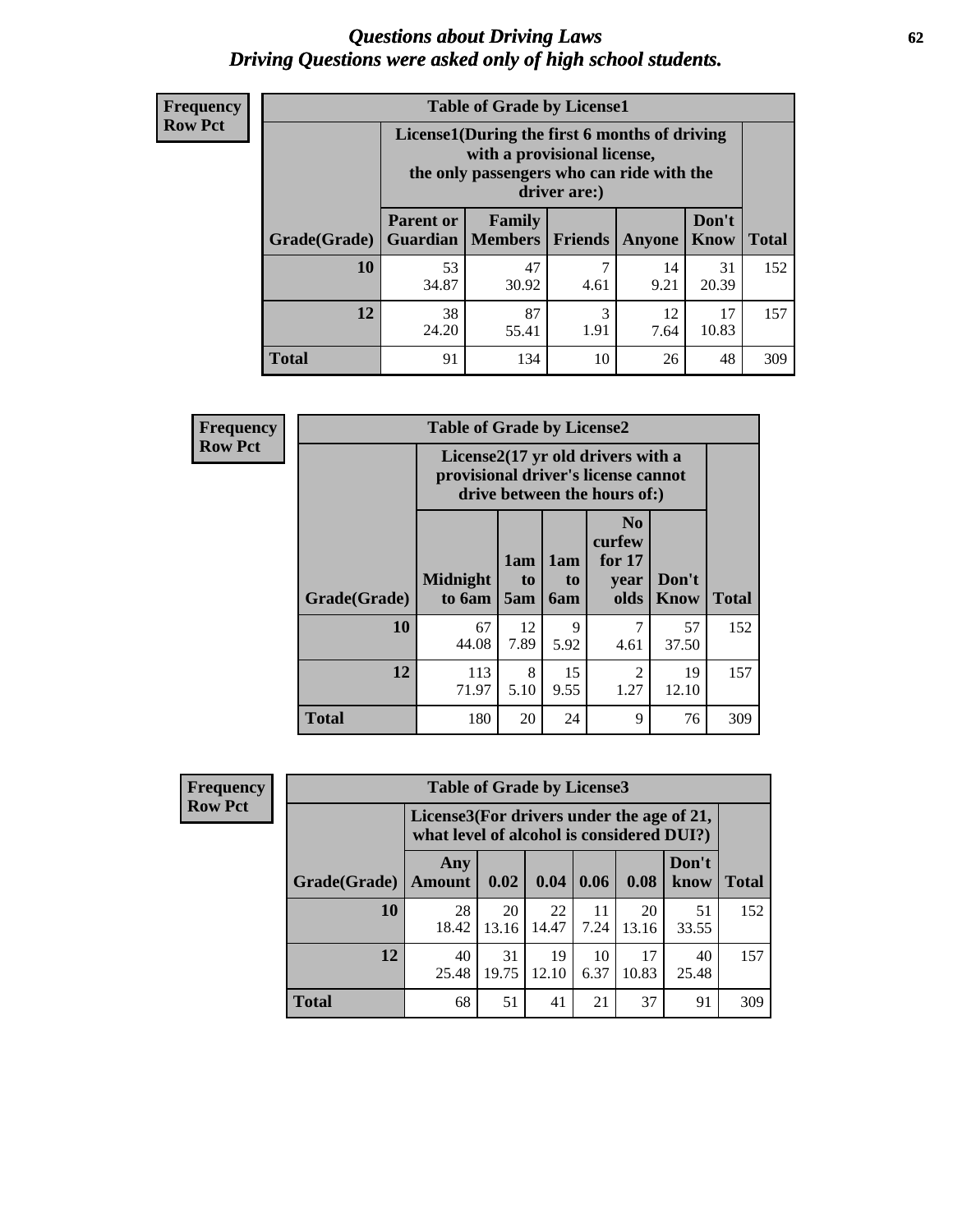#### *Questions about Driving Laws* **63** *Driving Questions were asked only of high school students.*

**Frequency Row Pct**

| <b>Table of Grade by License4</b> |             |                                                                                                                                                                                                                                                                                |             |            |            |             |     |  |
|-----------------------------------|-------------|--------------------------------------------------------------------------------------------------------------------------------------------------------------------------------------------------------------------------------------------------------------------------------|-------------|------------|------------|-------------|-----|--|
|                                   |             | License4(A driver under 21 automatically<br>loses his/her license if caught exceeding the<br>posted speet limit by:)<br>Can't<br>lose<br><b>Depends</b><br>license<br>$15+$<br>$25+$<br>$35+$<br>Don't<br>for<br>on<br>speeding<br><b>Total</b><br>mph<br>mph<br>know<br>judge |             |            |            |             |     |  |
| Grade(Grade)                      | mph         |                                                                                                                                                                                                                                                                                |             |            |            |             |     |  |
| 10                                | 19<br>12.50 | 22<br>14.47                                                                                                                                                                                                                                                                    | 18<br>11.84 | 9<br>5.92  | 13<br>8.55 | 71<br>46.71 | 152 |  |
| 12                                | 26<br>16.56 | 39<br>24.84                                                                                                                                                                                                                                                                    | 17<br>10.83 | 14<br>8.92 | 7<br>4.46  | 54<br>34.39 | 157 |  |
| <b>Total</b>                      | 45          | 61                                                                                                                                                                                                                                                                             | 35          | 23         | 20         | 125         | 309 |  |

| Frequency      | <b>Table of Grade by License5</b> |                                                                                                                                                             |                |               |       |
|----------------|-----------------------------------|-------------------------------------------------------------------------------------------------------------------------------------------------------------|----------------|---------------|-------|
| <b>Row Pct</b> |                                   | License5(A)<br>Georgia teenager<br>with family<br>connections or a<br>good lawyer can<br>break a teen<br>driving law and<br>keep their driver's<br>license) |                |               |       |
|                | Grade(Grade)                      | <b>Yes</b>                                                                                                                                                  | N <sub>0</sub> | Don't<br>know | Total |
|                | 10                                | 15<br>9.87                                                                                                                                                  | 63<br>41.45    | 74<br>48.68   | 152   |
|                | 12                                | 30<br>19.11                                                                                                                                                 | 80<br>50.96    | 47<br>29.94   | 157   |
|                | <b>Total</b>                      | 45                                                                                                                                                          | 143            | 121           | 309   |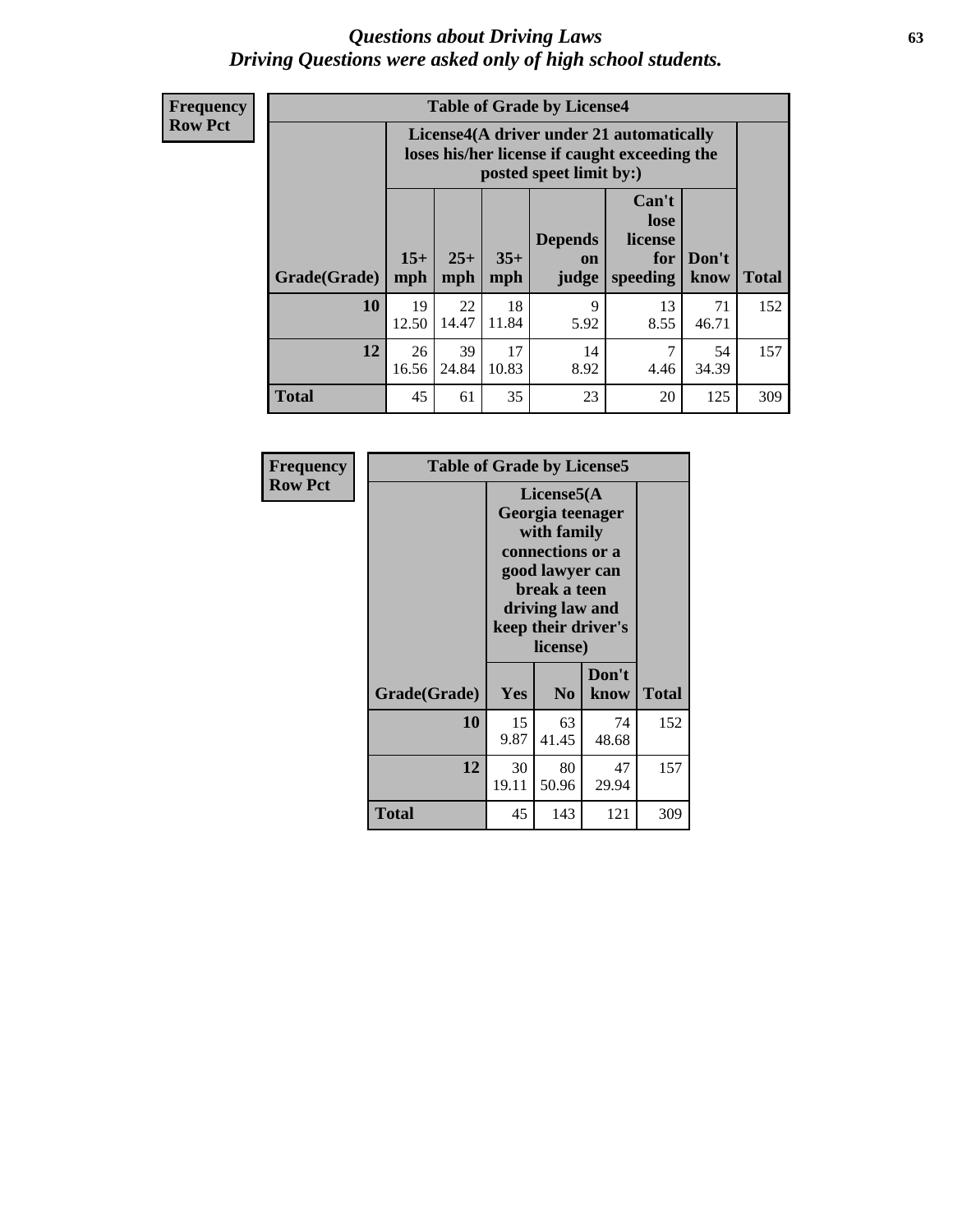#### *Questions about Driving Laws* **64** *Driving Questions were asked only of high school students.*

| <b>Frequency</b> | <b>Table of Grade by License6</b> |             |                                                                                                                           |                    |              |  |
|------------------|-----------------------------------|-------------|---------------------------------------------------------------------------------------------------------------------------|--------------------|--------------|--|
| <b>Row Pct</b>   |                                   |             | License <sub>6</sub> (I know a<br>friend or<br>classmate that<br>broke a teen<br>driving law,<br>keep his/her<br>license) | but was allowed to |              |  |
|                  | Grade(Grade)                      | Yes         | N <sub>0</sub>                                                                                                            | Don't<br>know      | <b>Total</b> |  |
|                  | 10                                | 24<br>15.79 | 70<br>46.05                                                                                                               | 58<br>38.16        | 152          |  |
|                  | 12                                | 50<br>31.85 | 65<br>41.40                                                                                                               | 42<br>26.75        | 157          |  |
|                  | <b>Total</b>                      | 74          | 135                                                                                                                       | 100                | 309          |  |

| Frequency      |              | <b>Table of Grade by License7</b>                                           |                                                                                               |                                                   |                        |              |  |  |  |
|----------------|--------------|-----------------------------------------------------------------------------|-----------------------------------------------------------------------------------------------|---------------------------------------------------|------------------------|--------------|--|--|--|
| <b>Row Pct</b> |              |                                                                             | License7(A student under the age of 18 cam loser<br>his/her driving privileges if he or she:) |                                                   |                        |              |  |  |  |
|                | Grade(Grade) | <b>Have</b><br>more than<br>10<br>unexcused<br>absences<br>per school<br>yr | Drop out<br>without  <br>graduating                                                           | <b>Bring</b><br>alcohol/drugs/weapon<br>to school | All of<br>the<br>above | <b>Total</b> |  |  |  |
|                | 10           | 13<br>8.55                                                                  | 13<br>8.55                                                                                    | 6<br>3.95                                         | 120<br>78.95           | 152          |  |  |  |
|                | 12           | 14<br>8.92                                                                  | 13<br>8.28                                                                                    | 4.46                                              | 123<br>78.34           | 157          |  |  |  |
|                | <b>Total</b> | 27                                                                          | 26                                                                                            | 13                                                | 243                    | 309          |  |  |  |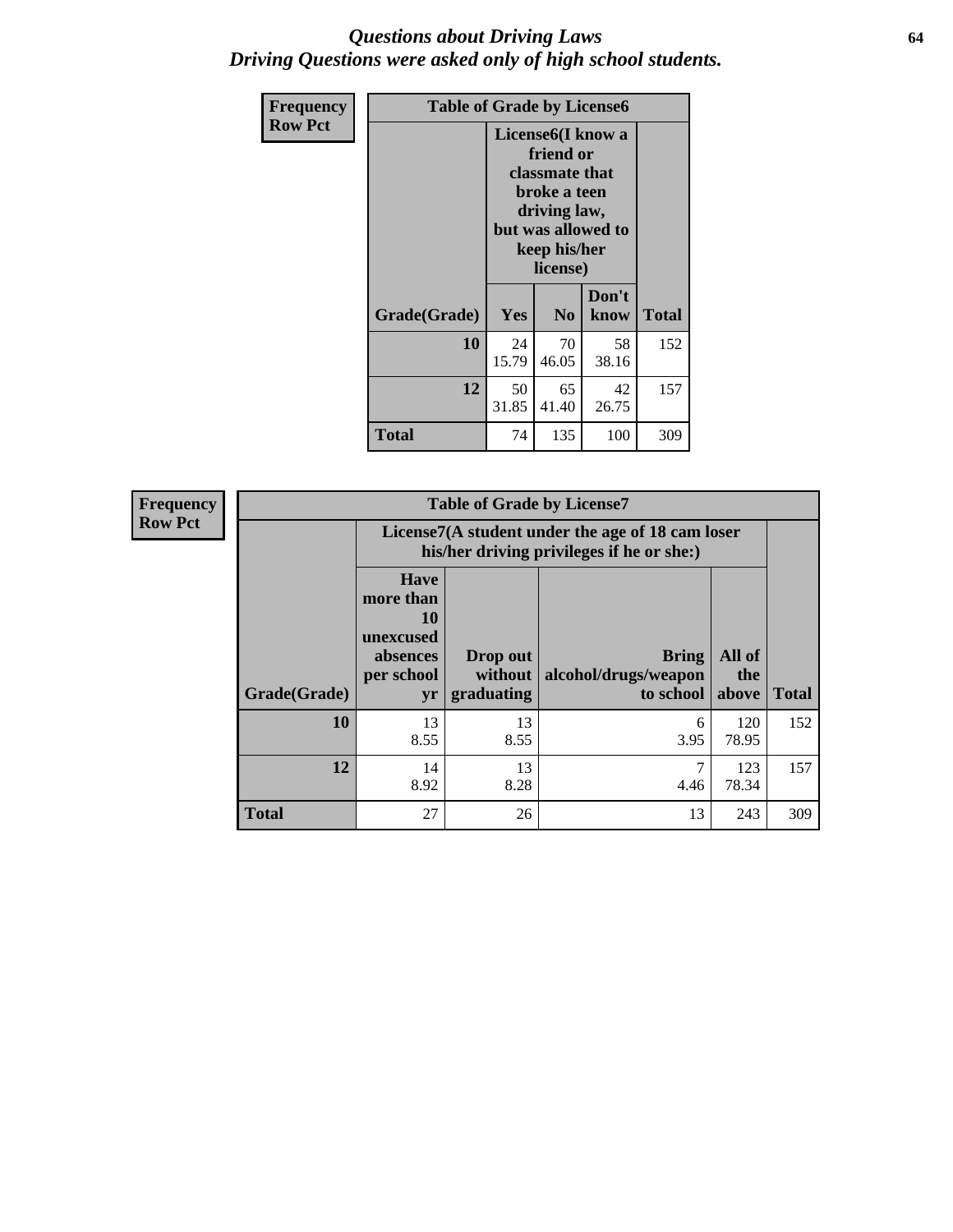# *Select Results by Gender* **65**

| Frequency      | <b>Table of SchoolClimate2 by Gender</b>          |                                 |             |                |
|----------------|---------------------------------------------------|---------------------------------|-------------|----------------|
| <b>Col Pct</b> | SchoolClimate2(I<br>feel successful at<br>school) | Gender(Gender)<br><b>Female</b> | <b>Male</b> | <b>Total</b>   |
|                | <b>Strongly Agree</b>                             | 71<br>43.83                     | 48<br>32.65 | 119            |
|                | <b>Somewhat Agree</b>                             | 81<br>50.00                     | 81<br>55.10 | 162            |
|                | <b>Somewhat Disagree</b>                          | 9<br>5.56                       | 15<br>10.20 | 24             |
|                | <b>Strongly Disagree</b>                          | 0.62                            | 3<br>2.04   | $\overline{4}$ |
|                | <b>Total</b>                                      | 162                             | 147         | 309            |

| <b>Frequency</b> | <b>Table of SchoolClimate6 by Gender</b>                 |                                 |             |              |  |
|------------------|----------------------------------------------------------|---------------------------------|-------------|--------------|--|
| <b>Col Pct</b>   | <b>SchoolClimate6(Teachers</b><br>treat me with respect) | Gender(Gender)<br><b>Female</b> | <b>Male</b> | <b>Total</b> |  |
|                  | <b>Strongly Agree</b>                                    | 48<br>29.63                     | 50<br>34.01 | 98           |  |
|                  | <b>Somewhat Agree</b>                                    | 68<br>41.98                     | 55<br>37.41 | 123          |  |
|                  | <b>Somewhat Disagree</b>                                 | 40<br>24.69                     | 29<br>19.73 | 69           |  |
|                  | <b>Strongly Disagree</b>                                 | 6<br>3.70                       | 13<br>8.84  | 19           |  |
|                  | <b>Total</b>                                             | 162                             | 147         | 309          |  |

| <b>Frequency</b> | <b>Table of SchoolClimate8 by Gender</b>                                             |               |                               |              |
|------------------|--------------------------------------------------------------------------------------|---------------|-------------------------------|--------------|
| <b>Col Pct</b>   | <b>SchoolClimate8(Students</b><br>are frequently<br>recognized for good<br>behavior) | <b>Female</b> | Gender(Gender)<br><b>Male</b> | <b>Total</b> |
|                  | <b>Strongly Agree</b>                                                                | 25<br>15.43   | 25<br>17.01                   | 50           |
|                  | <b>Somewhat Agree</b>                                                                | 74<br>45.68   | 57<br>38.78                   | 131          |
|                  | <b>Somewhat Disagree</b>                                                             | 41<br>25.31   | 42<br>28.57                   | 83           |
|                  | <b>Strongly Disagree</b>                                                             | 22<br>13.58   | 23<br>15.65                   | 45           |
|                  | Total                                                                                | 162           | 147                           | 309          |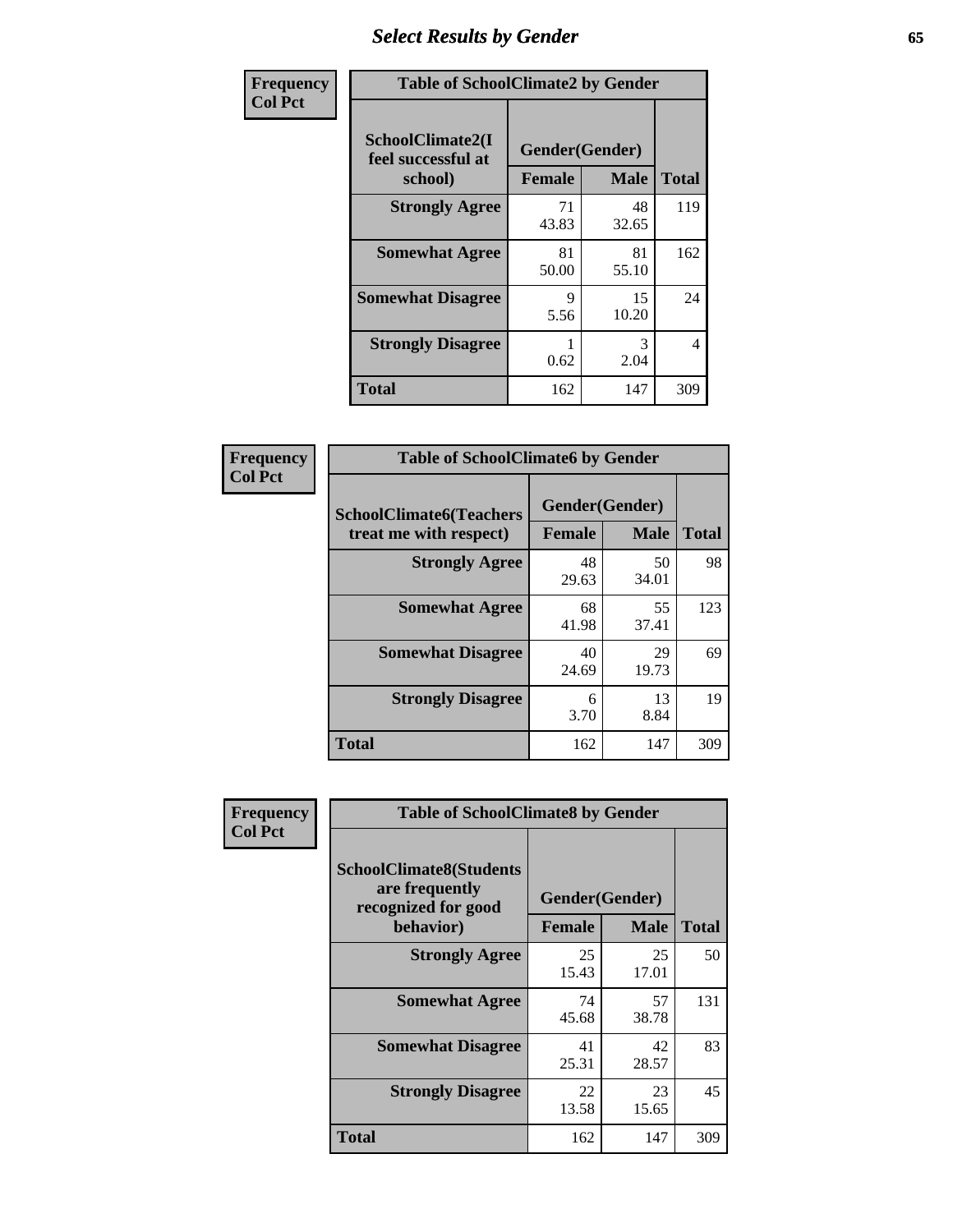# *Select Results by Gender* **66**

| <b>Frequency</b> | <b>Table of Gender by Dropout</b> |                                                                        |                |              |
|------------------|-----------------------------------|------------------------------------------------------------------------|----------------|--------------|
| <b>Row Pct</b>   |                                   | Dropout(I<br>have<br>thought<br>about<br>dropping<br>out of<br>school) |                |              |
|                  | Gender(Gender)                    | Yes                                                                    | N <sub>0</sub> | <b>Total</b> |
|                  | <b>Female</b>                     | 47<br>29.01                                                            | 115<br>70.99   | 162          |
|                  | <b>Male</b>                       | 48<br>32.65                                                            | 99<br>67.35    | 147          |
|                  | <b>Total</b>                      | 95                                                                     | 214            | 309          |

| <b>Frequency</b> |                | <b>Table of Gender by Dropoutreason</b>                             |              |                          |                                |              |              |
|------------------|----------------|---------------------------------------------------------------------|--------------|--------------------------|--------------------------------|--------------|--------------|
| <b>Row Pct</b>   |                | Dropoutreason (If I dropped out the<br>reason would most likely be) |              |                          |                                |              |              |
|                  | Gender(Gender) | Won't<br><b>Drop</b><br>out                                         | <b>Bored</b> | Family<br><b>Reasons</b> | <b>Being</b><br><b>Bullied</b> | <b>Other</b> | <b>Total</b> |
|                  | <b>Female</b>  | 102<br>62.96                                                        | 14<br>8.64   | 15<br>9.26               | 3<br>1.85                      | 28<br>17.28  | 162          |
|                  | <b>Male</b>    | 85<br>57.82                                                         | 20<br>13.61  | 12<br>8.16               | 3<br>2.04                      | 27<br>18.37  | 147          |
|                  | <b>Total</b>   | 187                                                                 | 34           | 27                       | 6                              | 55           | 309          |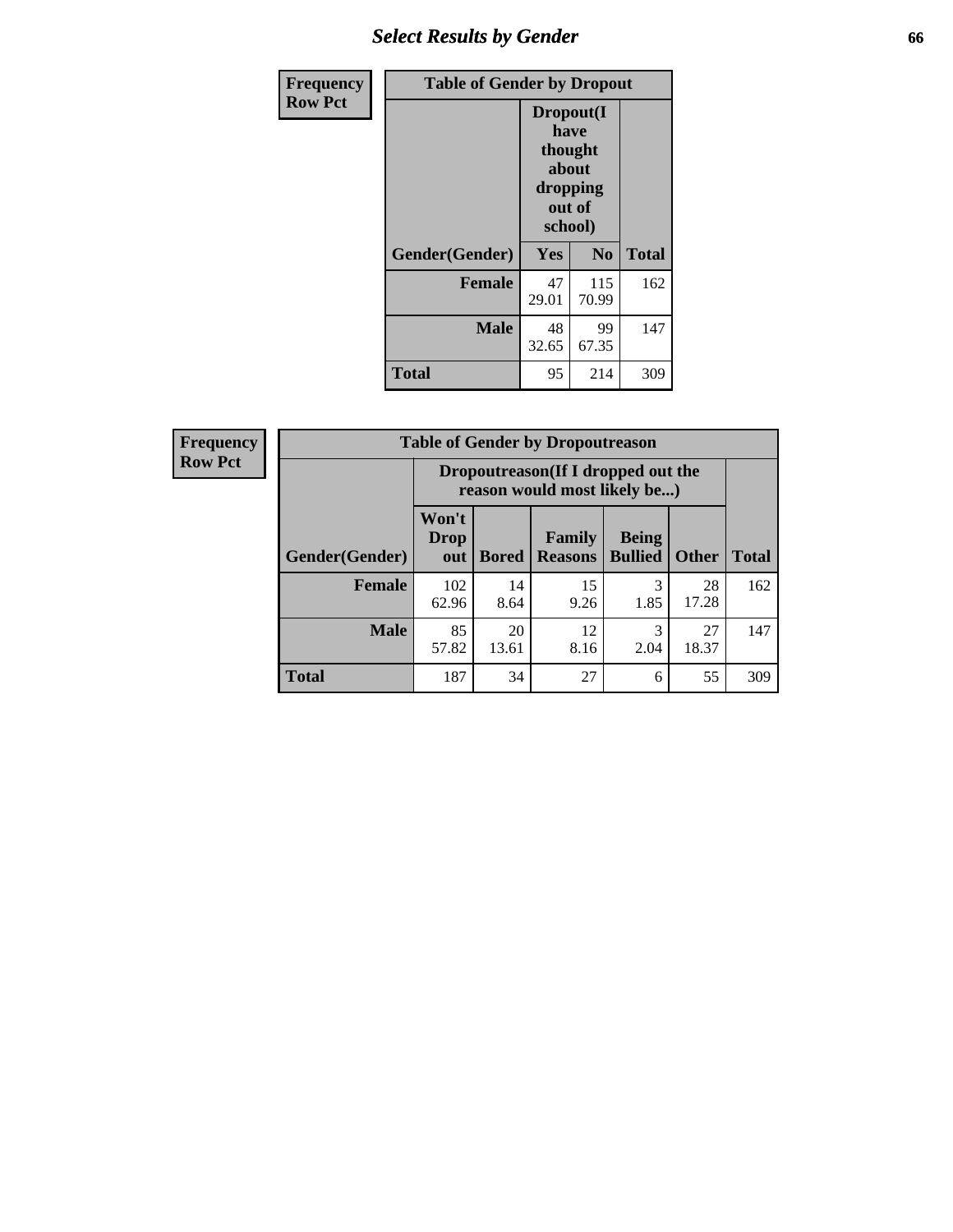*School Safety* **67**

| Frequency      | <b>Table of Gender by Bullied2</b> |                 |                |              |
|----------------|------------------------------------|-----------------|----------------|--------------|
| <b>Row Pct</b> |                                    | <b>Bullied2</b> |                |              |
|                | Gender(Gender)                     | Yes             | N <sub>0</sub> | <b>Total</b> |
|                | <b>Female</b>                      | 11<br>6.79      | 151<br>93.21   | 162          |
|                | <b>Male</b>                        | 10<br>6.80      | 137<br>93.20   | 147          |
|                | <b>Total</b>                       | 21              | 288            | 309          |

| Frequency      | <b>Table of Gender by Bulliedothers2</b> |                       |                |              |
|----------------|------------------------------------------|-----------------------|----------------|--------------|
| <b>Row Pct</b> |                                          | <b>Bulliedothers2</b> |                |              |
|                | Gender(Gender)                           | Yes                   | N <sub>0</sub> | <b>Total</b> |
|                | <b>Female</b>                            | 6<br>3.70             | 156<br>96.30   | 162          |
|                | <b>Male</b>                              | 12<br>8.16            | 135<br>91.84   | 147          |
|                | <b>Total</b>                             | 18                    | 291            | 309          |

| Frequency      | <b>Table of Gender by Weaponschool2</b> |                      |                |              |
|----------------|-----------------------------------------|----------------------|----------------|--------------|
| <b>Row Pct</b> |                                         | <b>Weaponschool2</b> |                |              |
|                | Gender(Gender)                          | Yes                  | N <sub>0</sub> | <b>Total</b> |
|                | <b>Female</b>                           | 1.23                 | 160<br>98.77   | 162          |
|                | <b>Male</b>                             | 2.72                 | 143<br>97.28   | 147          |
|                | <b>Total</b>                            | 6                    | 303            | 309          |

| Frequency      | <b>Table of Gender by Absentunsafe2</b> |               |                |              |
|----------------|-----------------------------------------|---------------|----------------|--------------|
| <b>Row Pct</b> |                                         | Absentunsafe2 |                |              |
|                | Gender(Gender)                          | Yes           | N <sub>0</sub> | <b>Total</b> |
|                | <b>Female</b>                           | 3.09          | 157<br>96.91   | 162          |
|                | <b>Male</b>                             | 3.40          | 142<br>96.60   | 147          |
|                | <b>Total</b>                            | 10            | 299            | 309          |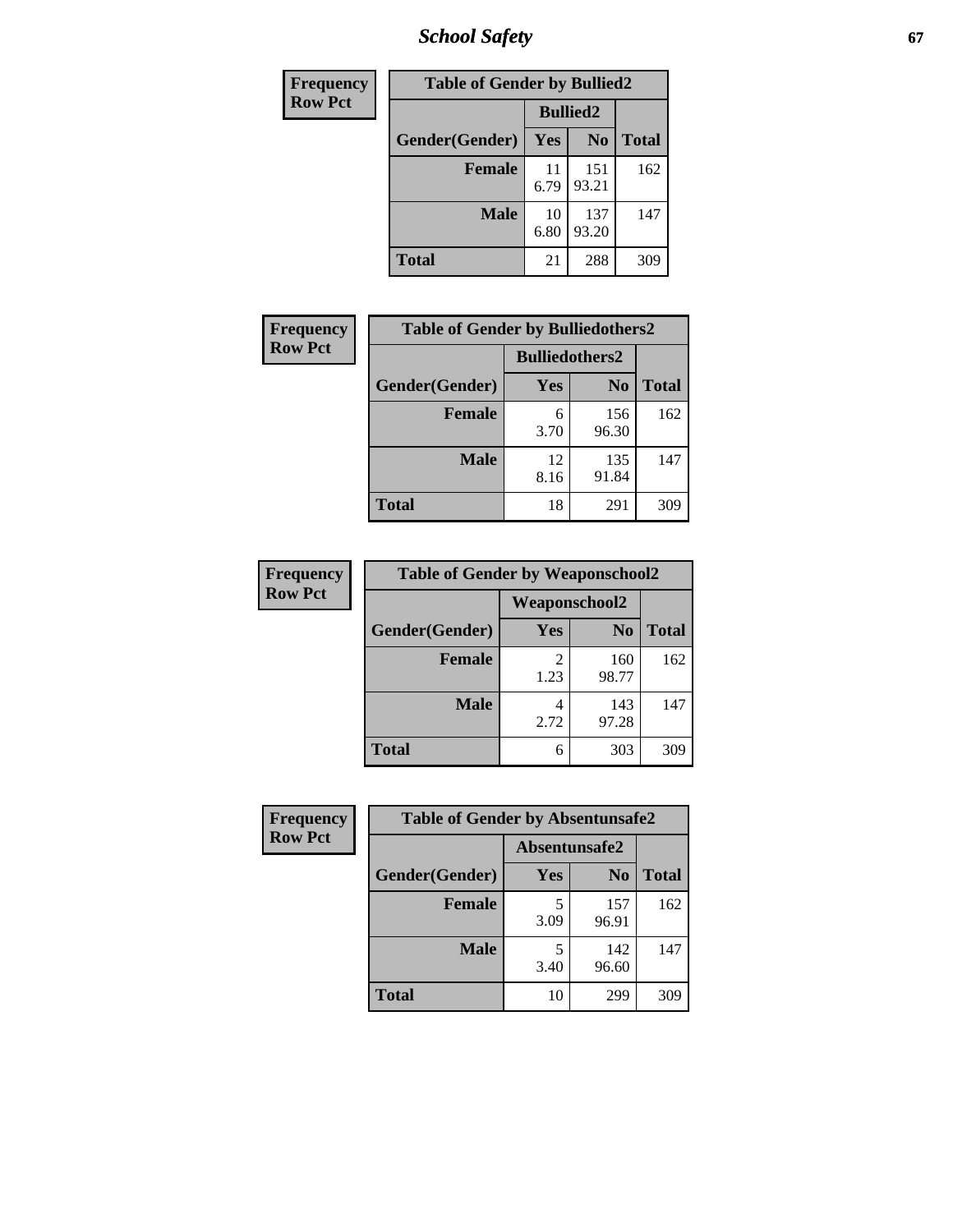*School Safety* **68**

| Frequency      | <b>Table of Gender by Gangself</b> |                                                                                                |                |              |
|----------------|------------------------------------|------------------------------------------------------------------------------------------------|----------------|--------------|
| <b>Row Pct</b> |                                    | Gangself(I<br>have<br>participated<br>in illegal gang<br>activities in<br>the past 30<br>days) |                |              |
|                | Gender(Gender)                     | Yes                                                                                            | N <sub>0</sub> | <b>Total</b> |
|                | <b>Female</b>                      | 4<br>2.47                                                                                      | 158<br>97.53   | 162          |
|                | <b>Male</b>                        | 17<br>11.56                                                                                    | 130<br>88.44   | 147          |
|                | <b>Total</b>                       | 21                                                                                             | 288            | 309          |

| Frequency      | <b>Table of Gender by Gangpeers</b> |                                                                                                                             |                |              |
|----------------|-------------------------------------|-----------------------------------------------------------------------------------------------------------------------------|----------------|--------------|
| <b>Row Pct</b> |                                     | <b>Gangpeers</b> (I<br>have friends<br>who have<br>participated<br>in illegal gang<br>activities in<br>the past 30<br>days) |                |              |
|                | Gender(Gender)                      | Yes                                                                                                                         | N <sub>0</sub> | <b>Total</b> |
|                | <b>Female</b>                       | 46<br>28.40                                                                                                                 | 116<br>71.60   | 162          |
|                | <b>Male</b>                         | 54<br>36.73                                                                                                                 | 93<br>63.27    | 147          |
|                | Total                               | 100                                                                                                                         | 209            | 309          |

| Frequency      | <b>Table of Gender by Pickedon2</b> |             |                |              |
|----------------|-------------------------------------|-------------|----------------|--------------|
| <b>Row Pct</b> |                                     | Pickedon2   |                |              |
|                | Gender(Gender)                      | <b>Yes</b>  | N <sub>0</sub> | <b>Total</b> |
|                | <b>Female</b>                       | 36<br>22.22 | 126<br>77.78   | 162          |
|                | <b>Male</b>                         | 34<br>23.13 | 113<br>76.87   | 147          |
|                | <b>Total</b>                        | 70          | 239            | 309          |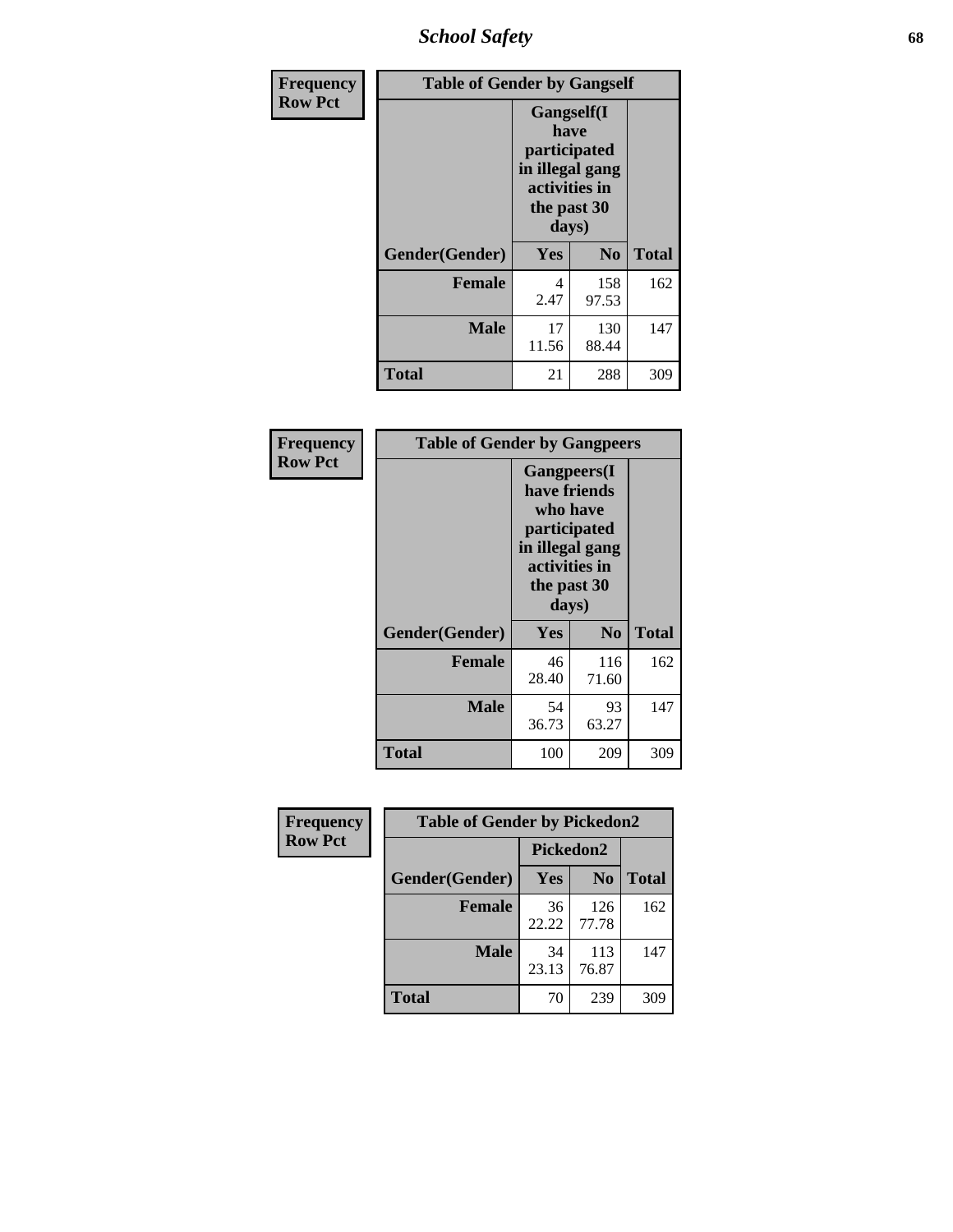*School Safety* **69**

| <b>Frequency</b> | <b>Table of Gender by Safeschool2</b> |              |                |              |  |
|------------------|---------------------------------------|--------------|----------------|--------------|--|
| <b>Row Pct</b>   |                                       | Safeschool2  |                |              |  |
|                  | Gender(Gender)                        | <b>Yes</b>   | N <sub>0</sub> | <b>Total</b> |  |
|                  | <b>Female</b>                         | 106<br>65.43 | 56<br>34.57    | 162          |  |
|                  | <b>Male</b>                           | 98<br>66.67  | 49<br>33.33    | 147          |  |
|                  | <b>Total</b>                          | 204          | 105            | 309          |  |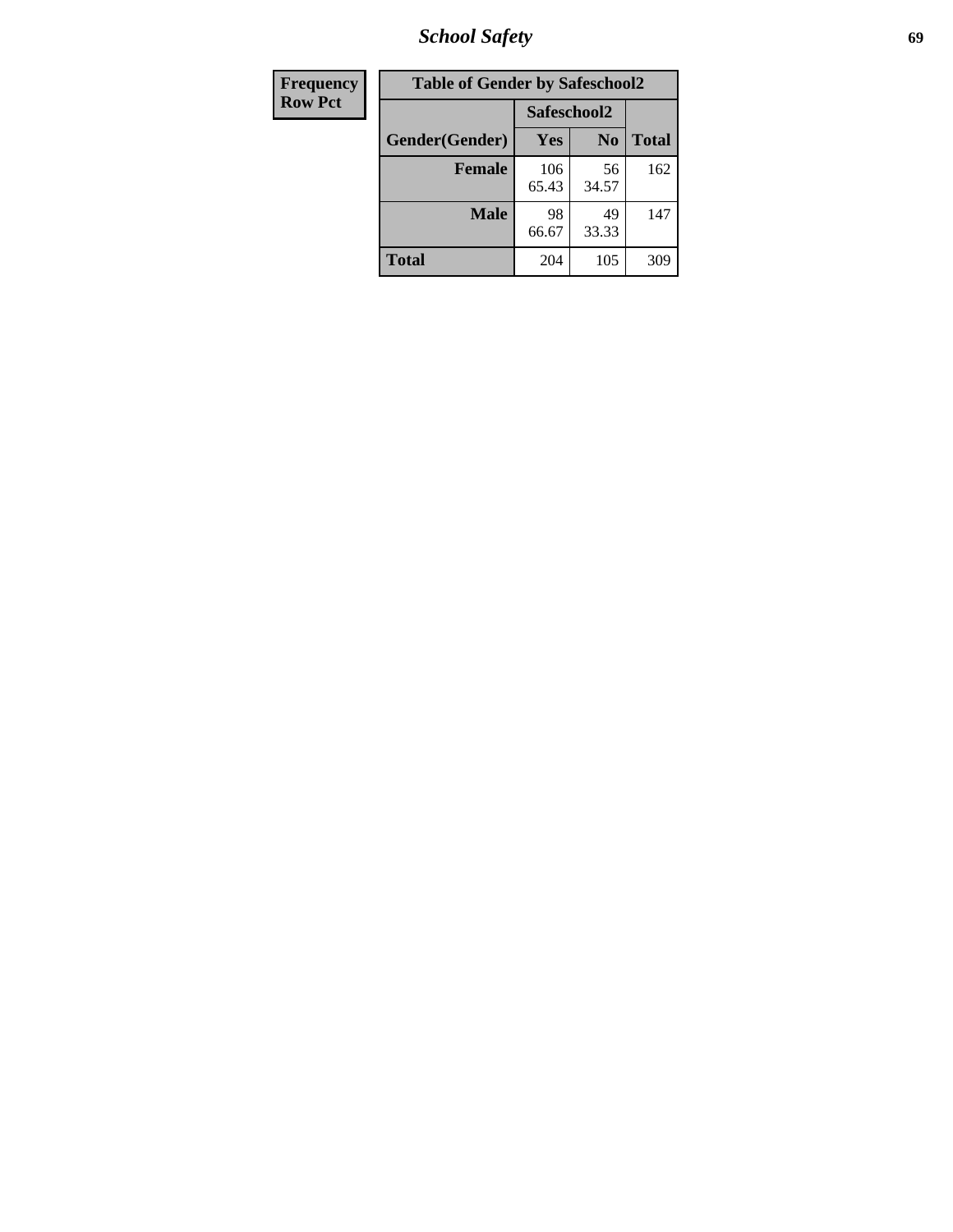# *Incidence of Drug Use* **70**

| <b>Frequency</b> | <b>Table of Gender by AlcoholAlt</b> |                                          |                |              |  |
|------------------|--------------------------------------|------------------------------------------|----------------|--------------|--|
| <b>Row Pct</b>   |                                      | AlcoholAlt(Alcohol<br>use, past 30 days) |                |              |  |
|                  | Gender(Gender)                       | <b>Yes</b>                               | N <sub>0</sub> | <b>Total</b> |  |
|                  | <b>Female</b>                        | 36<br>22.22                              | 126<br>77.78   | 162          |  |
|                  | <b>Male</b>                          | 45<br>30.61                              | 102<br>69.39   | 147          |  |
|                  | <b>Total</b>                         | 81                                       | 228            | 309          |  |

| <b>Frequency</b> | <b>Table of Gender by TobaccoAny</b> |                    |                    |              |
|------------------|--------------------------------------|--------------------|--------------------|--------------|
| <b>Row Pct</b>   |                                      | use, past 30 days) | TobaccoAny(Tobacco |              |
|                  | Gender(Gender)                       | Yes                | N <sub>0</sub>     | <b>Total</b> |
|                  | <b>Female</b>                        | 12<br>7.41         | 150<br>92.59       | 162          |
|                  | <b>Male</b>                          | 29<br>19.73        | 118<br>80.27       | 147          |
|                  | <b>Total</b>                         | 41                 | 268                | 309          |

| <b>Frequency</b> | <b>Table of Gender by MarijuanaAlt</b> |             |                                              |              |
|------------------|----------------------------------------|-------------|----------------------------------------------|--------------|
| <b>Row Pct</b>   |                                        |             | MarijuanaAlt(Marijuana<br>use, past 30 days) |              |
|                  | Gender(Gender)                         | <b>Yes</b>  | N <sub>0</sub>                               | <b>Total</b> |
|                  | <b>Female</b>                          | 16<br>9.88  | 146<br>90.12                                 | 162          |
|                  | <b>Male</b>                            | 26<br>17.69 | 121<br>82.31                                 | 147          |
|                  | <b>Total</b>                           | 42          | 267                                          | 309          |

| <b>Frequency</b> | <b>Table of Gender by OtherDrugAny</b> |                                                      |                |              |  |
|------------------|----------------------------------------|------------------------------------------------------|----------------|--------------|--|
| <b>Row Pct</b>   |                                        | <b>OtherDrugAny(Other</b><br>drug use, past 30 days) |                |              |  |
|                  | Gender(Gender)                         | <b>Yes</b>                                           | N <sub>0</sub> | <b>Total</b> |  |
|                  | <b>Female</b>                          | 8<br>4.94                                            | 154<br>95.06   | 162          |  |
|                  | <b>Male</b>                            | 5<br>3.40                                            | 142<br>96.60   | 147          |  |
|                  | <b>Total</b>                           | 13                                                   | 296            | 309          |  |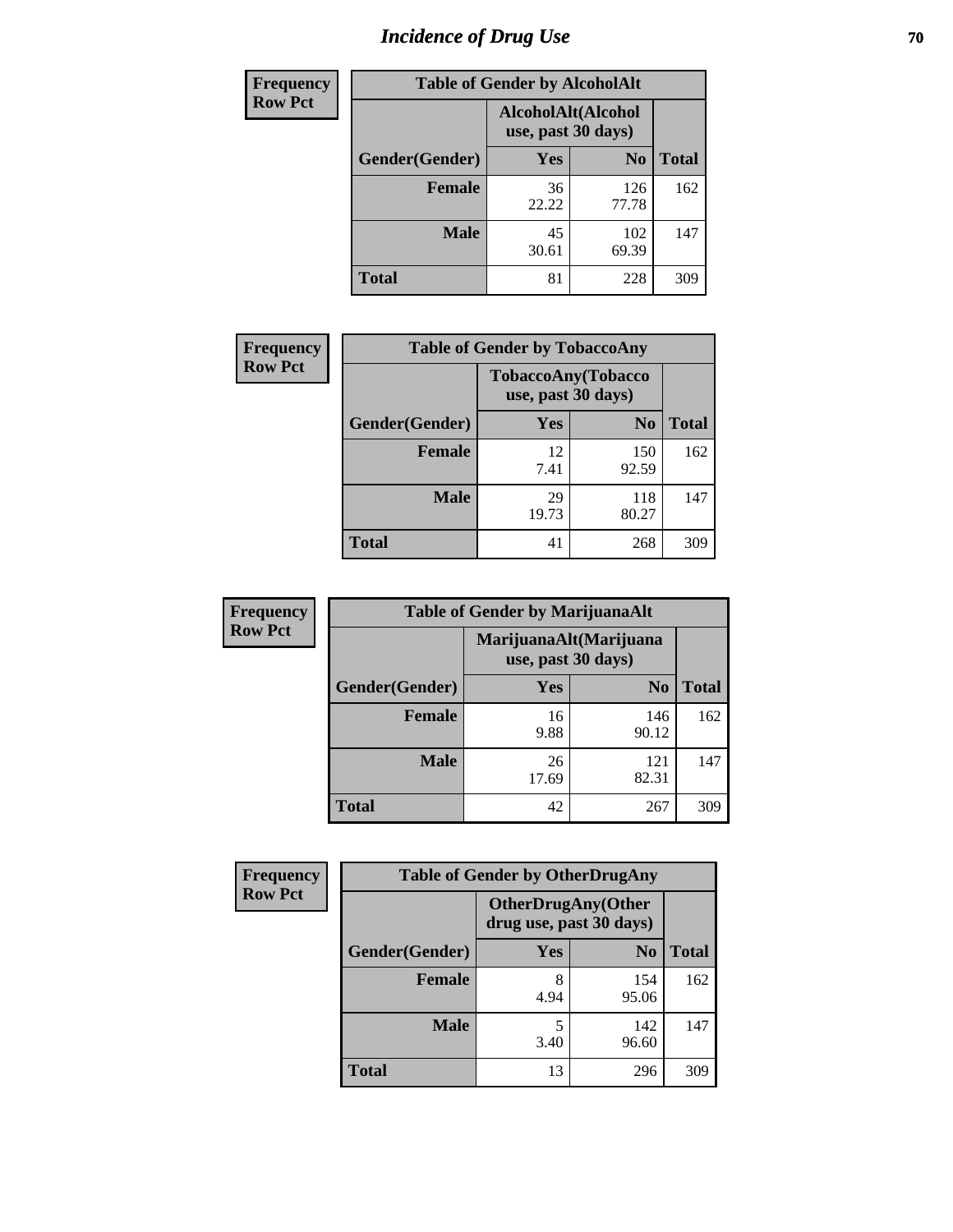### *Average Age at Onset of Use* **71** *Results for "Average Age at Onset of Use" questions exclude students who said they did not use that substance*

#### **Gender=Female**

| <b>Variable</b>                 | Label                                                              | <b>Mean</b> |
|---------------------------------|--------------------------------------------------------------------|-------------|
| Alcoholinit2                    | I started using alcohol when I was                                 | 13.80       |
| Cigarettesinit2                 | I started smoking tobacco when I was                               | 14.53       |
| Smokelessinit2                  | I started chewing tobacco when I was                               | 14.50       |
| Marijuanainit2                  | I started using marijuana when I was                               | 14.89       |
| Cocaineinit2                    | I started using cocaine when I was                                 | 16.00       |
| Inhalantsinit2                  | I started using inhalants when I was                               | 12.00       |
| Steroidsinit2                   | I started using steroids when I was                                |             |
| Ecstasyinit2                    | I started using ecstasy when I was                                 | 15.25       |
| Methinit2                       | I started using methamphetamines when I was                        |             |
| Hallucinogensinit2              | I started using hallucinogens when I was                           | 16.33       |
| Prescription in it <sub>2</sub> | I started using prescription drugs not prescribed to me when I was | 13.53       |

#### **Gender=Male**

| <b>Variable</b>                 | Label                                                              | <b>Mean</b> |
|---------------------------------|--------------------------------------------------------------------|-------------|
| Alcoholinit2                    | I started using alcohol when I was                                 | 14.65       |
| Cigarettesinit2                 | I started smoking tobacco when I was                               | 14.12       |
| Smokelessinit2                  | I started chewing tobacco when I was                               | 14.18       |
| Marijuanainit2                  | I started using marijuana when I was                               | 14.76       |
| Cocaineinit2                    | I started using cocaine when I was                                 | 12.33       |
| Inhalantsinit2                  | I started using inhalants when I was                               | 11.50       |
| Steroidsinit2                   | I started using steroids when I was                                | 10.33       |
| Ecstasyinit2                    | I started using ecstasy when I was                                 | 12.00       |
| Methinit2                       | I started using methamphetamines when I was                        | 16.00       |
| Hallucinogensinit2              | I started using hallucinogens when I was                           | 12.00       |
| Prescription in it <sub>2</sub> | I started using prescription drugs not prescribed to me when I was | 11.80       |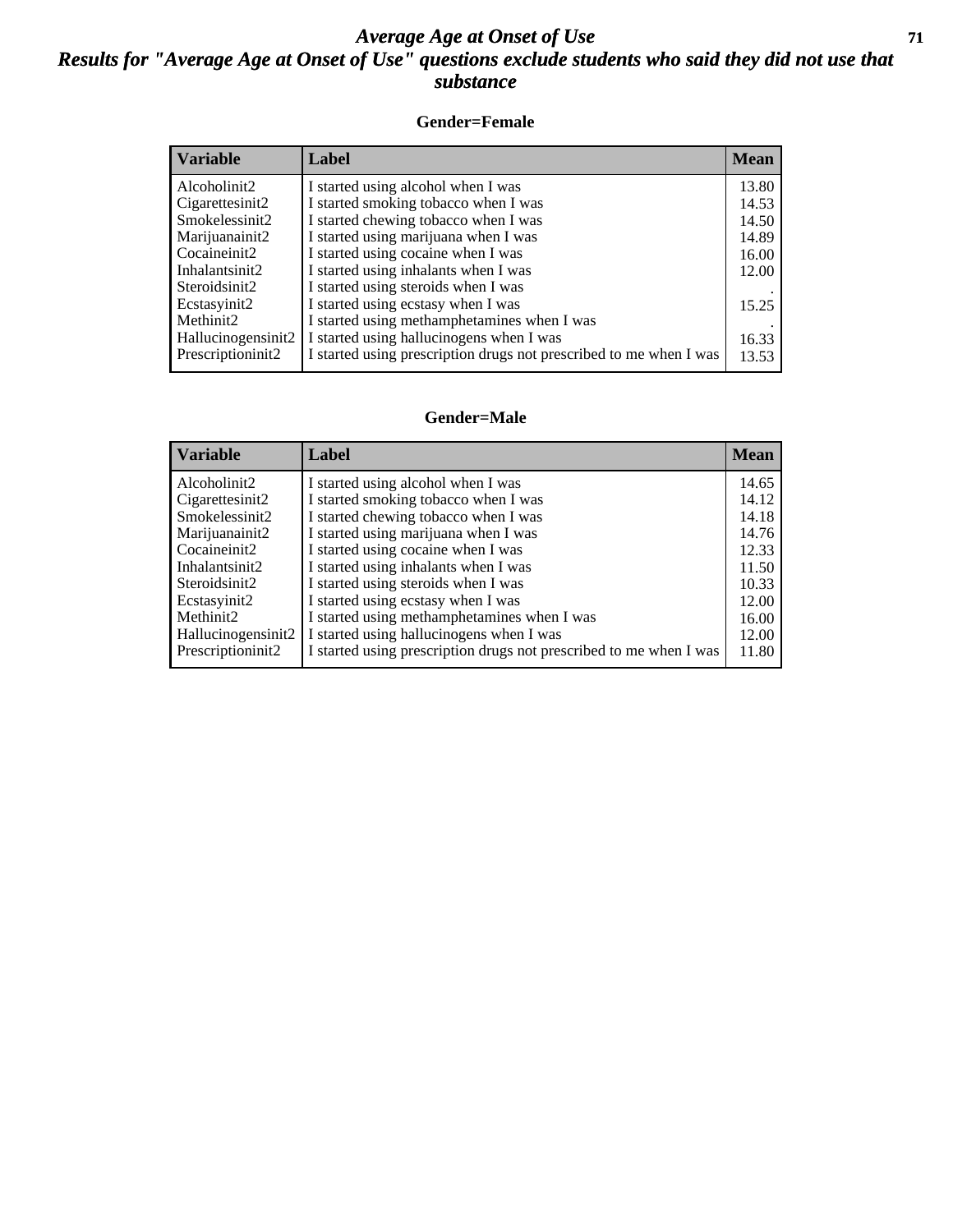# *I Think These Drugs are Harmful* **72**

| <b>Frequency</b> |                | <b>Table of Gender by Alcoholharmdich</b> |                |              |  |
|------------------|----------------|-------------------------------------------|----------------|--------------|--|
| <b>Row Pct</b>   |                | Alcoholharmdich(I<br>think alcohol is     | harmful)       |              |  |
|                  | Gender(Gender) | <b>Yes</b>                                | N <sub>0</sub> | <b>Total</b> |  |
|                  | <b>Female</b>  | 138<br>85.19                              | 24<br>14.81    | 162          |  |
|                  | <b>Male</b>    | 115<br>78.23                              | 32<br>21.77    | 147          |  |
|                  | <b>Total</b>   | 253                                       | 56             | 309          |  |

| Frequency      | <b>Table of Gender by Tobaccoharmdich</b> |                              |                   |              |  |
|----------------|-------------------------------------------|------------------------------|-------------------|--------------|--|
| <b>Row Pct</b> |                                           | think tobacco is<br>harmful) | Tobaccoharmdich(I |              |  |
|                | Gender(Gender)                            | Yes                          | N <sub>0</sub>    | <b>Total</b> |  |
|                | <b>Female</b>                             | 158<br>97.53                 | 4<br>2.47         | 162          |  |
|                | <b>Male</b>                               | 135<br>91.84                 | 12<br>8.16        | 147          |  |
|                | <b>Total</b>                              | 293                          | 16                | 309          |  |

| Frequency      | <b>Table of Gender by Marijuanaharmdich</b> |                                                       |                |              |  |
|----------------|---------------------------------------------|-------------------------------------------------------|----------------|--------------|--|
| <b>Row Pct</b> |                                             | Marijuanaharmdich(I<br>think marijuana is<br>harmful) |                |              |  |
|                | Gender(Gender)                              | <b>Yes</b>                                            | N <sub>0</sub> | <b>Total</b> |  |
|                | <b>Female</b>                               | 136<br>83.95                                          | 26<br>16.05    | 162          |  |
|                | <b>Male</b>                                 | 105<br>71.43                                          | 42<br>28.57    | 147          |  |
|                | <b>Total</b>                                | 241                                                   | 68             | 309          |  |

| <b>Frequency</b> | <b>Table of Gender by Otherdrugharmdich</b> |                                                          |                |              |  |
|------------------|---------------------------------------------|----------------------------------------------------------|----------------|--------------|--|
| <b>Row Pct</b>   |                                             | Otherdrugharmdich(I<br>think other drugs are<br>harmful) |                |              |  |
|                  | Gender(Gender)                              | <b>Yes</b>                                               | N <sub>0</sub> | <b>Total</b> |  |
|                  | <b>Female</b>                               | 159<br>98.15                                             | 3<br>1.85      | 162          |  |
|                  | <b>Male</b>                                 | 135<br>91.84                                             | 12<br>8.16     | 147          |  |
|                  | <b>Total</b>                                | 294                                                      | 15             | 309          |  |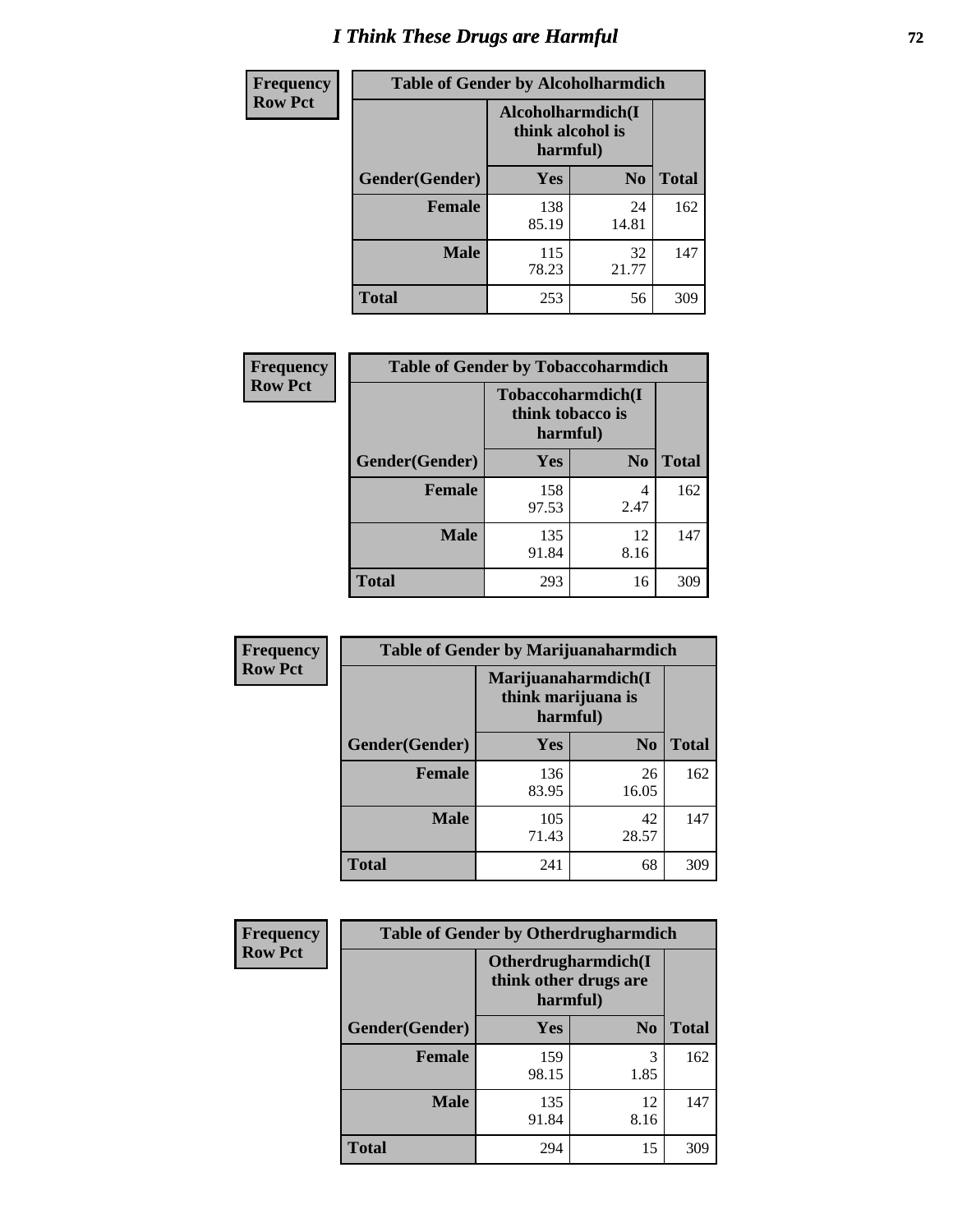| <b>Frequency</b> | <b>Table of Gender by Alcohollocation1</b> |                                                               |             |              |
|------------------|--------------------------------------------|---------------------------------------------------------------|-------------|--------------|
| <b>Row Pct</b>   |                                            | <b>Alcohollocation1(Places</b><br><b>Friends Use Alcohol)</b> |             |              |
|                  | Gender(Gender)                             |                                                               | Do Not Use  | <b>Total</b> |
|                  | <b>Female</b>                              | 100<br>61.73                                                  | 62<br>38.27 | 162          |
|                  | <b>Male</b>                                | 88<br>59.86                                                   | 59<br>40.14 | 147          |
|                  | <b>Total</b>                               | 188                                                           | 121         | 309          |

| <b>Frequency</b> | <b>Table of Gender by Alcohollocation2</b> |             |                                                               |              |
|------------------|--------------------------------------------|-------------|---------------------------------------------------------------|--------------|
| <b>Row Pct</b>   |                                            |             | <b>Alcohollocation2(Places</b><br><b>Friends Use Alcohol)</b> |              |
|                  | Gender(Gender)                             |             | Home                                                          | <b>Total</b> |
|                  | <b>Female</b>                              | 93<br>57.41 | 69<br>42.59                                                   | 162          |
|                  | <b>Male</b>                                | 95<br>64.63 | 52<br>35.37                                                   | 147          |
|                  | <b>Total</b>                               | 188         | 121                                                           | 309          |

| Frequency      | <b>Table of Gender by Alcohollocation3</b> |                                                               |               |              |
|----------------|--------------------------------------------|---------------------------------------------------------------|---------------|--------------|
| <b>Row Pct</b> |                                            | <b>Alcohollocation3(Places</b><br><b>Friends Use Alcohol)</b> |               |              |
|                | Gender(Gender)                             |                                                               | <b>School</b> | <b>Total</b> |
|                | <b>Female</b>                              | 152<br>93.83                                                  | 10<br>6.17    | 162          |
|                | <b>Male</b>                                | 141<br>95.92                                                  | 6<br>4.08     | 147          |
|                | <b>Total</b>                               | 293                                                           | 16            | 309          |

| Frequency      | <b>Table of Gender by Alcohollocation4</b> |                                                               |             |              |
|----------------|--------------------------------------------|---------------------------------------------------------------|-------------|--------------|
| <b>Row Pct</b> |                                            | <b>Alcohollocation4(Places</b><br><b>Friends Use Alcohol)</b> |             |              |
|                | <b>Gender</b> (Gender)                     |                                                               | Car         | <b>Total</b> |
|                | <b>Female</b>                              | 145<br>89.51                                                  | 17<br>10.49 | 162          |
|                | <b>Male</b>                                | 133<br>90.48                                                  | 14<br>9.52  | 147          |
|                | <b>Total</b>                               | 278                                                           | 31          | 309          |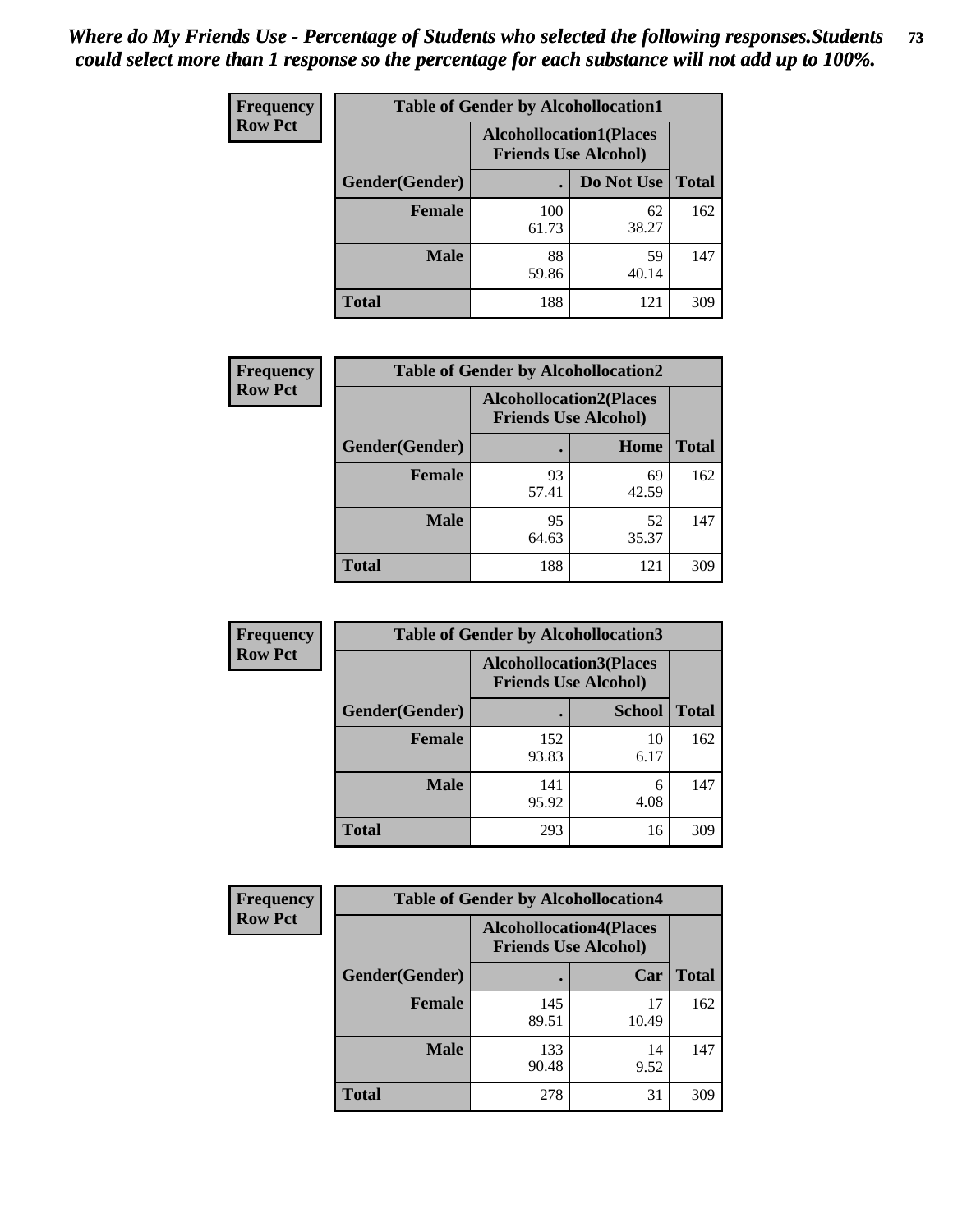| <b>Frequency</b> |                | <b>Table of Gender by Alcohollocation5</b>                     |                                 |              |
|------------------|----------------|----------------------------------------------------------------|---------------------------------|--------------|
| <b>Row Pct</b>   |                | <b>Alcohollocation5</b> (Places<br><b>Friends Use Alcohol)</b> |                                 |              |
|                  | Gender(Gender) | $\bullet$                                                      | <b>Friend's</b><br><b>House</b> | <b>Total</b> |
|                  | <b>Female</b>  | 87<br>53.70                                                    | 75<br>46.30                     | 162          |
|                  | <b>Male</b>    | 89<br>60.54                                                    | 58<br>39.46                     | 147          |
|                  | <b>Total</b>   | 176                                                            | 133                             | 309          |

| Frequency      |                        | <b>Table of Gender by Alcohollocation6</b>                    |              |              |
|----------------|------------------------|---------------------------------------------------------------|--------------|--------------|
| <b>Row Pct</b> |                        | <b>Alcohollocation6(Places</b><br><b>Friends Use Alcohol)</b> |              |              |
|                | <b>Gender</b> (Gender) |                                                               | <b>Other</b> | <b>Total</b> |
|                | <b>Female</b>          | 110<br>67.90                                                  | 52<br>32.10  | 162          |
|                | <b>Male</b>            | 113<br>76.87                                                  | 34<br>23.13  | 147          |
|                | <b>Total</b>           | 223                                                           | 86           | 309          |

| Frequency      | <b>Table of Gender by Tobaccolocation1</b> |                                                               |             |              |  |
|----------------|--------------------------------------------|---------------------------------------------------------------|-------------|--------------|--|
| <b>Row Pct</b> |                                            | <b>Tobaccolocation1(Places</b><br><b>Friends Use Tobacco)</b> |             |              |  |
|                | Gender(Gender)                             |                                                               | Do Not Use  | <b>Total</b> |  |
|                | Female                                     | 63<br>38.89                                                   | 99<br>61.11 | 162          |  |
|                | <b>Male</b>                                | 70<br>47.62                                                   | 77<br>52.38 | 147          |  |
|                | <b>Total</b>                               | 133                                                           | 176         | 309          |  |

| <b>Frequency</b> |                |                             | <b>Table of Gender by Tobaccolocation2</b> |              |  |
|------------------|----------------|-----------------------------|--------------------------------------------|--------------|--|
| <b>Row Pct</b>   |                | <b>Friends Use Tobacco)</b> | <b>Tobaccolocation2(Places</b>             |              |  |
|                  | Gender(Gender) |                             | Home                                       | <b>Total</b> |  |
|                  | Female         | 108<br>66.67                | 54<br>33.33                                | 162          |  |
|                  | <b>Male</b>    | 101<br>68.71                | 46<br>31.29                                | 147          |  |
|                  | <b>Total</b>   | 209                         | 100                                        | 309          |  |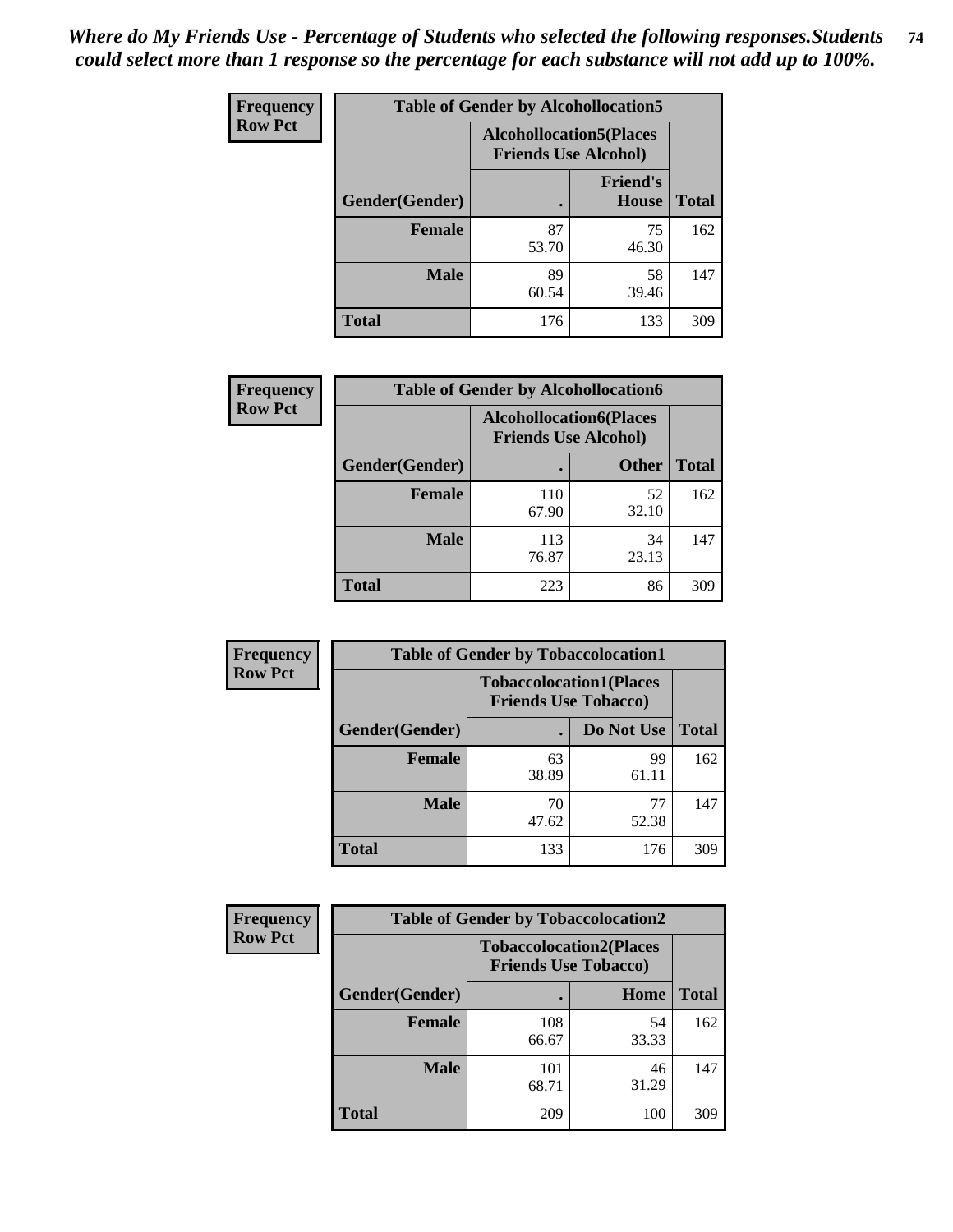| <b>Frequency</b> | <b>Table of Gender by Tobaccolocation3</b> |                                                               |               |              |
|------------------|--------------------------------------------|---------------------------------------------------------------|---------------|--------------|
| <b>Row Pct</b>   |                                            | <b>Tobaccolocation3(Places</b><br><b>Friends Use Tobacco)</b> |               |              |
|                  | <b>Gender</b> (Gender)                     |                                                               | <b>School</b> | <b>Total</b> |
|                  | <b>Female</b>                              | 145<br>89.51                                                  | 17<br>10.49   | 162          |
|                  | <b>Male</b>                                | 126<br>85.71                                                  | 21<br>14.29   | 147          |
|                  | <b>Total</b>                               | 271                                                           | 38            | 309          |

| <b>Frequency</b> | <b>Table of Gender by Tobaccolocation4</b> |                             |                                |              |
|------------------|--------------------------------------------|-----------------------------|--------------------------------|--------------|
| <b>Row Pct</b>   |                                            | <b>Friends Use Tobacco)</b> | <b>Tobaccolocation4(Places</b> |              |
|                  | Gender(Gender)                             |                             | Car                            | <b>Total</b> |
|                  | <b>Female</b>                              | 125<br>77.16                | 37<br>22.84                    | 162          |
|                  | <b>Male</b>                                | 114<br>77.55                | 33<br>22.45                    | 147          |
|                  | <b>Total</b>                               | 239                         | 70                             | 309          |

| <b>Frequency</b> | <b>Table of Gender by Tobaccolocation5</b> |                                                               |                                 |              |
|------------------|--------------------------------------------|---------------------------------------------------------------|---------------------------------|--------------|
| <b>Row Pct</b>   |                                            | <b>Tobaccolocation5(Places</b><br><b>Friends Use Tobacco)</b> |                                 |              |
|                  | Gender(Gender)                             |                                                               | <b>Friend's</b><br><b>House</b> | <b>Total</b> |
|                  | <b>Female</b>                              | 109<br>67.28                                                  | 53<br>32.72                     | 162          |
|                  | <b>Male</b>                                | 101<br>68.71                                                  | 46<br>31.29                     | 147          |
|                  | <b>Total</b>                               | 210                                                           | 99                              | 309          |

| <b>Frequency</b> | <b>Table of Gender by Tobaccolocation6</b> |                                                               |              |              |
|------------------|--------------------------------------------|---------------------------------------------------------------|--------------|--------------|
| <b>Row Pct</b>   |                                            | <b>Tobaccolocation6(Places</b><br><b>Friends Use Tobacco)</b> |              |              |
|                  | Gender(Gender)                             |                                                               | <b>Other</b> | <b>Total</b> |
|                  | Female                                     | 125<br>77.16                                                  | 37<br>22.84  | 162          |
|                  | <b>Male</b>                                | 112<br>76.19                                                  | 35<br>23.81  | 147          |
|                  | <b>Total</b>                               | 237                                                           | 72           | 309          |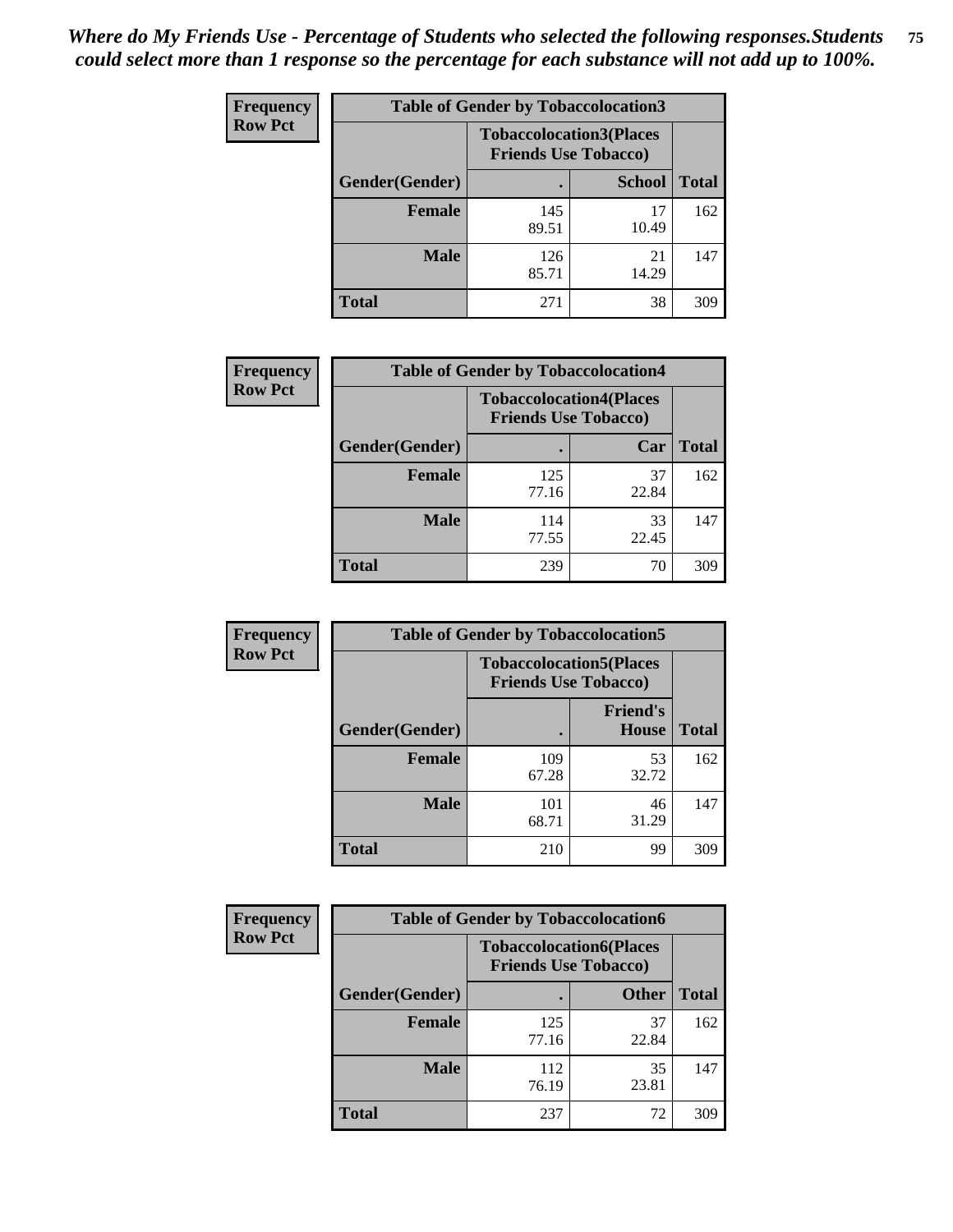| <b>Frequency</b> | <b>Table of Gender by Marijuanalocation1</b> |                                                                    |             |              |
|------------------|----------------------------------------------|--------------------------------------------------------------------|-------------|--------------|
| <b>Row Pct</b>   |                                              | <b>Marijuanalocation1(Places</b><br><b>Friends Use Marijuana</b> ) |             |              |
|                  | Gender(Gender)                               |                                                                    | Do Not Use  | <b>Total</b> |
|                  | <b>Female</b>                                | 69<br>42.59                                                        | 93<br>57.41 | 162          |
|                  | <b>Male</b>                                  | 70<br>47.62                                                        | 77<br>52.38 | 147          |
|                  | Total                                        | 139                                                                | 170         | 309          |

| <b>Frequency</b> | <b>Table of Gender by Marijuanalocation2</b> |                                                                    |             |              |  |
|------------------|----------------------------------------------|--------------------------------------------------------------------|-------------|--------------|--|
| <b>Row Pct</b>   |                                              | <b>Marijuanalocation2(Places</b><br><b>Friends Use Marijuana</b> ) |             |              |  |
|                  | Gender(Gender)                               |                                                                    | Home        | <b>Total</b> |  |
|                  | <b>Female</b>                                | 105<br>64.81                                                       | 57<br>35.19 | 162          |  |
|                  | <b>Male</b>                                  | 102<br>69.39                                                       | 45<br>30.61 | 147          |  |
|                  | <b>Total</b>                                 | 207                                                                | 102         | 309          |  |

| <b>Frequency</b> | <b>Table of Gender by Marijuanalocation3</b> |              |                                                                    |              |
|------------------|----------------------------------------------|--------------|--------------------------------------------------------------------|--------------|
| <b>Row Pct</b>   |                                              |              | <b>Marijuanalocation3(Places</b><br><b>Friends Use Marijuana</b> ) |              |
|                  | Gender(Gender)                               |              | <b>School</b>                                                      | <b>Total</b> |
|                  | Female                                       | 144<br>88.89 | 18<br>11.11                                                        | 162          |
|                  | <b>Male</b>                                  | 128<br>87.07 | 19<br>12.93                                                        | 147          |
|                  | <b>Total</b>                                 | 272          | 37                                                                 | 309          |

| Frequency      | <b>Table of Gender by Marijuanalocation4</b> |                                |                                  |              |
|----------------|----------------------------------------------|--------------------------------|----------------------------------|--------------|
| <b>Row Pct</b> |                                              | <b>Friends Use Marijuana</b> ) | <b>Marijuanalocation4(Places</b> |              |
|                | Gender(Gender)                               |                                | Car                              | <b>Total</b> |
|                | <b>Female</b>                                | 130<br>80.25                   | 32<br>19.75                      | 162          |
|                | <b>Male</b>                                  | 117<br>79.59                   | 30<br>20.41                      | 147          |
|                | <b>Total</b>                                 | 247                            | 62                               | 309          |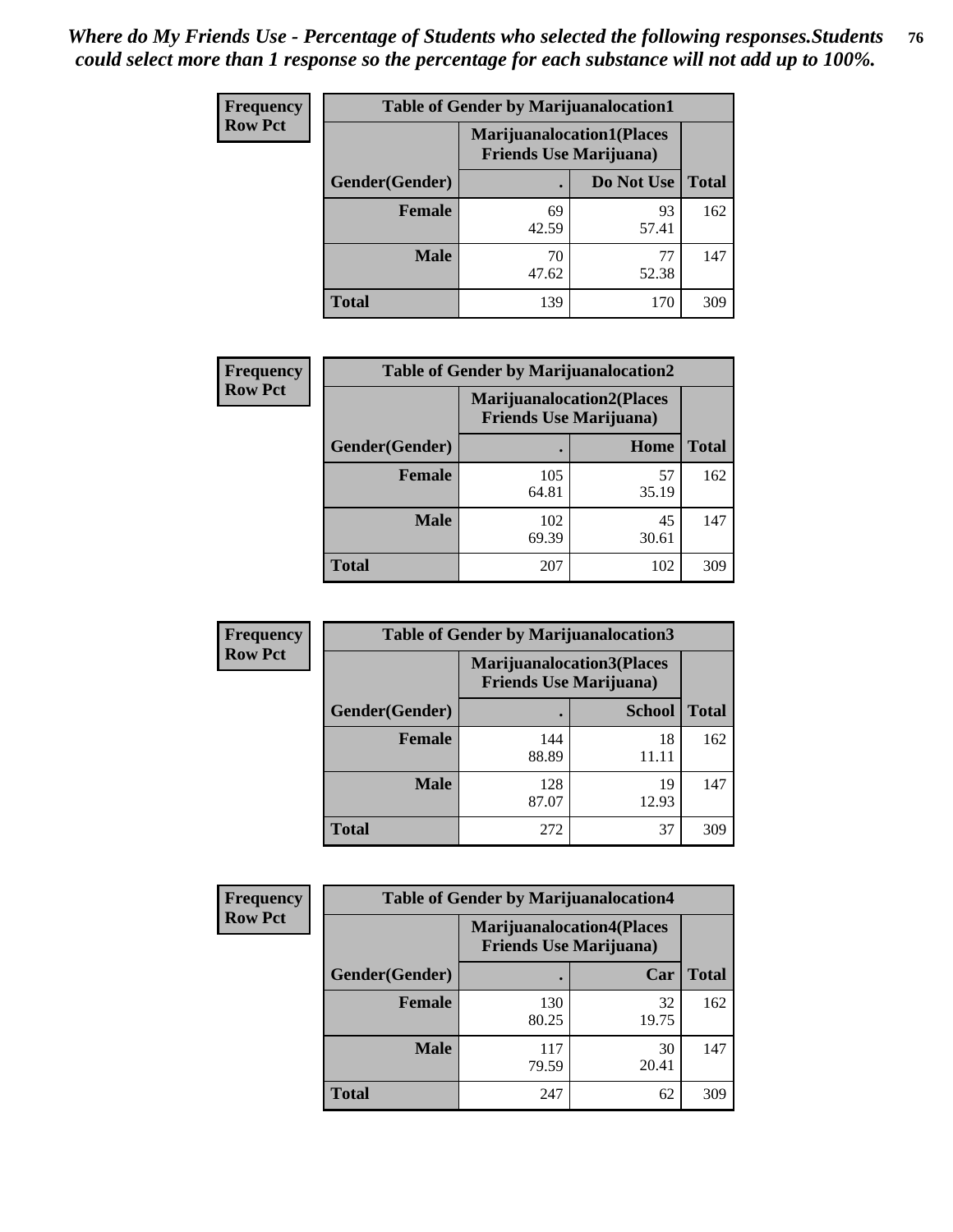| <b>Frequency</b> | <b>Table of Gender by Marijuanalocation5</b> |                                                                     |                                 |              |
|------------------|----------------------------------------------|---------------------------------------------------------------------|---------------------------------|--------------|
| <b>Row Pct</b>   |                                              | <b>Marijuanalocation5</b> (Places<br><b>Friends Use Marijuana</b> ) |                                 |              |
|                  | Gender(Gender)                               |                                                                     | <b>Friend's</b><br><b>House</b> | <b>Total</b> |
|                  | <b>Female</b>                                | 109<br>67.28                                                        | 53<br>32.72                     | 162          |
|                  | <b>Male</b>                                  | 98<br>66.67                                                         | 49<br>33.33                     | 147          |
|                  | <b>Total</b>                                 | 207                                                                 | 102                             | 309          |

| <b>Frequency</b> | <b>Table of Gender by Marijuanalocation6</b> |                                                                    |              |              |  |
|------------------|----------------------------------------------|--------------------------------------------------------------------|--------------|--------------|--|
| <b>Row Pct</b>   |                                              | <b>Marijuanalocation6(Places</b><br><b>Friends Use Marijuana</b> ) |              |              |  |
|                  | Gender(Gender)                               |                                                                    | <b>Other</b> | <b>Total</b> |  |
|                  | <b>Female</b>                                | 122<br>75.31                                                       | 40<br>24.69  | 162          |  |
|                  | <b>Male</b>                                  | 115<br>78.23                                                       | 32<br>21.77  | 147          |  |
|                  | <b>Total</b>                                 | 237                                                                | 72           | 309          |  |

| <b>Frequency</b> | <b>Table of Gender by Otherdruglocation1</b> |                                                                                |              |              |
|------------------|----------------------------------------------|--------------------------------------------------------------------------------|--------------|--------------|
| <b>Row Pct</b>   |                                              | <b>Otherdruglocation1(Places</b><br><b>Friends Use Other Illegal</b><br>Drugs) |              |              |
|                  | <b>Gender</b> (Gender)                       |                                                                                | Do Not Use   | <b>Total</b> |
|                  | <b>Female</b>                                | 27<br>16.67                                                                    | 135<br>83.33 | 162          |
|                  | <b>Male</b>                                  | 31<br>21.09                                                                    | 116<br>78.91 | 147          |
|                  | <b>Total</b>                                 | 58                                                                             | 251          | 309          |

| Frequency      | <b>Table of Gender by Otherdruglocation2</b> |                                                                                |             |              |
|----------------|----------------------------------------------|--------------------------------------------------------------------------------|-------------|--------------|
| <b>Row Pct</b> |                                              | <b>Otherdruglocation2(Places</b><br><b>Friends Use Other Illegal</b><br>Drugs) |             |              |
|                | Gender(Gender)                               |                                                                                | Home        | <b>Total</b> |
|                | Female                                       | 140<br>86.42                                                                   | 22<br>13.58 | 162          |
|                | <b>Male</b>                                  | 131<br>89.12                                                                   | 16<br>10.88 | 147          |
|                | <b>Total</b>                                 | 271                                                                            | 38          | 309          |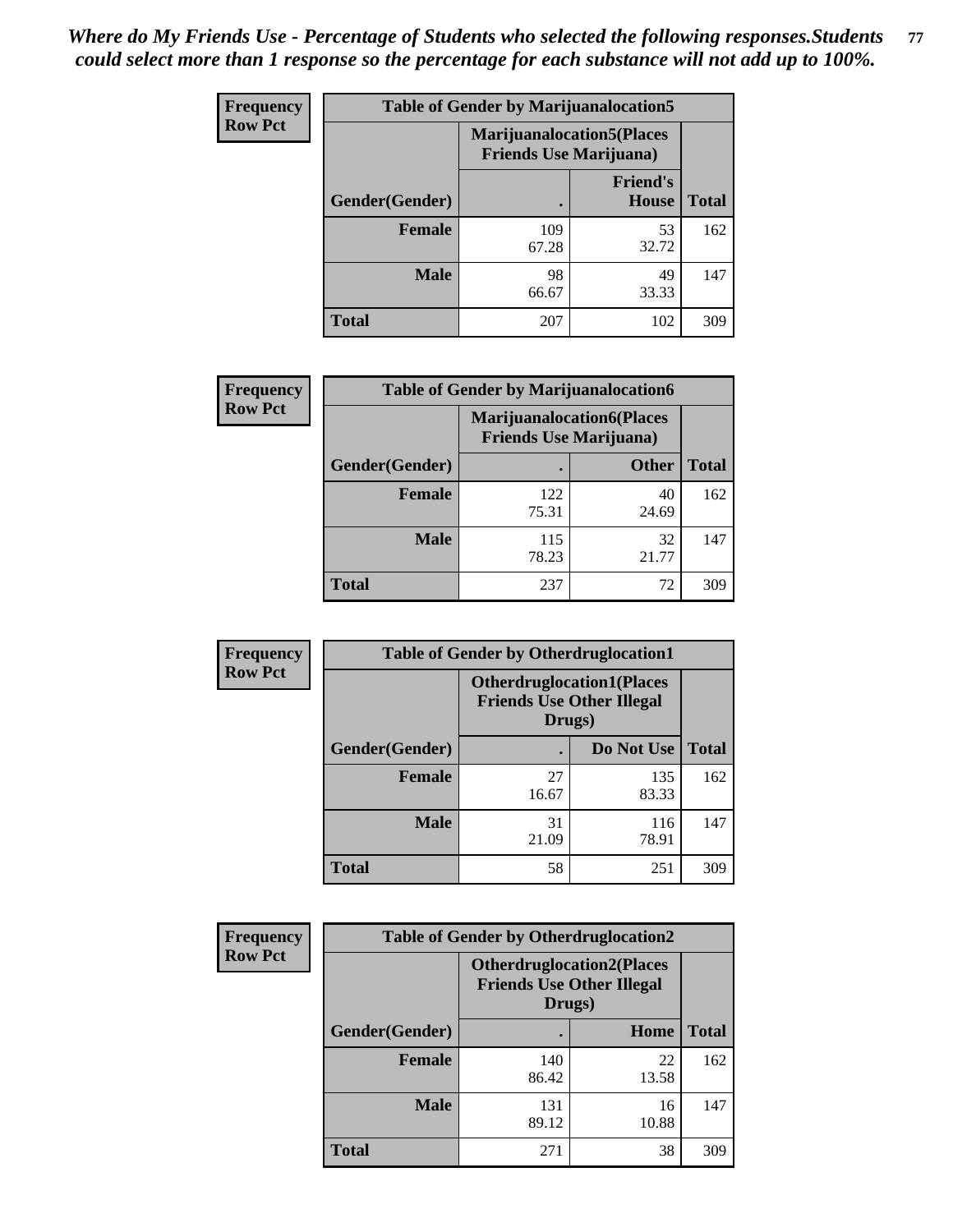| <b>Frequency</b> | <b>Table of Gender by Otherdruglocation3</b> |                                                                                |               |              |
|------------------|----------------------------------------------|--------------------------------------------------------------------------------|---------------|--------------|
| <b>Row Pct</b>   |                                              | <b>Otherdruglocation3(Places</b><br><b>Friends Use Other Illegal</b><br>Drugs) |               |              |
|                  | Gender(Gender)                               |                                                                                | <b>School</b> | <b>Total</b> |
|                  | <b>Female</b>                                | 153<br>94.44                                                                   | Q<br>5.56     | 162          |
|                  | <b>Male</b>                                  | 142<br>96.60                                                                   | 3.40          | 147          |
|                  | <b>Total</b>                                 | 295                                                                            | 14            | 309          |

| Frequency      | <b>Table of Gender by Otherdruglocation4</b> |                                                                                |            |              |
|----------------|----------------------------------------------|--------------------------------------------------------------------------------|------------|--------------|
| <b>Row Pct</b> |                                              | <b>Otherdruglocation4(Places</b><br><b>Friends Use Other Illegal</b><br>Drugs) |            |              |
|                | Gender(Gender)                               |                                                                                | Car        | <b>Total</b> |
|                | Female                                       | 152<br>93.83                                                                   | 10<br>6.17 | 162          |
|                | <b>Male</b>                                  | 138<br>93.88                                                                   | 9<br>6.12  | 147          |
|                | <b>Total</b>                                 | 290                                                                            | 19         | 309          |

| Frequency      | <b>Table of Gender by Otherdruglocation5</b> |                                                                                |                                 |              |
|----------------|----------------------------------------------|--------------------------------------------------------------------------------|---------------------------------|--------------|
| <b>Row Pct</b> |                                              | <b>Otherdruglocation5(Places</b><br><b>Friends Use Other Illegal</b><br>Drugs) |                                 |              |
|                | Gender(Gender)                               |                                                                                | <b>Friend's</b><br><b>House</b> | <b>Total</b> |
|                | <b>Female</b>                                | 143<br>88.27                                                                   | 19<br>11.73                     | 162          |
|                | <b>Male</b>                                  | 133<br>90.48                                                                   | 14<br>9.52                      | 147          |
|                | <b>Total</b>                                 | 276                                                                            | 33                              | 309          |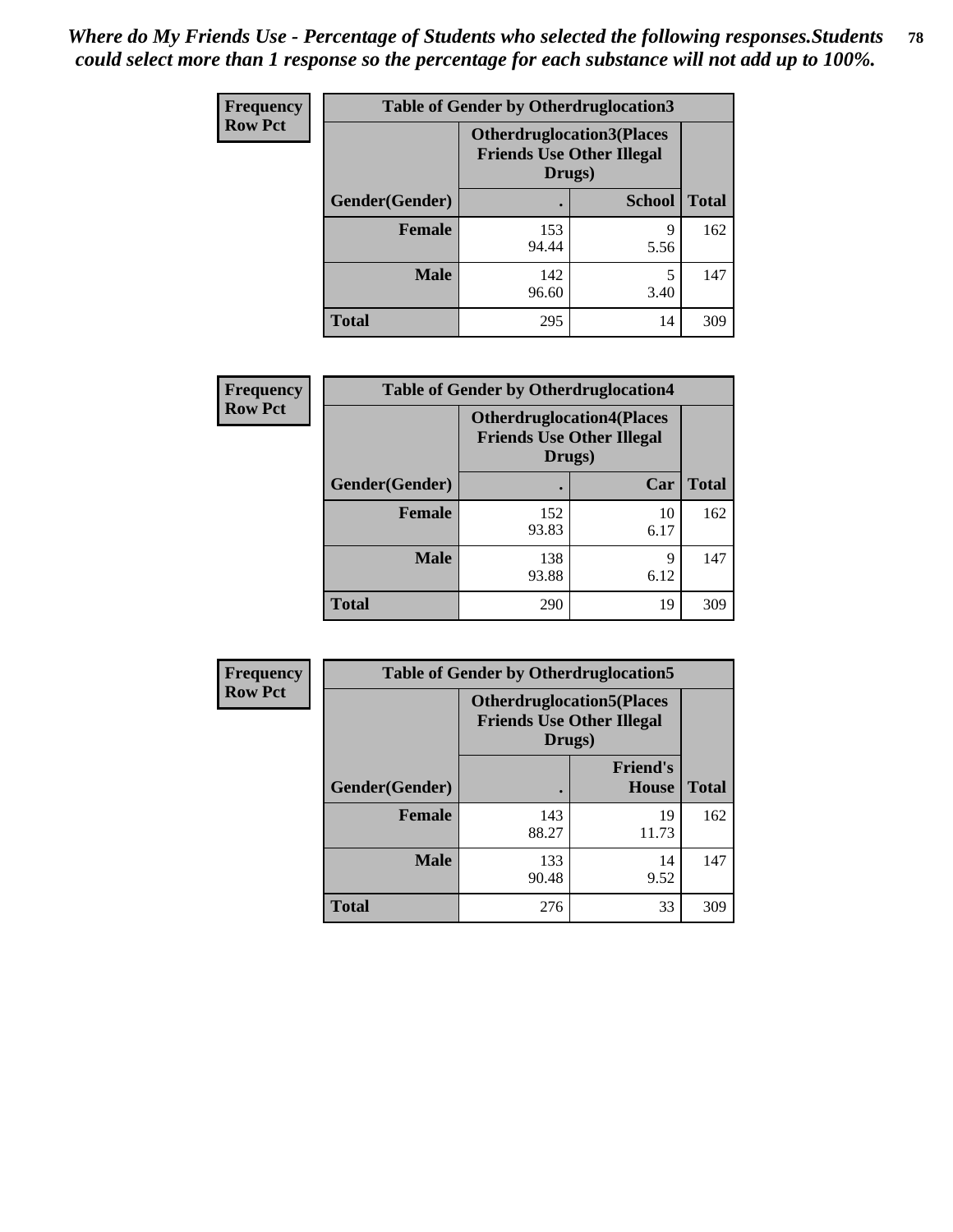| Frequency      | <b>Table of Gender by Otherdruglocation6</b> |                                                                                |              |              |
|----------------|----------------------------------------------|--------------------------------------------------------------------------------|--------------|--------------|
| <b>Row Pct</b> |                                              | <b>Otherdruglocation6(Places</b><br><b>Friends Use Other Illegal</b><br>Drugs) |              |              |
|                | Gender(Gender)                               |                                                                                | <b>Other</b> | <b>Total</b> |
|                | Female                                       | 144<br>88.89                                                                   | 18<br>11.11  | 162          |
|                | <b>Male</b>                                  | 132<br>89.80                                                                   | 15<br>10.20  | 147          |
|                | <b>Total</b>                                 | 276                                                                            | 33           | 309          |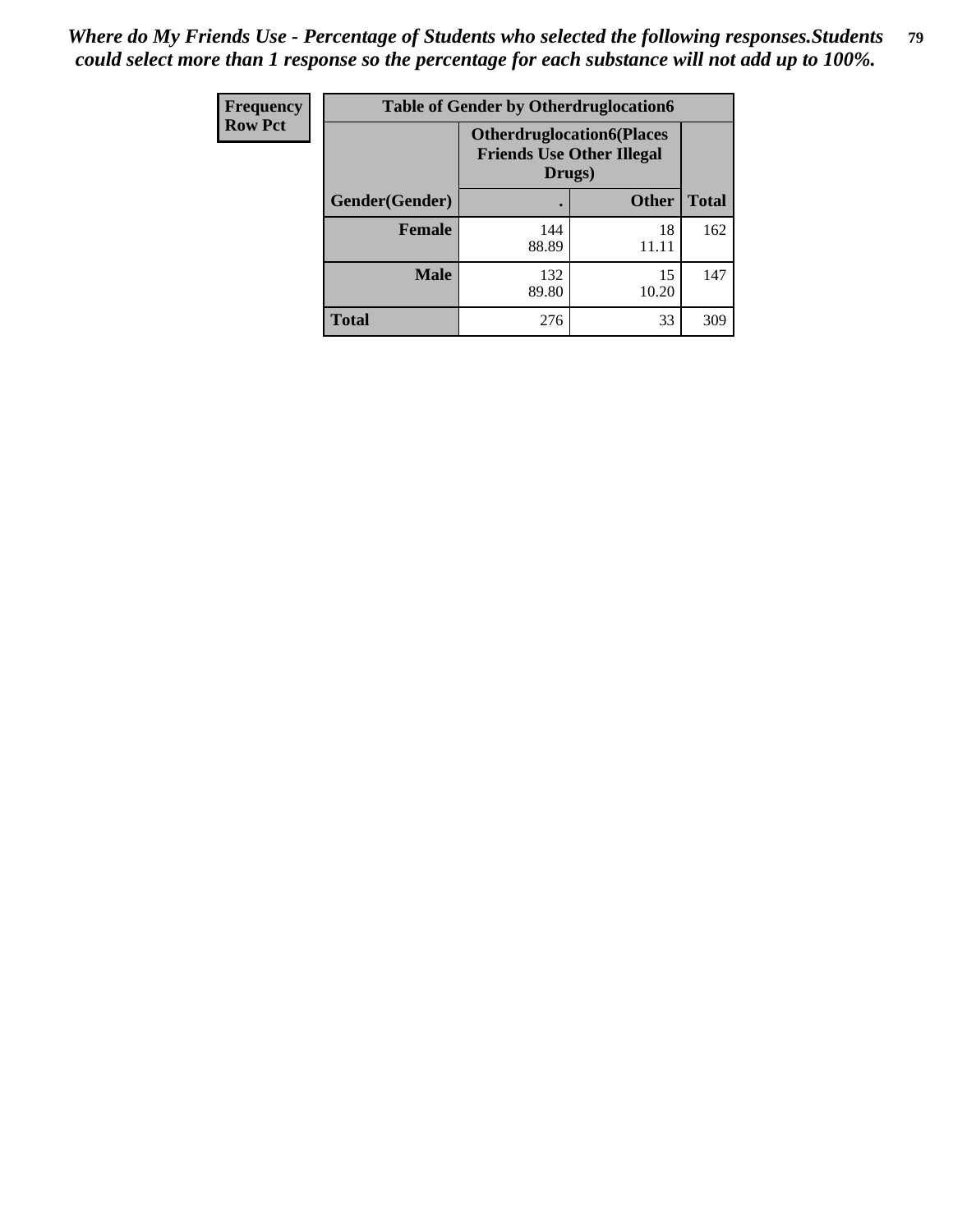| <b>Frequency</b> | <b>Table of Gender by Alcoholtime1</b> |                                                          |                      |              |
|------------------|----------------------------------------|----------------------------------------------------------|----------------------|--------------|
| <b>Row Pct</b>   |                                        | <b>Alcoholtime1(Times</b><br><b>Friends Use Alcohol)</b> |                      |              |
|                  | Gender(Gender)                         |                                                          | Do Not<br><b>Use</b> | <b>Total</b> |
|                  | <b>Female</b>                          | 103<br>63.58                                             | 59<br>36.42          | 162          |
|                  | <b>Male</b>                            | 85<br>57.82                                              | 62<br>42.18          | 147          |
|                  | <b>Total</b>                           | 188                                                      | 121                  | 309          |

| <b>Frequency</b> | <b>Table of Gender by Alcoholtime2</b> |                                                          |                            |              |
|------------------|----------------------------------------|----------------------------------------------------------|----------------------------|--------------|
| <b>Row Pct</b>   |                                        | <b>Alcoholtime2(Times</b><br><b>Friends Use Alcohol)</b> |                            |              |
|                  | Gender(Gender)                         |                                                          | <b>On Way</b><br>to School | <b>Total</b> |
|                  | <b>Female</b>                          | 153<br>94.44                                             | 9<br>5.56                  | 162          |
|                  | <b>Male</b>                            | 142<br>96.60                                             | 5<br>3.40                  | 147          |
|                  | <b>Total</b>                           | 295                                                      | 14                         | 309          |

| <b>Frequency</b> | <b>Table of Gender by Alcoholtime3</b> |                                                          |                                |              |
|------------------|----------------------------------------|----------------------------------------------------------|--------------------------------|--------------|
| <b>Row Pct</b>   |                                        | <b>Alcoholtime3(Times</b><br><b>Friends Use Alcohol)</b> |                                |              |
|                  | Gender(Gender)                         |                                                          | <b>During</b><br><b>School</b> | <b>Total</b> |
|                  | Female                                 | 154<br>95.06                                             | 8<br>4.94                      | 162          |
|                  | <b>Male</b>                            | 143<br>97.28                                             | 4<br>2.72                      | 147          |
|                  | <b>Total</b>                           | 297                                                      | 12                             | 309          |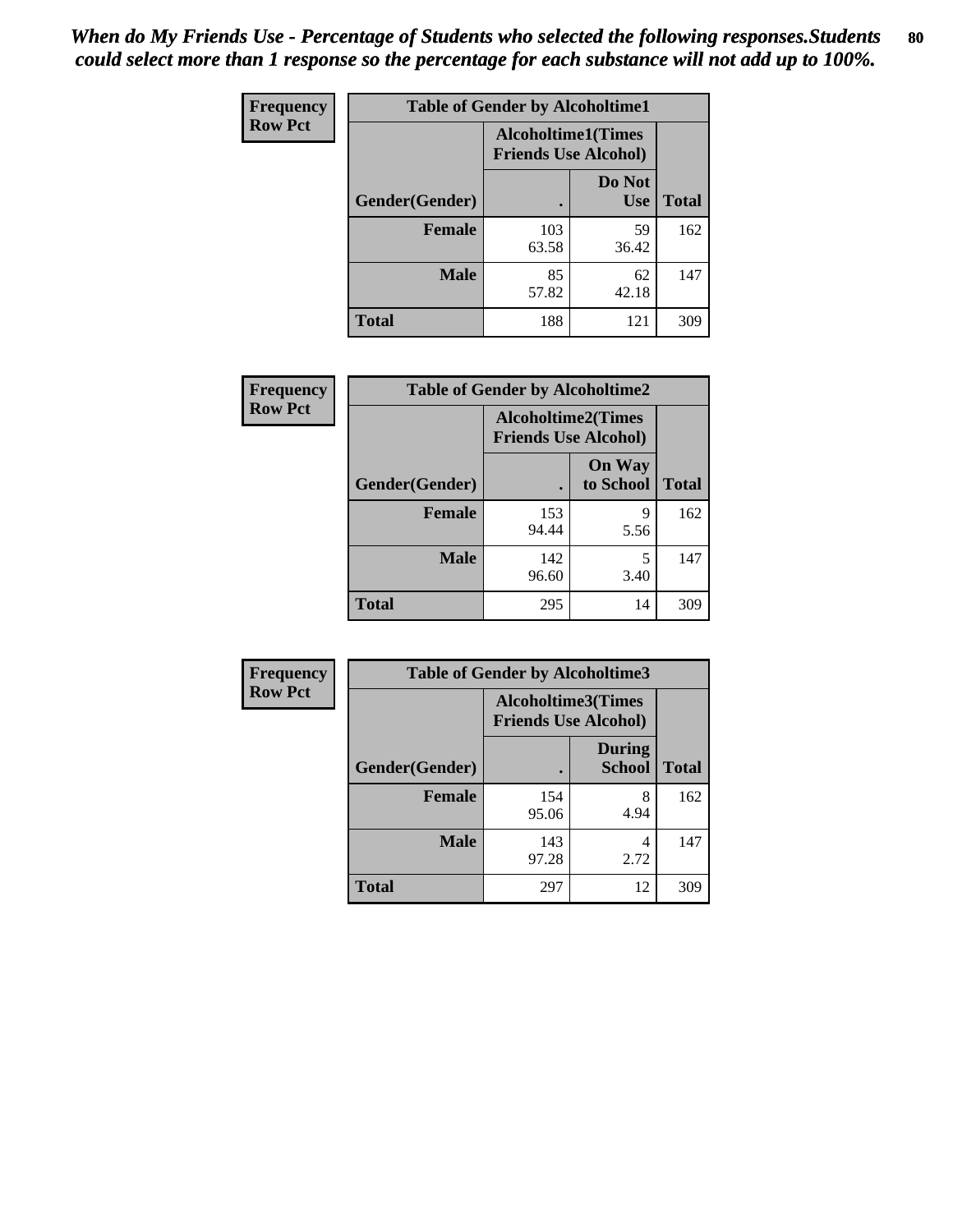*When do My Friends Use - Percentage of Students who selected the following responses.Students could select more than 1 response so the percentage for each substance will not add up to 100%.* **81**

| <b>Frequency</b> | <b>Table of Gender by Alcoholtime4</b> |                                                          |                                                |              |
|------------------|----------------------------------------|----------------------------------------------------------|------------------------------------------------|--------------|
| <b>Row Pct</b>   |                                        | <b>Alcoholtime4(Times</b><br><b>Friends Use Alcohol)</b> |                                                |              |
|                  | Gender(Gender)                         |                                                          | <b>On Way</b><br>Home<br>From<br><b>School</b> | <b>Total</b> |
|                  | <b>Female</b>                          | 150<br>92.59                                             | 12<br>7.41                                     | 162          |
|                  | <b>Male</b>                            | 141<br>95.92                                             | 6<br>4.08                                      | 147          |
|                  | <b>Total</b>                           | 291                                                      | 18                                             | 309          |

| <b>Frequency</b> | <b>Table of Gender by Alcoholtime5</b> |                                                           |             |              |
|------------------|----------------------------------------|-----------------------------------------------------------|-------------|--------------|
| <b>Row Pct</b>   |                                        | <b>Alcoholtime5</b> (Times<br><b>Friends Use Alcohol)</b> |             |              |
|                  | Gender(Gender)                         |                                                           | Weeknights  | <b>Total</b> |
|                  | <b>Female</b>                          | 127<br>78.40                                              | 35<br>21.60 | 162          |
|                  | <b>Male</b>                            | 119<br>80.95                                              | 28<br>19.05 | 147          |
|                  | <b>Total</b>                           | 246                                                       | 63          | 309          |

| Frequency      | <b>Table of Gender by Alcoholtime6</b> |                                                          |              |              |
|----------------|----------------------------------------|----------------------------------------------------------|--------------|--------------|
| <b>Row Pct</b> |                                        | <b>Alcoholtime6(Times</b><br><b>Friends Use Alcohol)</b> |              |              |
|                | Gender(Gender)                         |                                                          | Weekends     | <b>Total</b> |
|                | Female                                 | 61<br>37.65                                              | 101<br>62.35 | 162          |
|                | <b>Male</b>                            | 68<br>46.26                                              | 79<br>53.74  | 147          |
|                | <b>Total</b>                           | 129                                                      | 180          | 309          |

| Frequency      | <b>Table of Gender by Tobaccotime1</b> |                                                          |                      |              |
|----------------|----------------------------------------|----------------------------------------------------------|----------------------|--------------|
| <b>Row Pct</b> |                                        | <b>Tobaccotime1(Times</b><br><b>Friends Use Tobacco)</b> |                      |              |
|                | Gender(Gender)                         |                                                          | Do Not<br><b>Use</b> | <b>Total</b> |
|                | <b>Female</b>                          | 67<br>41.36                                              | 95<br>58.64          | 162          |
|                | <b>Male</b>                            | 68<br>46.26                                              | 79<br>53.74          | 147          |
|                | <b>Total</b>                           | 135                                                      | 174                  | 309          |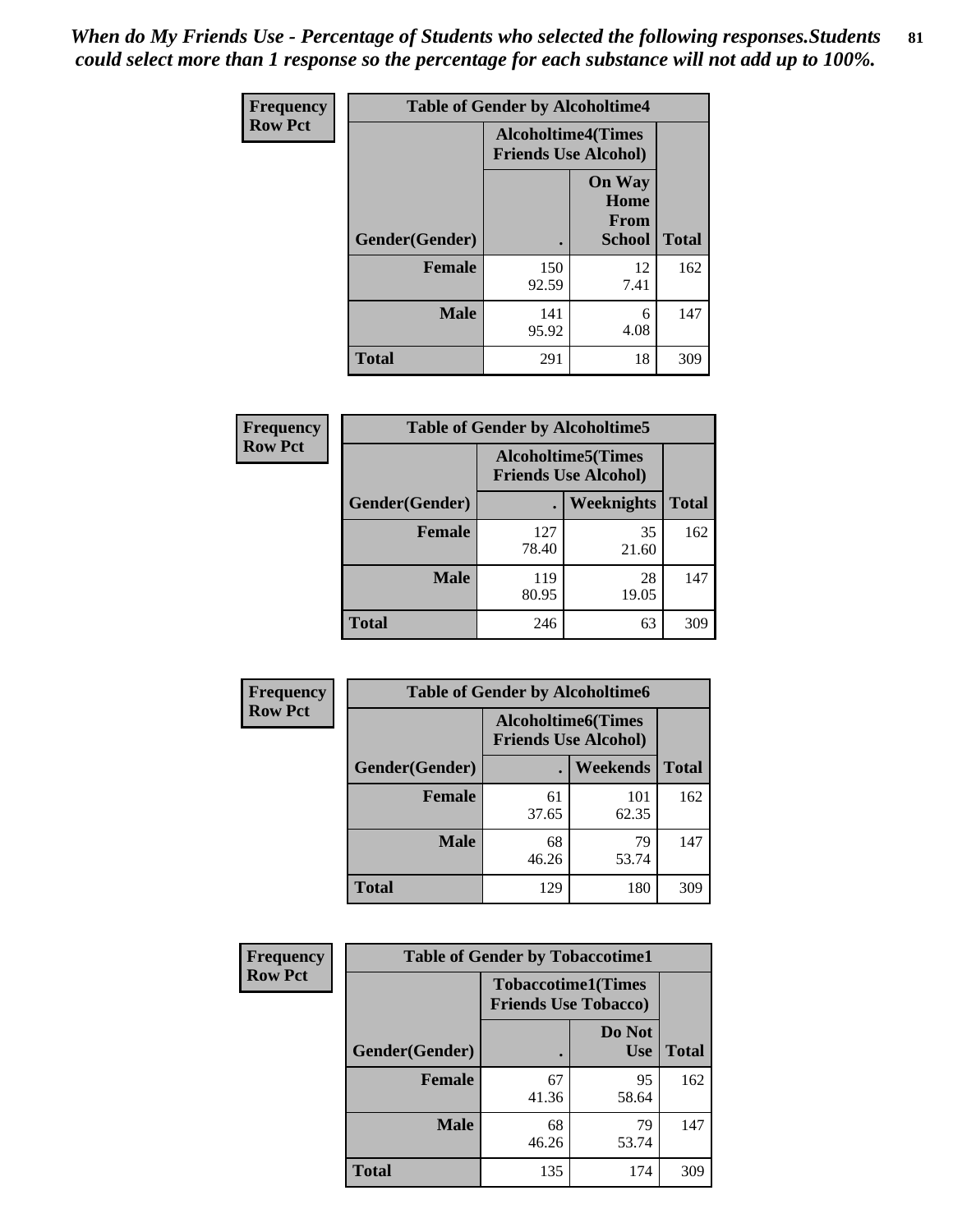*When do My Friends Use - Percentage of Students who selected the following responses.Students could select more than 1 response so the percentage for each substance will not add up to 100%.* **82**

| Frequency      | <b>Table of Gender by Tobaccotime2</b> |                                                          |                            |              |
|----------------|----------------------------------------|----------------------------------------------------------|----------------------------|--------------|
| <b>Row Pct</b> |                                        | <b>Tobaccotime2(Times</b><br><b>Friends Use Tobacco)</b> |                            |              |
|                | Gender(Gender)                         |                                                          | <b>On Way</b><br>to School | <b>Total</b> |
|                | <b>Female</b>                          | 131<br>80.86                                             | 31<br>19.14                | 162          |
|                | <b>Male</b>                            | 116<br>78.91                                             | 31<br>21.09                | 147          |
|                | <b>Total</b>                           | 247                                                      | 62                         | 309          |

| Frequency      | <b>Table of Gender by Tobaccotime3</b> |                                                          |                                |              |
|----------------|----------------------------------------|----------------------------------------------------------|--------------------------------|--------------|
| <b>Row Pct</b> |                                        | <b>Tobaccotime3(Times</b><br><b>Friends Use Tobacco)</b> |                                |              |
|                | Gender(Gender)                         |                                                          | <b>During</b><br><b>School</b> | <b>Total</b> |
|                | <b>Female</b>                          | 148<br>91.36                                             | 14<br>8.64                     | 162          |
|                | <b>Male</b>                            | 130<br>88.44                                             | 17<br>11.56                    | 147          |
|                | <b>Total</b>                           | 278                                                      | 31                             | 309          |

| <b>Frequency</b> | <b>Table of Gender by Tobaccotime4</b> |                                                          |                                                |              |
|------------------|----------------------------------------|----------------------------------------------------------|------------------------------------------------|--------------|
| <b>Row Pct</b>   |                                        | <b>Tobaccotime4(Times</b><br><b>Friends Use Tobacco)</b> |                                                |              |
|                  | Gender(Gender)                         |                                                          | <b>On Way</b><br>Home<br><b>From</b><br>School | <b>Total</b> |
|                  | <b>Female</b>                          | 150                                                      | 12                                             | 162          |
|                  |                                        | 92.59                                                    | 7.41                                           |              |
|                  | <b>Male</b>                            | 141<br>95.92                                             | 6<br>4.08                                      | 147          |
|                  | <b>Total</b>                           | 291                                                      | 18                                             | 309          |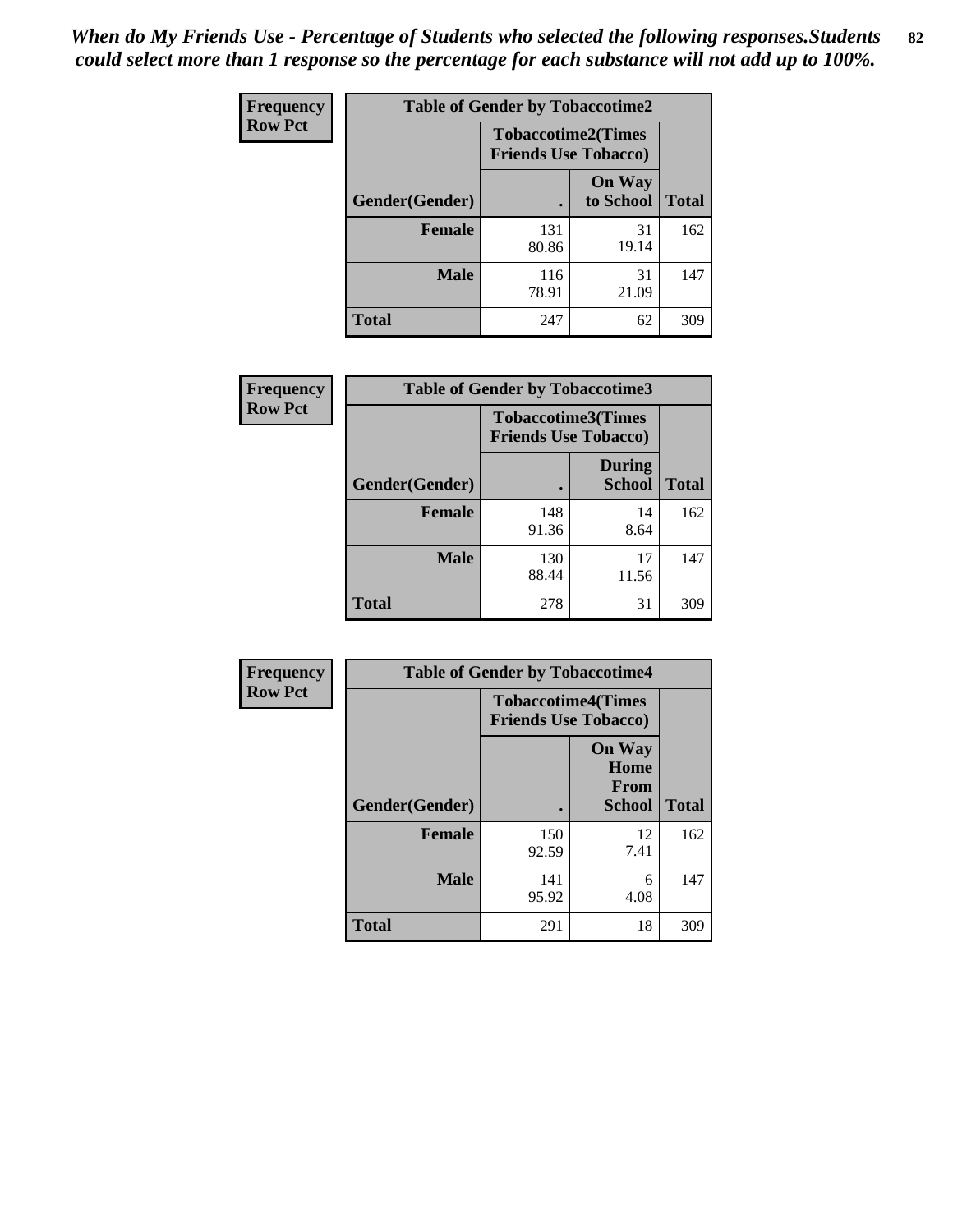*When do My Friends Use - Percentage of Students who selected the following responses.Students could select more than 1 response so the percentage for each substance will not add up to 100%.* **83**

| <b>Frequency</b> |                |              | <b>Table of Gender by Tobaccotime5</b>                    |              |  |
|------------------|----------------|--------------|-----------------------------------------------------------|--------------|--|
| <b>Row Pct</b>   |                |              | <b>Tobaccotime5</b> (Times<br><b>Friends Use Tobacco)</b> |              |  |
|                  | Gender(Gender) |              | Weeknights                                                | <b>Total</b> |  |
|                  | <b>Female</b>  | 117<br>72.22 | 45<br>27.78                                               | 162          |  |
|                  | <b>Male</b>    | 96<br>65.31  | 51<br>34.69                                               | 147          |  |
|                  | Total          | 213          | 96                                                        | 309          |  |

| <b>Frequency</b> | <b>Table of Gender by Tobaccotime6</b> |                                                          |             |              |
|------------------|----------------------------------------|----------------------------------------------------------|-------------|--------------|
| <b>Row Pct</b>   |                                        | <b>Tobaccotime6(Times</b><br><b>Friends Use Tobacco)</b> |             |              |
|                  | Gender(Gender)                         |                                                          | Weekends    | <b>Total</b> |
|                  | <b>Female</b>                          | 101<br>62.35                                             | 61<br>37.65 | 162          |
|                  | <b>Male</b>                            | 92<br>62.59                                              | 55<br>37.41 | 147          |
|                  | <b>Total</b>                           | 193                                                      | 116         | 309          |

| Frequency      | <b>Table of Gender by Marijuanatime1</b> |                                |                             |              |  |
|----------------|------------------------------------------|--------------------------------|-----------------------------|--------------|--|
| <b>Row Pct</b> |                                          | <b>Friends Use Marijuana</b> ) | <b>Marijuanatime1(Times</b> |              |  |
|                | Gender(Gender)                           |                                | Do Not Use                  | <b>Total</b> |  |
|                | <b>Female</b>                            | 66<br>40.74                    | 96<br>59.26                 | 162          |  |
|                | <b>Male</b>                              | 67<br>45.58                    | 80<br>54.42                 | 147          |  |
|                | <b>Total</b>                             | 133                            | 176                         | 309          |  |

| <b>Frequency</b> | <b>Table of Gender by Marijuanatime2</b> |                             |                                |              |  |
|------------------|------------------------------------------|-----------------------------|--------------------------------|--------------|--|
| <b>Row Pct</b>   |                                          | <b>Marijuanatime2(Times</b> | <b>Friends Use Marijuana</b> ) |              |  |
|                  | Gender(Gender)                           |                             | On Way to<br><b>School</b>     | <b>Total</b> |  |
|                  | <b>Female</b>                            | 137<br>84.57                | 25<br>15.43                    | 162          |  |
|                  | <b>Male</b>                              | 126<br>85.71                | 21<br>14.29                    | 147          |  |
|                  | <b>Total</b>                             | 263                         | 46                             | 309          |  |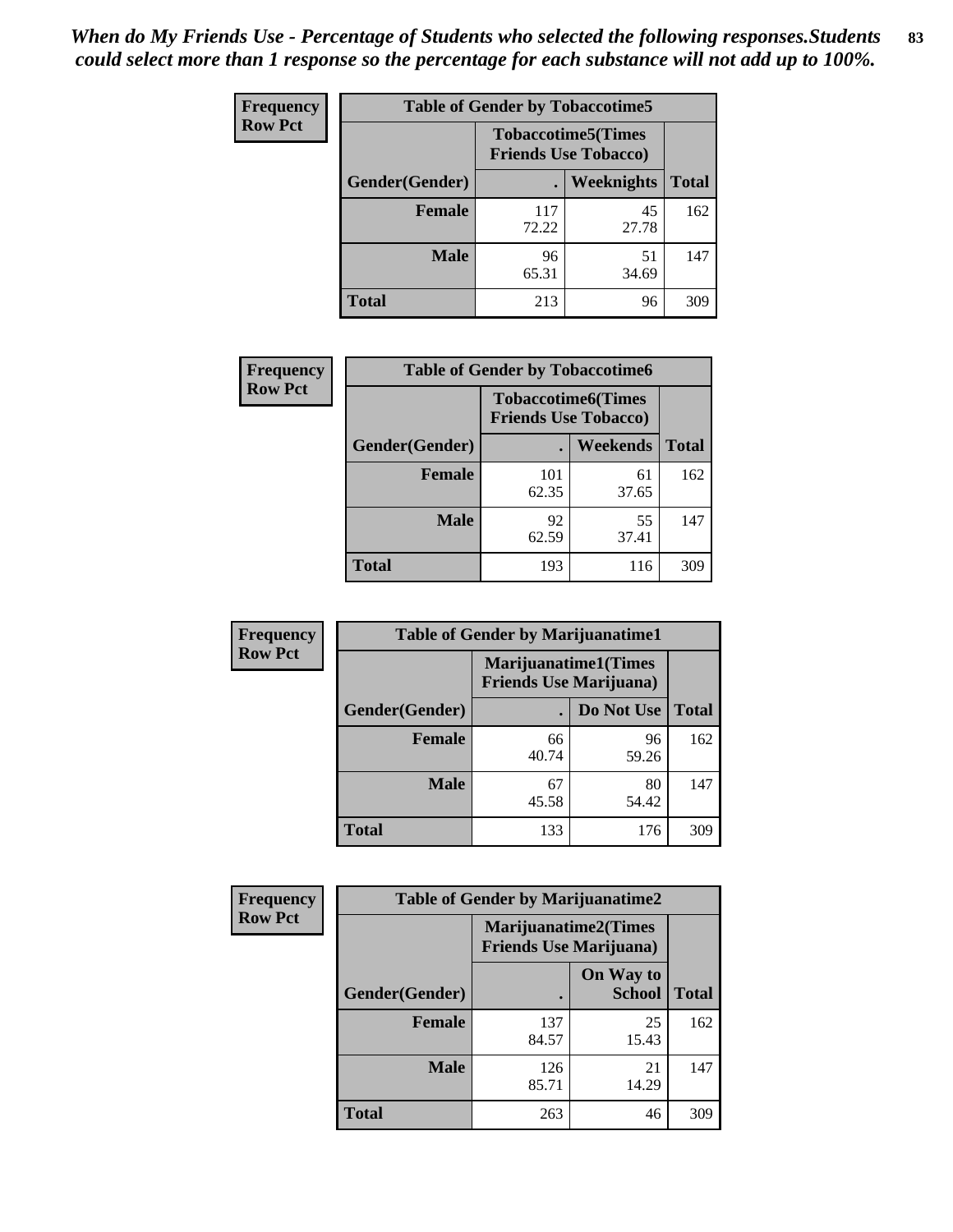*When do My Friends Use - Percentage of Students who selected the following responses.Students could select more than 1 response so the percentage for each substance will not add up to 100%.* **84**

| <b>Frequency</b> | Table of Gender by Marijuanatime3 |                                                        |                                |              |
|------------------|-----------------------------------|--------------------------------------------------------|--------------------------------|--------------|
| <b>Row Pct</b>   |                                   | Marijuanatime3(Times<br><b>Friends Use Marijuana</b> ) |                                |              |
|                  | Gender(Gender)                    |                                                        | <b>During</b><br><b>School</b> | <b>Total</b> |
|                  | <b>Female</b>                     | 144<br>88.89                                           | 18<br>11.11                    | 162          |
|                  | <b>Male</b>                       | 131<br>89.12                                           | 16<br>10.88                    | 147          |
|                  | <b>Total</b>                      | 275                                                    | 34                             | 309          |

| Frequency      | <b>Table of Gender by Marijuanatime4</b> |                                |                                                       |              |
|----------------|------------------------------------------|--------------------------------|-------------------------------------------------------|--------------|
| <b>Row Pct</b> |                                          | <b>Friends Use Marijuana</b> ) | <b>Marijuanatime4</b> (Times                          |              |
|                | Gender(Gender)                           |                                | <b>On Way</b><br>Home<br><b>From</b><br><b>School</b> | <b>Total</b> |
|                | <b>Female</b>                            | 135<br>83.33                   | 27<br>16.67                                           | 162          |
|                | <b>Male</b>                              | 123<br>83.67                   | 24<br>16.33                                           | 147          |
|                | <b>Total</b>                             | 258                            | 51                                                    | 309          |

| <b>Frequency</b> | <b>Table of Gender by Marijuanatime5</b> |              |                                                                |              |
|------------------|------------------------------------------|--------------|----------------------------------------------------------------|--------------|
| <b>Row Pct</b>   |                                          |              | <b>Marijuanatime5</b> (Times<br><b>Friends Use Marijuana</b> ) |              |
|                  | Gender(Gender)                           |              | Weeknights                                                     | <b>Total</b> |
|                  | <b>Female</b>                            | 117<br>72.22 | 45<br>27.78                                                    | 162          |
|                  | <b>Male</b>                              | 111<br>75.51 | 36<br>24.49                                                    | 147          |
|                  | <b>Total</b>                             | 228          | 81                                                             | 309          |

| <b>Frequency</b> | <b>Table of Gender by Marijuanatime6</b> |                                                               |                 |              |  |
|------------------|------------------------------------------|---------------------------------------------------------------|-----------------|--------------|--|
| <b>Row Pct</b>   |                                          | <b>Marijuanatime6(Times</b><br><b>Friends Use Marijuana</b> ) |                 |              |  |
|                  | Gender(Gender)                           |                                                               | <b>Weekends</b> | <b>Total</b> |  |
|                  | <b>Female</b>                            | 91<br>56.17                                                   | 71<br>43.83     | 162          |  |
|                  | <b>Male</b>                              | 88<br>59.86                                                   | 59<br>40.14     | 147          |  |
|                  | <b>Total</b>                             | 179                                                           | 130             | 309          |  |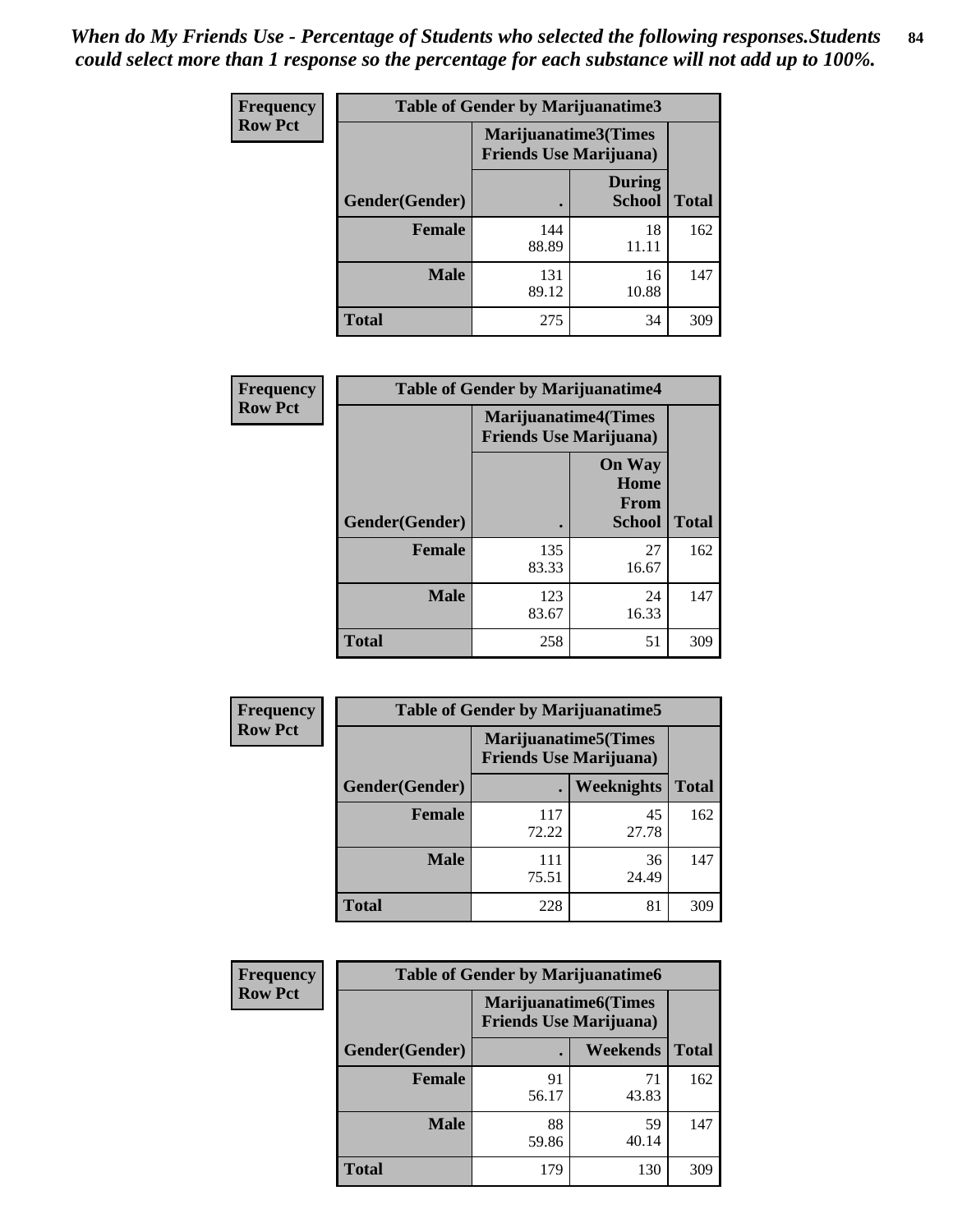*When do My Friends Use - Percentage of Students who selected the following responses.Students could select more than 1 response so the percentage for each substance will not add up to 100%.* **85**

| <b>Frequency</b> | <b>Table of Gender by Otherdrugtime1</b> |                                                                                   |              |              |  |
|------------------|------------------------------------------|-----------------------------------------------------------------------------------|--------------|--------------|--|
| <b>Row Pct</b>   |                                          | <b>Otherdrugtime1(Times</b><br><b>Friends Use Other</b><br><b>Illegal Drugs</b> ) |              |              |  |
|                  | Gender(Gender)                           |                                                                                   | Do Not Use   | <b>Total</b> |  |
|                  | <b>Female</b>                            | 28<br>17.28                                                                       | 134<br>82.72 | 162          |  |
|                  | <b>Male</b>                              | 31<br>21.09                                                                       | 116<br>78.91 | 147          |  |
|                  | <b>Total</b>                             | 59                                                                                | 250          | 309          |  |

| Frequency      | <b>Table of Gender by Otherdrugtime2</b> |                        |                                                         |              |
|----------------|------------------------------------------|------------------------|---------------------------------------------------------|--------------|
| <b>Row Pct</b> |                                          | <b>Illegal Drugs</b> ) | <b>Otherdrugtime2(Times</b><br><b>Friends Use Other</b> |              |
|                | Gender(Gender)                           |                        | On Way to<br><b>School</b>                              | <b>Total</b> |
|                | <b>Female</b>                            | 154<br>95.06           | 8<br>4.94                                               | 162          |
|                | <b>Male</b>                              | 139<br>94.56           | 8<br>5.44                                               | 147          |
|                | <b>Total</b>                             | 293                    | 16                                                      | 309          |

| Frequency      |                | <b>Table of Gender by Otherdrugtime3</b> |                                                         |              |
|----------------|----------------|------------------------------------------|---------------------------------------------------------|--------------|
| <b>Row Pct</b> |                | <b>Illegal Drugs</b> )                   | <b>Otherdrugtime3(Times</b><br><b>Friends Use Other</b> |              |
|                | Gender(Gender) |                                          | <b>During</b><br><b>School</b>                          | <b>Total</b> |
|                | <b>Female</b>  | 154<br>95.06                             | 8<br>4.94                                               | 162          |
|                | <b>Male</b>    | 141<br>95.92                             | 6<br>4.08                                               | 147          |
|                | <b>Total</b>   | 295                                      | 14                                                      | 309          |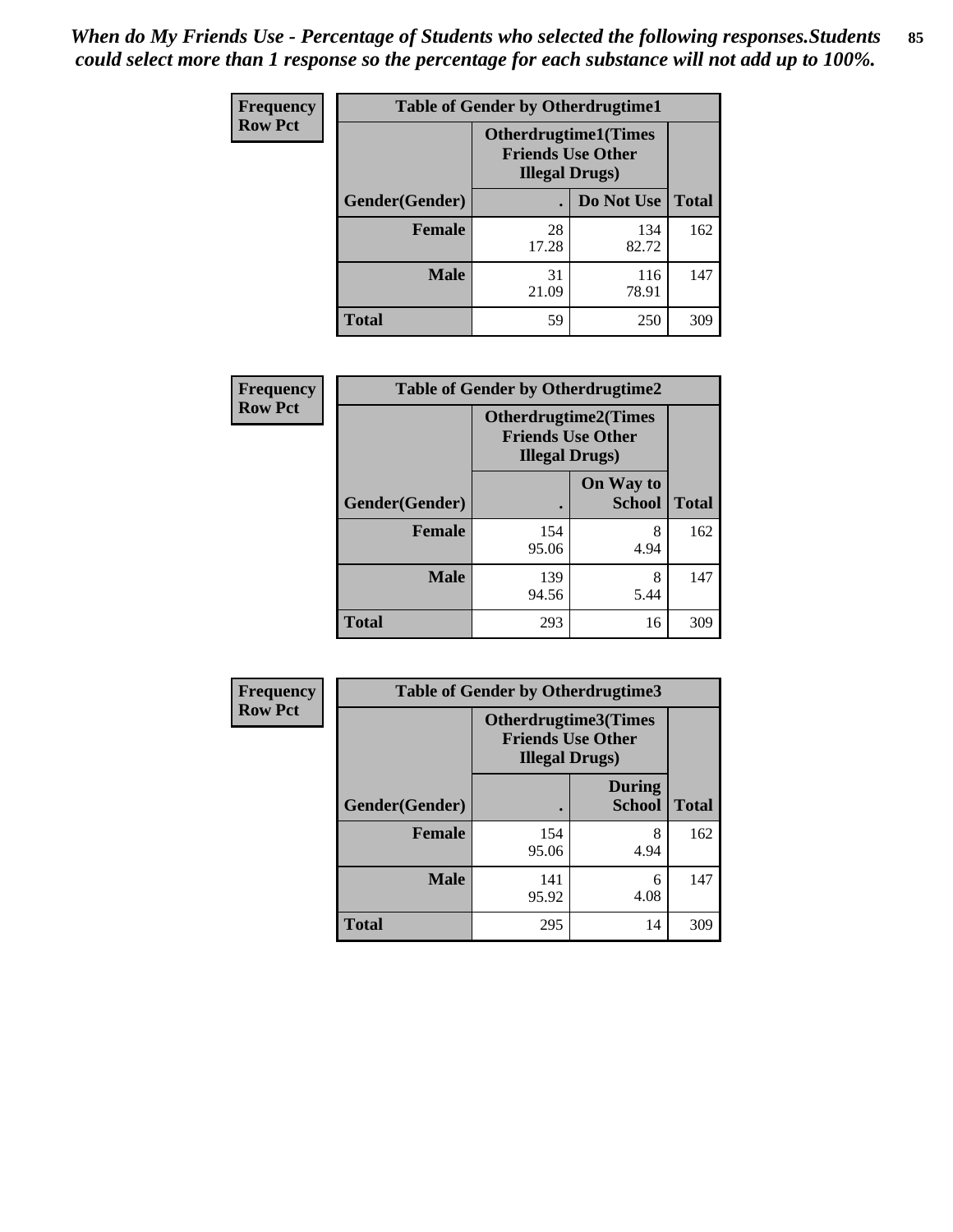*When do My Friends Use - Percentage of Students who selected the following responses.Students could select more than 1 response so the percentage for each substance will not add up to 100%.* **86**

| <b>Frequency</b> | <b>Table of Gender by Otherdrugtime4</b> |                                                    |                                                |              |
|------------------|------------------------------------------|----------------------------------------------------|------------------------------------------------|--------------|
| <b>Row Pct</b>   |                                          | <b>Friends Use Other</b><br><b>Illegal Drugs</b> ) | <b>Otherdrugtime4(Times</b>                    |              |
|                  | Gender(Gender)                           |                                                    | <b>On Way</b><br>Home<br>From<br><b>School</b> | <b>Total</b> |
|                  | Female                                   | 154<br>95.06                                       | 8<br>4.94                                      | 162          |
|                  | <b>Male</b>                              | 142<br>96.60                                       | 5<br>3.40                                      | 147          |
|                  | <b>Total</b>                             | 296                                                | 13                                             | 309          |

| Frequency      | <b>Table of Gender by Otherdrugtime5</b> |                                                                                    |             |              |
|----------------|------------------------------------------|------------------------------------------------------------------------------------|-------------|--------------|
| <b>Row Pct</b> |                                          | <b>Otherdrugtime5</b> (Times<br><b>Friends Use Other</b><br><b>Illegal Drugs</b> ) |             |              |
|                | Gender(Gender)                           |                                                                                    | Weeknights  | <b>Total</b> |
|                | Female                                   | 146<br>90.12                                                                       | 16<br>9.88  | 162          |
|                | <b>Male</b>                              | 131<br>89.12                                                                       | 16<br>10.88 | 147          |
|                | <b>Total</b>                             | 277                                                                                | 32          | 309          |

| <b>Frequency</b> | <b>Table of Gender by Otherdrugtime6</b> |                                                                                   |             |              |
|------------------|------------------------------------------|-----------------------------------------------------------------------------------|-------------|--------------|
| <b>Row Pct</b>   |                                          | <b>Otherdrugtime6(Times</b><br><b>Friends Use Other</b><br><b>Illegal Drugs</b> ) |             |              |
|                  | Gender(Gender)                           |                                                                                   | Weekends    | <b>Total</b> |
|                  | <b>Female</b>                            | 136<br>83.95                                                                      | 26<br>16.05 | 162          |
|                  | <b>Male</b>                              | 118<br>80.27                                                                      | 29<br>19.73 | 147          |
|                  | <b>Total</b>                             | 254                                                                               | 55          | 309          |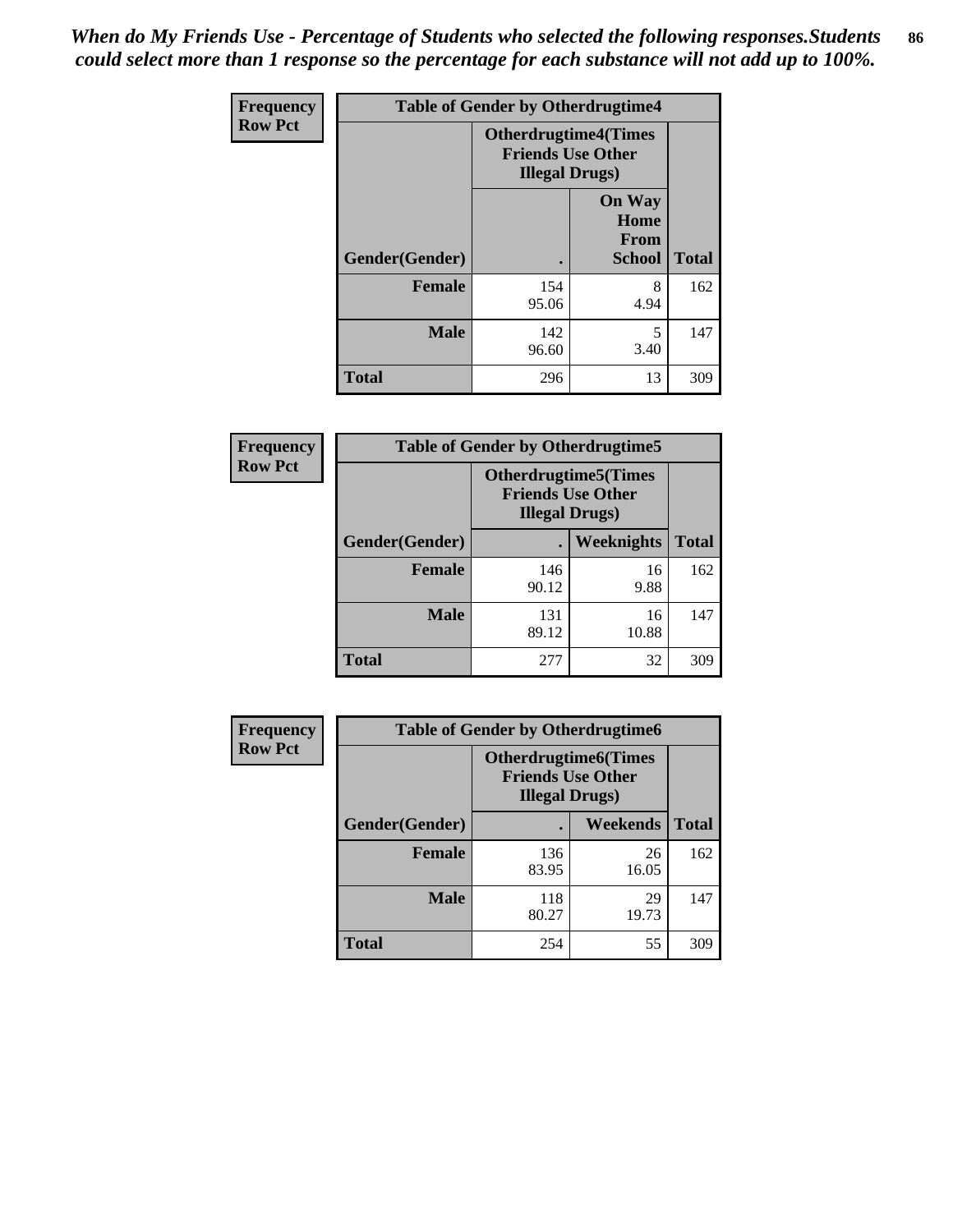## *Other Questions* **87**

| Frequency      | <b>Table of Gender by Educationalcohol</b> |                                                                                                                               |                |              |  |
|----------------|--------------------------------------------|-------------------------------------------------------------------------------------------------------------------------------|----------------|--------------|--|
| <b>Row Pct</b> |                                            | Educationalcohol(I<br>have been taught<br>about alcohol,<br>tobacco,<br>and other drugs<br>within the last year<br>at school) |                |              |  |
|                | Gender(Gender)                             | <b>Yes</b>                                                                                                                    | N <sub>0</sub> | <b>Total</b> |  |
|                | <b>Female</b>                              | 99<br>61.11                                                                                                                   | 63<br>38.89    | 162          |  |
|                | <b>Male</b>                                | 92<br>62.59                                                                                                                   | 55<br>37.41    | 147          |  |
|                | <b>Total</b>                               | 191                                                                                                                           | 118            | 309          |  |

| Frequency      | <b>Table of Gender by Rodedrinking</b> |                                                                                                                     |              |              |  |
|----------------|----------------------------------------|---------------------------------------------------------------------------------------------------------------------|--------------|--------------|--|
| <b>Row Pct</b> |                                        | Rodedrinking(In<br>the past 30 days I<br>have ridden in a<br>car with a driver<br>who had been<br>drinking alcohol) |              |              |  |
|                | Gender(Gender)                         | Yes                                                                                                                 | $\bf N_0$    | <b>Total</b> |  |
|                | <b>Female</b>                          | 15<br>9.26                                                                                                          | 147<br>90.74 | 162          |  |
|                | <b>Male</b>                            | 21<br>14.29                                                                                                         | 126<br>85.71 | 147          |  |
|                | <b>Total</b>                           | 36                                                                                                                  | 273          | 309          |  |

| Frequency      | <b>Table of Gender by Drugsschool</b> |                                                                                                                                     |                |              |  |
|----------------|---------------------------------------|-------------------------------------------------------------------------------------------------------------------------------------|----------------|--------------|--|
| <b>Row Pct</b> |                                       | <b>Drugsschool</b> (During<br>the past 12 months,<br>I have been offered,<br>sold,<br>or given illegal drugs<br>on school property) |                |              |  |
|                | Gender(Gender)                        | Yes                                                                                                                                 | N <sub>0</sub> | <b>Total</b> |  |
|                | <b>Female</b>                         | 24<br>14.81                                                                                                                         | 138<br>85.19   | 162          |  |
|                | <b>Male</b>                           | 25<br>17.01                                                                                                                         | 122<br>82.99   | 147          |  |
|                | <b>Total</b>                          | 49                                                                                                                                  | 260            | 309          |  |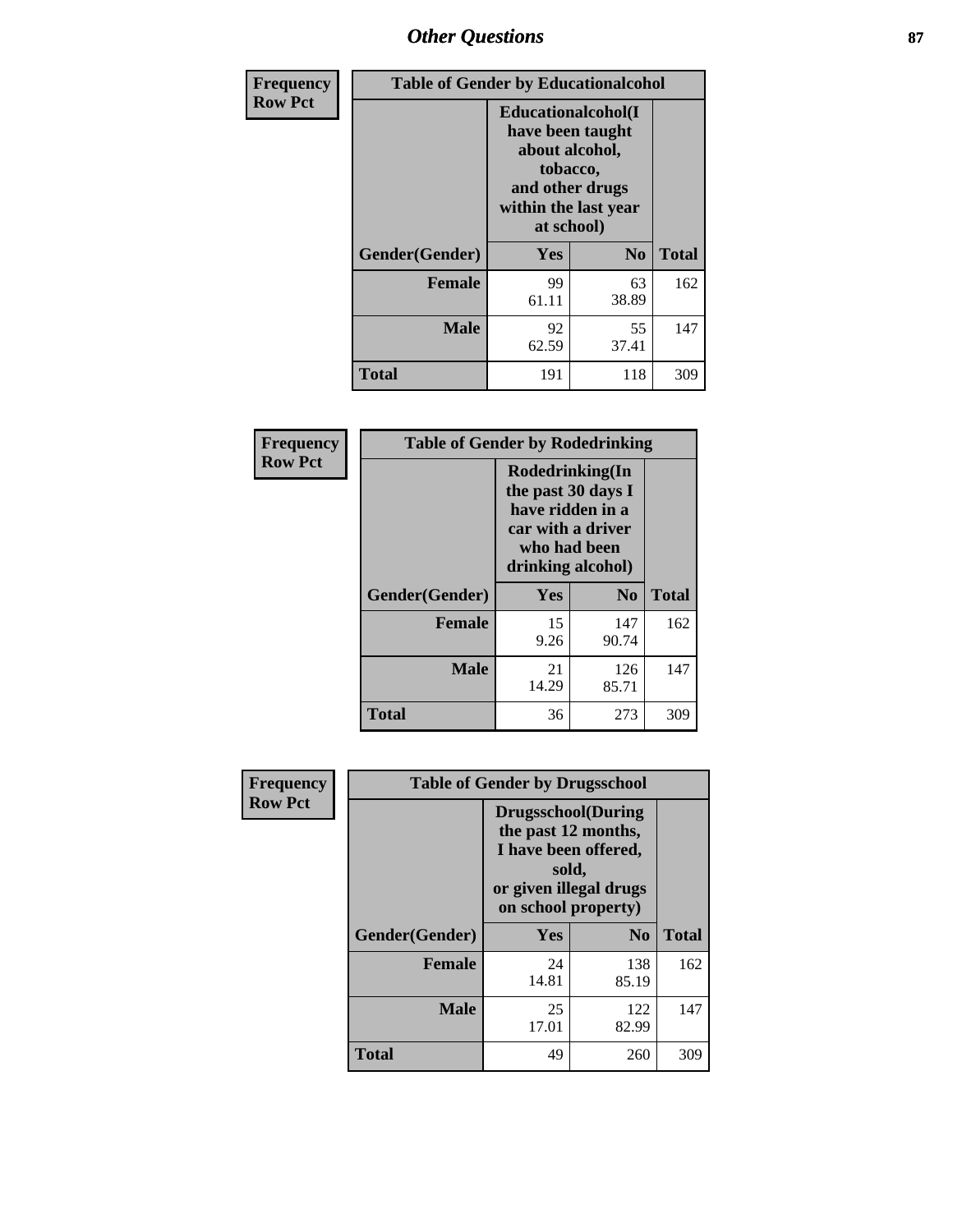*Other Questions* **88**

**Frequency Row Pct**

| <b>Table of Gender by Bingedrinking</b> |                  |                                                                                                                |                              |                        |                        |                   |              |
|-----------------------------------------|------------------|----------------------------------------------------------------------------------------------------------------|------------------------------|------------------------|------------------------|-------------------|--------------|
|                                         |                  | <b>Bingedrinking(I have drunk five or</b><br>more drinks of alcohol at one sitting<br>during the last 30 days) |                              |                        |                        |                   |              |
| <b>Gender</b> (Gender)                  | 0<br><b>Days</b> | 1 or<br>days                                                                                                   | 3 <sub>to</sub><br>5<br>days | 10<br>to<br>19<br>days | 20<br>to<br>29<br>days | All<br>30<br>days | <b>Total</b> |
| <b>Female</b>                           | 145<br>89.51     | 4<br>2.47                                                                                                      | 6<br>3.70                    | 5<br>3.09              | 0.62                   | 0.62              | 162          |
|                                         |                  |                                                                                                                |                              |                        |                        |                   |              |
| <b>Male</b>                             | 127<br>86.39     | 7<br>4.76                                                                                                      | 4.76                         | 3<br>2.04              | $\mathfrak{D}$<br>1.36 | 0.68              | 147          |

| Frequency      | <b>Table of Gender by Educationaids</b> |                                                                                                 |             |              |  |
|----------------|-----------------------------------------|-------------------------------------------------------------------------------------------------|-------------|--------------|--|
| <b>Row Pct</b> |                                         | <b>Educationaids</b> (I<br>have been taught<br>about HIV/AIDS<br>at school in the<br>past year) |             |              |  |
|                | Gender(Gender)                          | Yes                                                                                             | $\bf N_0$   | <b>Total</b> |  |
|                | <b>Female</b>                           | 106<br>65.43                                                                                    | 56<br>34.57 | 162          |  |
|                | <b>Male</b>                             | 100<br>68.03                                                                                    | 47<br>31.97 | 147          |  |
|                | <b>Total</b>                            | 206                                                                                             | 103         | 309          |  |

| Frequency      | <b>Table of Gender by Suicideconsider</b> |                 |                |              |  |
|----------------|-------------------------------------------|-----------------|----------------|--------------|--|
| <b>Row Pct</b> |                                           | Suicideconsider |                |              |  |
|                | Gender(Gender)                            | Yes             | N <sub>0</sub> | <b>Total</b> |  |
|                | <b>Female</b>                             | 15<br>9.26      | 147<br>90.74   | 162          |  |
|                | <b>Male</b>                               | Q<br>6.12       | 138<br>93.88   | 147          |  |
|                | <b>Total</b>                              | 24              | 285            | 309          |  |